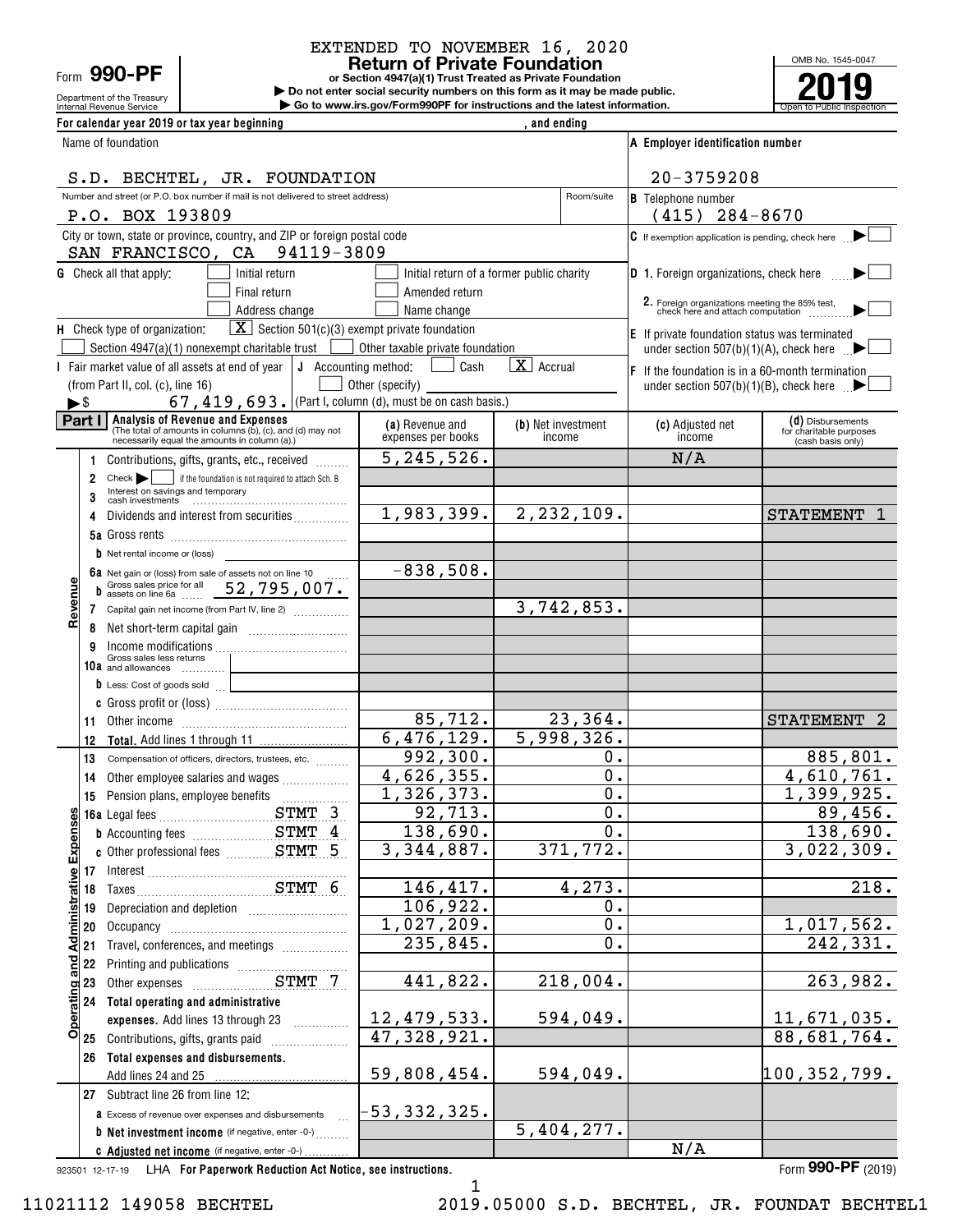|                      | Form 990-PF (2019) | $20 - 3759208$<br>Page 2                                                                                                                                                                                                       |                   |                           |                           |
|----------------------|--------------------|--------------------------------------------------------------------------------------------------------------------------------------------------------------------------------------------------------------------------------|-------------------|---------------------------|---------------------------|
|                      | Part II            | <b>Balance Sheets</b> Attached schedules and amounts in the description                                                                                                                                                        | Beginning of year |                           | End of year               |
|                      |                    | column should be for end-of-year amounts only.                                                                                                                                                                                 | (a) Book Value    | (b) Book Value            | (c) Fair Market Value     |
|                      |                    | 1 Cash - non-interest-bearing                                                                                                                                                                                                  |                   |                           |                           |
|                      | 2                  | Savings and temporary cash investments [111][11] [11] Savings and temporary cash investments                                                                                                                                   | 20, 280, 866.     | 60, 756, 976.             | 60, 756, 976.             |
|                      |                    | $\frac{3,778,801.}{)}$<br>3 Accounts receivable                                                                                                                                                                                |                   |                           |                           |
|                      |                    | Less: allowance for doubtful accounts                                                                                                                                                                                          | 15,956,570.       | 3,778,801.                | 3,778,801.                |
|                      |                    | 4 Pledges receivable                                                                                                                                                                                                           |                   |                           |                           |
|                      |                    | Less: allowance for doubtful accounts                                                                                                                                                                                          |                   |                           |                           |
|                      |                    | 6 Receivables due from officers, directors, trustees, and other                                                                                                                                                                |                   |                           |                           |
|                      |                    |                                                                                                                                                                                                                                |                   |                           |                           |
|                      |                    |                                                                                                                                                                                                                                |                   |                           |                           |
|                      |                    | Less: allowance for doubtful accounts                                                                                                                                                                                          |                   |                           |                           |
|                      |                    |                                                                                                                                                                                                                                |                   |                           |                           |
| Assets               |                    |                                                                                                                                                                                                                                | 134, 165.         | 197,342.                  | 197,342.                  |
|                      |                    | 10a Investments - U.S. and state government obligations                                                                                                                                                                        |                   |                           |                           |
|                      |                    |                                                                                                                                                                                                                                | 302,895.          | 1,498.                    | 1,498.                    |
|                      |                    |                                                                                                                                                                                                                                | 82, 413, 639.     | 0.                        | 0.                        |
|                      |                    | 11 Investments - land, buildings, and equipment: basis  > _______________                                                                                                                                                      |                   |                           |                           |
|                      |                    |                                                                                                                                                                                                                                |                   |                           |                           |
|                      |                    |                                                                                                                                                                                                                                |                   |                           |                           |
|                      | 13                 |                                                                                                                                                                                                                                | 41,819,599.       | 1,538,424.                | 1,538,424.                |
|                      | 14                 | Land, buildings, and equipment: basis $\blacktriangleright$ 488,006.                                                                                                                                                           |                   |                           |                           |
|                      |                    |                                                                                                                                                                                                                                | 188,560.          | 81,637.                   | 81,637.                   |
|                      | 15                 | Other assets (describe $\blacktriangleright$                                                                                                                                                                                   | 1,160,788.        | 1,065,015.                | 1,065,015.                |
|                      |                    | 16 Total assets (to be completed by all filers - see the                                                                                                                                                                       |                   |                           |                           |
|                      |                    |                                                                                                                                                                                                                                | 162, 257, 082.    | 67, 419, 693.             | 67,419,693.               |
|                      |                    |                                                                                                                                                                                                                                | 1,020,293.        | 870, 430.                 |                           |
|                      | 18                 |                                                                                                                                                                                                                                | 56,769,374.       | 15,711,187.               |                           |
|                      | 19                 | Deferred revenue imminimum contracts and the contracts of the contracts of the contracts of the contracts of the contracts of the contracts of the contracts of the contracts of the contracts of the contracts of the contrac |                   |                           |                           |
| Liabiliti            |                    |                                                                                                                                                                                                                                |                   |                           |                           |
|                      | 21                 | 22 Other liabilities (describe $\blacktriangleright$                                                                                                                                                                           |                   |                           |                           |
|                      |                    |                                                                                                                                                                                                                                |                   |                           |                           |
|                      |                    | 23 Total liabilities (add lines 17 through 22)                                                                                                                                                                                 | 57,789,667.       | 16,581,617.               |                           |
|                      |                    | Foundations that follow FASB ASC 958, check here $\Box$ $\blacktriangleright$ $\Box$                                                                                                                                           |                   |                           |                           |
|                      |                    | and complete lines 24, 25, 29, and 30.                                                                                                                                                                                         |                   |                           |                           |
|                      | 24                 | Net assets without donor restrictions                                                                                                                                                                                          | 103,802,025.      | 50, 268, 512.             |                           |
|                      | 25                 |                                                                                                                                                                                                                                | 665,390.          | 569,564.                  |                           |
| <b>Fund Balances</b> |                    | Foundations that do not follow FASB ASC 958, check here $\blacktriangleright$                                                                                                                                                  |                   |                           |                           |
|                      |                    | and complete lines 26 through 30.                                                                                                                                                                                              |                   |                           |                           |
| ŏ                    | 26                 | Capital stock, trust principal, or current funds                                                                                                                                                                               |                   |                           |                           |
|                      | 27                 | Paid-in or capital surplus, or land, bldg., and equipment fund                                                                                                                                                                 |                   |                           |                           |
|                      | 28                 | Retained earnings, accumulated income, endowment, or other funds                                                                                                                                                               |                   |                           |                           |
| <b>Net Assets</b>    | 29                 |                                                                                                                                                                                                                                | 104, 467, 415.    | 50,838,076.               |                           |
|                      | 30                 | Total liabilities and net assets/fund balances [11] [11] Total liabilities and net assets/fund balances                                                                                                                        | 162, 257, 082.    | 67,419,693.               |                           |
|                      |                    | Analysis of Changes in Net Assets or Fund Balances                                                                                                                                                                             |                   |                           |                           |
|                      | Part III           |                                                                                                                                                                                                                                |                   |                           |                           |
|                      |                    | 1 Total net assets or fund balances at beginning of year - Part II, column (a), line 29                                                                                                                                        |                   |                           |                           |
|                      |                    |                                                                                                                                                                                                                                |                   | $\mathbf{1}$              | 104, 467, 415.            |
|                      |                    | 2 Enter amount from Part I, line 27a                                                                                                                                                                                           |                   | $\mathbf 2$               | $-53,332,325.$            |
| 3                    |                    |                                                                                                                                                                                                                                |                   | 3                         | 0.                        |
| 4                    |                    | Add lines 1, 2, and 3                                                                                                                                                                                                          |                   | 4                         | 51, 135, 090.<br>297,014. |
| 5                    |                    | Decreases not included in line 2 (itemize) $\blacktriangleright$<br>6 Total net assets or fund balances at end of year (line 4 minus line 5) - Part II, column (b), line 29                                                    |                   | 5<br>SEE STATEMENT 8<br>6 | 50,838,076.               |
|                      |                    |                                                                                                                                                                                                                                |                   |                           |                           |

| Jecreases<br>no<br>uded<br>. (emize).                               |                                                        | .<br>\'I'H`MH`N'I'<br>. |  |
|---------------------------------------------------------------------|--------------------------------------------------------|-------------------------|--|
| otal<br>. balances<br>vear<br>eno<br>0000to<br>αı<br>υı<br>- 833513 | ാ<br>-line<br>mınus<br>(line<br>column<br>'ıne 5.<br>. |                         |  |

Form (2019) **990-PF**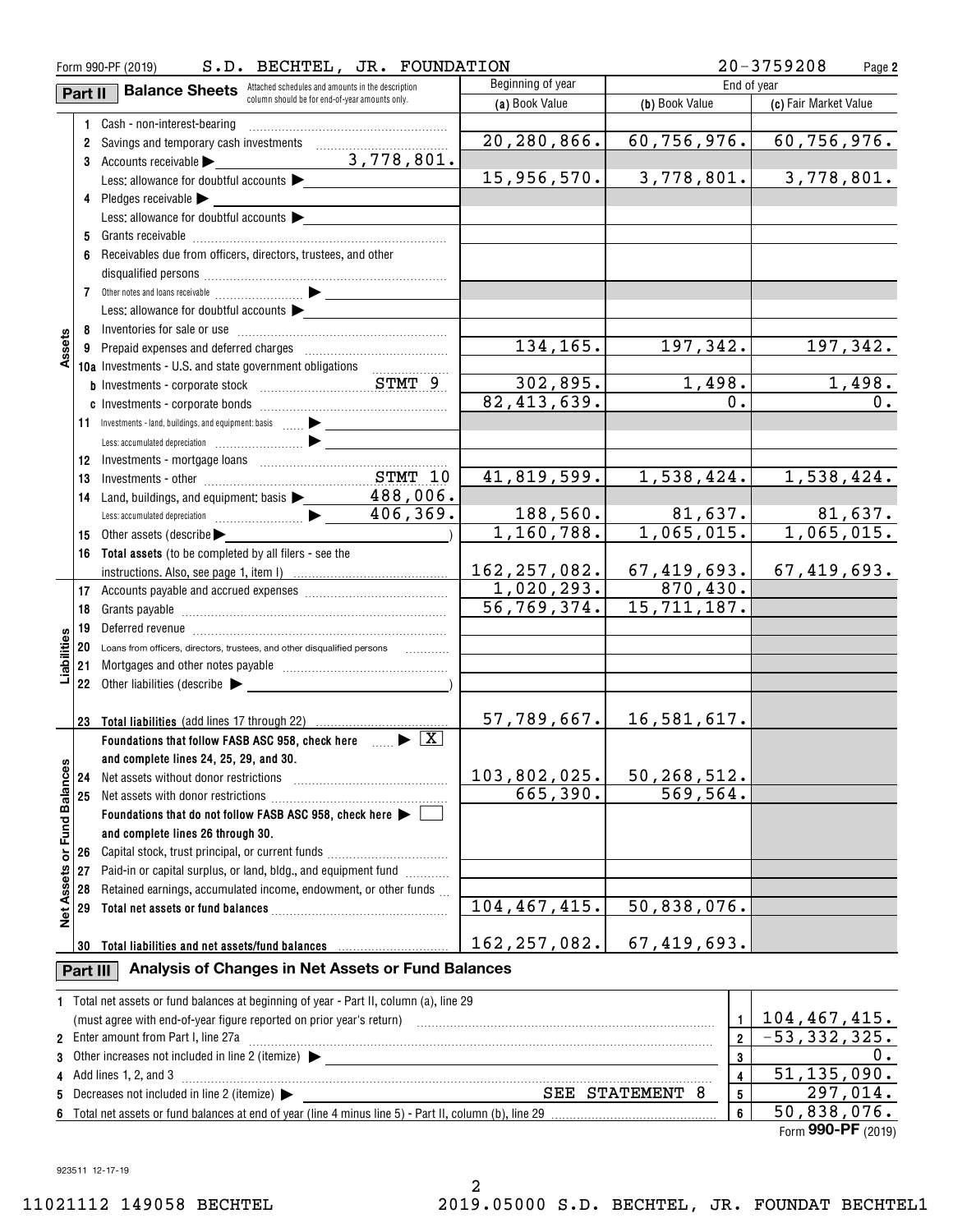|                                                                                                                                                                                                  | Form 990-PF (2019)                                                                                                                                                    |  | S.D. BECHTEL, JR. FOUNDATION                                                    |  |                                                   |     |                                      |                |                                  | 20-3759208                                                    |                                                                                               | Page 3       |
|--------------------------------------------------------------------------------------------------------------------------------------------------------------------------------------------------|-----------------------------------------------------------------------------------------------------------------------------------------------------------------------|--|---------------------------------------------------------------------------------|--|---------------------------------------------------|-----|--------------------------------------|----------------|----------------------------------|---------------------------------------------------------------|-----------------------------------------------------------------------------------------------|--------------|
|                                                                                                                                                                                                  | Part IV                                                                                                                                                               |  | <b>Capital Gains and Losses for Tax on Investment Income</b>                    |  |                                                   |     |                                      |                |                                  |                                                               |                                                                                               |              |
| (b) How acquired<br>P - Purchase<br>D - Donation<br>(a) List and describe the kind(s) of property sold (for example, real estate,<br>2-story brick warehouse; or common stock, 200 shs. MLC Co.) |                                                                                                                                                                       |  |                                                                                 |  |                                                   |     | (c) Date acquired<br>(mo., day, yr.) |                | (d) Date sold<br>(mo., day, yr.) |                                                               |                                                                                               |              |
|                                                                                                                                                                                                  | 1a PUBLICLY TRADED SECURITIES                                                                                                                                         |  |                                                                                 |  |                                                   |     |                                      | Ρ              |                                  |                                                               |                                                                                               |              |
|                                                                                                                                                                                                  | <b>b FROM PARTNERSHIPS</b>                                                                                                                                            |  |                                                                                 |  |                                                   |     |                                      | P              |                                  |                                                               |                                                                                               |              |
|                                                                                                                                                                                                  | <b>C PARTNERSHIP DISPOSITIONS</b>                                                                                                                                     |  |                                                                                 |  |                                                   |     |                                      | P              |                                  |                                                               |                                                                                               |              |
|                                                                                                                                                                                                  | d                                                                                                                                                                     |  |                                                                                 |  |                                                   |     |                                      |                |                                  |                                                               |                                                                                               |              |
| e                                                                                                                                                                                                |                                                                                                                                                                       |  |                                                                                 |  |                                                   |     |                                      |                |                                  |                                                               |                                                                                               |              |
|                                                                                                                                                                                                  | (e) Gross sales price                                                                                                                                                 |  | (f) Depreciation allowed                                                        |  | (g) Cost or other basis                           |     |                                      |                |                                  | (h) Gain or (loss)<br>$((e)$ plus $(f)$ minus $(g)$ )         |                                                                                               |              |
|                                                                                                                                                                                                  |                                                                                                                                                                       |  | (or allowable)                                                                  |  | plus expense of sale                              |     |                                      |                |                                  |                                                               |                                                                                               |              |
| a                                                                                                                                                                                                | 2,512,481.                                                                                                                                                            |  |                                                                                 |  | 955, 493.                                         |     |                                      |                |                                  |                                                               | 1,556,988.                                                                                    |              |
| b                                                                                                                                                                                                | 2,929,362.                                                                                                                                                            |  |                                                                                 |  |                                                   |     |                                      |                |                                  |                                                               | 2,929,362.                                                                                    |              |
| C                                                                                                                                                                                                | 47, 353, 164.                                                                                                                                                         |  |                                                                                 |  | 48,096,661.                                       |     |                                      |                |                                  |                                                               |                                                                                               | $-743, 497.$ |
|                                                                                                                                                                                                  | d                                                                                                                                                                     |  |                                                                                 |  |                                                   |     |                                      |                |                                  |                                                               |                                                                                               |              |
| e                                                                                                                                                                                                |                                                                                                                                                                       |  |                                                                                 |  |                                                   |     |                                      |                |                                  |                                                               |                                                                                               |              |
|                                                                                                                                                                                                  | Complete only for assets showing gain in column (h) and owned by the foundation on 12/31/69.                                                                          |  |                                                                                 |  |                                                   |     |                                      |                |                                  | (I) Gains (Col. (h) gain minus                                |                                                                                               |              |
|                                                                                                                                                                                                  | (i) FMV as of 12/31/69                                                                                                                                                |  | (j) Adjusted basis<br>as of 12/31/69                                            |  | $(k)$ Excess of col. (i)<br>over col. (j), if any |     |                                      |                |                                  | col. (k), but not less than -0-) or<br>Losses (from col. (h)) |                                                                                               |              |
|                                                                                                                                                                                                  |                                                                                                                                                                       |  |                                                                                 |  |                                                   |     |                                      |                |                                  |                                                               | 1,556,988.                                                                                    |              |
| a<br>b                                                                                                                                                                                           |                                                                                                                                                                       |  |                                                                                 |  |                                                   |     |                                      |                |                                  |                                                               | 2,929,362.                                                                                    |              |
|                                                                                                                                                                                                  |                                                                                                                                                                       |  |                                                                                 |  |                                                   |     |                                      |                |                                  |                                                               |                                                                                               | $-743, 497.$ |
| C                                                                                                                                                                                                |                                                                                                                                                                       |  |                                                                                 |  |                                                   |     |                                      |                |                                  |                                                               |                                                                                               |              |
|                                                                                                                                                                                                  | d                                                                                                                                                                     |  |                                                                                 |  |                                                   |     |                                      |                |                                  |                                                               |                                                                                               |              |
| e                                                                                                                                                                                                |                                                                                                                                                                       |  |                                                                                 |  |                                                   |     |                                      |                |                                  |                                                               |                                                                                               |              |
|                                                                                                                                                                                                  | 2 Capital gain net income or (net capital loss)                                                                                                                       |  | If gain, also enter in Part I, line 7<br>If (loss), enter -0- in Part I, line 7 |  |                                                   |     | $\overline{2}$                       |                |                                  |                                                               | 3,742,853.                                                                                    |              |
|                                                                                                                                                                                                  | 3 Net short-term capital gain or (loss) as defined in sections 1222(5) and (6):                                                                                       |  |                                                                                 |  |                                                   |     |                                      |                |                                  |                                                               |                                                                                               |              |
|                                                                                                                                                                                                  | If gain, also enter in Part I, line 8, column (c).                                                                                                                    |  |                                                                                 |  |                                                   |     |                                      |                |                                  |                                                               |                                                                                               |              |
|                                                                                                                                                                                                  | If (loss), enter -0- in Part I, line 8.                                                                                                                               |  |                                                                                 |  |                                                   |     |                                      |                |                                  | N/A                                                           |                                                                                               |              |
|                                                                                                                                                                                                  | Part V                                                                                                                                                                |  | Qualification Under Section 4940(e) for Reduced Tax on Net Investment Income    |  |                                                   |     |                                      |                |                                  |                                                               |                                                                                               |              |
|                                                                                                                                                                                                  | (For optional use by domestic private foundations subject to the section 4940(a) tax on net investment income.)                                                       |  |                                                                                 |  |                                                   |     |                                      |                |                                  |                                                               |                                                                                               |              |
|                                                                                                                                                                                                  |                                                                                                                                                                       |  |                                                                                 |  |                                                   |     |                                      |                |                                  |                                                               |                                                                                               |              |
|                                                                                                                                                                                                  | If section $4940(d)(2)$ applies, leave this part blank.                                                                                                               |  |                                                                                 |  |                                                   |     |                                      |                |                                  |                                                               |                                                                                               |              |
|                                                                                                                                                                                                  |                                                                                                                                                                       |  |                                                                                 |  |                                                   |     |                                      |                |                                  |                                                               |                                                                                               |              |
|                                                                                                                                                                                                  | Was the foundation liable for the section 4942 tax on the distributable amount of any year in the base period?                                                        |  |                                                                                 |  |                                                   |     |                                      |                |                                  |                                                               |                                                                                               | Yes $X$ No   |
|                                                                                                                                                                                                  | If "Yes," the foundation doesn't qualify under section 4940(e). Do not complete this part.                                                                            |  |                                                                                 |  |                                                   |     |                                      |                |                                  |                                                               |                                                                                               |              |
|                                                                                                                                                                                                  | Enter the appropriate amount in each column for each year; see the instructions before making any entries.                                                            |  |                                                                                 |  |                                                   |     |                                      |                |                                  |                                                               |                                                                                               |              |
|                                                                                                                                                                                                  | (a)<br>Base period years                                                                                                                                              |  | (b)                                                                             |  |                                                   | (c) |                                      |                |                                  |                                                               | (d)<br>Distribution ratio                                                                     |              |
|                                                                                                                                                                                                  | Calendar year (or tax year beginning in)                                                                                                                              |  | Adjusted qualifying distributions                                               |  | Net value of noncharitable-use assets             |     |                                      |                |                                  |                                                               | $\left(\text{col.} \left(\text{b}\right) \text{divided by col.} \left(\text{c}\right)\right)$ |              |
|                                                                                                                                                                                                  | 2018                                                                                                                                                                  |  | 113, 401, 120.                                                                  |  |                                                   |     |                                      | 219,939,863.   |                                  |                                                               |                                                                                               | .515601      |
|                                                                                                                                                                                                  | 2017                                                                                                                                                                  |  | 118, 341, 015.                                                                  |  |                                                   |     |                                      | 294, 328, 627. |                                  |                                                               |                                                                                               | .402071      |
|                                                                                                                                                                                                  | 2016                                                                                                                                                                  |  | 124, 818, 300.                                                                  |  |                                                   |     |                                      | 340, 719, 220. |                                  |                                                               |                                                                                               | .366338      |
|                                                                                                                                                                                                  | 2015                                                                                                                                                                  |  | 110,907,879.                                                                    |  |                                                   |     |                                      | 368,656,625.   |                                  |                                                               |                                                                                               | .300843      |
|                                                                                                                                                                                                  | 2014                                                                                                                                                                  |  | 117,688,932.                                                                    |  |                                                   |     |                                      | 404,997,104.   |                                  |                                                               |                                                                                               | .290592      |
|                                                                                                                                                                                                  |                                                                                                                                                                       |  |                                                                                 |  |                                                   |     |                                      |                |                                  |                                                               |                                                                                               |              |
|                                                                                                                                                                                                  |                                                                                                                                                                       |  |                                                                                 |  |                                                   |     |                                      |                | $\overline{2}$                   |                                                               |                                                                                               | 1.875445     |
|                                                                                                                                                                                                  | 3 Average distribution ratio for the 5-year base period - divide the total on line 2 by 5.0, or by the number of years                                                |  |                                                                                 |  |                                                   |     |                                      |                |                                  |                                                               |                                                                                               |              |
|                                                                                                                                                                                                  |                                                                                                                                                                       |  |                                                                                 |  |                                                   |     |                                      |                |                                  |                                                               |                                                                                               |              |
|                                                                                                                                                                                                  |                                                                                                                                                                       |  |                                                                                 |  |                                                   |     |                                      |                | 3                                |                                                               |                                                                                               | .375089      |
|                                                                                                                                                                                                  | 4 Enter the net value of noncharitable-use assets for 2019 from Part X, line 5 [11] [12] Enter the net value of noncharitable-use assets for 2019 from Part X, line 5 |  |                                                                                 |  |                                                   |     |                                      |                | 4                                |                                                               | 118,839,744.                                                                                  |              |
|                                                                                                                                                                                                  |                                                                                                                                                                       |  |                                                                                 |  |                                                   |     |                                      |                |                                  |                                                               |                                                                                               |              |
|                                                                                                                                                                                                  |                                                                                                                                                                       |  |                                                                                 |  |                                                   |     |                                      |                | 5                                |                                                               | 44,575,481.                                                                                   |              |
|                                                                                                                                                                                                  |                                                                                                                                                                       |  |                                                                                 |  |                                                   |     |                                      |                |                                  |                                                               |                                                                                               |              |
|                                                                                                                                                                                                  |                                                                                                                                                                       |  |                                                                                 |  |                                                   |     |                                      |                | 6                                |                                                               |                                                                                               | 54,043.      |
|                                                                                                                                                                                                  |                                                                                                                                                                       |  |                                                                                 |  |                                                   |     |                                      |                |                                  |                                                               |                                                                                               |              |
|                                                                                                                                                                                                  | 7 Add lines 5 and 6                                                                                                                                                   |  |                                                                                 |  |                                                   |     |                                      |                | $\overline{7}$                   |                                                               | 44,629,524.                                                                                   |              |
|                                                                                                                                                                                                  |                                                                                                                                                                       |  |                                                                                 |  |                                                   |     |                                      |                |                                  |                                                               |                                                                                               |              |
|                                                                                                                                                                                                  | If line 8 is equal to or greater than line 7, check the box in Part VI, line 1b, and complete that part using a 1% tax rate.                                          |  |                                                                                 |  |                                                   |     |                                      |                | 8                                |                                                               | 100, 352, 799.                                                                                |              |
|                                                                                                                                                                                                  | See the Part VI instructions.                                                                                                                                         |  |                                                                                 |  |                                                   |     |                                      |                |                                  |                                                               |                                                                                               |              |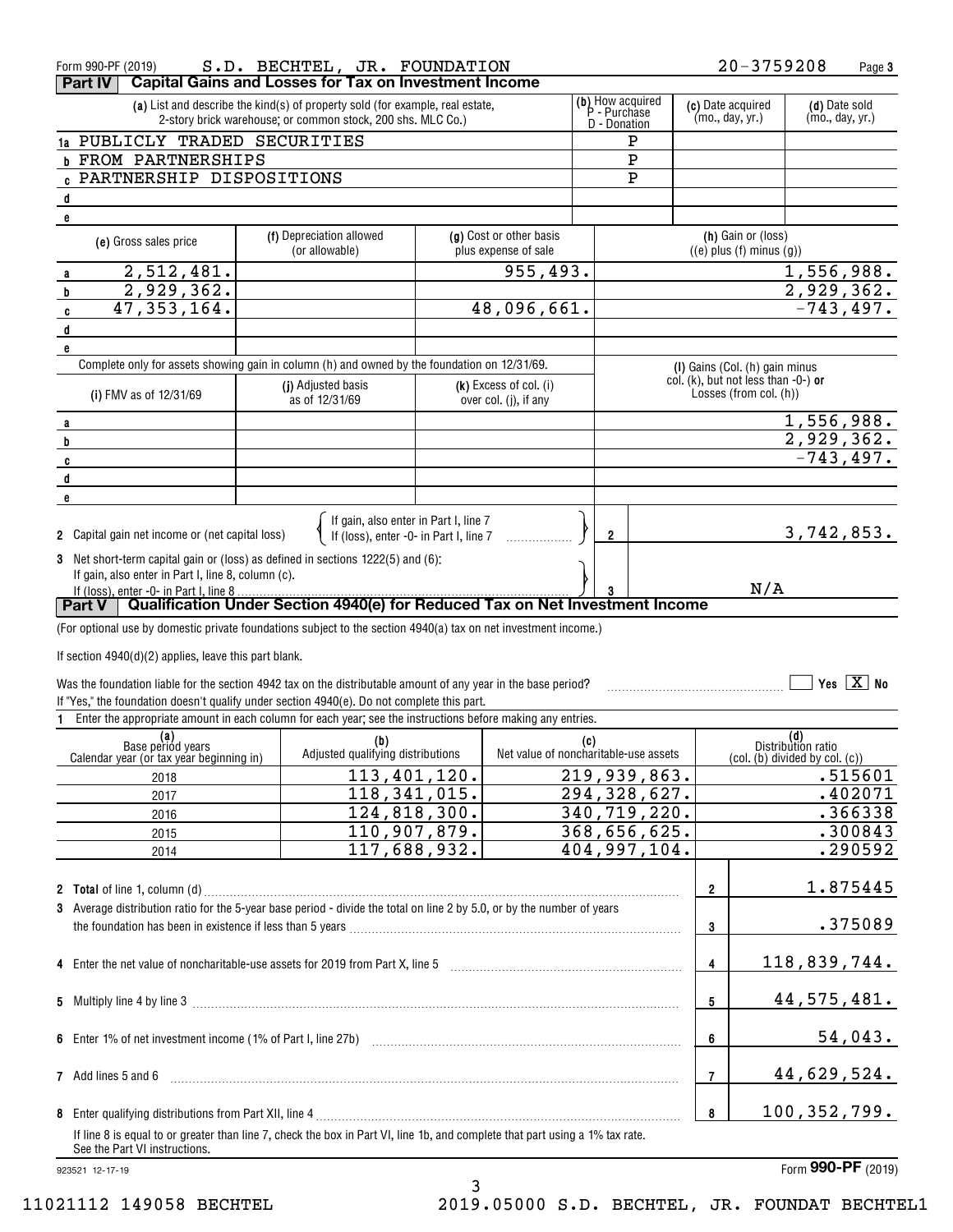|    | S.D. BECHTEL, JR. FOUNDATION<br>Form 990-PF (2019)                                                                                              |                | $20 - 3759208$ |                         | Page 4        |
|----|-------------------------------------------------------------------------------------------------------------------------------------------------|----------------|----------------|-------------------------|---------------|
|    | Excise Tax Based on Investment Income (Section 4940(a), 4940(b), 4940(e), or 4948 - see instructions)<br><b>Part VI</b>                         |                |                |                         |               |
|    | <b>1a</b> Exempt operating foundations described in section $4940(d)(2)$ , check here $\blacktriangleright$ and enter "N/A" on line 1.          |                |                |                         |               |
|    |                                                                                                                                                 |                |                |                         |               |
|    | <b>b</b> Domestic foundations that meet the section 4940(e) requirements in Part V, check here $\blacktriangleright \boxed{X}$ and enter 1%     | $\mathbf{1}$   |                | 54,043.                 |               |
|    | of Part I, line 27b $\ldots$                                                                                                                    |                |                |                         |               |
|    | c All other domestic foundations enter 2% of line 27b. Exempt foreign organizations, enter 4% of Part I, line 12, col. (b)                      |                |                |                         |               |
|    |                                                                                                                                                 | $\overline{2}$ |                |                         | 0.            |
| з  | Add lines 1 and 2                                                                                                                               | 3              |                | 54,043.                 |               |
|    |                                                                                                                                                 | $\overline{4}$ |                |                         | 0.            |
|    |                                                                                                                                                 | 5              |                | 54,043.                 |               |
|    | Credits/Payments:                                                                                                                               |                |                |                         |               |
|    | 169,968.<br>a 2019 estimated tax payments and 2018 overpayment credited to 2019 [11, 12011]<br>6а                                               |                |                |                         |               |
|    | 0.<br>6b                                                                                                                                        |                |                |                         |               |
|    | 0.<br>6c                                                                                                                                        |                |                |                         |               |
|    | 0.<br>6d                                                                                                                                        |                |                |                         |               |
|    | 7 Total credits and payments. Add lines 6a through 6d [11] [12] Total Manuscription and payments and payments.                                  | 7              |                | 169,968.                |               |
|    | Enter any <b>penalty</b> for underpayment of estimated tax. Check here $X$ if Form 2220 is attached $\ldots$                                    | 8              |                |                         | υ.            |
|    |                                                                                                                                                 | 9              |                |                         |               |
| 10 |                                                                                                                                                 | 10             |                | 115,925.                |               |
|    | $25$ , $000$ . Refunded $\blacktriangleright$<br>11 Enter the amount of line 10 to be: Credited to 2020 estimated tax >                         | 11             |                | 90,925.                 |               |
|    | <b>Part VII-A</b> Statements Regarding Activities                                                                                               |                |                |                         |               |
|    | 1a During the tax year, did the foundation attempt to influence any national, state, or local legislation or did it participate or intervene in |                |                |                         | <b>Yes No</b> |
|    |                                                                                                                                                 |                | 1a             |                         | X             |
|    | b Did it spend more than \$100 during the year (either directly or indirectly) for political purposes? See the instructions for the definition  |                | 1b             |                         | $\mathbf{x}$  |
|    | If the answer is "Yes" to 1a or 1b, attach a detailed description of the activities and copies of any materials published or                    |                |                |                         |               |
|    | distributed by the foundation in connection with the activities.                                                                                |                |                |                         |               |
|    |                                                                                                                                                 |                | 1c             |                         | x             |
|    | d Enter the amount (if any) of tax on political expenditures (section 4955) imposed during the year:                                            |                |                |                         |               |
|    | $0$ .                                                                                                                                           |                |                |                         |               |
|    | e Enter the reimbursement (if any) paid by the foundation during the year for political expenditure tax imposed on foundation                   |                |                |                         |               |
|    | $m$ anagers. $\triangleright$ \$ $\_\_\_\_\_\_\_\_\_\_\_\_\_\_\_\_\_\_\_\_\_\_\_\_\_$<br>$0$ .                                                  |                |                |                         |               |
|    | 2 Has the foundation engaged in any activities that have not previously been reported to the IRS?                                               |                | $\overline{2}$ |                         | x             |
|    | If "Yes," attach a detailed description of the activities.                                                                                      |                |                |                         |               |
|    | 3 Has the foundation made any changes, not previously reported to the IRS, in its governing instrument, articles of incorporation, or           |                |                |                         |               |
|    | bylaws, or other similar instruments? If "Yes," attach a conformed copy of the changes                                                          |                | 3              |                         | X             |
|    |                                                                                                                                                 |                | 4a             | X                       |               |
|    |                                                                                                                                                 |                | 4b             | $\overline{\textbf{X}}$ |               |
|    | 5 Was there a liquidation, termination, dissolution, or substantial contraction during the year? STMT 12 STMT 13                                |                | 5              | X                       |               |
|    | If "Yes," attach the statement required by General Instruction T.                                                                               |                |                |                         |               |
| 6  | Are the requirements of section 508(e) (relating to sections 4941 through 4945) satisfied either:                                               |                |                |                         |               |
|    | • By language in the governing instrument, or                                                                                                   |                |                |                         |               |
|    | · By state legislation that effectively amends the governing instrument so that no mandatory directions that conflict with the state law        |                |                |                         |               |
|    | remain in the governing instrument? <b>With any construct of the construction</b> in the governing instrument?                                  |                | 6              | х                       |               |
| 7  |                                                                                                                                                 |                | $\overline{7}$ | X                       |               |
|    |                                                                                                                                                 |                |                |                         |               |
|    | 8a Enter the states to which the foundation reports or with which it is registered. See instructions.                                           |                |                |                         |               |
|    | CA, DE                                                                                                                                          |                |                |                         |               |
|    | <b>b</b> If the answer is "Yes" to line 7, has the foundation furnished a copy of Form 990-PF to the Attorney General (or designate)            |                |                |                         |               |
|    |                                                                                                                                                 |                | 8b             | х                       |               |
| 9  | Is the foundation claiming status as a private operating foundation within the meaning of section 4942(j)(3) or 4942(j)(5) for calendar         |                |                |                         |               |
|    |                                                                                                                                                 |                | 9              |                         | х             |
| 10 |                                                                                                                                                 |                | 10             |                         | $\mathbf X$   |
|    |                                                                                                                                                 |                |                | nnn.                    |               |

Form (2019) **990-PF**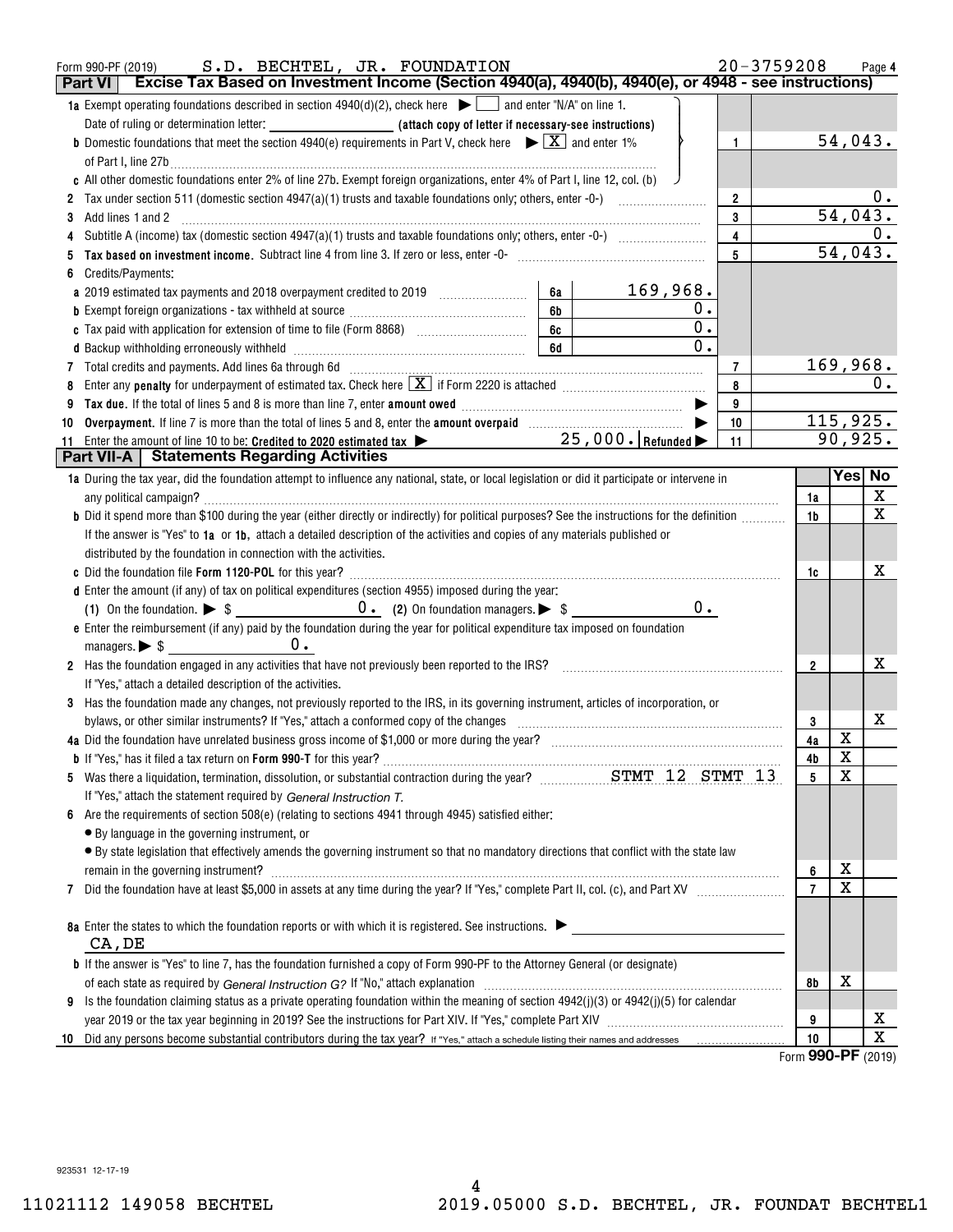| Form 990-PF (2019) |  | S.D. BECHTEL, JR. FOUNDATION | $20 - 3759208$ | Page |
|--------------------|--|------------------------------|----------------|------|
|                    |  |                              |                |      |

|    | <b>Part VII-A   Statements Regarding Activities</b> $_{(continued)}$                                                                                                                                                                               |                                |             |    |
|----|----------------------------------------------------------------------------------------------------------------------------------------------------------------------------------------------------------------------------------------------------|--------------------------------|-------------|----|
|    |                                                                                                                                                                                                                                                    |                                | <b>Yes</b>  | No |
|    | 11 At any time during the year, did the foundation, directly or indirectly, own a controlled entity within the meaning of                                                                                                                          |                                |             |    |
|    |                                                                                                                                                                                                                                                    | 11                             |             | х  |
|    | 12 Did the foundation make a distribution to a donor advised fund over which the foundation or a disqualified person had advisory privileges?                                                                                                      |                                |             |    |
|    | If "Yes," attach statement. See instructions                                                                                                                                                                                                       | 12                             |             | х  |
|    | 13 Did the foundation comply with the public inspection requirements for its annual returns and exemption application?                                                                                                                             | 13                             | $\mathbf X$ |    |
|    | Website address $\triangleright$ N/A                                                                                                                                                                                                               |                                |             |    |
|    | Telephone no. $\blacktriangleright$ (415)<br>14 The books are in care of FUHE FOUNDATION                                                                                                                                                           | $284 - 8689$                   |             |    |
|    | Located at > 199 FREMONT STREET, 23RD FLOOR, SAN FRANCISCO, CA ZIP+4 > 94105                                                                                                                                                                       |                                |             |    |
|    |                                                                                                                                                                                                                                                    |                                |             |    |
|    | and enter the amount of tax-exempt interest received or accrued during the year $\ldots$ $\ldots$ $\ldots$ $\ldots$ $\ldots$ $\ldots$ $\ldots$ $\ldots$ $\ldots$                                                                                   |                                | N/A         |    |
| 16 | At any time during calendar year 2019, did the foundation have an interest in or a signature or other authority over a bank,                                                                                                                       |                                | Yes No      |    |
|    | securities, or other financial account in a foreign country?                                                                                                                                                                                       | 16                             |             | X  |
|    | See the instructions for exceptions and filing requirements for FinCEN Form 114. If "Yes," enter the name of the                                                                                                                                   |                                |             |    |
|    | foreign country                                                                                                                                                                                                                                    |                                |             |    |
|    | Part VII-B   Statements Regarding Activities for Which Form 4720 May Be Required                                                                                                                                                                   |                                |             |    |
|    | File Form 4720 if any item is checked in the "Yes" column, unless an exception applies.                                                                                                                                                            |                                | Yes         | No |
|    | 1a During the year, did the foundation (either directly or indirectly):                                                                                                                                                                            |                                |             |    |
|    | $\blacksquare$ Yes $\boxed{\mathrm{X}}$ No<br>(1) Engage in the sale or exchange, or leasing of property with a disqualified person?                                                                                                               |                                |             |    |
|    | (2) Borrow money from, lend money to, or otherwise extend credit to (or accept it from)                                                                                                                                                            |                                |             |    |
|    | $\overline{\mathsf{Yes}}$ $\overline{\mathsf{X}}$ No<br>a disqualified person?                                                                                                                                                                     |                                |             |    |
|    |                                                                                                                                                                                                                                                    | No                             |             |    |
|    | <u>x   Yes</u><br>(4) Pay compensation to, or pay or reimburse the expenses of, a disqualified person?                                                                                                                                             | No                             |             |    |
|    | (5) Transfer any income or assets to a disqualified person (or make any of either available                                                                                                                                                        |                                |             |    |
|    | $\blacksquare$ Yes $\lceil$ $\overline{X}$ $\rceil$ No                                                                                                                                                                                             |                                |             |    |
|    | (6) Agree to pay money or property to a government official? (Exception. Check "No"                                                                                                                                                                |                                |             |    |
|    | if the foundation agreed to make a grant to or to employ the official for a period after                                                                                                                                                           |                                |             |    |
|    | $\boxed{\phantom{1}}$ Yes $\boxed{\text{X}}$ No<br>termination of government service, if terminating within 90 days.) manufaction contains an examination of government service, [                                                                 |                                |             |    |
|    | <b>b</b> If any answer is "Yes" to $1a(1)-(6)$ , did any of the acts fail to qualify under the exceptions described in Regulations                                                                                                                 |                                |             |    |
|    |                                                                                                                                                                                                                                                    | 1b                             |             | х  |
|    | Organizations relying on a current notice regarding disaster assistance, check here <i>manufficumations manufficumation</i>                                                                                                                        |                                |             |    |
|    | c Did the foundation engage in a prior year in any of the acts described in 1a, other than excepted acts, that were not corrected                                                                                                                  |                                |             |    |
|    |                                                                                                                                                                                                                                                    | 1c                             |             | х  |
|    | 2 Taxes on failure to distribute income (section 4942) (does not apply for years the foundation was a private operating foundation                                                                                                                 |                                |             |    |
|    | defined in section $4942(j)(3)$ or $4942(j)(5)$ :                                                                                                                                                                                                  |                                |             |    |
|    | a At the end of tax year 2019, did the foundation have any undistributed income (Part XIII, lines                                                                                                                                                  |                                |             |    |
|    |                                                                                                                                                                                                                                                    |                                |             |    |
|    | If "Yes," list the years $\blacktriangleright$                                                                                                                                                                                                     |                                |             |    |
|    | <b>b</b> Are there any years listed in 2a for which the foundation is <b>not</b> applying the provisions of section $4942(a)(2)$ (relating to incorrect                                                                                            |                                |             |    |
|    | valuation of assets) to the year's undistributed income? (If applying section 4942(a)(2) to all years listed, answer "No" and attach                                                                                                               |                                |             |    |
|    | N/A                                                                                                                                                                                                                                                | 2b                             |             |    |
|    | c If the provisions of section $4942(a)(2)$ are being applied to any of the years listed in 2a, list the years here.                                                                                                                               |                                |             |    |
|    | 3a Did the foundation hold more than a 2% direct or indirect interest in any business enterprise at any time                                                                                                                                       |                                |             |    |
|    |                                                                                                                                                                                                                                                    |                                |             |    |
|    | Yes $X$ No<br>during the year? <b>contract the contract of the contract of the set of the contract of the set of the set of the set of the set of the set of the set of the set of the set of the set of the set of the set of the set of the </b> |                                |             |    |
|    | <b>b</b> If "Yes," did it have excess business holdings in 2019 as a result of (1) any purchase by the foundation or disqualified persons after                                                                                                    |                                |             |    |
|    | May 26, 1969; (2) the lapse of the 5-year period (or longer period approved by the Commissioner under section 4943(c)(7)) to dispose                                                                                                               |                                |             |    |
|    | of holdings acquired by gift or bequest; or (3) the lapse of the 10-, 15-, or 20-year first phase holding period? (Use Form 4720,                                                                                                                  |                                |             |    |
|    |                                                                                                                                                                                                                                                    | 3b                             |             | х  |
|    |                                                                                                                                                                                                                                                    | 4a                             |             |    |
|    | <b>b</b> Did the foundation make any investment in a prior year (but after December 31, 1969) that could jeopardize its charitable purpose that                                                                                                    | 4b                             |             | X  |
|    |                                                                                                                                                                                                                                                    | $E_{\text{OCD}}$ 990-PF (2010) |             |    |

Form (2019) **990-PF**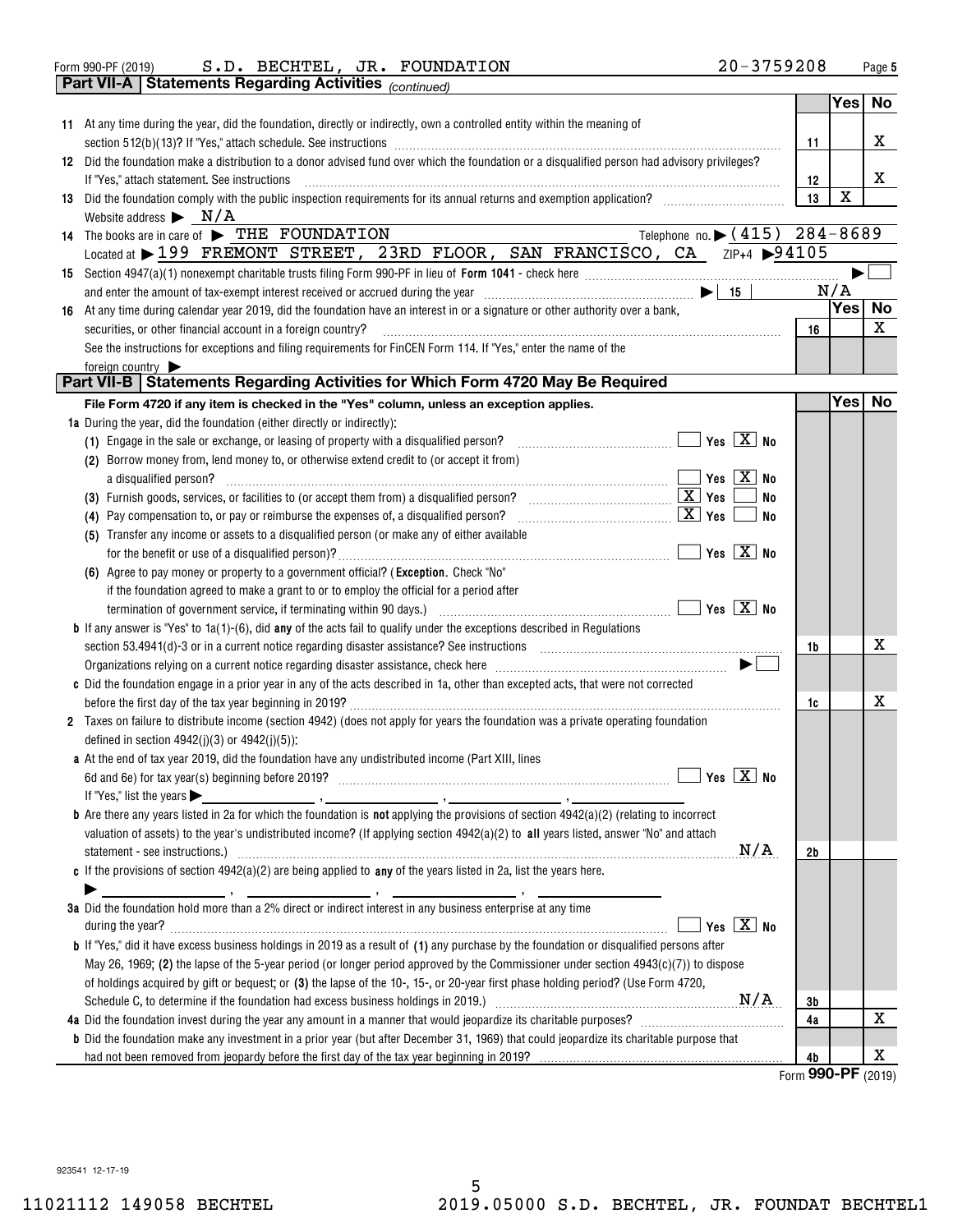| S.D. BECHTEL, JR. FOUNDATION<br>Form 990-PF (2019)                                                                                      |                                                  |                                   | 20-3759208                                                     |           |                               | Page 6 |
|-----------------------------------------------------------------------------------------------------------------------------------------|--------------------------------------------------|-----------------------------------|----------------------------------------------------------------|-----------|-------------------------------|--------|
| Part VII-B   Statements Regarding Activities for Which Form 4720 May Be Required                                                        |                                                  | (continued)                       |                                                                |           |                               |        |
| 5a During the year, did the foundation pay or incur any amount to:                                                                      |                                                  |                                   |                                                                |           | Yes No                        |        |
|                                                                                                                                         |                                                  |                                   |                                                                |           |                               |        |
| Influence the outcome of any specific public election (see section 4955); or to carry on, directly or indirectly,<br>(2)                |                                                  |                                   |                                                                |           |                               |        |
|                                                                                                                                         |                                                  |                                   | Yes $\boxed{X}$ No                                             |           |                               |        |
|                                                                                                                                         |                                                  |                                   |                                                                |           |                               |        |
| (4) Provide a grant to an organization other than a charitable, etc., organization described in section                                 |                                                  |                                   |                                                                |           |                               |        |
|                                                                                                                                         |                                                  |                                   | Yes $\boxed{X}$ No                                             |           |                               |        |
| (5) Provide for any purpose other than religious, charitable, scientific, literary, or educational purposes, or for                     |                                                  |                                   |                                                                |           |                               |        |
|                                                                                                                                         |                                                  |                                   | Yes $\boxed{X}$ No                                             |           |                               |        |
| <b>b</b> If any answer is "Yes" to 5a(1)-(5), did any of the transactions fail to qualify under the exceptions described in Regulations |                                                  |                                   |                                                                |           |                               |        |
| section 53.4945 or in a current notice regarding disaster assistance? See instructions $M/A$                                            |                                                  |                                   |                                                                | <b>5b</b> |                               |        |
|                                                                                                                                         |                                                  |                                   | $\blacktriangleright$                                          |           |                               |        |
| c If the answer is "Yes" to question 5a(4), does the foundation claim exemption from the tax because it maintained                      |                                                  |                                   |                                                                |           |                               |        |
|                                                                                                                                         |                                                  |                                   | Yes<br><b>No</b>                                               |           |                               |        |
| If "Yes," attach the statement required by Regulations section 53.4945-5(d).                                                            |                                                  |                                   |                                                                |           |                               |        |
| 6a Did the foundation, during the year, receive any funds, directly or indirectly, to pay premiums on                                   |                                                  |                                   |                                                                |           |                               |        |
| a personal benefit contract? $\ldots$ No                                                                                                |                                                  |                                   |                                                                |           |                               |        |
| <b>b</b> Did the foundation, during the year, pay premiums, directly or indirectly, on a personal benefit contract?                     |                                                  |                                   |                                                                | 6b        |                               | X      |
| If "Yes" to 6b, file Form 8870.                                                                                                         |                                                  |                                   |                                                                |           |                               |        |
| 7a At any time during the tax year, was the foundation a party to a prohibited tax shelter transaction? $\ldots$ $\ldots$ $\ldots$      |                                                  |                                   |                                                                |           |                               |        |
|                                                                                                                                         |                                                  |                                   |                                                                | 7b        |                               |        |
| Is the foundation subject to the section 4960 tax on payment(s) of more than \$1,000,000 in remuneration or<br>8                        |                                                  |                                   |                                                                |           |                               |        |
| excess parachute payment(s) during the year?                                                                                            |                                                  |                                   | Yes $X$ No                                                     |           |                               |        |
| Information About Officers, Directors, Trustees, Foundation Managers, Highly<br><b>Part VIII</b>                                        |                                                  |                                   |                                                                |           |                               |        |
| <b>Paid Employees, and Contractors</b>                                                                                                  |                                                  |                                   | SEE STATEMENT 15                                               |           |                               |        |
| 1 List all officers, directors, trustees, and foundation managers and their compensation.                                               |                                                  |                                   |                                                                |           |                               |        |
| (a) Name and address                                                                                                                    | (b) Title, and average<br>hours per week devoted | (c) Compensation<br>(If not paid, | (d) Contributions to<br>employee benefit plans<br>and deferred |           | (e) Expense<br>account, other |        |
|                                                                                                                                         | to position                                      | $enter -0-$                       | compensation                                                   |           | allowances                    |        |
|                                                                                                                                         |                                                  |                                   |                                                                |           |                               |        |
|                                                                                                                                         |                                                  |                                   |                                                                |           |                               |        |

| SEE STATEMENT 14 | $890, 791.$ 101,509. | 0. |
|------------------|----------------------|----|
|                  |                      |    |
|                  |                      |    |
|                  |                      |    |
|                  |                      |    |
|                  |                      |    |
|                  |                      |    |
|                  |                      |    |
|                  |                      |    |
|                  |                      |    |

# **2 Compensation of five highest-paid employees (other than those included on line 1). If none, enter "NONE."**

| (a) Name and address of each employee paid more than \$50,000        | (b) Title, and average<br>hours per week<br>devoted to position | (c) Compensation | (d) Contributions to<br>employee benefit plans<br>and deferred<br>compensation | (e) Expense<br>account, other<br>allowances |
|----------------------------------------------------------------------|-----------------------------------------------------------------|------------------|--------------------------------------------------------------------------------|---------------------------------------------|
| 199<br><b>FREMONT</b><br>TURNER<br><b>HARVEY</b><br>ALLISON          | PROGRAM DIRECTOR                                                |                  |                                                                                |                                             |
| SAN FRANCISCO, CA 94105<br>STREET,                                   | 40.00                                                           | 314, 188.        | 29,120.                                                                        | 0.                                          |
| 199 FREMONT<br>BARBARA KIBBE<br>STREET.<br>$\overline{\phantom{m}}$  | DIRECTOR,                                                       | EFFECTIVENESS    |                                                                                |                                             |
| SAN FRANCISCO, CA 94105                                              | 40.00                                                           | 270,923.         | 64,601.                                                                        | 0.                                          |
| - 199 FREMONT<br>TERESA CIRILLO<br>STREET.                           | <b>DIRECTOR</b>                                                 | HR AND ADMIN     |                                                                                |                                             |
| SAN FRANCISCO, CA 94105                                              | 40.00                                                           | 231,073.         | 45,557.                                                                        | 0.                                          |
| 199<br>ARRON JIRON<br>FREMONT<br>STREET.<br>$\overline{\phantom{m}}$ | ASSOC PROGRAM                                                   | <b>DIRECTOR</b>  |                                                                                |                                             |
| FRANCISCO, CA 94105<br>SAN                                           | 40.00                                                           | 230,535.         | 39,118.                                                                        | 0.                                          |
| - 199<br>FREMONT<br><b>JOYA BANERJEE</b><br>STREET.                  | PROGRAM DIRECTOR                                                |                  |                                                                                |                                             |
| SAN FRANCISCO, CA 94105                                              | 40.00                                                           | 235,006.         | 20,808.                                                                        | 0.                                          |
| <b>Total</b> number of other employees paid over \$50,000            |                                                                 |                  |                                                                                | $\Omega$                                    |

Form (2019) **990-PF**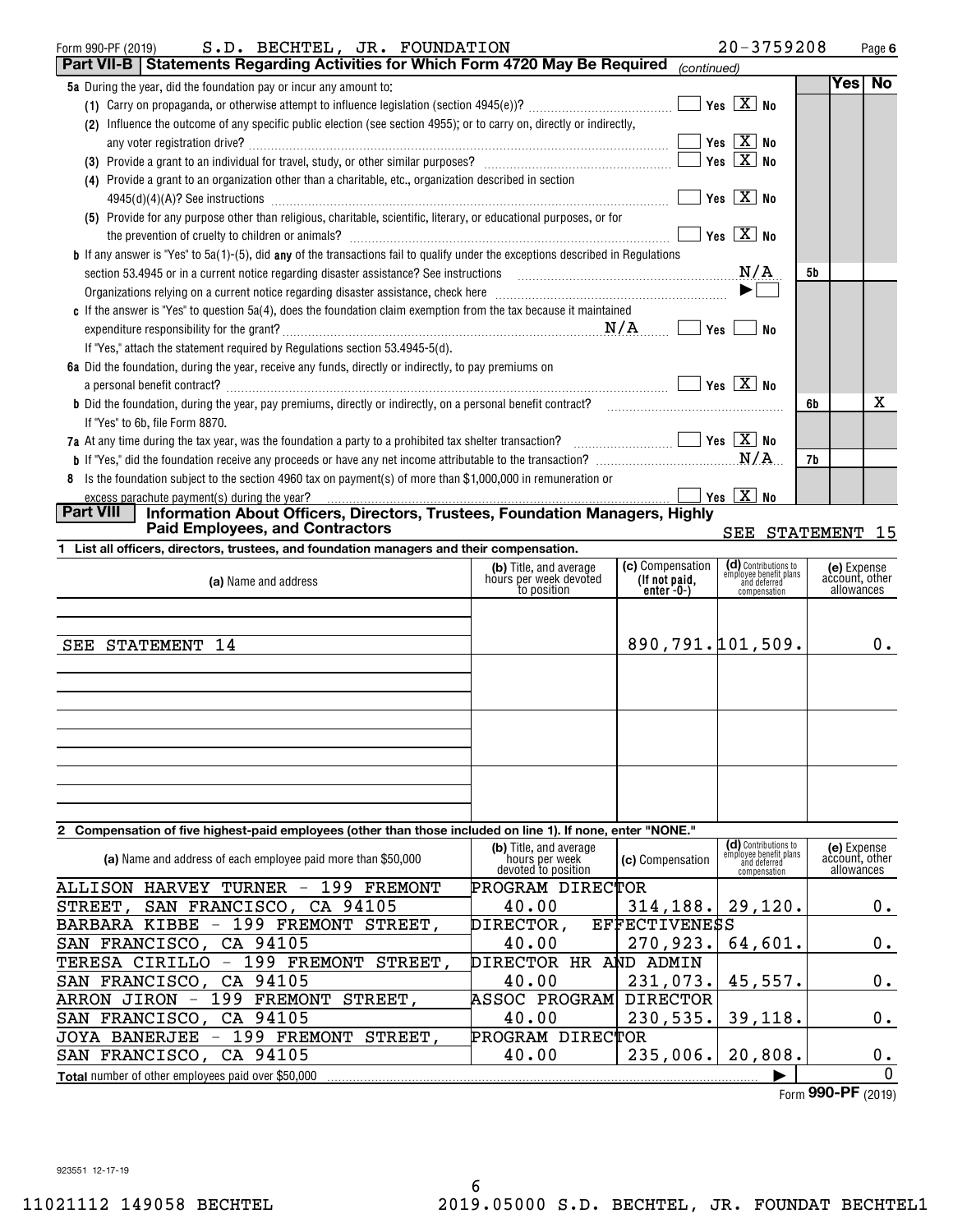| S.D. BECHTEL, JR. FOUNDATION<br>Form 990-PF (2019)                                                                                                                                                                                                        |                     | $20 - 3759208$<br>Page 7 |
|-----------------------------------------------------------------------------------------------------------------------------------------------------------------------------------------------------------------------------------------------------------|---------------------|--------------------------|
| Information About Officers, Directors, Trustees, Foundation Managers, Highly<br><b>Part VIII</b><br>Paid Employees, and Contractors (continued)                                                                                                           |                     |                          |
| 3 Five highest-paid independent contractors for professional services. If none, enter "NONE."                                                                                                                                                             |                     |                          |
| (a) Name and address of each person paid more than \$50,000                                                                                                                                                                                               | (b) Type of service | (c) Compensation         |
| RANDEL CONSULTING ASSOCIATES LLC                                                                                                                                                                                                                          |                     |                          |
| 9607 HILLRIDGE DRIVE, KENSINGTON, MD 20895                                                                                                                                                                                                                | CONSULTING SERVICES | 686, 159.                |
| CENTER FOR DIVERSITY & THE ENVIRONMENT                                                                                                                                                                                                                    |                     |                          |
| 5431 NE 20TH AVENUE, PORTLAND, OR 97211                                                                                                                                                                                                                   | CONSULTING SERVICES | 547,500.                 |
| WILLIAMS GROUP - 70 IONIA AVE SW, SUITE 200,                                                                                                                                                                                                              |                     |                          |
| GRAND RAPIDS, MI 49503                                                                                                                                                                                                                                    | CONSULTING SERVICES | 498,206.                 |
| CONSULTED                                                                                                                                                                                                                                                 |                     |                          |
| 22 VISTA REAL, MILL VALLEY, CA 94941                                                                                                                                                                                                                      | CONSULTING SERVICES | 289,405.                 |
| AKIN GUMP STRAUSS HAUER & FELD LLP - 1700                                                                                                                                                                                                                 |                     |                          |
| PACIFIC AVENUE, SUITE 4100, DALLAS, TX 75201                                                                                                                                                                                                              | LEGAL FEES          | <u>273,499.</u>          |
|                                                                                                                                                                                                                                                           |                     | 11                       |
| Part IX-A   Summary of Direct Charitable Activities                                                                                                                                                                                                       |                     |                          |
| List the foundation's four largest direct charitable activities during the tax year. Include relevant statistical information such as the<br>number of organizations and other beneficiaries served, conferences convened, research papers produced, etc. |                     | Expenses                 |
| N/A<br>$\mathbf 1$                                                                                                                                                                                                                                        |                     |                          |
|                                                                                                                                                                                                                                                           |                     |                          |
|                                                                                                                                                                                                                                                           |                     |                          |
| 2                                                                                                                                                                                                                                                         |                     |                          |
|                                                                                                                                                                                                                                                           |                     |                          |
|                                                                                                                                                                                                                                                           |                     |                          |
|                                                                                                                                                                                                                                                           |                     |                          |
|                                                                                                                                                                                                                                                           |                     |                          |
|                                                                                                                                                                                                                                                           |                     |                          |
|                                                                                                                                                                                                                                                           |                     |                          |
|                                                                                                                                                                                                                                                           |                     |                          |
|                                                                                                                                                                                                                                                           |                     |                          |
| Part IX-B Summary of Program-Related Investments                                                                                                                                                                                                          |                     |                          |
| Describe the two largest program-related investments made by the foundation during the tax year on lines 1 and 2.                                                                                                                                         |                     | Amount                   |
| N/A<br>1.                                                                                                                                                                                                                                                 |                     |                          |
|                                                                                                                                                                                                                                                           |                     |                          |
|                                                                                                                                                                                                                                                           |                     |                          |
| 2                                                                                                                                                                                                                                                         |                     |                          |
|                                                                                                                                                                                                                                                           |                     |                          |
|                                                                                                                                                                                                                                                           |                     |                          |
| All other program-related investments. See instructions.                                                                                                                                                                                                  |                     |                          |
| 3                                                                                                                                                                                                                                                         |                     |                          |
|                                                                                                                                                                                                                                                           |                     |                          |
|                                                                                                                                                                                                                                                           |                     |                          |
|                                                                                                                                                                                                                                                           |                     |                          |
|                                                                                                                                                                                                                                                           |                     |                          |
|                                                                                                                                                                                                                                                           |                     |                          |
| <b>Total.</b> Add lines 1 through 3                                                                                                                                                                                                                       |                     | 000 DE                   |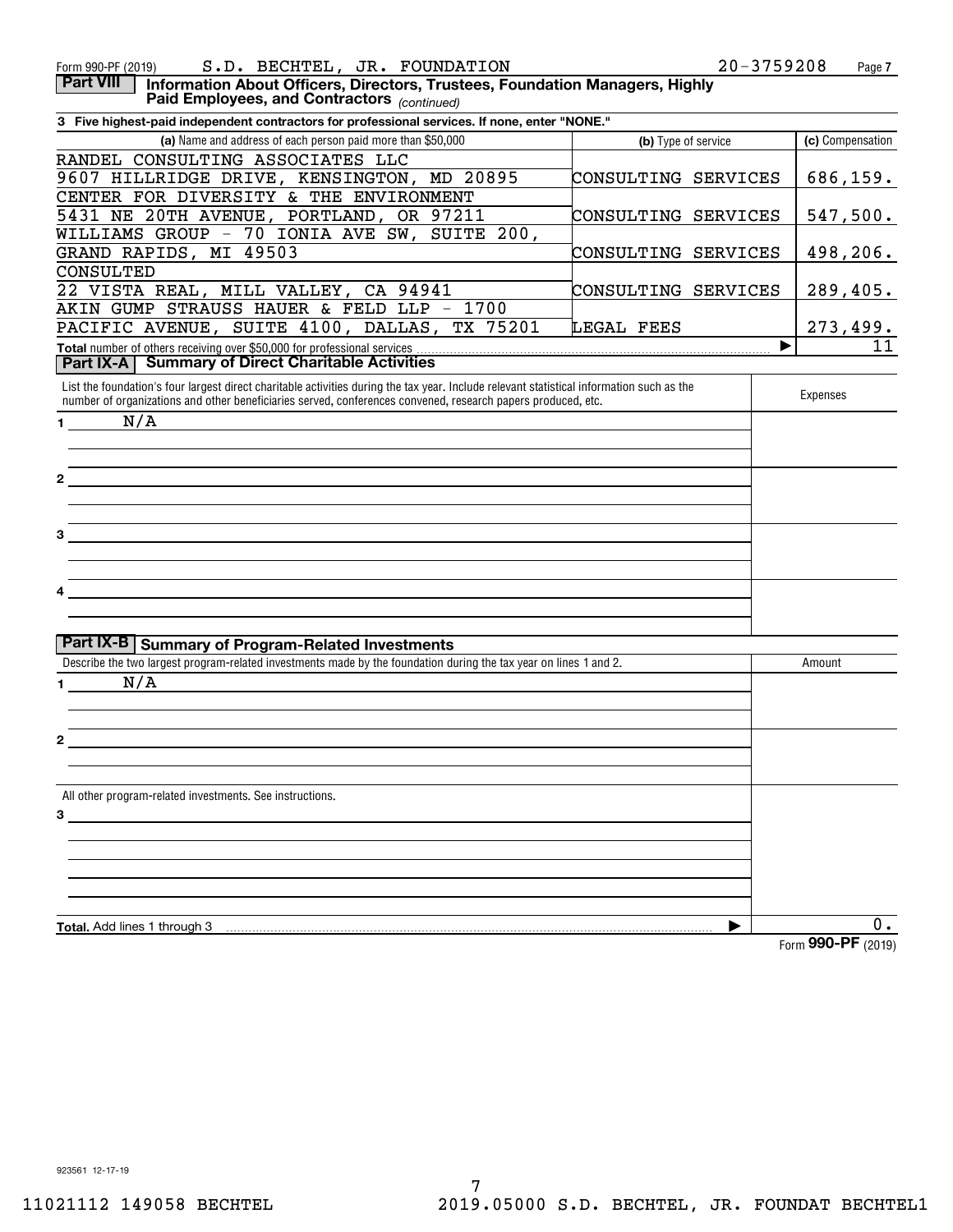|                         | Part X<br><b>Minimum Investment Return</b> (All domestic foundations must complete this part. Foreign foundations, see instructions.)                                                                                          |                         |                              |
|-------------------------|--------------------------------------------------------------------------------------------------------------------------------------------------------------------------------------------------------------------------------|-------------------------|------------------------------|
| 1                       | Fair market value of assets not used (or held for use) directly in carrying out charitable, etc., purposes:                                                                                                                    |                         |                              |
|                         |                                                                                                                                                                                                                                | 1a                      | 72,373,185.                  |
|                         | b Average of monthly cash balances encouragement and an architecture of monthly cash balances                                                                                                                                  | 1b                      | 47,786,301.                  |
|                         |                                                                                                                                                                                                                                | 1c                      | 490,000.                     |
|                         | Total (add lines 1a, b, and c) manufactured and contract the contract of the contract of the contract of the contract of the contract of the contract of the contract of the contract of the contract of the contract of the c | 1 <sub>d</sub>          | $\overline{120}$ , 649, 486. |
|                         | <b>e</b> Reduction claimed for blockage or other factors reported on lines 1a and                                                                                                                                              |                         |                              |
|                         | 0.<br>1c (attach detailed explanation) manufacture and the settlement of the settlement of the settlement of the set                                                                                                           |                         |                              |
| $\overline{\mathbf{2}}$ | Acquisition indebtedness applicable to line 1 assets [11] matter content in the state of the state of the state of the state of the state of the state of the state of the state of the state of the state of the state of the | $\overline{\mathbf{2}}$ | $0$ .                        |
| 3                       | Subtract line 2 from line 1d <b>Machinese and Contract Line 2</b> from line 1d <b>machinese and contract line 2</b> from line 1d                                                                                               | $\mathbf{3}$            | 120,649,486.                 |
| 4                       | Cash deemed held for charitable activities. Enter 1 1/2% of line 3 (for greater amount, see instructions)                                                                                                                      | 4                       | 1,809,742.                   |
| 5                       | Net value of noncharitable-use assets. Subtract line 4 from line 3. Enter here and on Part V, line 4 [111] [11] Net reasonal mass                                                                                              | 5                       | 118,839,744.                 |
| 6                       | Minimum investment return. Enter 5% of line 5                                                                                                                                                                                  | 6                       | 5,941,987.                   |
|                         | Part XI<br><b>Distributable Amount</b> (see instructions) (Section 4942(j)(3) and (j)(5) private operating foundations and certain                                                                                             |                         |                              |
|                         | foreign organizations, check here $\blacktriangleright \Box$ and do not complete this part.)                                                                                                                                   |                         |                              |
| 1                       | Minimum investment return from Part X, line 6 [11] Minimum and the context of the state of the state of the state of the Minimum and Minimum and Minimum and Minimum and Minimum and Minimum and Minimum and Minimum and Minim | $\mathbf{1}$            | 5,941,987.                   |
|                         | 54,043.                                                                                                                                                                                                                        |                         |                              |
| b                       | $\overline{121,212}$ .                                                                                                                                                                                                         |                         |                              |
|                         | c Add lines 2a and 2b [11] matter contract the contract of the contract of the contract of the contract of the contract of the contract of the contract of the contract of the contract of the contract of the contract of the | 2c                      | 175, 255.                    |
| 3                       |                                                                                                                                                                                                                                | 3                       | 5,766,732.                   |
| 4                       |                                                                                                                                                                                                                                | 4                       | 294,656.                     |
| 5                       |                                                                                                                                                                                                                                | 5                       | $\overline{6}$ , 061, 388.   |
| 6                       |                                                                                                                                                                                                                                | 6                       | $0 \cdot$                    |
| 7                       |                                                                                                                                                                                                                                | $\overline{7}$          | 6,061,388.                   |
|                         | <b>Part XII Qualifying Distributions (see instructions)</b>                                                                                                                                                                    |                         |                              |
| 1                       | Amounts paid (including administrative expenses) to accomplish charitable, etc., purposes:                                                                                                                                     |                         |                              |
| a                       |                                                                                                                                                                                                                                | 1a                      | <u>100,352,799.</u>          |
| b                       |                                                                                                                                                                                                                                | 1b                      | $\frac{0}{0}$ .              |
| $\overline{2}$          |                                                                                                                                                                                                                                | $\overline{2}$          |                              |
| 3                       | Amounts set aside for specific charitable projects that satisfy the:                                                                                                                                                           |                         |                              |
|                         |                                                                                                                                                                                                                                | 3a                      |                              |
| b                       |                                                                                                                                                                                                                                | 3b                      |                              |
| 4                       |                                                                                                                                                                                                                                | $\overline{\mathbf{4}}$ | 100, 352, 799.               |
| 5                       | Foundations that qualify under section 4940(e) for the reduced rate of tax on net investment                                                                                                                                   |                         |                              |
|                         |                                                                                                                                                                                                                                | 5                       |                              |
| 6                       |                                                                                                                                                                                                                                | 6                       | $\frac{54,043}{100,298,756}$ |
|                         | Note: The amount on line 6 will be used in Part V, column (b), in subsequent years when calculating whether the foundation qualifies for the section<br>4940(e) reduction of tax in those years.                               |                         |                              |
|                         |                                                                                                                                                                                                                                |                         | $\overline{\phantom{a}}$     |

Form (2019) **990-PF**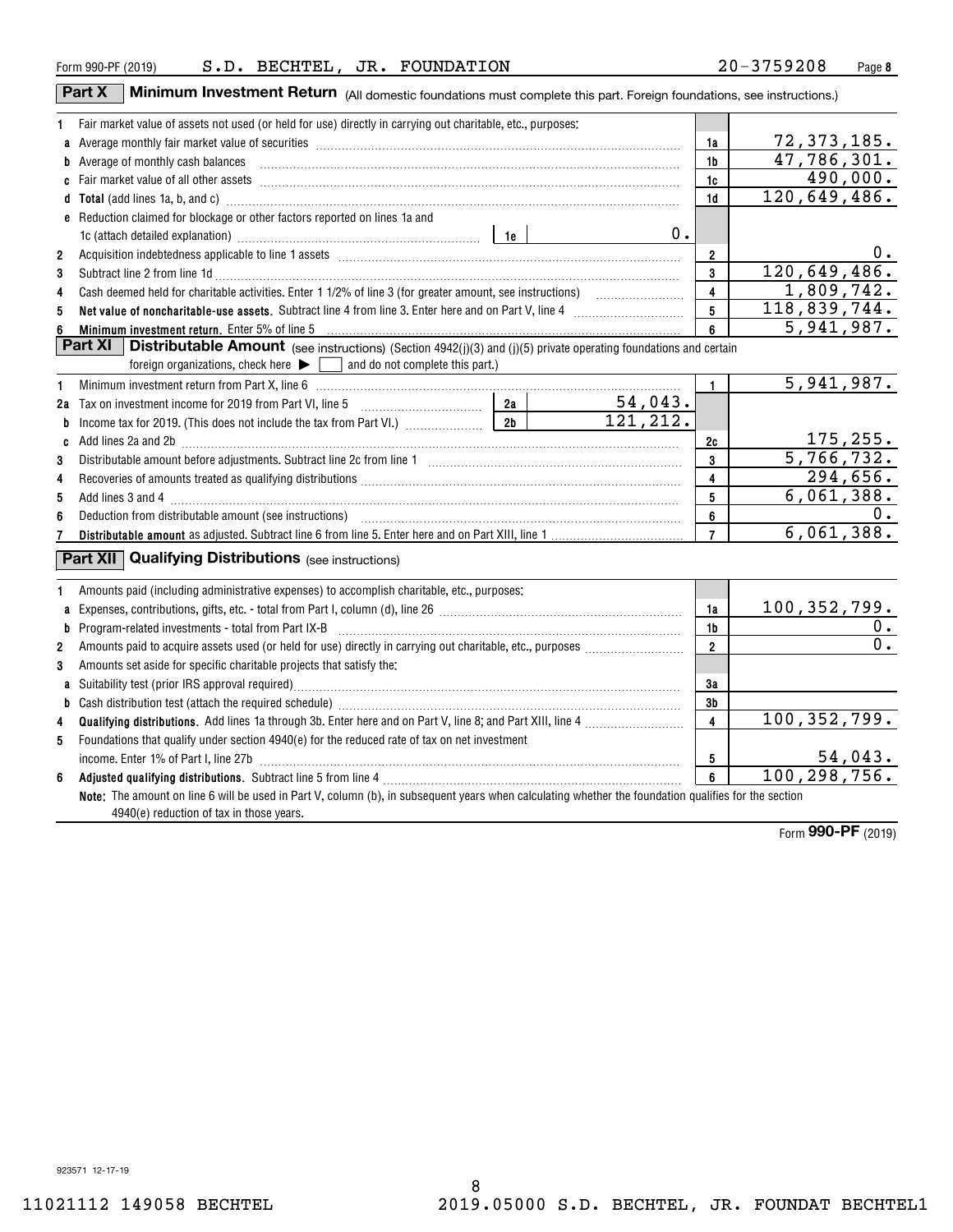## **Part XIII** Undistributed Income (see instructions)

|                                                                                                                                                  | (a)<br>Corpus  | (b)<br>Years prior to 2018 | (c)<br>2018 | (d)<br>2019 |
|--------------------------------------------------------------------------------------------------------------------------------------------------|----------------|----------------------------|-------------|-------------|
| 1 Distributable amount for 2019 from Part XI,                                                                                                    |                |                            |             |             |
|                                                                                                                                                  |                |                            |             | 6,061,388.  |
| 2 Undistributed income, if any, as of the end of 2019:                                                                                           |                |                            |             |             |
| a Enter amount for 2018 only                                                                                                                     |                |                            | 0.          |             |
| <b>b</b> Total for prior years:                                                                                                                  |                | 0.                         |             |             |
| 3 Excess distributions carryover, if any, to 2019:                                                                                               |                |                            |             |             |
| 42,599,051.<br>a From 2014                                                                                                                       |                |                            |             |             |
| <b>b</b> From 2015<br>1.1.1.1.1.1                                                                                                                |                |                            |             |             |
| c From 2016                                                                                                                                      |                |                            |             |             |
| $\frac{108678316}{57,712,996}$<br>d From 2017                                                                                                    |                |                            |             |             |
| 79,486,880.<br>e From 2018                                                                                                                       |                |                            |             |             |
|                                                                                                                                                  | 288, 477, 243. |                            |             |             |
| 4 Qualifying distributions for 2019 from                                                                                                         |                |                            |             |             |
| Part XII, line 4: ▶ \$100, 352, 799.                                                                                                             |                |                            |             |             |
| a Applied to 2018, but not more than line 2a                                                                                                     |                |                            | 0.          |             |
| <b>b</b> Applied to undistributed income of prior                                                                                                |                |                            |             |             |
| years (Election required - see instructions)                                                                                                     |                | 0.                         |             |             |
| <b>c</b> Treated as distributions out of corpus                                                                                                  |                |                            |             |             |
| (Election required - see instructions)                                                                                                           | 0.             |                            |             |             |
| d Applied to 2019 distributable amount<br>.                                                                                                      |                |                            |             | 6,061,388.  |
| e Remaining amount distributed out of corpus                                                                                                     | 94,291,411.    |                            |             |             |
| Excess distributions carryover applied to 2019<br>5<br>(If an amount appears in column (d), the same amount                                      | 0.             |                            |             | 0.          |
| Enter the net total of each column as<br>6                                                                                                       |                |                            |             |             |
| indicated below;                                                                                                                                 | 382,768,654.   |                            |             |             |
| a Corpus. Add lines 3f, 4c, and 4e. Subtract line 5                                                                                              |                |                            |             |             |
| <b>b</b> Prior years' undistributed income. Subtract                                                                                             |                | 0.                         |             |             |
| line 4b from line 2b<br>c Enter the amount of prior years'                                                                                       |                |                            |             |             |
| undistributed income for which a notice of<br>deficiency has been issued, or on which<br>the section 4942(a) tax has been previously<br>assessed |                | 0.                         |             |             |
| d Subtract line 6c from line 6b. Taxable                                                                                                         |                |                            |             |             |
|                                                                                                                                                  |                | 0.                         |             |             |
| e Undistributed income for 2018. Subtract line                                                                                                   |                |                            |             |             |
| 4a from line 2a. Taxable amount - see instr.                                                                                                     |                |                            | $0$ .       |             |
| f Undistributed income for 2019. Subtract                                                                                                        |                |                            |             |             |
| lines 4d and 5 from line 1. This amount must                                                                                                     |                |                            |             |             |
| be distributed in 2020                                                                                                                           |                |                            |             | 0.          |
| 7 Amounts treated as distributions out of                                                                                                        |                |                            |             |             |
| corpus to satisfy requirements imposed by                                                                                                        |                |                            |             |             |
| section $170(b)(1)(F)$ or $4942(g)(3)$ (Election                                                                                                 |                |                            |             |             |
| may be required - see instructions)                                                                                                              | 0.             |                            |             |             |
| 8 Excess distributions carryover from 2014                                                                                                       |                |                            |             |             |
| not applied on line 5 or line 7                                                                                                                  | 42,599,051.    |                            |             |             |
| 9 Excess distributions carryover to 2020.                                                                                                        |                |                            |             |             |
| Subtract lines 7 and 8 from line 6a<br>.                                                                                                         | 340, 169, 603. |                            |             |             |
| 10 Analysis of line 9:                                                                                                                           |                |                            |             |             |
| a Excess from 2015.                                                                                                                              |                |                            |             |             |
| 108678316.<br><b>b</b> Excess from 2016 $\ldots$                                                                                                 |                |                            |             |             |
| 57,712,996.<br>c Excess from 2017 $\ldots$                                                                                                       |                |                            |             |             |
| 79,486,880.<br><b>d</b> Excess from 2018                                                                                                         |                |                            |             |             |
| 94,291,411.<br>e Excess from 2019                                                                                                                |                |                            |             |             |

9

923581 12-17-19

Form (2019) **990-PF**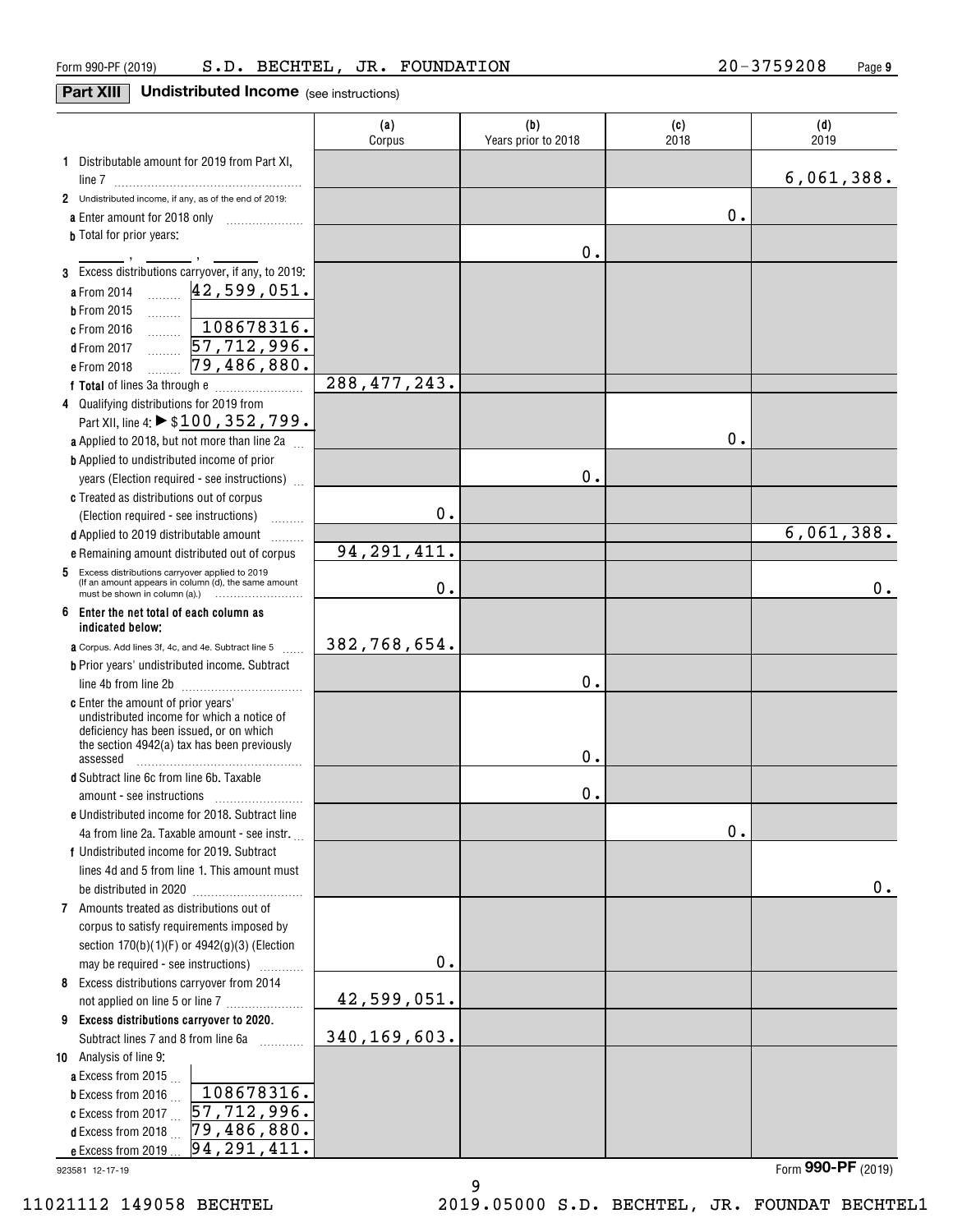| Form 990-PF (2019)                                                                                                   | S.D. BECHTEL, JR. FOUNDATION |            |               | $20 - 3759208$ | Page 10    |
|----------------------------------------------------------------------------------------------------------------------|------------------------------|------------|---------------|----------------|------------|
| <b>Part XIV Private Operating Foundations</b> (see instructions and Part VII-A, question 9)                          |                              |            |               | N/A            |            |
| 1 a If the foundation has received a ruling or determination letter that it is a private operating                   |                              |            |               |                |            |
| foundation, and the ruling is effective for 2019, enter the date of the ruling                                       |                              |            | ▶             |                |            |
| <b>b</b> Check box to indicate whether the foundation is a private operating foundation described in section         |                              |            | 1.1.1.1.1.1   | 4942(j)(3) or  | 4942(j)(5) |
| 2 a Enter the lesser of the adjusted net                                                                             | Tax year                     |            | Prior 3 years |                |            |
| income from Part I or the minimum                                                                                    | (a) 2019                     | $(b)$ 2018 | (c) 2017      | $(d)$ 2016     | (e) Total  |
| investment return from Part X for                                                                                    |                              |            |               |                |            |
|                                                                                                                      |                              |            |               |                |            |
|                                                                                                                      |                              |            |               |                |            |
| c Qualifying distributions from Part XII,                                                                            |                              |            |               |                |            |
| line 4, for each year listed                                                                                         |                              |            |               |                |            |
| <b>d</b> Amounts included in line 2c not                                                                             |                              |            |               |                |            |
| used directly for active conduct of                                                                                  |                              |            |               |                |            |
| exempt activities                                                                                                    |                              |            |               |                |            |
| e Qualifying distributions made directly                                                                             |                              |            |               |                |            |
| for active conduct of exempt activities.                                                                             |                              |            |               |                |            |
| Subtract line 2d from line 2c                                                                                        |                              |            |               |                |            |
| Complete 3a, b, or c for the<br>3<br>alternative test relied upon:                                                   |                              |            |               |                |            |
| <b>a</b> "Assets" alternative test - enter:                                                                          |                              |            |               |                |            |
| (1) Value of all assets $\ldots$                                                                                     |                              |            |               |                |            |
| (2) Value of assets qualifying                                                                                       |                              |            |               |                |            |
| under section $4942(j)(3)(B)(i)$                                                                                     |                              |            |               |                |            |
| <b>b</b> "Endowment" alternative test - enter<br>2/3 of minimum investment return                                    |                              |            |               |                |            |
| shown in Part X, line 6, for each year                                                                               |                              |            |               |                |            |
| listed                                                                                                               |                              |            |               |                |            |
| c "Support" alternative test - enter:                                                                                |                              |            |               |                |            |
| (1) Total support other than gross                                                                                   |                              |            |               |                |            |
| investment income (interest,<br>dividends, rents, payments on                                                        |                              |            |               |                |            |
| securities loans (section                                                                                            |                              |            |               |                |            |
| $512(a)(5)$ , or royalties)                                                                                          |                              |            |               |                |            |
| (2) Support from general public                                                                                      |                              |            |               |                |            |
| and 5 or more exempt<br>organizations as provided in                                                                 |                              |            |               |                |            |
| section $4942(j)(3)(B)(iii)$<br>.                                                                                    |                              |            |               |                |            |
| (3) Largest amount of support from                                                                                   |                              |            |               |                |            |
| an exempt organization                                                                                               |                              |            |               |                |            |
| (4) Gross investment income                                                                                          |                              |            |               |                |            |
| Supplementary Information (Complete this part only if the foundation had \$5,000 or more in assets<br><b>Part XV</b> |                              |            |               |                |            |
| at any time during the year-see instructions.)                                                                       |                              |            |               |                |            |

#### **1Information Regarding Foundation Managers:**

**a**List any managers of the foundation who have contributed more than 2% of the total contributions received by the foundation before the close of any tax year (but only if they have contributed more than \$5,000). (See section 507(d)(2).)

### SEE STATEMENT 16

**b**List any managers of the foundation who own 10% or more of the stock of a corporation (or an equally large portion of the ownership of a partnership or other entity) of which the foundation has a 10% or greater interest.

### NONE

#### **2Information Regarding Contribution, Grant, Gift, Loan, Scholarship, etc., Programs:**

Check here  $\blacktriangleright\lceil\frac{\mathbf{X}}{\mathbf{X}}\rceil$  if the foundation only makes contributions to preselected charitable organizations and does not accept unsolicited requests for funds. If the foundation makes gifts, grants, etc., to individuals or organizations under other conditions, complete items 2a, b, c, and d.

**a**The name, address, and telephone number or email address of the person to whom applications should be addressed:

**b**The form in which applications should be submitted and information and materials they should include:

**c**Any submission deadlines:

**d** Any restrictions or limitations on awards, such as by geographical areas, charitable fields, kinds of institutions, or other factors:

923601 12-17-19

Form (2019) **990-PF**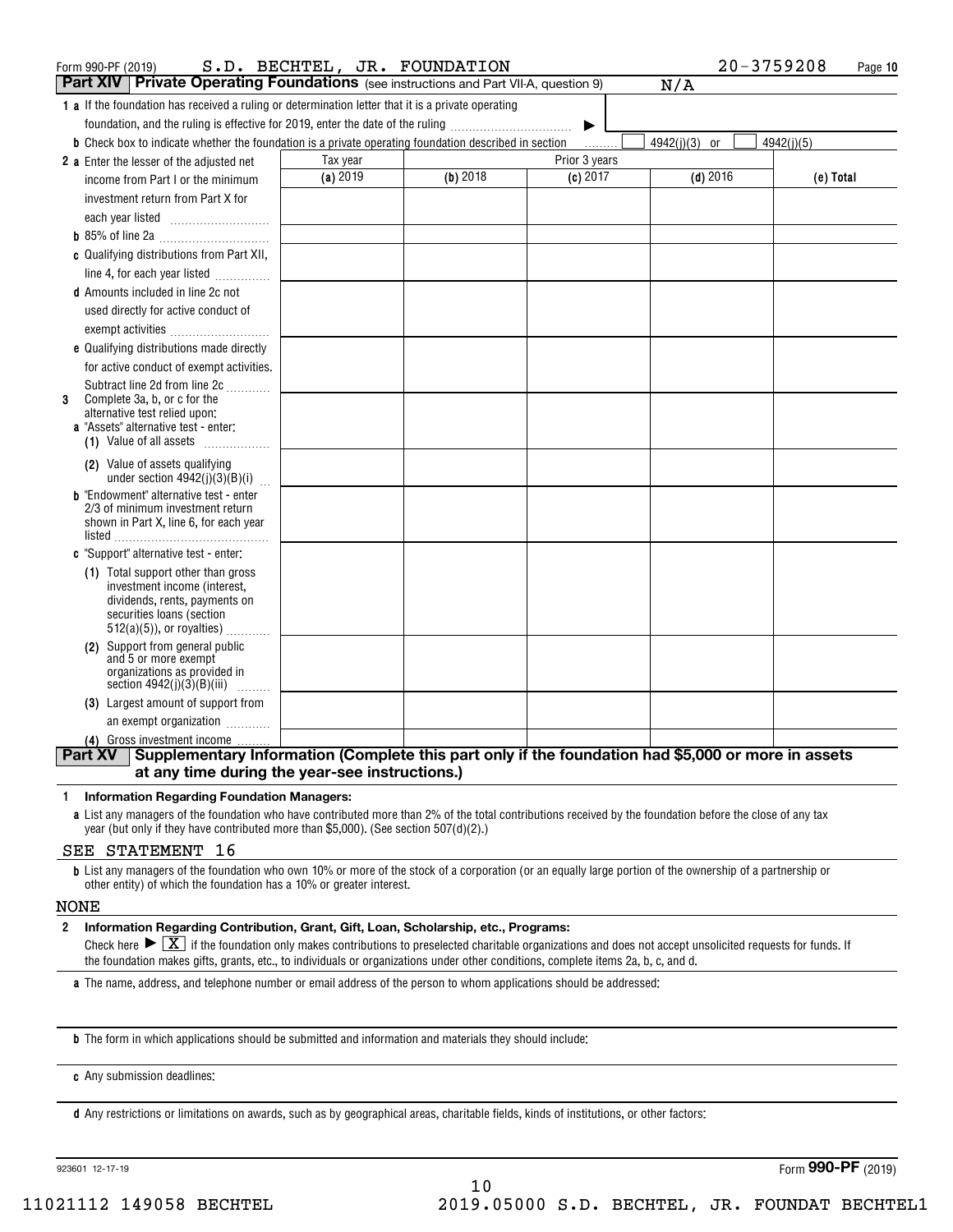*(continued)* **Part XV Supplementary Information**

| Recipient                                                                               | If recipient is an individual,<br>show any relationship to | Foundation             | Purpose of grant or                                                        |                      |
|-----------------------------------------------------------------------------------------|------------------------------------------------------------|------------------------|----------------------------------------------------------------------------|----------------------|
| Name and address (home or business)                                                     | any foundation manager<br>or substantial contributor       | status of<br>recipient | contribution<br>$\star\star$                                               | Amount               |
| a Paid during the year                                                                  |                                                            |                        |                                                                            |                      |
| 826 VALENCIA                                                                            | NONE                                                       | ÞС                     | FUNDS FOR UNRESTRICTED                                                     |                      |
| 826 VALENCIA STREET                                                                     |                                                            |                        | GENERAL SUPPORT                                                            |                      |
| SAN FRANCISCO, CA 94110-1737                                                            |                                                            |                        |                                                                            | 1,000.               |
| ADVANCEMENT PROJECT<br>1910 W SUNSET BOULEVARD, SUITE 500<br>LOS ANGELES, CA 90026-3291 | NONE                                                       | ÞС                     | FUNDS TO SUPPORT THE<br>FORMATION OF<br>HIGH-LEVEL K-12<br>POLICYMAKER AND |                      |
|                                                                                         |                                                            |                        | STAKEHOLDER ROUNDTABLE                                                     | 425,000.             |
|                                                                                         |                                                            |                        |                                                                            |                      |
| ALAMEDA COUNTY COMMUNITY FOOD BANK                                                      | NONE                                                       | ÞС                     | FUNDS FOR UNRESTRICTED                                                     |                      |
| P.O. BOX 2599                                                                           |                                                            |                        | GENERAL SUPPORT                                                            |                      |
| OAKLAND, CA 94614                                                                       |                                                            |                        |                                                                            | 1,850.               |
|                                                                                         |                                                            |                        |                                                                            |                      |
| AMERICAN ACADEMY OF ARTS AND SCIENCES                                                   | NONE                                                       | ÞС                     | FUNDS FOR GENERAL                                                          |                      |
| 136 IRVING STREET                                                                       |                                                            |                        | OPERATING SUPPORT                                                          |                      |
| CAMBRIDGE, MA 02136                                                                     |                                                            |                        |                                                                            | 525,000.             |
| AMERICAN CIVIL LIBERTIES UNION                                                          | NONE                                                       | ÞС                     | FUNDS FOR IMMIGRANTS'                                                      |                      |
| FOUNDATION INC.                                                                         |                                                            |                        | RIGHTS AND GENERAL                                                         |                      |
| 125 BROAD STREET                                                                        |                                                            |                        | SUPPORT                                                                    |                      |
| NEW YORK, NY 10004-2400                                                                 |                                                            |                        |                                                                            | 2,000.               |
| SEE.<br>Total<br><b>b</b> Approved for future payment                                   | CONTINUATION SHEET(S)                                      |                        | ▶<br>3a                                                                    | 88,681,764.          |
|                                                                                         |                                                            |                        |                                                                            |                      |
| AFTERSCHOOL ALLIANCE                                                                    | NONE                                                       | ÞС                     | FUNDS TO CONTINUE                                                          |                      |
| 1101 14TH STREET NW, SUITE 700<br>WASHINGTON, DC 20005                                  |                                                            |                        | DEEPENING THE<br>AFTERSCHOOL ALLIANCE'S                                    |                      |
|                                                                                         |                                                            |                        | WORK WITH THE                                                              |                      |
|                                                                                         |                                                            |                        | CHARACTER DEVELOPMENT                                                      | 335,000.             |
| BOY SCOUTS OF AMERICA                                                                   | NONE                                                       | ÞС                     | FUNDS TO DEVELOP                                                           |                      |
| 1325 WEST WALNUT HILL LANE                                                              |                                                            |                        | TRAINING ELEMENTS TO                                                       |                      |
| IRVING, TX 75038                                                                        |                                                            |                        | MODIFY CURRENT YOUTH                                                       |                      |
|                                                                                         |                                                            |                        | TRAINING PROGRAMS TO                                                       |                      |
|                                                                                         |                                                            |                        | HELP THE YOUTH LEADERS                                                     | 100,000.             |
| CALIFORNIA COUNCIL ON SCIENCE AND                                                       | NONE                                                       | ÞС                     | FUNDS FOR SUPPORT OF                                                       |                      |
| TECHNOLOGY                                                                              |                                                            |                        | TWO CCST SCIENCE                                                           |                      |
| 1130 K STREET, SUITE 280                                                                |                                                            |                        | FELLOWS TO WORK WITH                                                       |                      |
| SACRAMENTO, CA 95814                                                                    |                                                            |                        | STATE AGENCIES ON A<br><b>RANGE OF ISSUES</b>                              | 250,000.             |
| Total                                                                                   | SEE CONTINUATION SHEET(S)                                  |                        | $\blacktriangleright$ 3b                                                   | 7,693,226.           |
|                                                                                         |                                                            |                        |                                                                            | Form $990-PF$ (2019) |

923611 12-17-19 \*\* SEE PURPOSE OF GRANT CONTINUATIONS

11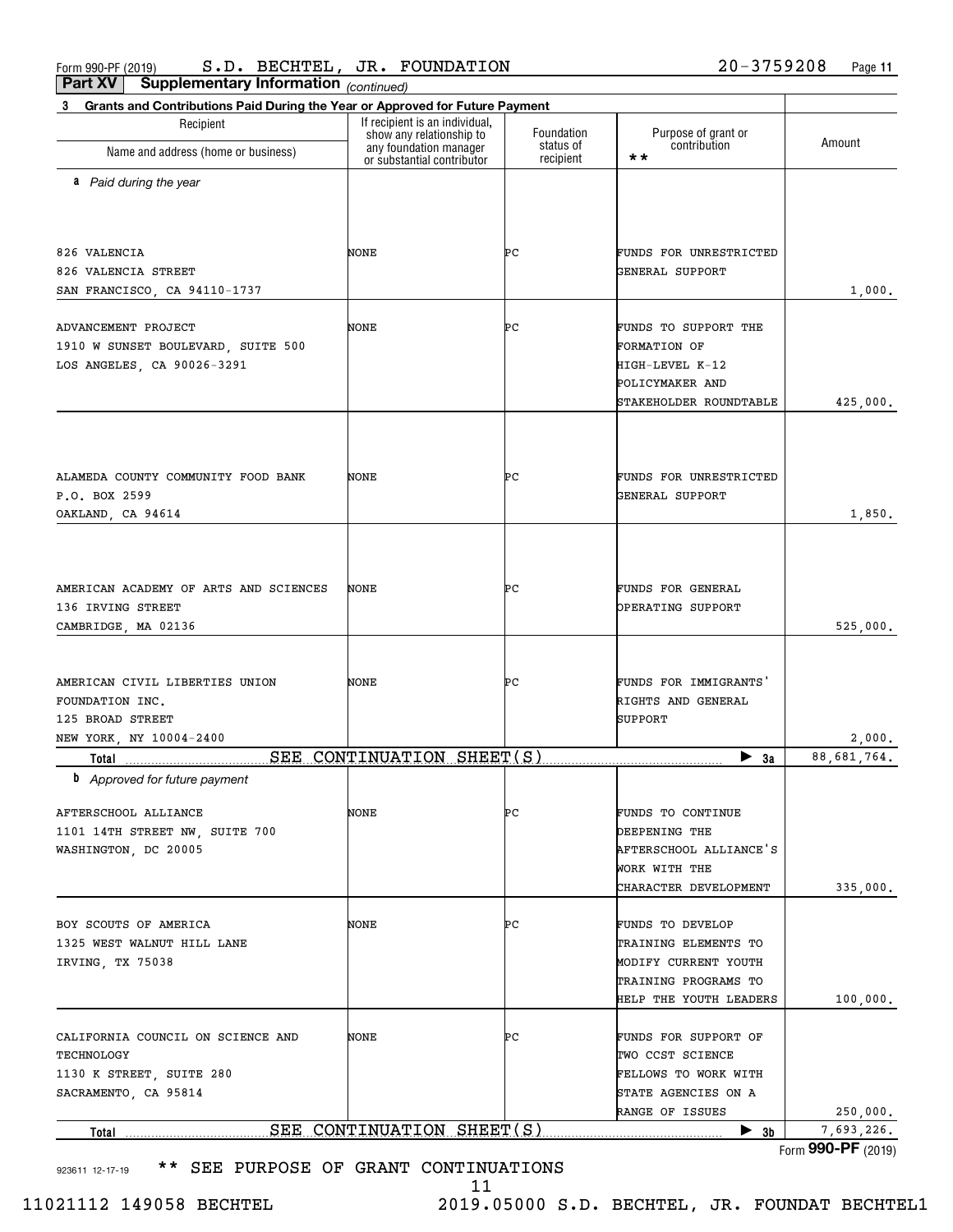## **Part XV**

| VI-A l |  |  | <b>Analysis of Income-Producing Activities</b> |  |
|--------|--|--|------------------------------------------------|--|
|--------|--|--|------------------------------------------------|--|

| Enter gross amounts unless otherwise indicated.                                                                                                                                                                                                                                                                                                                                                                |                 | Unrelated business income |               | Excluded by section 512, 513, or 514 | (e)               |
|----------------------------------------------------------------------------------------------------------------------------------------------------------------------------------------------------------------------------------------------------------------------------------------------------------------------------------------------------------------------------------------------------------------|-----------------|---------------------------|---------------|--------------------------------------|-------------------|
|                                                                                                                                                                                                                                                                                                                                                                                                                | (a)<br>Business | (b)                       | (C)<br>Exclu- | (d)                                  | Related or exempt |
| 1 Program service revenue:                                                                                                                                                                                                                                                                                                                                                                                     | code            | Amount                    | sion<br>code  | Amount                               | function income   |
|                                                                                                                                                                                                                                                                                                                                                                                                                |                 |                           |               |                                      |                   |
| a<br><u> 1980 - Johann Barn, amerikansk politiker (d. 1980)</u>                                                                                                                                                                                                                                                                                                                                                |                 |                           |               |                                      |                   |
| b<br><u> 1989 - Johann Harrison, mars eta bat erroman erroman erroman erroman erroman erroman erroman erroman erroman</u>                                                                                                                                                                                                                                                                                      |                 |                           |               |                                      |                   |
| C<br><u> 1989 - Johann Barn, mars ann an t-Amhain an t-Amhain an t-Amhain an t-Amhain an t-Amhain an t-Amhain an t-Amh</u>                                                                                                                                                                                                                                                                                     |                 |                           |               |                                      |                   |
| d<br>the contract of the contract of the contract of the contract of the contract of                                                                                                                                                                                                                                                                                                                           |                 |                           |               |                                      |                   |
| the control of the control of the control of the control of the control of the control of                                                                                                                                                                                                                                                                                                                      |                 |                           |               |                                      |                   |
|                                                                                                                                                                                                                                                                                                                                                                                                                |                 |                           |               |                                      |                   |
| Fees and contracts from government agencies<br>a                                                                                                                                                                                                                                                                                                                                                               |                 |                           |               |                                      |                   |
| 2 Membership dues and assessments [111] Membership dues and assessments                                                                                                                                                                                                                                                                                                                                        |                 |                           |               |                                      |                   |
| 3 Interest on savings and temporary cash                                                                                                                                                                                                                                                                                                                                                                       |                 |                           |               |                                      |                   |
|                                                                                                                                                                                                                                                                                                                                                                                                                |                 |                           |               |                                      |                   |
| 4 Dividends and interest from securities                                                                                                                                                                                                                                                                                                                                                                       |                 |                           | 14            | 1,983,399.                           |                   |
| 5 Net rental income or (loss) from real estate:                                                                                                                                                                                                                                                                                                                                                                |                 |                           |               |                                      |                   |
| a                                                                                                                                                                                                                                                                                                                                                                                                              |                 |                           |               |                                      |                   |
|                                                                                                                                                                                                                                                                                                                                                                                                                |                 |                           |               |                                      |                   |
| 6 Net rental income or (loss) from personal                                                                                                                                                                                                                                                                                                                                                                    |                 |                           |               |                                      |                   |
| $\begin{minipage}{0.5\textwidth} \centering \begin{tabular}{@{}c@{}} \textbf{property} & \textbf{3.1} & \textbf{1.1} & \textbf{1.1} & \textbf{1.1} & \textbf{1.1} & \textbf{1.1} & \textbf{1.1} & \textbf{1.1} & \textbf{1.1} & \textbf{1.1} & \textbf{1.1} & \textbf{1.1} & \textbf{1.1} & \textbf{1.1} & \textbf{1.1} & \textbf{1.1} & \textbf{1.1} & \textbf{1.1} & \textbf{1.1} & \textbf{1.1} & \textbf{$ |                 |                           |               |                                      |                   |
|                                                                                                                                                                                                                                                                                                                                                                                                                |                 |                           | 14            | 85, 712.                             |                   |
| 8 Gain or (loss) from sales of assets other                                                                                                                                                                                                                                                                                                                                                                    |                 |                           |               |                                      |                   |
|                                                                                                                                                                                                                                                                                                                                                                                                                |                 |                           | 18            | $-838,508.$                          |                   |
|                                                                                                                                                                                                                                                                                                                                                                                                                |                 |                           |               |                                      |                   |
| 10 Gross profit or (loss) from sales of inventory                                                                                                                                                                                                                                                                                                                                                              |                 |                           |               |                                      |                   |
| 11 Other revenue:                                                                                                                                                                                                                                                                                                                                                                                              |                 |                           |               |                                      |                   |
| a<br><u> 1989 - Johann Barn, mars ann an t-Amhain Aonaich an t-Aonaich an t-Aonaich ann an t-Aonaich ann an t-Aonaich</u>                                                                                                                                                                                                                                                                                      |                 |                           |               |                                      |                   |
| b<br><u> 1989 - Johann Stein, mars an deus Amerikaansk kommunister (</u>                                                                                                                                                                                                                                                                                                                                       |                 |                           |               |                                      |                   |
| C<br><u> 1989 - Johann John Stone, markin fizikar (h. 1982).</u>                                                                                                                                                                                                                                                                                                                                               |                 |                           |               |                                      |                   |
| d<br><u> 1989 - Johann John Stone, markin fizikar (</u>                                                                                                                                                                                                                                                                                                                                                        |                 |                           |               |                                      |                   |
| e                                                                                                                                                                                                                                                                                                                                                                                                              |                 |                           |               |                                      |                   |
|                                                                                                                                                                                                                                                                                                                                                                                                                |                 | $\overline{0}$ .          |               | 1, 230, 603.                         | 0.                |
|                                                                                                                                                                                                                                                                                                                                                                                                                |                 |                           |               |                                      | 1, 230, 603.      |
| (See worksheet in line 13 instructions to verify calculations.)                                                                                                                                                                                                                                                                                                                                                |                 |                           |               |                                      |                   |
| Part XVI-B<br>Relationship of Activities to the Accomplishment of Exempt Purposes                                                                                                                                                                                                                                                                                                                              |                 |                           |               |                                      |                   |
|                                                                                                                                                                                                                                                                                                                                                                                                                |                 |                           |               |                                      |                   |
| Explain below how each activity for which income is reported in column (e) of Part XVI-A contributed importantly to the accomplishment of<br>Line No.                                                                                                                                                                                                                                                          |                 |                           |               |                                      |                   |
| the foundation's exempt purposes (other than by providing funds for such purposes).<br>v                                                                                                                                                                                                                                                                                                                       |                 |                           |               |                                      |                   |
|                                                                                                                                                                                                                                                                                                                                                                                                                |                 |                           |               |                                      |                   |
|                                                                                                                                                                                                                                                                                                                                                                                                                |                 |                           |               |                                      |                   |
|                                                                                                                                                                                                                                                                                                                                                                                                                |                 |                           |               |                                      |                   |
|                                                                                                                                                                                                                                                                                                                                                                                                                |                 |                           |               |                                      |                   |
|                                                                                                                                                                                                                                                                                                                                                                                                                |                 |                           |               |                                      |                   |
|                                                                                                                                                                                                                                                                                                                                                                                                                |                 |                           |               |                                      |                   |
|                                                                                                                                                                                                                                                                                                                                                                                                                |                 |                           |               |                                      |                   |
|                                                                                                                                                                                                                                                                                                                                                                                                                |                 |                           |               |                                      |                   |
|                                                                                                                                                                                                                                                                                                                                                                                                                |                 |                           |               |                                      |                   |
|                                                                                                                                                                                                                                                                                                                                                                                                                |                 |                           |               |                                      |                   |
|                                                                                                                                                                                                                                                                                                                                                                                                                |                 |                           |               |                                      |                   |
|                                                                                                                                                                                                                                                                                                                                                                                                                |                 |                           |               |                                      |                   |
|                                                                                                                                                                                                                                                                                                                                                                                                                |                 |                           |               |                                      |                   |
|                                                                                                                                                                                                                                                                                                                                                                                                                |                 |                           |               |                                      |                   |
|                                                                                                                                                                                                                                                                                                                                                                                                                |                 |                           |               |                                      |                   |
|                                                                                                                                                                                                                                                                                                                                                                                                                |                 |                           |               |                                      |                   |
|                                                                                                                                                                                                                                                                                                                                                                                                                |                 |                           |               |                                      |                   |
|                                                                                                                                                                                                                                                                                                                                                                                                                |                 |                           |               |                                      |                   |

12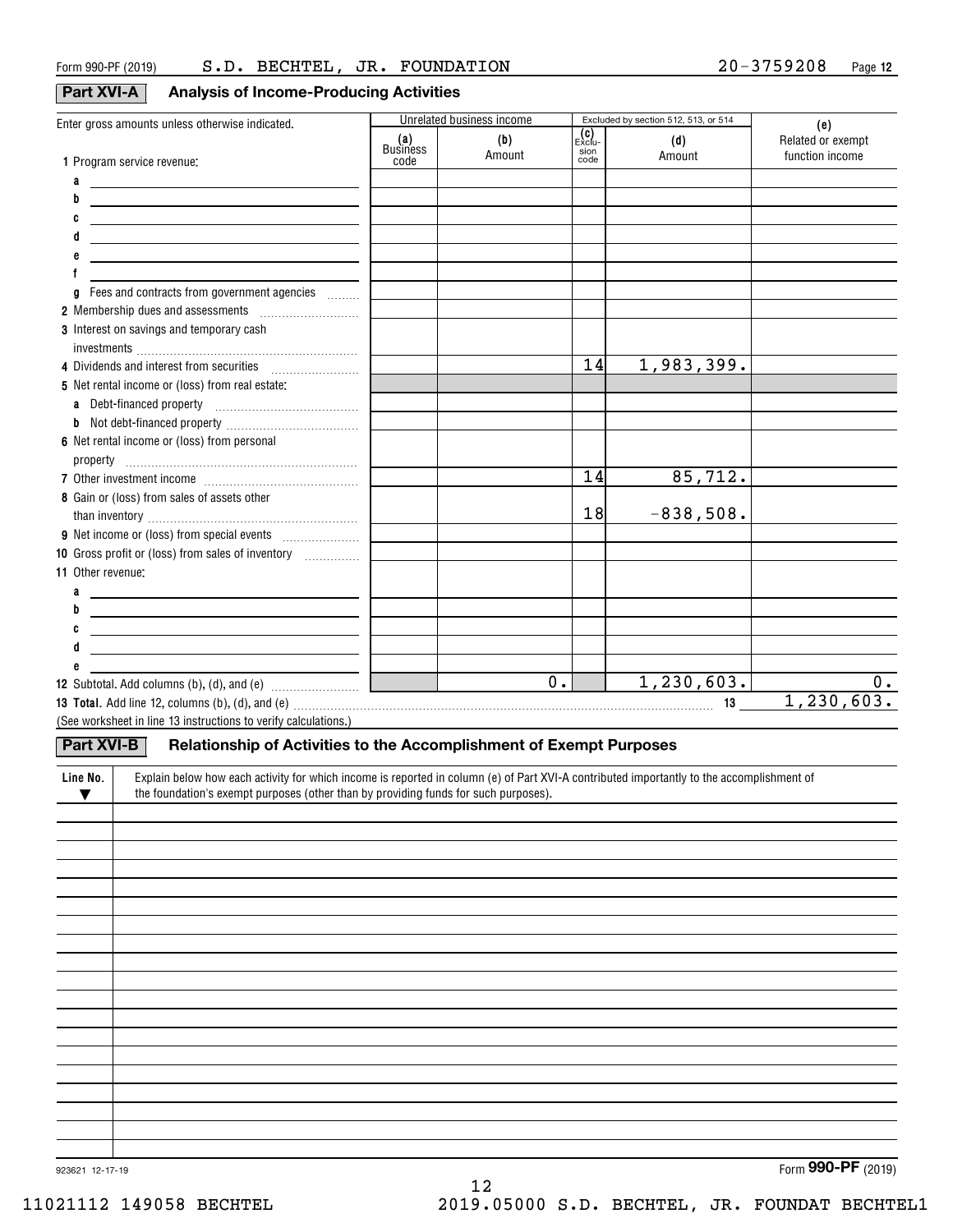| Form 990-PF (2019)<br>Part XVII                                                                                                                                         | <b>Exempt Organizations</b>                                                                                                                                                                                                                                                                                                              | S.D. BECHTEL, JR. FOUNDATION |                      | Information Regarding Transfers to and Transactions and Relationships With Noncharitable                                                                                                                                                                                                                                                                                  |                    | $20 - 3759208$                                                       |                                                                                        |        | Page 13     |  |
|-------------------------------------------------------------------------------------------------------------------------------------------------------------------------|------------------------------------------------------------------------------------------------------------------------------------------------------------------------------------------------------------------------------------------------------------------------------------------------------------------------------------------|------------------------------|----------------------|---------------------------------------------------------------------------------------------------------------------------------------------------------------------------------------------------------------------------------------------------------------------------------------------------------------------------------------------------------------------------|--------------------|----------------------------------------------------------------------|----------------------------------------------------------------------------------------|--------|-------------|--|
| $\mathbf{1}$                                                                                                                                                            |                                                                                                                                                                                                                                                                                                                                          |                              |                      | Did the organization directly or indirectly engage in any of the following with any other organization described in section 501(c)                                                                                                                                                                                                                                        |                    |                                                                      |                                                                                        | Yes No |             |  |
|                                                                                                                                                                         |                                                                                                                                                                                                                                                                                                                                          |                              |                      | (other than section 501(c)(3) organizations) or in section 527, relating to political organizations?                                                                                                                                                                                                                                                                      |                    |                                                                      |                                                                                        |        |             |  |
|                                                                                                                                                                         | a Transfers from the reporting foundation to a noncharitable exempt organization of:                                                                                                                                                                                                                                                     |                              |                      |                                                                                                                                                                                                                                                                                                                                                                           |                    |                                                                      | 1a(1)                                                                                  |        | X           |  |
|                                                                                                                                                                         | $(1)$ Cash $\ldots$ $\ldots$ $\ldots$ $\ldots$ $\ldots$ $\ldots$ $\ldots$ $\ldots$ $\ldots$ $\ldots$ $\ldots$ $\ldots$ $\ldots$ $\ldots$ $\ldots$ $\ldots$ $\ldots$ $\ldots$                                                                                                                                                             |                              |                      |                                                                                                                                                                                                                                                                                                                                                                           |                    |                                                                      |                                                                                        |        |             |  |
|                                                                                                                                                                         |                                                                                                                                                                                                                                                                                                                                          |                              |                      |                                                                                                                                                                                                                                                                                                                                                                           |                    |                                                                      | 1a(2)                                                                                  |        | Χ           |  |
| Other transactions:<br>(1) Sales of assets to a noncharitable exempt organization contained and according to the state of assets to a noncharitable exempt organization |                                                                                                                                                                                                                                                                                                                                          |                              |                      |                                                                                                                                                                                                                                                                                                                                                                           |                    |                                                                      |                                                                                        |        | Χ           |  |
|                                                                                                                                                                         |                                                                                                                                                                                                                                                                                                                                          |                              |                      |                                                                                                                                                                                                                                                                                                                                                                           |                    |                                                                      | 1b(1)<br>1b(2)                                                                         |        | X           |  |
|                                                                                                                                                                         |                                                                                                                                                                                                                                                                                                                                          |                              |                      | (2) Purchases of assets from a noncharitable exempt organization manufactured content of the state of assets from a noncharitable exempt organization                                                                                                                                                                                                                     |                    |                                                                      | 1b(3)                                                                                  |        | X           |  |
|                                                                                                                                                                         | (3) Rental of facilities, equipment, or other assets www.communication.communication.communication.com<br>(4) Reimbursement arrangements manufactured and contact the control of the control of the control of the control of the control of the control of the control of the control of the control of the control of the control of t |                              |                      |                                                                                                                                                                                                                                                                                                                                                                           |                    |                                                                      |                                                                                        |        | $\mathbb X$ |  |
|                                                                                                                                                                         |                                                                                                                                                                                                                                                                                                                                          |                              |                      | (5) Loans or loan guarantees                                                                                                                                                                                                                                                                                                                                              |                    |                                                                      | 1b(4)<br>1b(5)                                                                         |        | $\mathbb X$ |  |
|                                                                                                                                                                         |                                                                                                                                                                                                                                                                                                                                          |                              |                      | (6) Performance of services or membership or fundraising solicitations                                                                                                                                                                                                                                                                                                    |                    |                                                                      | 1b(6)                                                                                  |        | $\mathbb X$ |  |
|                                                                                                                                                                         |                                                                                                                                                                                                                                                                                                                                          |                              |                      | Sharing of facilities, equipment, mailing lists, other assets, or paid employees                                                                                                                                                                                                                                                                                          |                    |                                                                      | 1c                                                                                     |        | X           |  |
| d                                                                                                                                                                       | column (d) the value of the goods, other assets, or services received.                                                                                                                                                                                                                                                                   |                              |                      | If the answer to any of the above is "Yes," complete the following schedule. Column (b) should always show the fair market value of the goods, other assets,<br>or services given by the reporting foundation. If the foundation received less than fair market value in any transaction or sharing arrangement, show in<br>(c) Name of noncharitable exempt organization |                    | (d) Description of transfers, transactions, and sharing arrangements |                                                                                        |        |             |  |
| $(a)$ Line no.                                                                                                                                                          | (b) Amount involved                                                                                                                                                                                                                                                                                                                      |                              | N/A                  |                                                                                                                                                                                                                                                                                                                                                                           |                    |                                                                      |                                                                                        |        |             |  |
|                                                                                                                                                                         |                                                                                                                                                                                                                                                                                                                                          |                              |                      |                                                                                                                                                                                                                                                                                                                                                                           |                    |                                                                      |                                                                                        |        |             |  |
|                                                                                                                                                                         |                                                                                                                                                                                                                                                                                                                                          |                              |                      |                                                                                                                                                                                                                                                                                                                                                                           |                    |                                                                      |                                                                                        |        |             |  |
|                                                                                                                                                                         |                                                                                                                                                                                                                                                                                                                                          |                              |                      |                                                                                                                                                                                                                                                                                                                                                                           |                    |                                                                      |                                                                                        |        |             |  |
|                                                                                                                                                                         |                                                                                                                                                                                                                                                                                                                                          |                              |                      |                                                                                                                                                                                                                                                                                                                                                                           |                    |                                                                      |                                                                                        |        |             |  |
|                                                                                                                                                                         |                                                                                                                                                                                                                                                                                                                                          |                              |                      |                                                                                                                                                                                                                                                                                                                                                                           |                    |                                                                      |                                                                                        |        |             |  |
|                                                                                                                                                                         |                                                                                                                                                                                                                                                                                                                                          |                              |                      |                                                                                                                                                                                                                                                                                                                                                                           |                    |                                                                      |                                                                                        |        |             |  |
|                                                                                                                                                                         |                                                                                                                                                                                                                                                                                                                                          |                              |                      |                                                                                                                                                                                                                                                                                                                                                                           |                    |                                                                      |                                                                                        |        |             |  |
|                                                                                                                                                                         |                                                                                                                                                                                                                                                                                                                                          |                              |                      |                                                                                                                                                                                                                                                                                                                                                                           |                    |                                                                      |                                                                                        |        |             |  |
|                                                                                                                                                                         |                                                                                                                                                                                                                                                                                                                                          |                              |                      |                                                                                                                                                                                                                                                                                                                                                                           |                    |                                                                      |                                                                                        |        |             |  |
|                                                                                                                                                                         |                                                                                                                                                                                                                                                                                                                                          |                              |                      |                                                                                                                                                                                                                                                                                                                                                                           |                    |                                                                      |                                                                                        |        |             |  |
|                                                                                                                                                                         |                                                                                                                                                                                                                                                                                                                                          |                              |                      |                                                                                                                                                                                                                                                                                                                                                                           |                    |                                                                      |                                                                                        |        |             |  |
|                                                                                                                                                                         |                                                                                                                                                                                                                                                                                                                                          |                              |                      |                                                                                                                                                                                                                                                                                                                                                                           |                    |                                                                      |                                                                                        |        |             |  |
|                                                                                                                                                                         | b If "Yes," complete the following schedule.                                                                                                                                                                                                                                                                                             |                              |                      | 2a Is the foundation directly or indirectly affiliated with, or related to, one or more tax-exempt organizations described<br>in section $501(c)$ (other than section $501(c)(3)$ ) or in section $527$<br>(b) Type of organization                                                                                                                                       |                    | (c) Description of relationship                                      | Yes                                                                                    |        | $X$ No      |  |
|                                                                                                                                                                         | (a) Name of organization<br>N/A                                                                                                                                                                                                                                                                                                          |                              |                      |                                                                                                                                                                                                                                                                                                                                                                           |                    |                                                                      |                                                                                        |        |             |  |
|                                                                                                                                                                         |                                                                                                                                                                                                                                                                                                                                          |                              |                      |                                                                                                                                                                                                                                                                                                                                                                           |                    |                                                                      |                                                                                        |        |             |  |
|                                                                                                                                                                         |                                                                                                                                                                                                                                                                                                                                          |                              |                      |                                                                                                                                                                                                                                                                                                                                                                           |                    |                                                                      |                                                                                        |        |             |  |
| Sign<br>Here                                                                                                                                                            | Signature of officer or trustee                                                                                                                                                                                                                                                                                                          | ache                         |                      | Under penalties of perjury, I declare that I have examined this return, including accompanying schedules and statements, and to the best of my knowledge<br>and belief, it is true, correct, and complete. Declaration of preparer (other than taxpayer) is based on all information of which preparer has any knowledge.<br>2077<br>Date                                 | PRESIDENT<br>Title |                                                                      | May the IRS discuss this<br>return with the preparer<br>shown below? See instr.<br>Yes |        | No          |  |
|                                                                                                                                                                         | Print/Type preparer's name                                                                                                                                                                                                                                                                                                               |                              | Preparer's signature |                                                                                                                                                                                                                                                                                                                                                                           | Date               | ĭf<br>Check                                                          | PTIN                                                                                   |        |             |  |
|                                                                                                                                                                         |                                                                                                                                                                                                                                                                                                                                          |                              |                      |                                                                                                                                                                                                                                                                                                                                                                           |                    | self-employed                                                        |                                                                                        |        |             |  |
| Paid                                                                                                                                                                    | <b>SARAH REDDEN</b>                                                                                                                                                                                                                                                                                                                      |                              | Samphedden           |                                                                                                                                                                                                                                                                                                                                                                           | 11/12/2020         |                                                                      | P00898534                                                                              |        |             |  |
| Preparer<br>Use Only                                                                                                                                                    | Firm's name $\blacktriangleright$ DELOITTE                                                                                                                                                                                                                                                                                               | TAX                          | LLP                  |                                                                                                                                                                                                                                                                                                                                                                           |                    | Firm's EIN ▶ 86-1065772                                              |                                                                                        |        |             |  |
|                                                                                                                                                                         | Firm's address > 50 SOUTH SIXTH STREET                                                                                                                                                                                                                                                                                                   |                              |                      |                                                                                                                                                                                                                                                                                                                                                                           |                    |                                                                      | $612 - 397 - 4000$                                                                     |        |             |  |
|                                                                                                                                                                         |                                                                                                                                                                                                                                                                                                                                          | MINNEAPOLIS, MN 55402        |                      |                                                                                                                                                                                                                                                                                                                                                                           |                    | Phone no.                                                            | Form 990-PF (2019)                                                                     |        |             |  |

923622 12-17-19

13

11021112 149058 BECHTEL

2019.05000 S.D. BECHTEL, JR. FOUNDAT BECHTEL1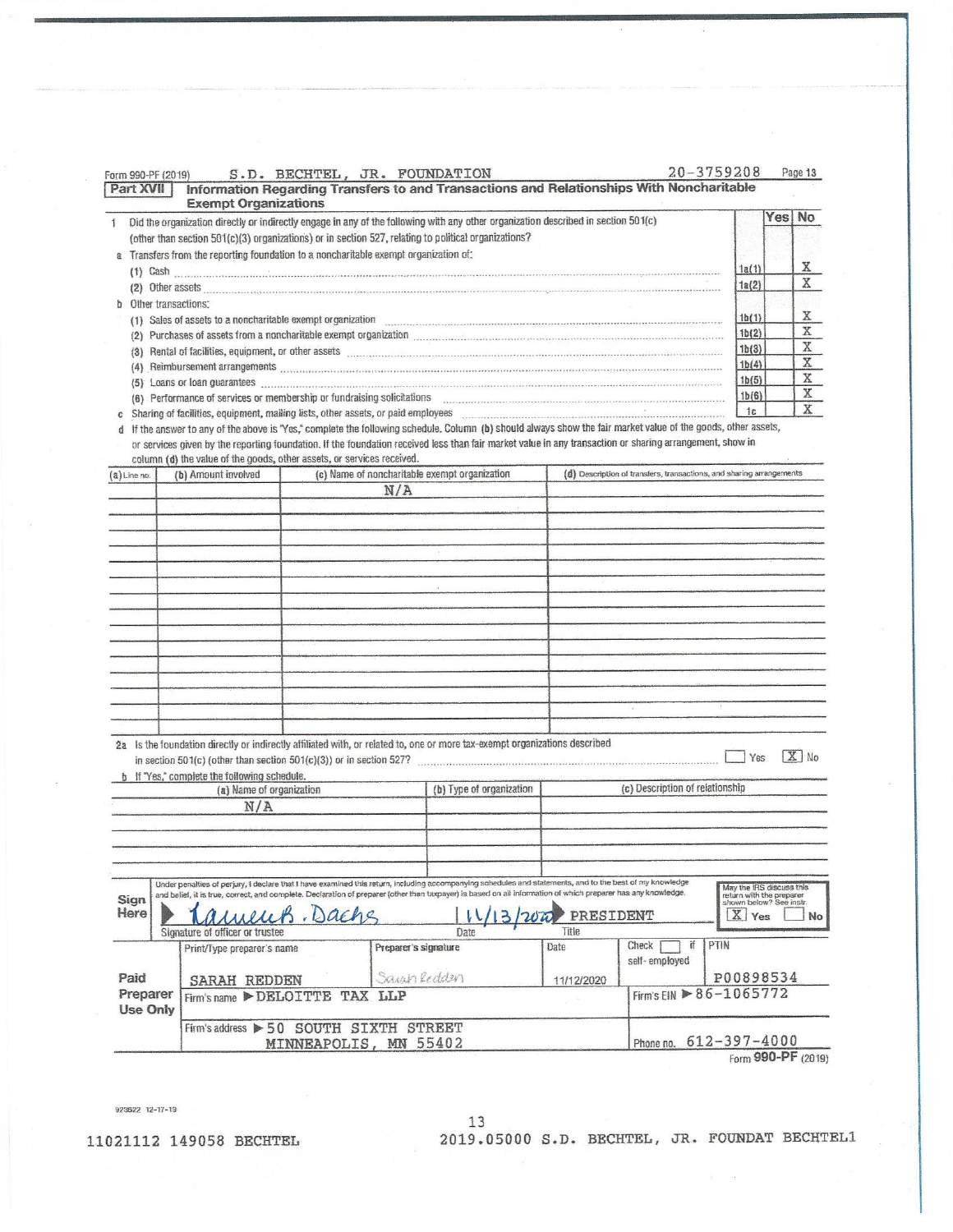**11**

**Part XV Supplementary Information** (continued)

| 3a Grants and Contributions Paid During the Year                     | If recipient is an individual,                     |                         |                                                                                                             |             |
|----------------------------------------------------------------------|----------------------------------------------------|-------------------------|-------------------------------------------------------------------------------------------------------------|-------------|
| Recipient<br>Name and address (home or business)                     | show any relationship to<br>any foundation manager | Foundation<br>status of | Purpose of grant or<br>$**$<br>contribution                                                                 | Amount      |
|                                                                      | or substantial contributor                         | recipient               |                                                                                                             |             |
| AMERICAN INSTITUTES FOR RESEARCH IN THE                              | <b>NONE</b>                                        | ÞС                      | FUNDS FOR A RETROSPECTIVE ANALYSIS OF THE FOUNDATIONS                                                       |             |
| BEHAVIORAL SCIENCES                                                  |                                                    |                         | SYSTEM OF SUPPORTS TO NATIONAL CHARACTER INITIATIVE                                                         |             |
| 1000 THOMAS JEFFERSON STREET NW                                      |                                                    |                         | GRANTEES                                                                                                    |             |
| WASHINGTON, DC 20007-3835                                            |                                                    |                         |                                                                                                             | 196,967.    |
|                                                                      |                                                    | ÞС                      |                                                                                                             |             |
| AMERICAN INSTITUTES FOR RESEARCH IN THE                              | <b>NONE</b>                                        |                         | FUNDS FOR DETERMINING HOW CALIFORNIA MIGHT USE A                                                            |             |
| BEHAVIORAL SCIENCES                                                  |                                                    |                         | PORTION OF ITS SET-ASIDE ALLOCATIONS IN TITLES 1 AND                                                        |             |
| 1000 THOMAS JEFFERSON STREET NW                                      |                                                    |                         | II OF THE EVERY STUDENT SUCCEEDS ACT (ESSA)                                                                 |             |
| WASHINGTON, DC 20007-3835<br>AMERICAN INSTITUTES FOR RESEARCH IN THE | NONE                                               | Þс                      |                                                                                                             | 25,000.     |
|                                                                      |                                                    |                         | FUNDS TO JOIN RESEARCHERS, PRACTITIONERS,                                                                   |             |
| BEHAVIORAL SCIENCES                                                  |                                                    |                         | POLICYMAKERS, AND FUNDERS IN ONGOING, EVIDENCE-BASED                                                        |             |
| 1000 THOMAS JEFFERSON STREET NW                                      |                                                    |                         | DIALOGUE AND COLLECTIVE ACTION TO IMPROVE OUTCOMES                                                          |             |
| WASHINGTON, DC 20007-3835                                            |                                                    |                         | FOR ALL STUDENTS IN CALIFORNIAS URBAN SCHOOL SYSTEMS,<br>WITH PARTICULAR ATTENTION TO EQUITY AND ACCESS FOR | 175,000.    |
|                                                                      |                                                    |                         |                                                                                                             |             |
| AMERICAN RED CROSS                                                   | <b>NONE</b>                                        | ÞС                      | FUNDS FOR HURRICANE DORIAN RELIEF                                                                           |             |
| P.O. BOX 37839                                                       |                                                    |                         |                                                                                                             |             |
| BOONE, IA 50037-0839                                                 |                                                    |                         |                                                                                                             | 1,000.      |
|                                                                      |                                                    |                         |                                                                                                             |             |
| AMERICAN RED CROSS                                                   | NONE                                               | ÞС                      | FUNDS FOR UNRESTRICTED GENERAL SUPPORT                                                                      |             |
| P.O. BOX 37839                                                       |                                                    |                         |                                                                                                             |             |
| BOONE, IA 50037-0839                                                 |                                                    |                         |                                                                                                             | 1,000.      |
|                                                                      |                                                    |                         |                                                                                                             |             |
| AMERICAN RIVERS, INC.                                                | NONE                                               | ÞС                      | FUNDS TO SUPPORT IMPLEMENTATION OF THE FIRST STEPS OF                                                       |             |
| 1101 14TH STREET NW, SUITE 1400                                      |                                                    |                         | AN ORGANIZATIONAL DEI ACTION PLAN                                                                           |             |
| WASHINGTON, DC 20005                                                 |                                                    |                         |                                                                                                             | 100,000.    |
|                                                                      |                                                    |                         |                                                                                                             |             |
| ARMS OF LOVE MINISTRIES, INC.                                        | NONE                                               | ÞС                      | FUNDS FOR UNRESTRICTED GENERAL SUPPORT                                                                      |             |
| P.O. BOX 295                                                         |                                                    |                         |                                                                                                             |             |
| MOULTRIE, GA 31776                                                   |                                                    |                         |                                                                                                             | 1,000.      |
|                                                                      |                                                    |                         |                                                                                                             |             |
| <b>Total from continuation sheets</b>                                |                                                    |                         |                                                                                                             | 87,726,914. |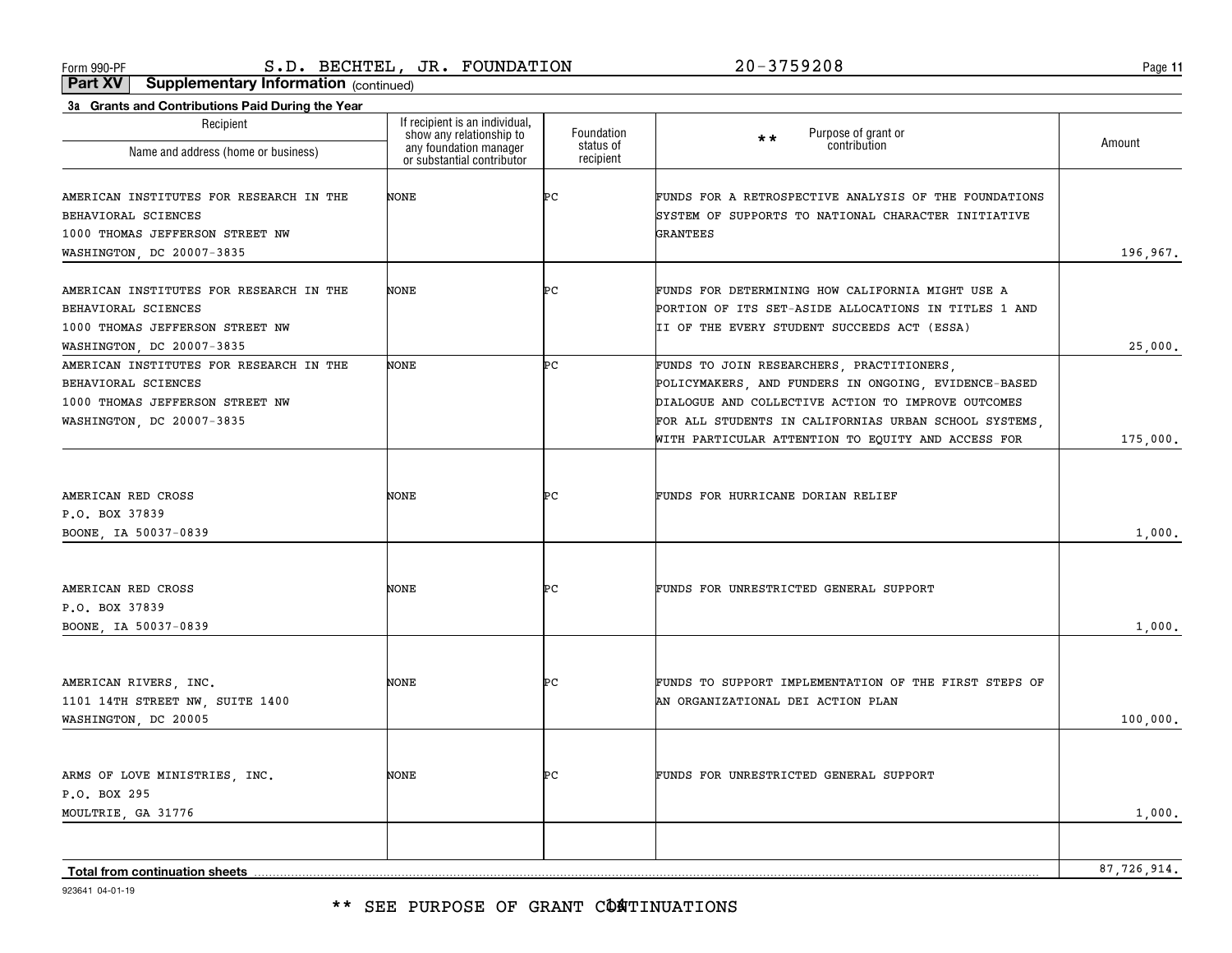\*\* SEE PURPOSE OF GRANT CÔÑTINUATIONS

923641 04-01-19

| Recipient<br>Name and address (home or business)                                                                      | If recipient is an individual,<br>show any relationship to<br>any foundation manager<br>or substantial contributor | Foundation<br>status of | Purpose of grant or<br>$\star \star$<br>contribution                                                                                                                                                                                                         | Amount   |
|-----------------------------------------------------------------------------------------------------------------------|--------------------------------------------------------------------------------------------------------------------|-------------------------|--------------------------------------------------------------------------------------------------------------------------------------------------------------------------------------------------------------------------------------------------------------|----------|
|                                                                                                                       |                                                                                                                    | recipient               |                                                                                                                                                                                                                                                              |          |
| ASHEVILLE ON BIKES INCORPORATED<br>26 SUNRISE DRIVE                                                                   | NONE                                                                                                               | ÞС                      | FUNDS FOR UNRESTRICTED GENERAL SUPPORT                                                                                                                                                                                                                       |          |
| ASHEVILLE, NC 28806-4629                                                                                              |                                                                                                                    |                         |                                                                                                                                                                                                                                                              | 500.     |
| ASIAN AMERICAN-PACIFIC ISLANDERS IN<br>PHILANTHROPY                                                                   | NONE                                                                                                               | ÞС                      | FUNDS FOR ANNUAL MEMBERSHIP RENEWAL                                                                                                                                                                                                                          |          |
| 300 FRANK OGAWA PLAZA, SUITE 256<br>OAKLAND, CA 94612                                                                 |                                                                                                                    |                         |                                                                                                                                                                                                                                                              | 2,500.   |
| ASSOCIATION OF CHAMBER OF COMMERCE<br>EXECUTIVES FOUNDATION<br>1330 BRADDOCK PLACE, SUITE 300<br>ALEXANDRIA, VA 22314 | NONE                                                                                                               | Þс                      | FUNDS TO BUILD OFF OF THE FOUNDATIONAL WORK<br>ESTABLISHED IN 2017 TO (A) PROVIDE THE BUSINESS<br>COMMUNITY VOICE TO THE FOUNDATIONS ECOSYSTEM OF<br>GRANTEES, HELPING GRANTEE NATIONAL OFFICES SUPPORT<br>THEIR LOCAL AFFILIATES TO CONNECT AND COLLABORATE | 175,000. |
| AT THE CROSSROADS<br>167 JESSIE STREET<br>SAN FRANCISCO, CA 94105                                                     | NONE                                                                                                               | ÞС                      | FUNDS FOR UNRESTRICTED GENERAL SUPPORT                                                                                                                                                                                                                       | 1,000,   |
| BAY AREA COMMUNITY LAW FOUNDATION<br>558 CAPP STREET<br>SAN FRANCISCO, CA 94110                                       | NONE                                                                                                               | ÞС                      | FUNDS FOR UNRESTRICTED GENERAL SUPPORT                                                                                                                                                                                                                       | 50.      |
| BAY AREA COMMUNITY LAW FOUNDATION<br>558 CAPP STREET<br>SAN FRANCISCO, CA 94110                                       | NONE                                                                                                               | ÞС                      | FUNDS FOR UNRESTRICTED GENERAL SUPPORT FOR THE SAN<br>FRANCISCO TENANTS UNION                                                                                                                                                                                | 90,      |
| BERKELEY REPERTORY THEATRE<br>2025 ADDISON STREET<br>BERKELEY, CA 94704                                               | NONE                                                                                                               | ÞС                      | FUNDS FOR UNRESTRICTED GENERAL SUPPORT                                                                                                                                                                                                                       | 262.     |
|                                                                                                                       |                                                                                                                    |                         |                                                                                                                                                                                                                                                              |          |
| Total from continuation sheets                                                                                        |                                                                                                                    |                         |                                                                                                                                                                                                                                                              |          |

**Part XV Supplementary Information** (continued)

**3a Grants and Contributions Paid During the Year**

**11**

Form 990-PF Page S.D. BECHTEL, JR. FOUNDATION 20-3759208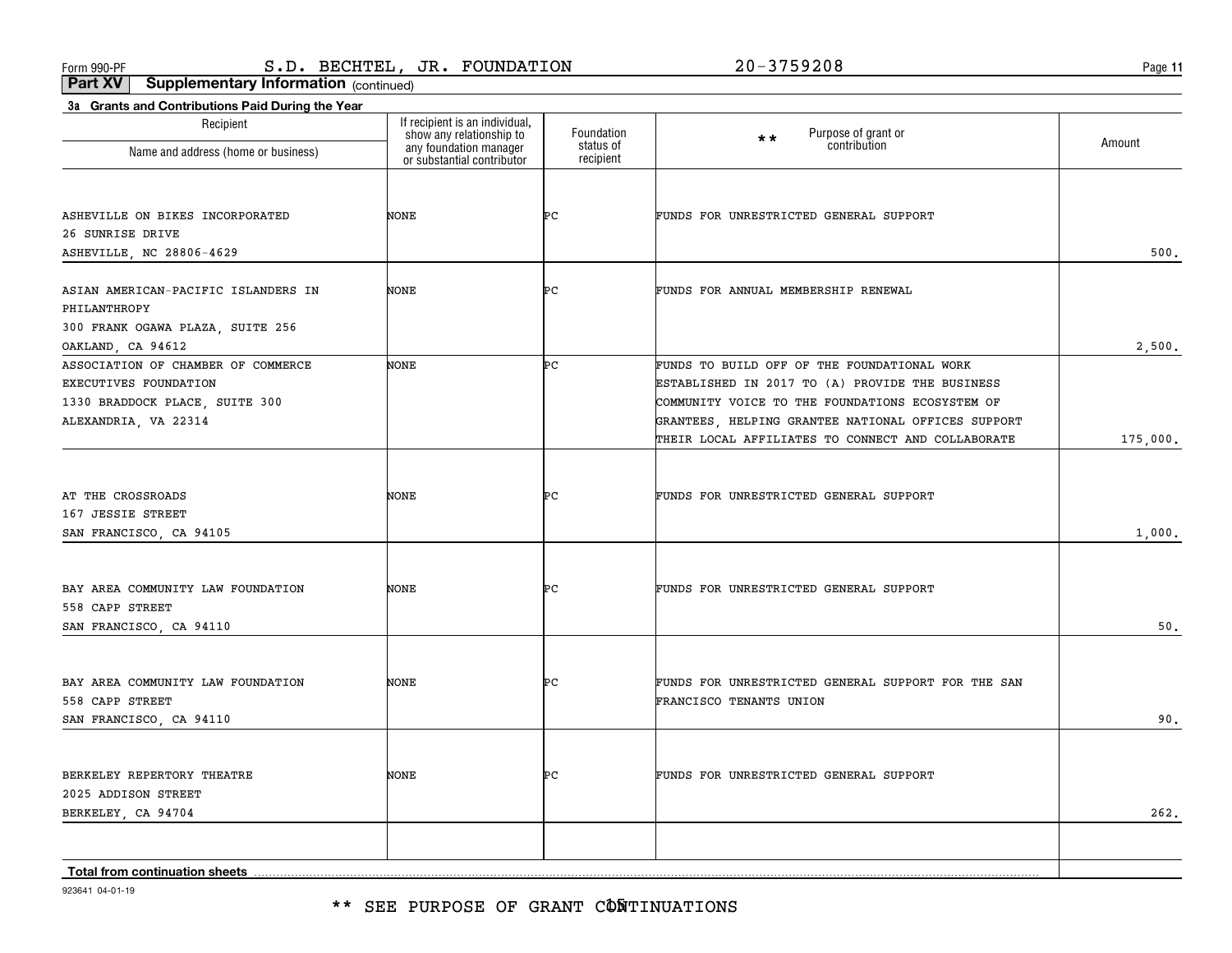**11**

**Part XV Supplementary Information** (continued)

| Recipient                               | If recipient is an individual,<br>show any relationship to | Foundation             | Purpose of grant or<br>$\star \star$                  | Amount     |  |
|-----------------------------------------|------------------------------------------------------------|------------------------|-------------------------------------------------------|------------|--|
| Name and address (home or business)     | any foundation manager<br>or substantial contributor       | status of<br>recipient | contribution                                          |            |  |
| BIG BROTHERS BIG SISTERS OF AMERICA     | NONE                                                       | Þс                     | FUNDS TO SUPPORT COMPONENTS OF BBBSAS NEW STRATEGIC   |            |  |
| 2502 NORTH ROCKY POINT DRIVE, SUITE 550 |                                                            |                        | PLAN, AIMED AT ENHANCING THE CAPACITIES OF THE        |            |  |
| TAMPA, FL 33607                         |                                                            |                        | NATIONAL HEADQUARTERS AND ITS AFFILIATES TO MORE      |            |  |
|                                         |                                                            |                        | IMPACTFULLY SERVE YOUTH THROUGH CHARACTER-BUILDING,   |            |  |
|                                         |                                                            |                        | MENTORING PROGRAMS.                                   | 575,000.   |  |
|                                         |                                                            |                        |                                                       |            |  |
| BIG BROTHERS BIG SISTERS OF AMERICA     | <b>NONE</b>                                                | ÞС                     | FUNDS TO SUPPORT DEI TRAINING FOR NATIONAL STAFF AND  |            |  |
| 2502 NORTH ROCKY POINT DRIVE, SUITE 550 |                                                            |                        | AGENCIES AND THE DEVELOPMENT OF A DEI ROADMAP FOR     |            |  |
| TAMPA, FL 33607                         |                                                            |                        | <b>ACTION</b>                                         | 100,000.   |  |
|                                         |                                                            |                        |                                                       |            |  |
| BOY SCOUTS OF AMERICA                   | <b>NONE</b>                                                | ÞС                     | FUNDS TO IMPLEMENT A NATIONWIDE STUDY TO DEFINE AND   |            |  |
| 1001 DAVIS STREET                       |                                                            |                        | VALIDATE ADULT PRACTICES THAT FOSTER YOUTH CHARACTER  |            |  |
| SAN LEANDRO, CA 94577                   |                                                            |                        | DEVELOPMENT IN SCOUTING                               | 4,410,812. |  |
| BOYS & GIRLS CLUBS OF AMERICA           | <b>NONE</b>                                                | ÞС                     | FUNDS FOR THE CHARACTER GRANTEE CEOS TO LAUNCH A      |            |  |
| 1275 PEACHTREE STREET NE, SUITE 100     |                                                            |                        | COMMUNICATIONS CAMPAIGN ABOUT THE IMPORTANCE OF       |            |  |
| ATLANTA, GA 30309-3506                  |                                                            |                        | CHARACTER DEVELOPMENT                                 | 80,000.    |  |
|                                         |                                                            |                        |                                                       |            |  |
| BOYS & GIRLS CLUBS OF AMERICA           | <b>NONE</b>                                                | ÞС                     | FUNDS TO DEFINE, ASSESS, AND STRATEGIZE DEI FOR THE   |            |  |
| 1275 PEACHTREE STREET NE, SUITE 100     |                                                            |                        | NATIONAL OFFICE THAT INTEGRATES A CONTINUOUS          |            |  |
| ATLANTA, GA 30309-3506                  |                                                            |                        | IMPROVEMENT PROCESS FOR SUSTAINABILITY                | 100,000.   |  |
| BOYS & GIRLS CLUBS OF AMERICA           | NONE                                                       | ÞС                     | FUNDS TO SUPPORT BGCA'S STRATEGY FOR IMPROVING THE    |            |  |
| 1275 PEACHTREE STREET NE, SUITE 100     |                                                            |                        | CLUB EXPERIENCE: A \$67 MILLION FIVE-YEAR INITIATIVE  |            |  |
| ATLANTA, GA 30309-3506                  |                                                            |                        | TO IMPROVE QUALITY IN CLUBS ACROSS THE NATION. THE UP |            |  |
|                                         |                                                            |                        | TO \$20 MILLION REQUESTED FROM THE FOUNDATION WILL    |            |  |
|                                         |                                                            |                        | FUND COMPONENTS OF THIS INITIATIVE THAT LEVERAGE      | 3,657,985. |  |
| CALIFORNIA ASSOCIATION OF RESOURCE      | NONE                                                       | ÞС                     | FUNDS TO SUPPORT IMPLEMENTATION OF THE FIRST STEPS OF |            |  |
| CONSERVATION DISTRICTS                  |                                                            |                        | AN ORGANIZATIONAL DEI ACTION PLAN                     |            |  |
| 801 K STREET                            |                                                            |                        |                                                       |            |  |
| SACRAMENTO, CA 95814                    |                                                            |                        |                                                       | 100,000.   |  |
|                                         |                                                            |                        |                                                       |            |  |
| <b>Total from continuation sheets</b>   |                                                            |                        |                                                       |            |  |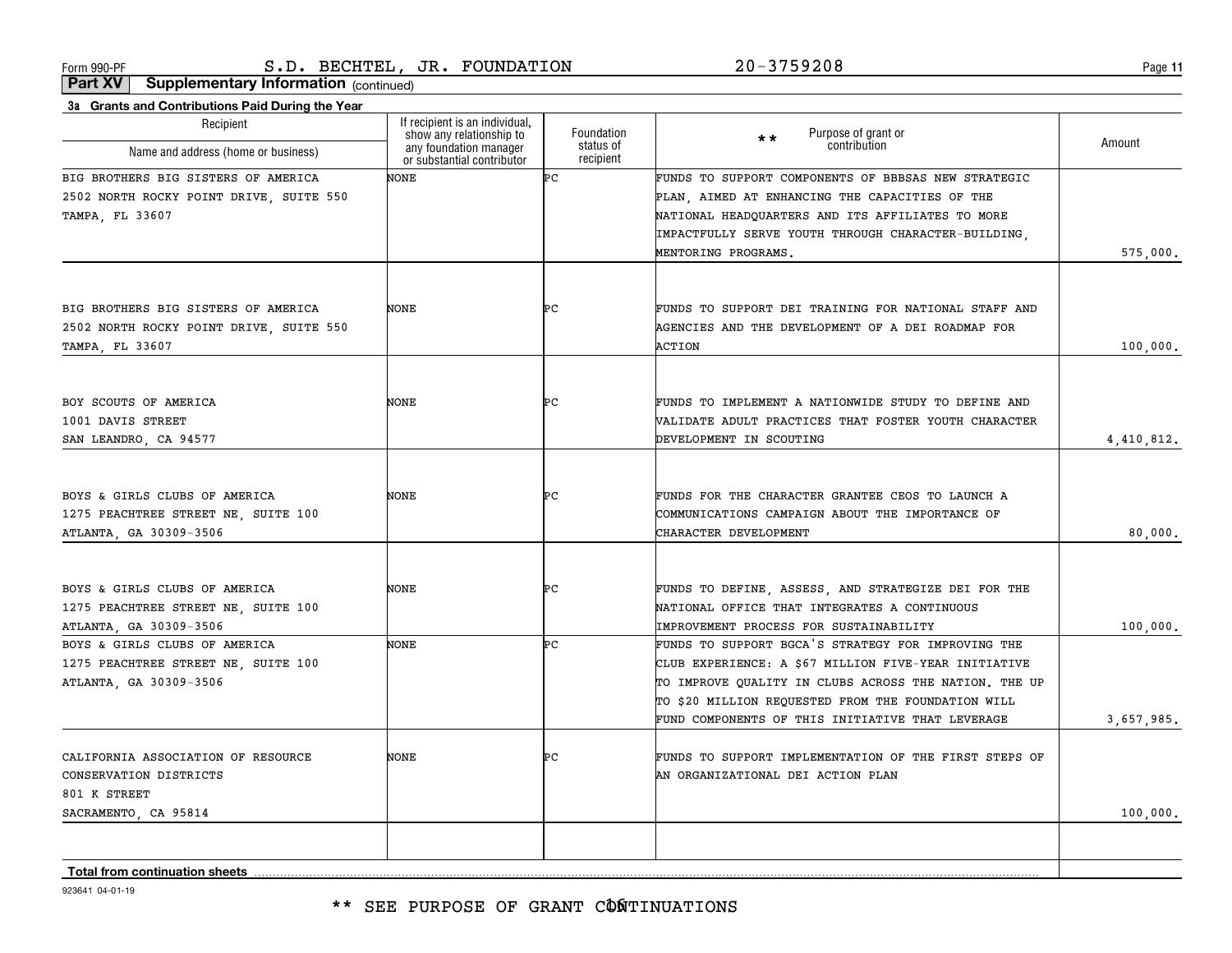**11**

**Part XV Supplementary Information** (continued)

| 3a Grants and Contributions Paid During the Year<br>Recipient                                                             |                                                                                                                    |                                      |                                                                                                                                                                                          |            |
|---------------------------------------------------------------------------------------------------------------------------|--------------------------------------------------------------------------------------------------------------------|--------------------------------------|------------------------------------------------------------------------------------------------------------------------------------------------------------------------------------------|------------|
| Name and address (home or business)                                                                                       | If recipient is an individual,<br>show any relationship to<br>any foundation manager<br>or substantial contributor | Foundation<br>status of<br>recipient | Purpose of grant or<br>$\star\star$<br>contribution                                                                                                                                      | Amount     |
| CALIFORNIA CHILDREN AND FAMILIES<br>FOUNDATION<br>1115 ATLANTIC AVENUE<br>ALAMEDA, CA 94501                               | NONE                                                                                                               | ÞС                                   | FUNDS TO SUPPORT OUTREACH EFFORTS TO ENSURE A MORE<br>ACCURATE COUNT OF YOUNG CHILDREN IN CALIFORNIA 2020<br>CENSUS                                                                      | 399,994.   |
| CALIFORNIA COMMUNITY FOUNDATION<br>221 S FIGUEROA STREET, SUITE 400<br>LOS ANGELES, CA 90012                              | NONE                                                                                                               | ÞС                                   | FUNDS FOR PHASE TWO OF THE COMMUNITY FOUNDATION WATER<br>INITIATIVE                                                                                                                      | 125,000.   |
| CALIFORNIA COMMUNITY FOUNDATION<br>221 S FIGUEROA STREET, SUITE 400<br>LOS ANGELES, CA 90012                              | NONE                                                                                                               | ÞС                                   | FUNDS TO SUPPORT COMMUNITY FOUNDATION WATER<br>INITIATIVE: PHASE III                                                                                                                     | 120,000.   |
| CALIFORNIA COUNTY SUPERINTENDENTS<br>EDUCATIONAL SERVICES ASSOCIATION<br>1121 L STREET, SUITE 510<br>SACRAMENTO, CA 95814 | NONE                                                                                                               | ÞС                                   | FUNDS TO SUPPORT CCSESA'S COMMUNITIES OF PRACTICE AND<br>COLLABORATION COMMITTEES ON MATH AND SCIENCE<br>STANDARDS IMPLEMENTATION                                                        | 2,229,270. |
| CALIFORNIA INSTITUTE OF TECHNOLOGY<br>1200 EAST CALIFORNIA BOULEVARD, MAIL CODE<br>202-31 PASADENA, CA 91125              | NONE                                                                                                               | ÞС                                   | FUNDS FOR GENERAL OPERATING SUPPORT                                                                                                                                                      | 50,000.    |
| CALIFORNIA SCHOOL AGE CONSORTIUM<br>P.O. BOX 20804<br>EL SOBRANTE, CA 94820                                               | NONE                                                                                                               | ÞС                                   | FUNDS TO SUPPORT THE 360/365 COLLABORATIVE TO SUPPORT<br>THE EXPANDED LEARNING FIELD TOWARD A MORE SUSTAINABLE<br>AND EQUITY-DRIVEN APPROACH TO ACHIEVING A SHARED<br>VISION             | 325,000.   |
| CALIFORNIA SCHOOL BOARDS FOUNDATION<br>3251 BEACON BOULEVARD<br>WEST SACRAMENTO, CA 95691                                 | NONE                                                                                                               | ÞС                                   | FUNDS TO SUPPORT THE CSBA ITS EFFORTS TO ADVANCE MATH<br>AND SCIENCE EDUCATION BY PROVIDING ACCESSIBLE<br>PROFESSIONAL LEARNING RESOURCES FOR CALIFORNIA'S<br>5,000 SCHOOL BOARD MEMBERS | 149,960.   |
| <b>Total from continuation sheets</b>                                                                                     |                                                                                                                    |                                      |                                                                                                                                                                                          |            |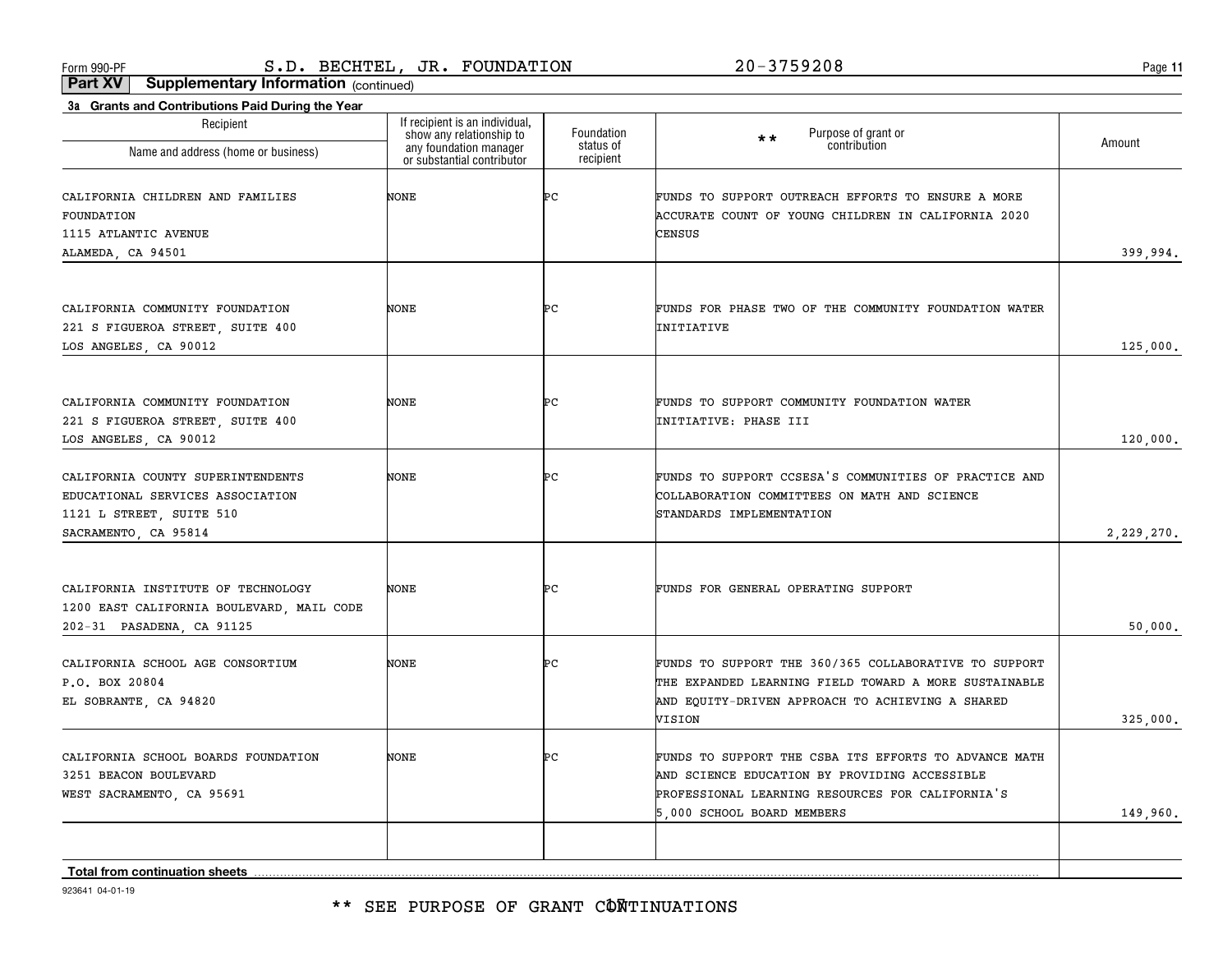**11**

**Part XV Supplementary Information** (continued)

| 3a Grants and Contributions Paid During the Year     |                                                                                                                    |                                      |                                                          |            |
|------------------------------------------------------|--------------------------------------------------------------------------------------------------------------------|--------------------------------------|----------------------------------------------------------|------------|
| Recipient<br>Name and address (home or business)     | If recipient is an individual,<br>show any relationship to<br>any foundation manager<br>or substantial contributor | Foundation<br>status of<br>recipient | Purpose of grant or<br>$***$<br>contribution             | Amount     |
| CALIFORNIA STATE UNIVERSITY FOUNDATION               | NONE                                                                                                               | Þс                                   | FUNDS TO SUSTAIN THE NEW GENERATION OF EDUCATORS         |            |
|                                                      |                                                                                                                    |                                      | INITIATIVE (NGEI) REFORMS BY SUPPORTING SERVICE          |            |
| 401 GOLDEN SHORE, 6TH FLOOR<br>LONG BEACH, CA 90802  |                                                                                                                    |                                      | SCHOLARSHIPS FOR TEACHER CANDIDATES ENROLLED ONLY IN     |            |
|                                                      |                                                                                                                    |                                      | PROGRAMS THAT MEET THE STANDARD OF QUALITY SET BY        |            |
|                                                      |                                                                                                                    |                                      |                                                          | 3,180,000. |
|                                                      |                                                                                                                    |                                      | NGEI; FUNDS WILL SUPPORT THREE HUNDRED TEACHER           |            |
| CALIFORNIANS DEDICATED TO EDUCATION                  | NONE                                                                                                               | ÞС                                   | FUNDS FOR FACILITATION AND DESIGN OF LEARNING            |            |
| FOUNDATION                                           |                                                                                                                    |                                      | COMMUNITY SUPPORTS FOR THE CALIFORNIA TEACHER            |            |
|                                                      |                                                                                                                    |                                      | RESIDENCY LAB                                            |            |
| 260 MAIN STREET, SUITE 200<br>REDWOOD CITY, CA 94063 |                                                                                                                    |                                      |                                                          | 400,000.   |
|                                                      |                                                                                                                    |                                      |                                                          |            |
| CALMATTERS                                           | NONE                                                                                                               | ÞС                                   | FUNDS FOR CALMATTERS TO CONTINUE PRODUCING INNOVATIVE    |            |
| 1017 L STREET                                        |                                                                                                                    |                                      | <b>JOURNALISM AND EXPAND THE REACH OF ITS STORIES TO</b> |            |
| SACRAMENTO, CA 95814-3805                            |                                                                                                                    |                                      | CEMENT ITS POSITION AS AN INTEGRAL PART OF               |            |
|                                                      |                                                                                                                    |                                      | CALIFORNIA'S CIVIC LIFE                                  | 50,000.    |
|                                                      |                                                                                                                    |                                      |                                                          |            |
| CAMP FIRE                                            | NONE                                                                                                               | ÞС                                   | FUNDS TO STRENGTHEN CAMP FIRE NATIONAL HEADQUARTERS      |            |
| 1801 MAIN STREET, SUITE 200                          |                                                                                                                    |                                      | CAPACITY TO SUPPORT COUNCILS IN THEIR ABILITY TO         |            |
| KANSAS CITY, MO 64108-2352                           |                                                                                                                    |                                      | PROVIDE SUSTAINABLE, HIGH QUALITY CHARACTER BUILDING     |            |
|                                                      |                                                                                                                    |                                      | PROGRAMS TO THEIR LOCAL COMMUNITIES                      | 1,220,731. |
|                                                      |                                                                                                                    |                                      |                                                          |            |
| CAMP FIRE                                            | NONE                                                                                                               | ÞС                                   | FUNDS TO SUPPORT NATIONAL HEADQUARTERS' DEI EFFORTS      |            |
| 1801 MAIN STREET, SUITE 200                          |                                                                                                                    |                                      | AND EFFORTS TO ADDRESS CULTURAL APPROPRIATION AMONG      |            |
| KANSAS CITY, MO 64108-2352                           |                                                                                                                    |                                      | COUNCILS                                                 | 100,000.   |
|                                                      |                                                                                                                    |                                      |                                                          |            |
| CANDID                                               | NONE                                                                                                               | ÞС                                   | FUNDS FOR GENERAL OPERATING SUPPORT                      |            |
| 4801 COURTHOUSE STREET, SUITE 220                    |                                                                                                                    |                                      |                                                          |            |
| WILLIAMSBURG, VA 23188-2678                          |                                                                                                                    |                                      |                                                          | 10,000.    |
|                                                      |                                                                                                                    |                                      |                                                          |            |
| CARNEGIE FOUNDATION FOR ADVANCEMENT OF               | NONE                                                                                                               | ÞС                                   | FUNDS TO SUPPORT THE ANNUAL CARNEGIE SUMMIT ON           |            |
| TEACHING                                             |                                                                                                                    |                                      | IMPROVEMENT IN EDUCATION                                 |            |
| 51 VISTA LANE                                        |                                                                                                                    |                                      |                                                          |            |
| STANFORD, CA 94305                                   |                                                                                                                    |                                      |                                                          | 50,000.    |
|                                                      |                                                                                                                    |                                      |                                                          |            |
|                                                      |                                                                                                                    |                                      |                                                          |            |
| Total from continuation sheets                       |                                                                                                                    |                                      |                                                          |            |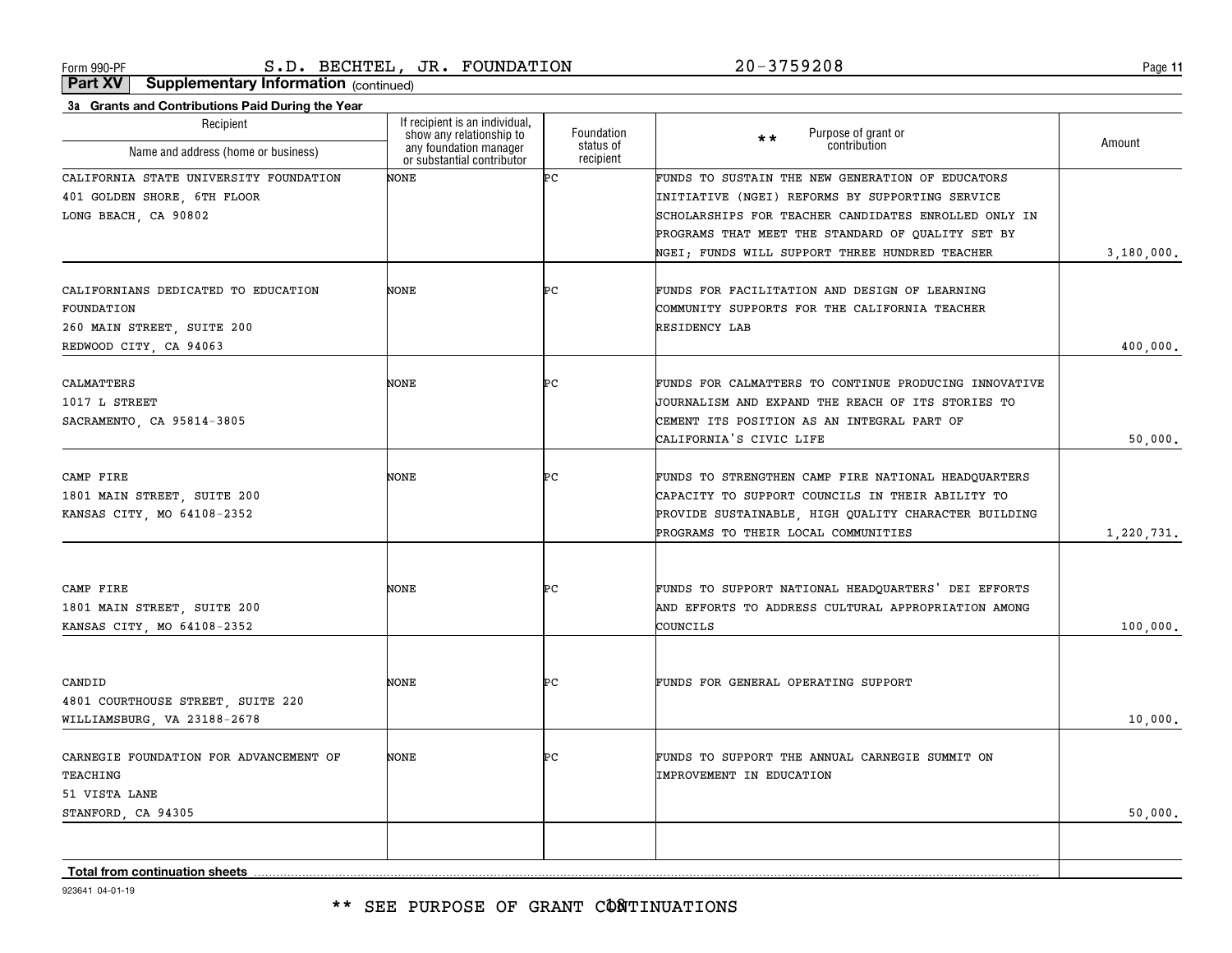**11**

**Part XV Supplementary Information** (continued)

| 3a Grants and Contributions Paid During the Year                              |                                                                                                                    |                         |                                                       |          |
|-------------------------------------------------------------------------------|--------------------------------------------------------------------------------------------------------------------|-------------------------|-------------------------------------------------------|----------|
| Recipient                                                                     | If recipient is an individual,<br>show any relationship to<br>any foundation manager<br>or substantial contributor | Foundation<br>status of | Purpose of grant or<br>$**$<br>contribution           | Amount   |
| Name and address (home or business)                                           |                                                                                                                    | recipient               |                                                       |          |
| CATHOLIC CHARITIES CYO OF THE ARCHDIOCESE                                     | NONE                                                                                                               | ÞС                      | FUNDS FOR HOMELESSNESS AND HOUSING SERVICES           |          |
| OF SAN FRANCISCO                                                              |                                                                                                                    |                         |                                                       |          |
| 990 EDDY STREET<br>SAN FRANCISCO, CA 94109                                    |                                                                                                                    |                         |                                                       | 1,000.   |
|                                                                               |                                                                                                                    |                         |                                                       |          |
| CATHOLIC FOUNDATION FOR THE DIOCESE OF<br>OAKLAND                             | NONE                                                                                                               | ÞС                      | FUNDS FOR UNRESTRICTED GENERAL SUPPORT                |          |
| 2121 HARRISON STREET                                                          |                                                                                                                    |                         |                                                       |          |
| OAKLAND, CA 94612                                                             |                                                                                                                    |                         |                                                       | 4,000.   |
|                                                                               |                                                                                                                    |                         |                                                       |          |
| CAUSA JUSTA JUST CAUSE                                                        | NONE                                                                                                               | ÞС                      | FUNDS FOR UNRESTRICTED GENERAL SUPPORT                |          |
| 1419 34TH STREET, #203                                                        |                                                                                                                    |                         |                                                       |          |
| OAKLAND, CA 94601                                                             |                                                                                                                    |                         |                                                       | 500.     |
|                                                                               |                                                                                                                    |                         |                                                       |          |
|                                                                               |                                                                                                                    |                         |                                                       |          |
| CENTER FOR EFFECTIVE PHILANTHROPY INC.                                        | NONE                                                                                                               | ÞС                      | FUNDS TO SUPPORT NEW CEP RESEARCH PROJECTS AND        |          |
| 675 MASSACHUSETTS AVENUE, 7TH FLOOR                                           |                                                                                                                    |                         | SUSTAIN EXISTING PROJECTS                             |          |
| CAMBRIDGE, MA 02139                                                           | NONE                                                                                                               | ÞС                      | FUNDS TO SUPPORT TWO SIGNIFICANT PIECES OF WORK FOR   | 125,000. |
| CENTER FOR EFFECTIVE PHILANTHROPY INC.<br>675 MASSACHUSETTS AVENUE, 7TH FLOOR |                                                                                                                    |                         | CEP IN THE COMING YEAR: 1) COMPLETING AND RELEASING   |          |
| CAMBRIDGE, MA 02139                                                           |                                                                                                                    |                         | FINDINGS FROM A LARGE-SCALE RESEARCH PROJECT ON       |          |
|                                                                               |                                                                                                                    |                         | FOUNDATIONS WORK TO INFLUENCE POLICY; AND 2) STEPPING |          |
|                                                                               |                                                                                                                    |                         | UP EFFORTS TO INFLUENCE INDIVIDUAL DONORS GIVING      | 200,000. |
|                                                                               |                                                                                                                    |                         |                                                       |          |
| CENTER FOR STRATEGIC AND INTERNATIONAL                                        | NONE                                                                                                               | ÞС                      | FUNDS FOR MEMBERSHIP IN THE CSIS SAN FRANCISCO        |          |
| STUDIES INC                                                                   |                                                                                                                    |                         | ROUNDTABLE. ALL BENEFITS WAIVED.                      |          |
| 1616 RHODE ISLAND AVENUE NW                                                   |                                                                                                                    |                         |                                                       |          |
| WASHINGTON, DC 20036                                                          |                                                                                                                    |                         |                                                       | 5,000.   |
| CENTRAL VALLEY COMMUNITY FOUNDATION                                           | NONE                                                                                                               | ÞС                      | FUNDS TO BUILD REGIONAL CAPACITY TO ADVANCE           |          |
| 5260 N PALM AVENUE, SUITE 122                                                 |                                                                                                                    |                         | SUSTAINABLE WATER MANAGEMENT AND TO WORK WITH A       |          |
| FRESNO, CA 93704                                                              |                                                                                                                    |                         | COHORT OF COMMUNITY FOUNDATIONS TO PROMOTE LONG-TERM  |          |
|                                                                               |                                                                                                                    |                         | WATER MANAGEMENT SOLUTIONS STATEWIDE                  | 140,000. |
|                                                                               |                                                                                                                    |                         |                                                       |          |
|                                                                               |                                                                                                                    |                         |                                                       |          |
| <b>Total from continuation sheets</b>                                         |                                                                                                                    |                         |                                                       |          |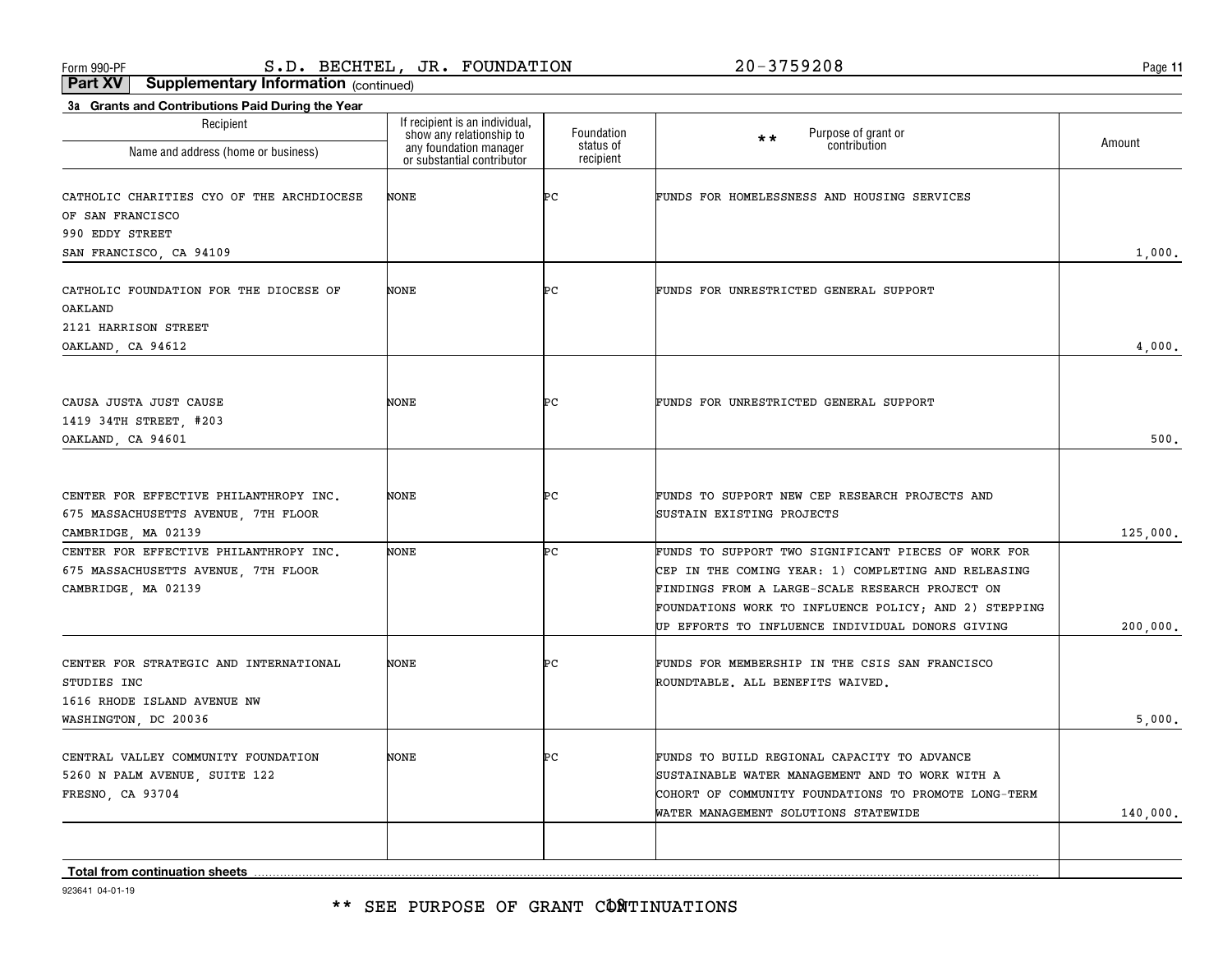\*\* SEE PURPOSE OF GRANT CØNTINUATIONS

923641 04-01-19

| CENTRAL VALLEY COMMUNITY FOUNDATION<br>5260 N PALM AVENUE, SUITE 122<br>FRESNO, CA 93704 | <b>NONE</b> | ÞС | FUNDS TO SUPPORT COMMUNITY FOUNDATION WATER<br>INITIATIVE: PHASE III                                                                                                        | 177,250. |
|------------------------------------------------------------------------------------------|-------------|----|-----------------------------------------------------------------------------------------------------------------------------------------------------------------------------|----------|
| CHARITY: WATER<br>40 WORTH STREET, SUITE 330<br>NEW YORK, NY 10013                       | <b>NONE</b> | ÞС | FUNDS FOR UNRESTRICTED GENERAL SUPPORT                                                                                                                                      | 1,000,   |
| CHILDREN NOW<br>1404 FRANKLIN STREET, SUITE 700<br>OAKLAND, CA 94612                     | NONE        | ÞС | FUNDS TO CONTINUE STRENGTHENING THE CALIFORNIA STEM<br>NETWORK, WHICH BRINGS TOGETHER STEM LEADERS AND<br>ADVOCATES TO ADVANCE STEM POLICY AT THE STATE AND<br>LOCAL LEVELS | 450,000. |
| CHILDREN NOW<br>1404 FRANKLIN STREET, SUITE 700<br>OAKLAND, CA 94612                     | <b>NONE</b> | ÞС | FUNDS TO EXECUTE A POLICY DEVELOPMENT AND ADVOCACY<br>STRATEGY IN CALIFORNIA THAT SUPPORTS NEW ACADEMIC<br>STANDARDS AND IMPROVES THE QUALITY OF STUDENT<br>LEARNING        | 450,000. |
| CHILDREN NOW<br>1404 FRANKLIN STREET, SUITE 700<br>OAKLAND, CA 94612                     | <b>NONE</b> | ÞС | FUNDS TO SUPPORT CHILDREN NOW TO STRUCTURE AND<br>IMPLEMENT A WHOLE CHILD EQUITY AGENDA                                                                                     | 150,000. |
| CHILDRENS HEALTH GUILD<br>P.O. BOX 1152<br>LAFAYETTE, CA 94549                           | <b>NONE</b> | ÞС | FUNDS FOR UNRESTRICTED GENERAL SUPPORT                                                                                                                                      | 200.     |
| CHRONICLE SEASON OF SHARING FUND<br>P. O. BOX 44740<br>SAN FRANCISCO, CA 94144           | <b>NONE</b> | ÞС | FUNDS TO PROVIDE EMERGENCY ASSISTANCE TO BAY AREA<br>FAMILIES FACING SERIOUS FINANCIAL HARDSHIPS                                                                            | 10,000.  |
| <b>Total from continuation sheets</b>                                                    |             |    |                                                                                                                                                                             |          |

Foundation status of recipient

\*\*

If recipient is an individual, show any relationship to any foundation manager or substantial contributor

**Part XV Supplementary Information** (continued)

**3a Grants and Contributions Paid During the Year**

Recipient

Name and address (home or business)

Form 990-PF Page S.D. BECHTEL, JR. FOUNDATION 20-3759208

Purpose of grant or contribution Amount

**11**

1,000.

450,000.

450,000.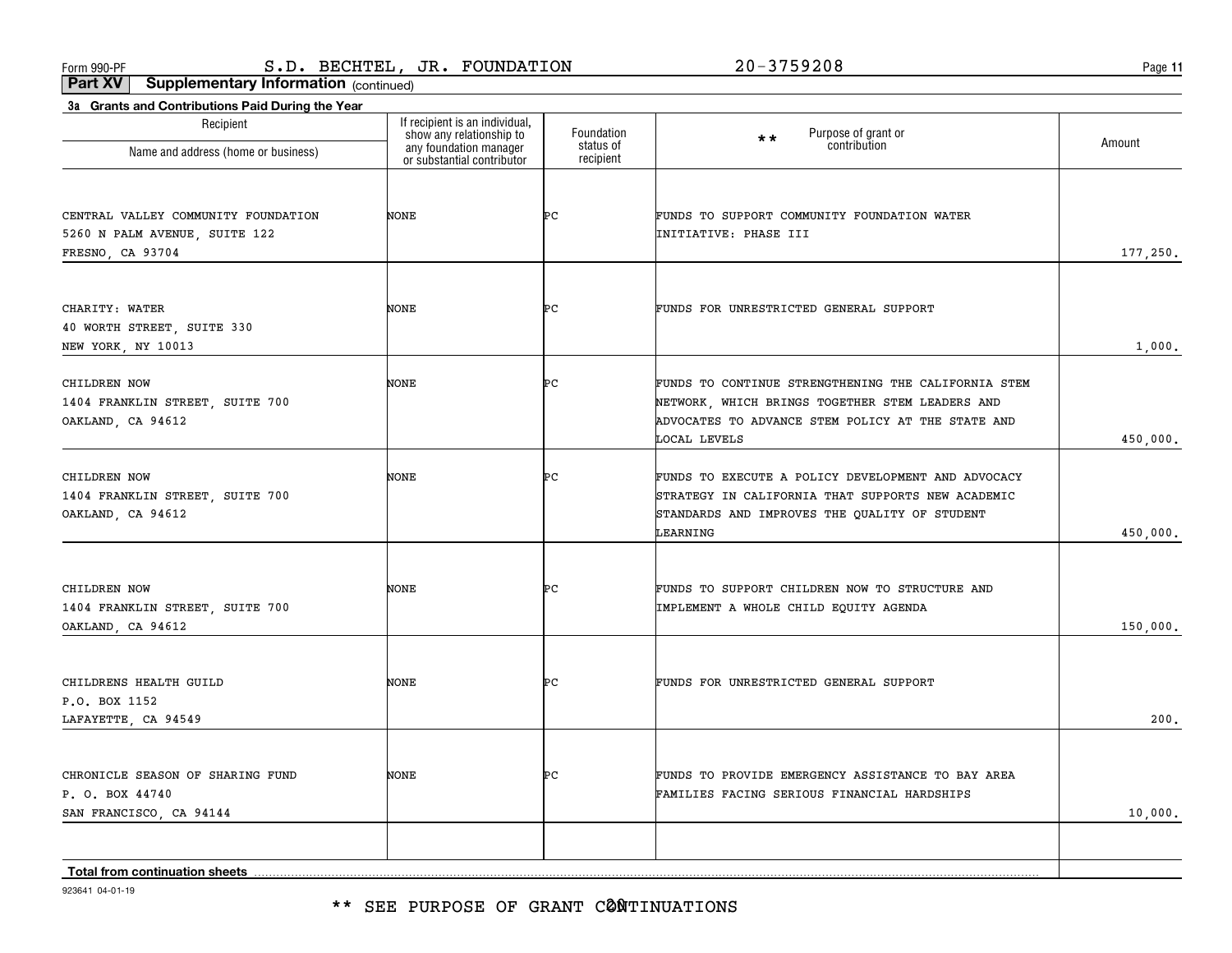**11**

**Part XV Supplementary Information** (continued)

| 3a Grants and Contributions Paid During the Year<br>Recipient | If recipient is an individual,                                                   |                                      |                                                                                            |          |
|---------------------------------------------------------------|----------------------------------------------------------------------------------|--------------------------------------|--------------------------------------------------------------------------------------------|----------|
| Name and address (home or business)                           | show any relationship to<br>any foundation manager<br>or substantial contributor | Foundation<br>status of<br>recipient | Purpose of grant or<br>$\star\star$<br>contribution                                        | Amount   |
|                                                               |                                                                                  |                                      |                                                                                            |          |
| CLEAN WATER FUND                                              | NONE                                                                             | ÞС                                   | FUNDS FOR UNRESTRICTED GENERAL SUPPORT                                                     |          |
| 1444 I STREET NW, SUITE 400<br>WASHINGTON, DC 20005           |                                                                                  |                                      |                                                                                            | 200.     |
|                                                               |                                                                                  |                                      |                                                                                            |          |
| CLIMATE CONSERVATION<br>P.O. BOX 1587                         | NONE                                                                             | ÞС                                   | FUNDS TO SUPPORT IMPLEMENTATION OF THE FIRST STEPS OF<br>AN ORGANIZATIONAL DEI ACTION PLAN |          |
| BOZEMAN, MT 59771                                             |                                                                                  |                                      |                                                                                            | 100,000. |
| <b>CNATURENET</b>                                             | <b>NONE</b>                                                                      | ÞС                                   | FUNDS TO PARTNER WITH THE OUTDOOR FOUNDATION TO                                            |          |
| 808 14TH AVENUE SE                                            |                                                                                  |                                      | DEVELOP, PILOT, AND SHARE TOOLS AND RESOURCES THAT                                         |          |
| MINNEAPOLIS, MN 55414                                         |                                                                                  |                                      | WILL HELP YOUTH-SERVING ORGANIZATIONS EFFECTIVELY USE<br>NATURE                            | 200,000. |
|                                                               |                                                                                  |                                      |                                                                                            |          |
| COACHING CORPS                                                | <b>NONE</b>                                                                      | ÞС                                   | FUNDS TO INCREASE EQUITABLE PRACTICES WITH COACHING                                        |          |
| 310 8TH STREET, SUITE 300<br>OAKLAND, CA 94607                |                                                                                  |                                      | CORPS' STAFF AND PROGRAM OFFERINGS                                                         | 100,000. |
| COACHING CORPS                                                | <b>NONE</b>                                                                      | ÞС                                   | FUNDS TO SUPPORT THE DEVELOPMENT OF A MULTI-TIERED                                         |          |
| 310 8TH STREET, SUITE 300                                     |                                                                                  |                                      | COACH TRAINING SYSTEM THAT IMPROVES ADULT PRACTICE IN                                      |          |
| OAKLAND, CA 94607                                             |                                                                                  |                                      | AFTER-SCHOOL SPORTS PROGRAMS IN ORDER TO FOSTER                                            |          |
|                                                               |                                                                                  |                                      | SPECIFIC CHARACTER TRAITS IN YOUTH                                                         | 155,000. |
| COLUMBIA UNIVERSITY IN THE CITY OF NEW<br>YORK, TRUSTEES OF   | <b>NONE</b>                                                                      | ÞС                                   | FUNDS FOR THE COLUMBIA COLLEGE ANNUAL FUND                                                 |          |
| 622 WEST 113TH STREET, MAIL CODE 4524<br>NEW YORK, NY 10025   |                                                                                  |                                      |                                                                                            | 1,000.   |
|                                                               |                                                                                  |                                      |                                                                                            |          |
| COMMON CAUSE EDUCATION FUND                                   | NONE                                                                             | ÞС                                   | FUNDS FOR UNRESTRICTED GENERAL SUPPORT                                                     |          |
| 805 15TH STREET NW, SUITE 800<br>WASHINGTON, DC 20005         |                                                                                  |                                      |                                                                                            | 560.     |
|                                                               |                                                                                  |                                      |                                                                                            |          |
| Total from continuation sheets                                |                                                                                  |                                      |                                                                                            |          |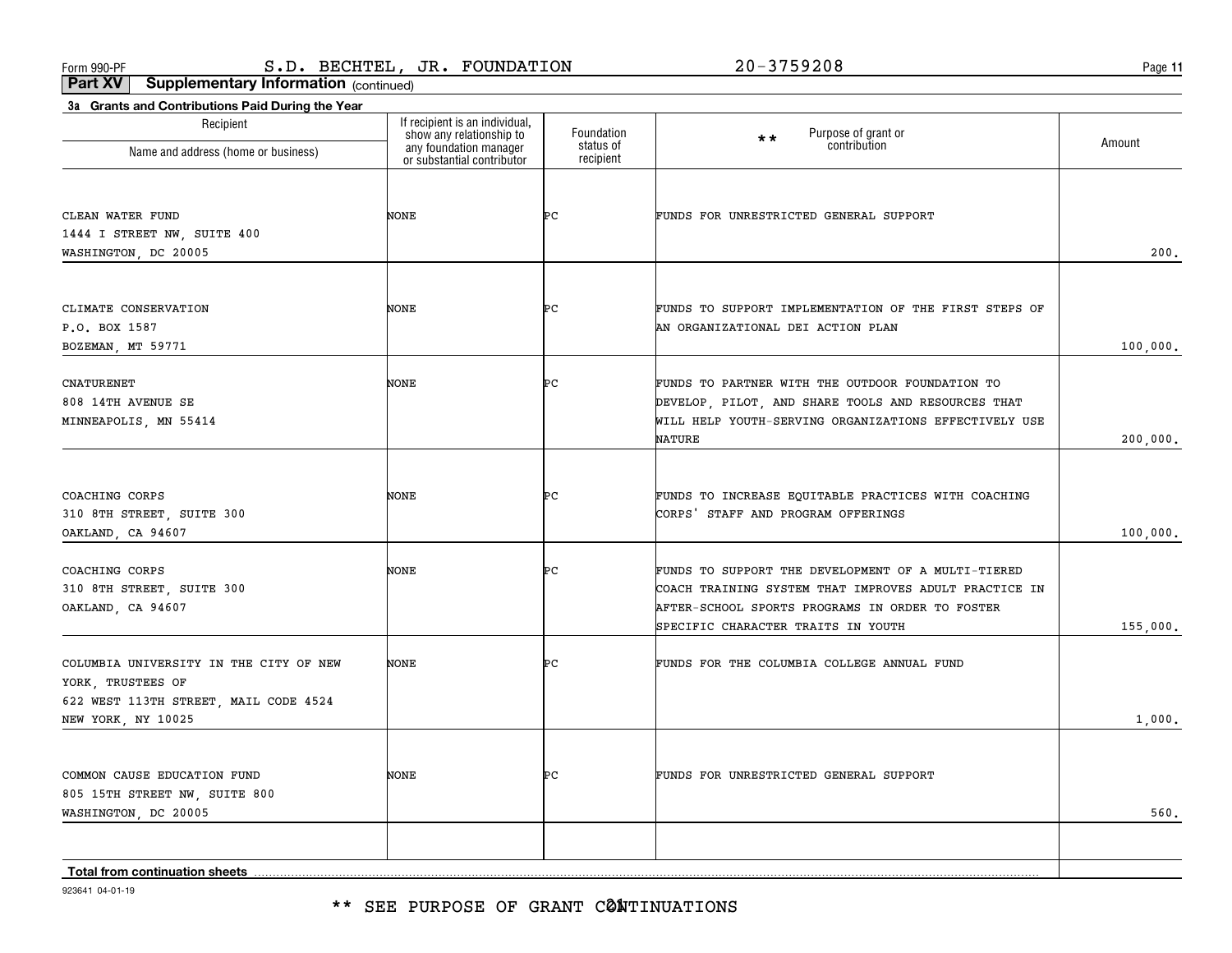\*\* SEE PURPOSE OF GRANT CØNTINUATIONS

923641 04-01-19

| recipient<br>COMMONWEALTH CLUB OF CALIFORNIA<br>NONE<br>ÞС<br>FUNDS FOR THE COMMONWEALTH CLUB TO PAY OFF MORTGAGE<br>DEBT FOR ITS NEW BUILDING<br>110 THE EMBARCADERO<br>SAN FRANCISCO, CA 94105<br>NONE<br>Þс<br>COMMONWEALTH CLUB OF CALIFORNIA<br>FUNDS FOR UNRESTRICTED GENERAL SUPPORT<br>110 THE EMBARCADERO<br>SAN FRANCISCO, CA 94105<br>NONE<br>ÞС<br>FUNDS TO SUPPORT CAPACITY BUILDING OF WATER EDUCATION<br>COMMUNITY PARTNERS<br>1000 N. ALAMEDA STREET, SUITE 240<br>FOR LATINO LEADERS (WELL)<br>LOS ANGELES, CA 90012<br>COMMUNITY WATER CENTER<br>NONE<br>ÞС<br>FUNDS FOR UNRESTRICTED GENERAL SUPPORT<br>900 W. OAK AVENUE<br>VISALIA, CA 93291<br>ÞС<br>FUNDS TO SPONSOR THE COMMUNITY WATER CENTER'S 2019<br>COMMUNITY WATER CENTER<br>NONE<br>900 W. OAK AVENUE<br>CONFERENCE AND CELEBRATION<br>VISALIA, CA 93291<br>CONSULTATIVE GROUP ON BIOLOGICAL DIVERSITY<br><b>NONE</b><br>ÞС<br>FUNDS FOR 2019 MEMBERSHIP DUES<br>P.O. BOX 29361<br>SAN FRANCISCO, CA 94129<br>CONTRA COSTA BALLET FOUNDATION<br>NONE<br>ÞС<br>FUNDS FOR UNRESTRICTED GENERAL SUPPORT<br>2040 N BROADWAY<br>WALNUT CREEK, CA 94596-3710 | Recipient<br>Name and address (home or business) | If recipient is an individual,<br>show any relationship to<br>any foundation manager<br>or substantial contributor | Foundation<br>status of | Purpose of grant or<br>$\star \star$<br>contribution | Amount   |
|---------------------------------------------------------------------------------------------------------------------------------------------------------------------------------------------------------------------------------------------------------------------------------------------------------------------------------------------------------------------------------------------------------------------------------------------------------------------------------------------------------------------------------------------------------------------------------------------------------------------------------------------------------------------------------------------------------------------------------------------------------------------------------------------------------------------------------------------------------------------------------------------------------------------------------------------------------------------------------------------------------------------------------------------------------------------------------------------------------------------------------------|--------------------------------------------------|--------------------------------------------------------------------------------------------------------------------|-------------------------|------------------------------------------------------|----------|
|                                                                                                                                                                                                                                                                                                                                                                                                                                                                                                                                                                                                                                                                                                                                                                                                                                                                                                                                                                                                                                                                                                                                       |                                                  |                                                                                                                    |                         |                                                      |          |
|                                                                                                                                                                                                                                                                                                                                                                                                                                                                                                                                                                                                                                                                                                                                                                                                                                                                                                                                                                                                                                                                                                                                       |                                                  |                                                                                                                    |                         |                                                      | 500,000. |
|                                                                                                                                                                                                                                                                                                                                                                                                                                                                                                                                                                                                                                                                                                                                                                                                                                                                                                                                                                                                                                                                                                                                       |                                                  |                                                                                                                    |                         |                                                      | 590.     |
|                                                                                                                                                                                                                                                                                                                                                                                                                                                                                                                                                                                                                                                                                                                                                                                                                                                                                                                                                                                                                                                                                                                                       |                                                  |                                                                                                                    |                         |                                                      | 150,000. |
|                                                                                                                                                                                                                                                                                                                                                                                                                                                                                                                                                                                                                                                                                                                                                                                                                                                                                                                                                                                                                                                                                                                                       |                                                  |                                                                                                                    |                         |                                                      | 1,000.   |
|                                                                                                                                                                                                                                                                                                                                                                                                                                                                                                                                                                                                                                                                                                                                                                                                                                                                                                                                                                                                                                                                                                                                       |                                                  |                                                                                                                    |                         |                                                      | 5,000.   |
|                                                                                                                                                                                                                                                                                                                                                                                                                                                                                                                                                                                                                                                                                                                                                                                                                                                                                                                                                                                                                                                                                                                                       |                                                  |                                                                                                                    |                         |                                                      | 59,900.  |
|                                                                                                                                                                                                                                                                                                                                                                                                                                                                                                                                                                                                                                                                                                                                                                                                                                                                                                                                                                                                                                                                                                                                       |                                                  |                                                                                                                    |                         |                                                      | 700.     |
|                                                                                                                                                                                                                                                                                                                                                                                                                                                                                                                                                                                                                                                                                                                                                                                                                                                                                                                                                                                                                                                                                                                                       | Total from continuation sheets                   |                                                                                                                    |                         |                                                      |          |

Form 990-PF Page S.D. BECHTEL, JR. FOUNDATION 20-3759208

**Part XV Supplementary Information** (continued)

**3a Grants and Contributions Paid During the Year**

**11**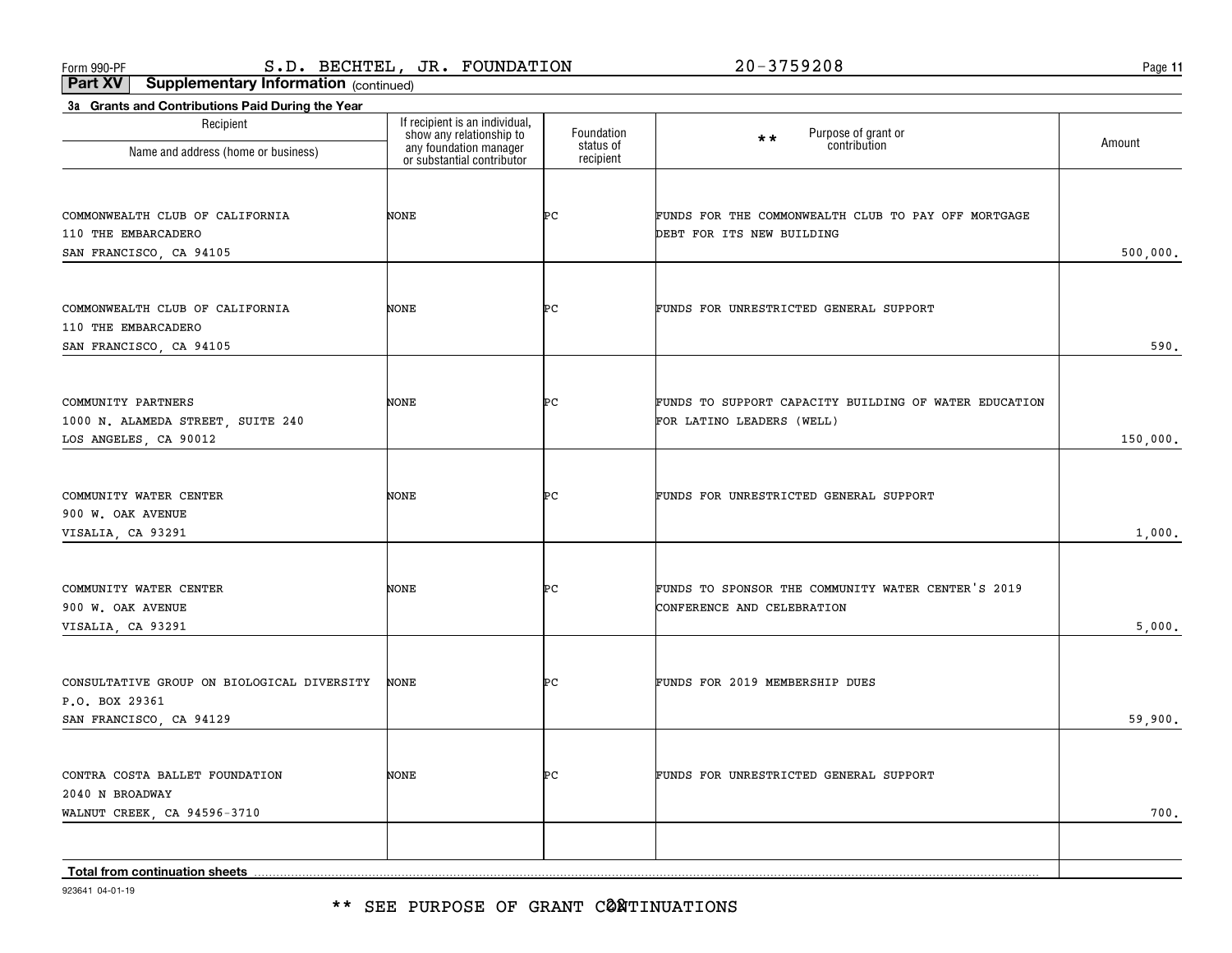\*\* SEE PURPOSE OF GRANT CØNTINUATIONS

923641 04-01-19

| Recipient<br>Name and address (home or business)                                                                                  | If recipient is an individual,<br>show any relationship to<br>any foundation manager<br>or substantial contributor | Foundation<br>status of<br>recipient | Purpose of grant or<br>contribution<br>$**$                                                                   | Amount   |
|-----------------------------------------------------------------------------------------------------------------------------------|--------------------------------------------------------------------------------------------------------------------|--------------------------------------|---------------------------------------------------------------------------------------------------------------|----------|
| COOPERATIVE FOR ASSISTANCE AND RELIEF<br>EVERYWHERE, INC. - CARE, INC.<br>GIFT CENTER, P.O. BOX 1870<br>MERRIFIELD, VA 22116-8070 | NONE                                                                                                               | ÞС                                   | FUNDS FOR UNRESTRICTED GENERAL SUPPORT                                                                        | 500.     |
| CORO NORTHERN CALIFORNIA INC.<br>233 SANSOME STREET, SUITE 400<br>SAN FRANCISCO, CA 94104                                         | NONE                                                                                                               | Þс                                   | FUNDS FOR UNRESTRICTED GENERAL SUPPORT                                                                        | 450.     |
| CORO NORTHERN CALIFORNIA INC.<br>233 SANSOME STREET, SUITE 400<br>SAN FRANCISCO, CA 94104                                         | NONE                                                                                                               | ÞС                                   | FUNDS TO IMPLEMENT COHORTS TWO AND THREE OF THE WATER<br>SOLUTIONS NETWORK AND FOR ONGOING NETWORK ENGAGEMENT | 910,091. |
| CORPUS CHRISTI CATHOLIC CHURCH<br>322 STREET JAMES DRIVE<br>PIEDMONT, CA 94611                                                    | NONE                                                                                                               | Þс                                   | FUNDS FOR UNRESTRICTED GENERAL SUPPORT                                                                        | 5,238.   |
| COUNCIL ON FOUNDATIONS INC<br>2121 CRYSTAL DRIVE, SUITE 700<br>ARLINGTON, VA 22202                                                | NONE                                                                                                               | ÞС                                   | FUNDS FOR 2019 ANNUAL MEMBERSHIP RENEWAL                                                                      | 21,600.  |
| COURT APPOINTED SPECIAL ADVOCATES OF<br>TRAVIS COUNTY<br>7600 CHEVY CHASE DRIVE, SUITE 200<br>AUSTIN, TX 78752                    | NONE                                                                                                               | ÞС                                   | FUNDS FOR UNRESTRICTED GENERAL SUPPORT                                                                        | 500.     |
| CRITICAL RESISTANCE<br>1904 FRANKLIN STREET<br>OAKLAND, CA 94612                                                                  | NONE                                                                                                               | ÞС                                   | FUNDS FOR THE ZACHARY PROJECT                                                                                 | 1,000.   |
| <b>Total from continuation sheets</b>                                                                                             |                                                                                                                    |                                      |                                                                                                               |          |

**Part XV Supplementary Information** (continued)

**3a Grants and Contributions Paid During the Year**

**11**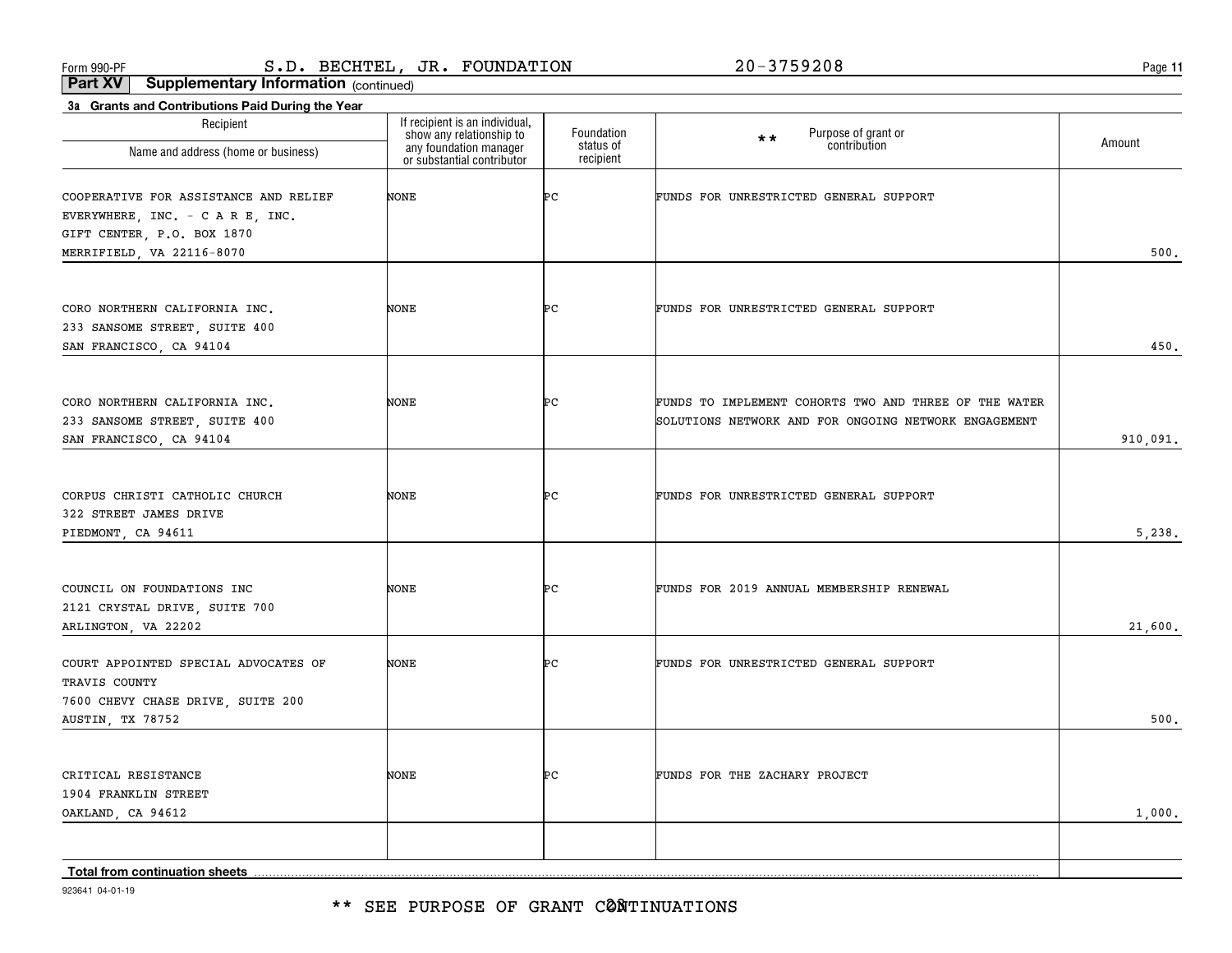**11**

**Part XV Supplementary Information** (continued)

| Recipient                               | If recipient is an individual,                                                   | Foundation             | $\star\star$                                                                 |          |
|-----------------------------------------|----------------------------------------------------------------------------------|------------------------|------------------------------------------------------------------------------|----------|
| Name and address (home or business)     | show any relationship to<br>any foundation manager<br>or substantial contributor | status of<br>recipient | Purpose of grant or<br>contribution                                          | Amount   |
|                                         |                                                                                  |                        |                                                                              |          |
| CRYSTAL SPRINGS UPLANDS SCHOOL          | NONE                                                                             | ÞС                     | FUNDS GIVEN AS PART OF THE DIRECTORS GRANT PROGRAM                           |          |
| 400 UPLANDS DRIVE                       |                                                                                  |                        | DESIGNATED FOR CRYSTAL SPRINGS UPLANDS SCHOOLS                               |          |
| HILLSBOROUGH, CA 94010                  |                                                                                  |                        | BUILDING BRILLIANCE CAPITAL CAMPAIGN                                         | 100,000. |
|                                         |                                                                                  |                        |                                                                              |          |
| <b>DUKE UNIVERSITY</b>                  | NONE                                                                             | ÞС                     | FUNDS TO BUILD AN INTERNET OF WATER BY COORDINATING                          |          |
| 2200 W. MAIN STREET, SUITE 710          |                                                                                  |                        | THE ACTIVITIES OF REGIONAL DATA HUBS AND ADVOCATING<br>FOR THE VALUE OF DATA | 250,000. |
| DURHAM, NC 27705-4677                   |                                                                                  |                        |                                                                              |          |
| EARTH ISLAND INSTITUTE INC.             | NONE                                                                             | ÞС                     | FUNDS FOR THE JMT WILDERNESS RESTORATION PROGRAM IN                          |          |
| 2150 ALLSTON WAY, SUITE 460             |                                                                                  |                        | THE ANSEL ADAMS WILDERNESS (\$130,000), FOR A SUMMER                         |          |
| BERKELEY, CA 94704-1375                 |                                                                                  |                        | INTERNSHIP PROGRAM TO SUPPORT THIS WORK (\$30,000),                          |          |
|                                         |                                                                                  |                        | AND FOR GENERAL OPERATIONS (\$120,000)                                       | 250,000. |
|                                         |                                                                                  |                        |                                                                              |          |
|                                         |                                                                                  |                        |                                                                              |          |
| EAST BAY SANCTUARY COVENANT             | NONE                                                                             | ÞС                     | FUNDS FOR UNRESTRICTED GENERAL SUPPORT                                       |          |
| P.O. BOX 4670                           |                                                                                  |                        |                                                                              |          |
| BERKELEY, CA 94704                      |                                                                                  |                        |                                                                              | 1,000.   |
|                                         |                                                                                  |                        |                                                                              |          |
| EDUCATION TRUST INC                     | NONE                                                                             | ÞС                     | FUNDS FOR A COORDINATED STEM ADVOCACY CAMPAIGN IN                            |          |
| 580 2ND STREET, SUITE 200               |                                                                                  |                        | CALIFORNIA IN COLLABORATION WITH CHILDREN NOW AND<br>CSLNET                  | 415,500. |
| OAKLAND, CA 94607                       |                                                                                  |                        |                                                                              |          |
| ELLA BAKER CENTER FOR HUMAN RIGHTS IN   | NONE                                                                             | ÞС                     | FUNDS FOR UNRESTRICTED GENERAL SUPPORT                                       |          |
| CALIFORNIA                              |                                                                                  |                        |                                                                              |          |
| 1970 BROADWAY, SUITE 1125               |                                                                                  |                        |                                                                              |          |
| OAKLAND, CA 94612                       |                                                                                  |                        |                                                                              | 200.     |
| ENVIRONMENTAL DEFENSE FUND INCORPORATED | NONE                                                                             | PС                     | FUNDS TO DEVELOP THE CENTRAL VALLEY HABITAT EXCHANGE,                        |          |
| 257 PARK AVENUE SOUTH                   |                                                                                  |                        | WHICH WILL USE EXISTING MITIGATION FUNDS TO                                  |          |
| NEW YORK, NY 10010                      |                                                                                  |                        | INCENTIVIZE RANCHERS AND FARMERS TO RESTORE, PROTECT                         |          |
|                                         |                                                                                  |                        | AND STEWARD CRITICAL WILDLIFE HABITAT                                        | 960,000. |
|                                         |                                                                                  |                        |                                                                              |          |
|                                         |                                                                                  |                        |                                                                              |          |
| <b>Total from continuation sheets</b>   |                                                                                  |                        |                                                                              |          |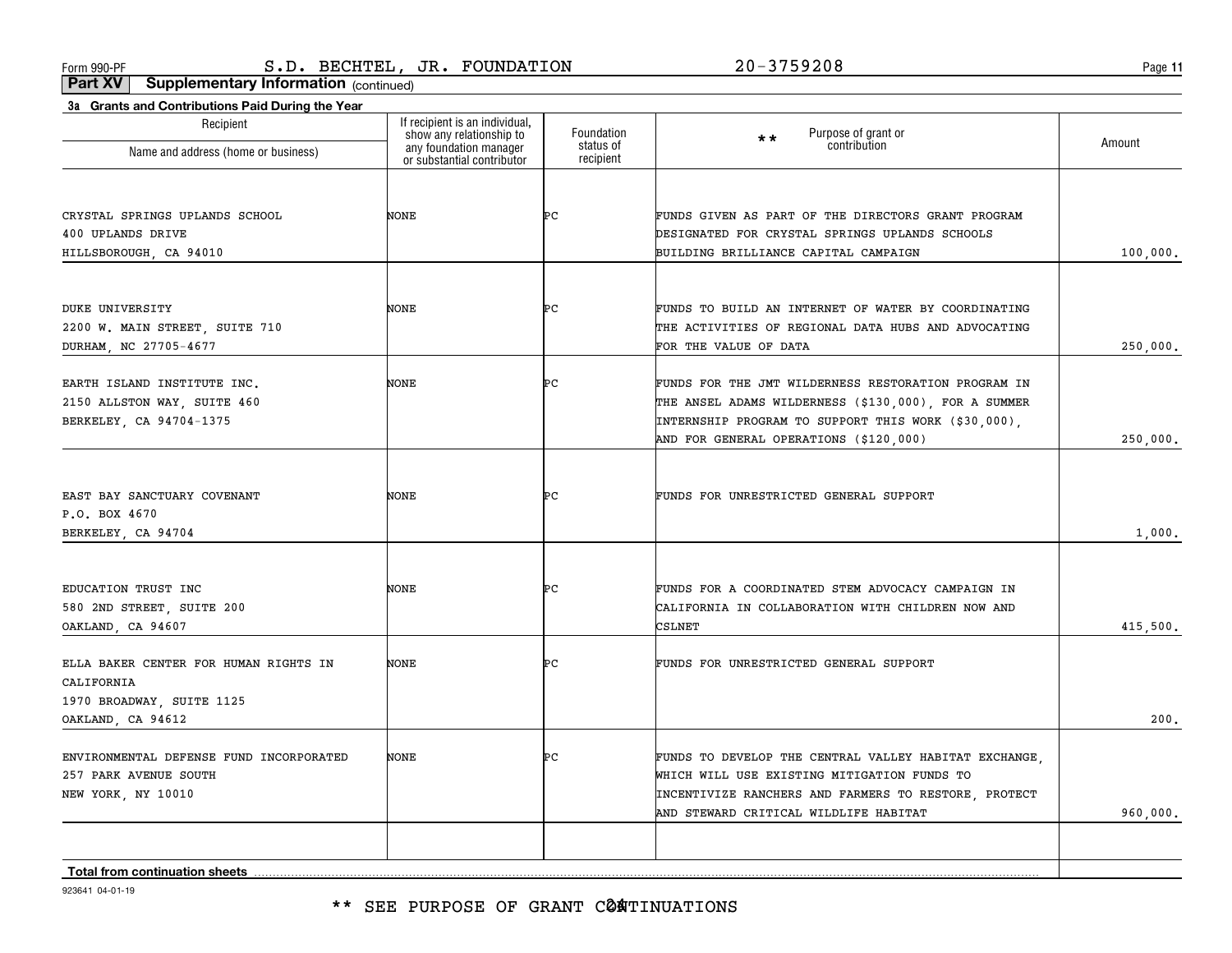\*\* SEE PURPOSE OF GRANT CØÑTINUATIONS

923641 04-01-19

| Name and address (home or business)                                                           | any foundation manager<br>or substantial contributor | status of<br>recipient | contribution                                                                                                                                                                                                          |          |
|-----------------------------------------------------------------------------------------------|------------------------------------------------------|------------------------|-----------------------------------------------------------------------------------------------------------------------------------------------------------------------------------------------------------------------|----------|
|                                                                                               |                                                      |                        |                                                                                                                                                                                                                       |          |
| ENVIRONMENTAL GRANTMAKERS ASSOCIATION<br>475 RIVERSIDE DRIVE, SUITE 960<br>NEW YORK, NY 10115 | NONE                                                 | ÞС                     | FUNDS FOR 2019 MEMBERSHIP DUES                                                                                                                                                                                        | 30,790.  |
| ENVIRONMENTAL GRANTMAKERS ASSOCIATION<br>475 RIVERSIDE DRIVE, SUITE 960<br>NEW YORK, NY 10115 | NONE                                                 | ÞС                     | FUNDS FOR THE BLUE SKY FUNDERS FORUM, A NETWORK OF<br>FUNDERS THAT SEEKS TO INSPIRE, DEEPEN, AND EXPAND<br>PHILANTHROPY TO SUPPORT OPPORTUNITIES THAT CONNECT<br>PEOPLE AND NATURE AND ADVANCE ENVIRONMENTAL LITERACY | 25,000.  |
| EVERYTOWN FOR GUN SAFETY SUPPORT FUND INC.<br>P.O. BOX 4184<br>NEW YORK, NY 10163-4184        | <b>NONE</b>                                          | ÞС                     | FUNDS FOR UNRESTRICTED GENERAL SUPPORT                                                                                                                                                                                | 2,000.   |
| FII - NATIONAL<br>663 13TH STREET, SUITE 200<br>OAKLAND, CA 94612-1275                        | NONE                                                 | Þс                     | FUNDS FOR UNRESTRICTED GENERAL SUPPORT OF THE<br>IMMIGRANT FAMILY DEFENSE FUND                                                                                                                                        | 200.     |
| FOOD BANK CONTRA COSTA AND SOLANO<br>4010 NELSON AVENUE<br>CONCORD, CA 94520-1200             | NONE                                                 | ÞС                     | FUNDS FOR UNRESTRICTED GENERAL SUPPORT                                                                                                                                                                                | 500.     |
| FOUNDATION CENTER DBA CANDID<br>32 OLD SLIP, 24TH FLOOR<br>NEW YORK, NY 10005                 | NONE                                                 | ÞС                     | FUNDS FOR GENERAL OPERATING SUPPORT FOR THE REGIONAL<br>OFFICE, CANDID WEST                                                                                                                                           | 17,500.  |
| FOUNDATION CENTER DBA CANDID<br>32 OLD SLIP, 24TH FLOOR<br>NEW YORK, NY 10005                 | NONE                                                 | ÞС                     | FUNDS TO SUPPORT FOUNDATION CENTER'S INTEGRATION WITH<br>GUIDESTAR                                                                                                                                                    | 400,000. |
| <b>Total from continuation sheets</b>                                                         |                                                      |                        |                                                                                                                                                                                                                       |          |

**Part XV Supplementary Information** (continued)

**3a Grants and Contributions Paid During the Year**

**11**Form 990-PF Page S.D. BECHTEL, JR. FOUNDATION 20-3759208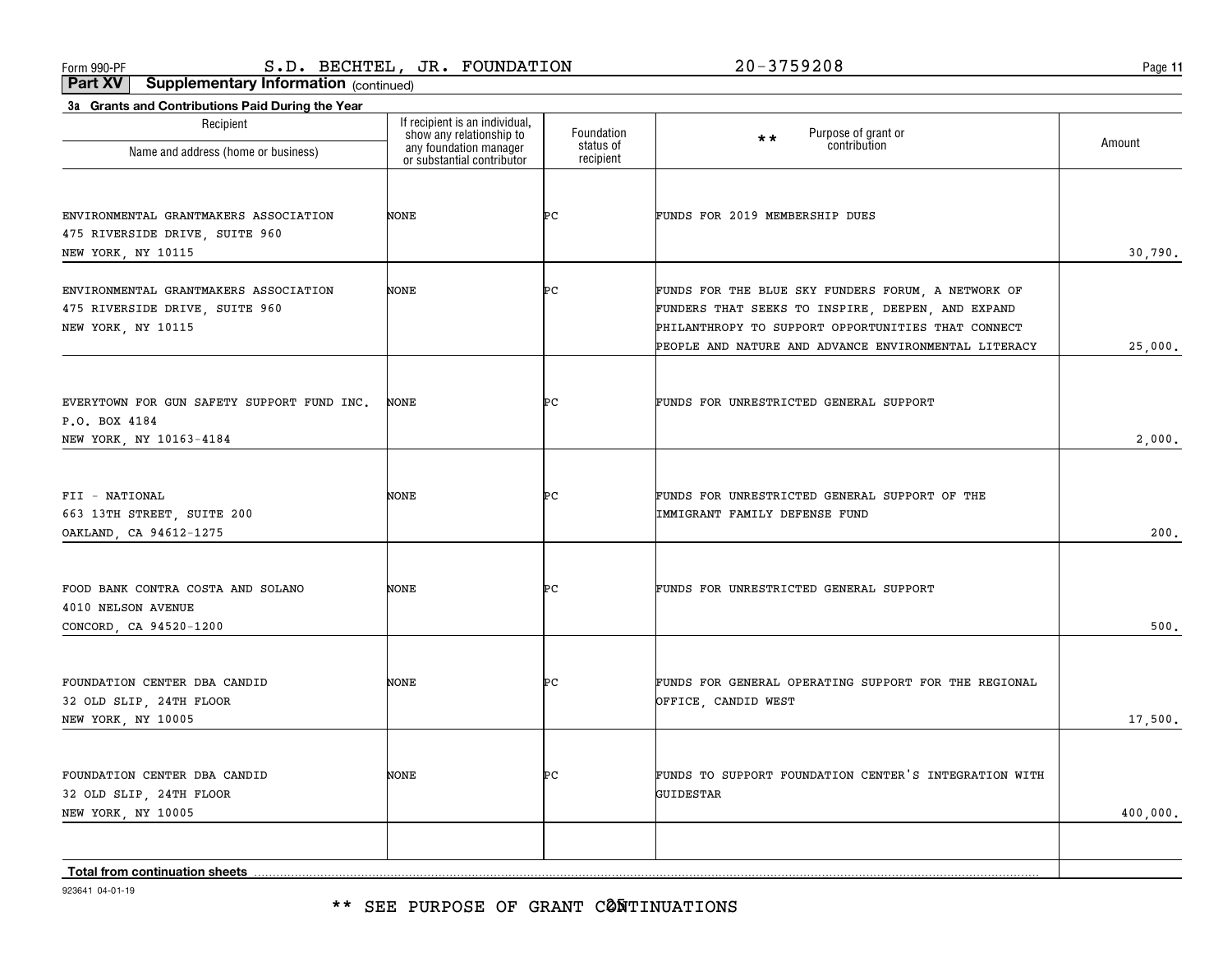\*\* SEE PURPOSE OF GRANT CØÑTINUATIONS

923641 04-01-19

| . . <b>. .</b> . <b>.</b> . <b>.</b><br>Name and address (home or business)                                                           | show any relationship to<br>any foundation manager<br>or substantial contributor | Foundation<br>status of<br>recipient | Purpose of grant or<br>contribution<br>* *                                                                                                                                                        | Amount   |
|---------------------------------------------------------------------------------------------------------------------------------------|----------------------------------------------------------------------------------|--------------------------------------|---------------------------------------------------------------------------------------------------------------------------------------------------------------------------------------------------|----------|
| FOUNDATION CENTER DBA CANDID<br>32 OLD SLIP, 24TH FLOOR<br>NEW YORK, NY 10005                                                         | NONE                                                                             | ÞС                                   | FUNDS TO SUPPORT FOUNDATION CENTER'S INTEGRATION WITH<br>GUIDESTAR                                                                                                                                | 500,000. |
| FOUNDATION FOR CALIFORNIA COMMUNITY<br>COLLEGES (CALIFORNIA AFTERSCHOOL NETWORK)<br>1102 Q STREET, SUITE 4800<br>SACRAMENTO, CA 95811 | NONE                                                                             | ÞС                                   | FUNDS FOR BUILDING THE CALIFORNIA AFTERSCHOOL<br>NETWORKS (CANS) ORGANIZATIONAL CAPACITY FOR<br>SUSTAINABILITY AND ONLINE QUALITY DATA SYSTEM                                                     | 200,000. |
| FRANCISCO PARK CONSERVANCY<br>P.O. BOX 475035<br>SAN FRANCISCO, CA 94147                                                              | NONE                                                                             | ÞС                                   | FUNDS TO SUPPORT THE TRANSFORMATION OF THE FRANCISCO<br>RESERVOIR TO A NEW PUBLIC PARK FOR SAN FRANCISCO                                                                                          | 250,000. |
| FRIENDS OF GREAT SMOKY MOUNTAIN NATIONAL<br>PARK INC.<br>84 COXE AVENUE, SUITE 200<br>ASHEVILLE, NC 28801                             | NONE                                                                             | ÞС                                   | FUNDS FOR UNRESTRICTED GENERAL SUPPORT                                                                                                                                                            | 500.     |
| FRIENDS OF SCRAP, INC.<br>834 TOLAND STREET<br>SAN FRANCISCO, CA 94124                                                                | NONE                                                                             | ÞС                                   | FUNDS FOR CAPITAL IMPROVEMENTS                                                                                                                                                                    | 53,920.  |
| FRIENDS OF THE OAKLAND PUBLIC LIBRARY<br>721 WASHINGTON STREET<br>OAKLAND, CA 94607                                                   | NONE                                                                             | ÞС                                   | FUNDS FOR UNRESTRICTED GENERAL SUPPORT                                                                                                                                                            | 500.     |
| FUNDERS' NETWORK FOR SMART GROWTH AND<br>LIVABLE COMMUNITIES INC.<br>6705 SW 57TH AVENUE, SUITE 700<br>CORAL GABLES, FL 33143         | NONE                                                                             | ÞС                                   | FUNDS TO SUPPORT SMART GROWTH CALIFORNIA AND TO<br>SUPPLEMENT PHASE II OF THE COMMUNITY FOUNDATION WATER<br>INITIATIVE THROUGH CONTINUED COORDINATION SUPPORT AND<br>AUGMENTATION OF POOLED FUNDS | 275,000. |
| Total from continuation sheets                                                                                                        |                                                                                  |                                      |                                                                                                                                                                                                   |          |

**Part XV Supplementary Information** (continued)

**3a Grants and Contributions Paid During the Year**

Recipient

If recipient is an individual,

Form 990-PF Page S.D. BECHTEL, JR. FOUNDATION 20-3759208

**11**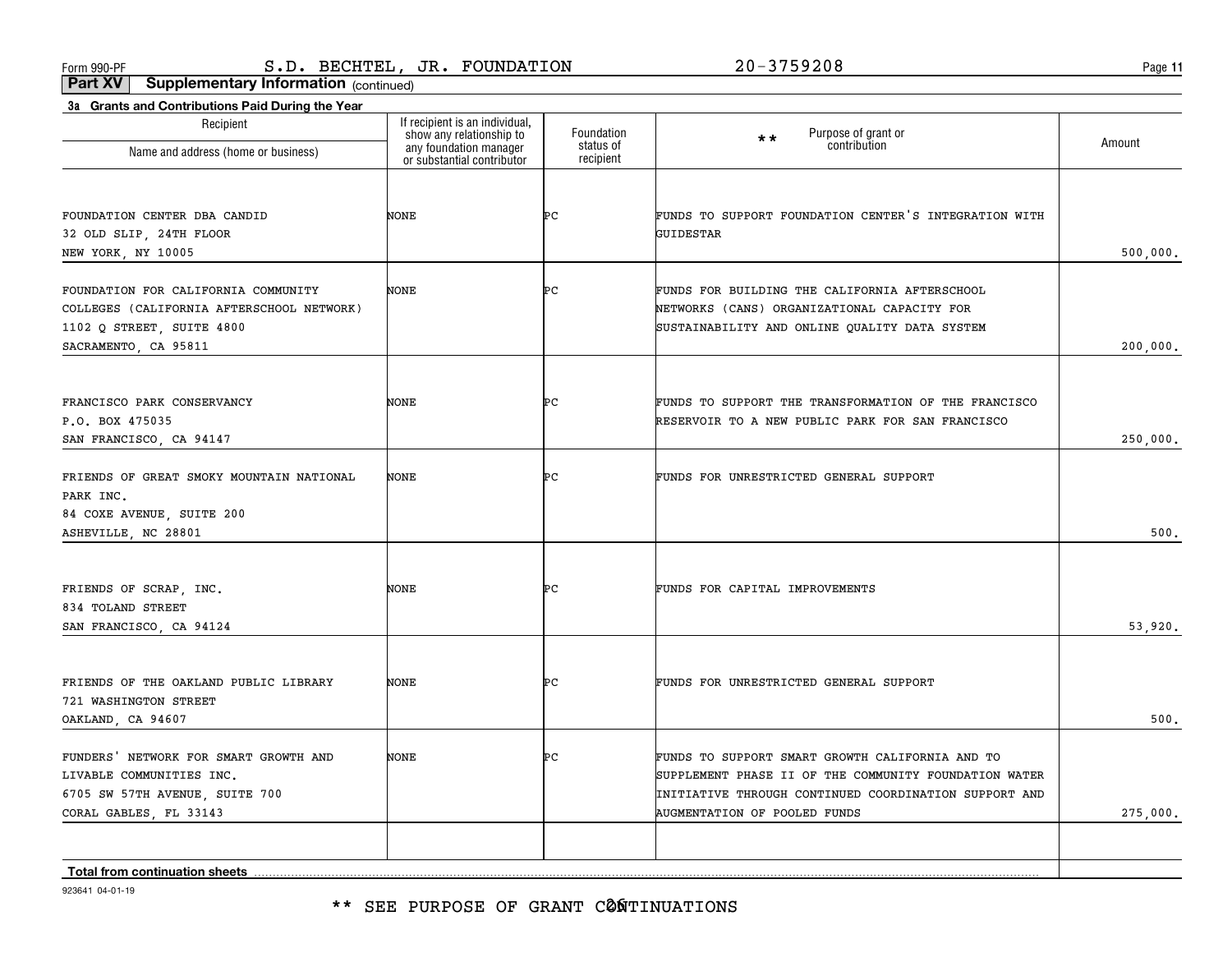**11**

**Part XV Supplementary Information** (continued)

| Recipient                              | If recipient is an individual,                                                   | Foundation             | Purpose of grant or<br>$\star\star$                   |            |
|----------------------------------------|----------------------------------------------------------------------------------|------------------------|-------------------------------------------------------|------------|
| Name and address (home or business)    | show any relationship to<br>any foundation manager<br>or substantial contributor | status of<br>recipient | contribution                                          | Amount     |
|                                        |                                                                                  |                        |                                                       |            |
| <b>GALILEE CENTER</b>                  | NONE                                                                             | ÞС                     | FUNDS FOR UNRESTRICTED GENERAL SUPPORT                |            |
| 66-101 HAMMOND ROAD                    |                                                                                  |                        |                                                       |            |
| MECCA, CA 92254-0000                   |                                                                                  |                        |                                                       | 900.       |
| GIFFORDS LAW CENTER TO PREVENT GUN     | NONE                                                                             | Þс                     | FUNDS FOR UNRESTRICTED GENERAL SUPPORT                |            |
| VIOLENCE                               |                                                                                  |                        |                                                       |            |
| 268 BUSH STREET                        |                                                                                  |                        |                                                       |            |
| SAN FRANCISCO, CA 94104-3503           |                                                                                  |                        |                                                       | 1,500.     |
|                                        |                                                                                  |                        |                                                       |            |
| GIRLS INCORPORATED                     | NONE                                                                             | ÞС                     | FUNDS TO SUPPORT GIRLS INC. 'S EFFORTS TO SCALE       |            |
| 120 WALL STREET, FLOOR 18              |                                                                                  |                        | DIVERSITY, EQUITY, AND INCLUSION WITHIN ITS NATIONAL  |            |
| NEW YORK, NY 10005                     |                                                                                  |                        | OFFICE AND NETWORK-WIDE                               | 100,000.   |
| GIRLS INCORPORATED                     | NONE                                                                             | Þс                     | FUNDS TO SUPPORT TWO MAJOR ELEMENTS OF GIRLS INC. S   |            |
| 120 WALL STREET, FLOOR 18              |                                                                                  |                        | 2016 - 2020 STRATEGIC PLAN: FIRST, TO DEVELOP AND     |            |
| NEW YORK, NY 10005                     |                                                                                  |                        | IMPLEMENT A LEARNING MANAGEMENT SYSTEM TO FACILITATE  |            |
|                                        |                                                                                  |                        | THE TRAINING AND SUPPORT OF THE ADULT PROFESSIONALS   |            |
|                                        |                                                                                  |                        | AND VOLUNTEERS OF AFFILIATES WHO DIRECTLY SERVE GIRLS | 1,052,817. |
| GOLDEN GATE NATIONAL PARKS CONSERVANCY | <b>NONE</b>                                                                      | Þс                     | FUNDS TO COMPLETE THE CREATION OF THE PARK YOUTH      |            |
| 201 FORT MASON                         |                                                                                  |                        | COLLABORATIVE, A UNIFIED EFFORT TO BROADEN THE REACH  |            |
| SAN FRANCISCO, CA 94123                |                                                                                  |                        | AND INCREASE THE IMPACT OF YOUTH-SERVING              |            |
|                                        |                                                                                  |                        | ORGANIZATIONS IN THE GOLDEN GATE NATIONAL RECREATION  |            |
|                                        |                                                                                  |                        | AREA                                                  | 400,000.   |
|                                        |                                                                                  |                        |                                                       |            |
| GRADUATE THEOLOGICAL UNION             | NONE                                                                             | ÞС                     | FUNDS GIVEN AS PART OF THE DIRECTORS GRANT PROGRAM    |            |
| 2400 RIDGE ROAD                        |                                                                                  |                        | FOR GENERAL OPERATING SUPPORT                         |            |
| BERKELEY, CA 94709                     |                                                                                  |                        |                                                       | 50,000.    |
|                                        |                                                                                  |                        |                                                       |            |
| GRANTMAKERS FOR EDUCATION              | NONE                                                                             | ÞС                     | FUNDS FOR SPONSORSHIP AND/OR HOSTING                  |            |
| 700 SW 5TH AVENUE, #4000, 3RD FLOOR    |                                                                                  |                        | EVENTS/PRE-CONFERENCE DAY AND/OR RECEPTIONS AT GFE IN |            |
| PORTLAND, OR 97204                     |                                                                                  |                        | 2019                                                  | 25,000.    |
|                                        |                                                                                  |                        |                                                       |            |
| <b>Total from continuation sheets</b>  |                                                                                  |                        |                                                       |            |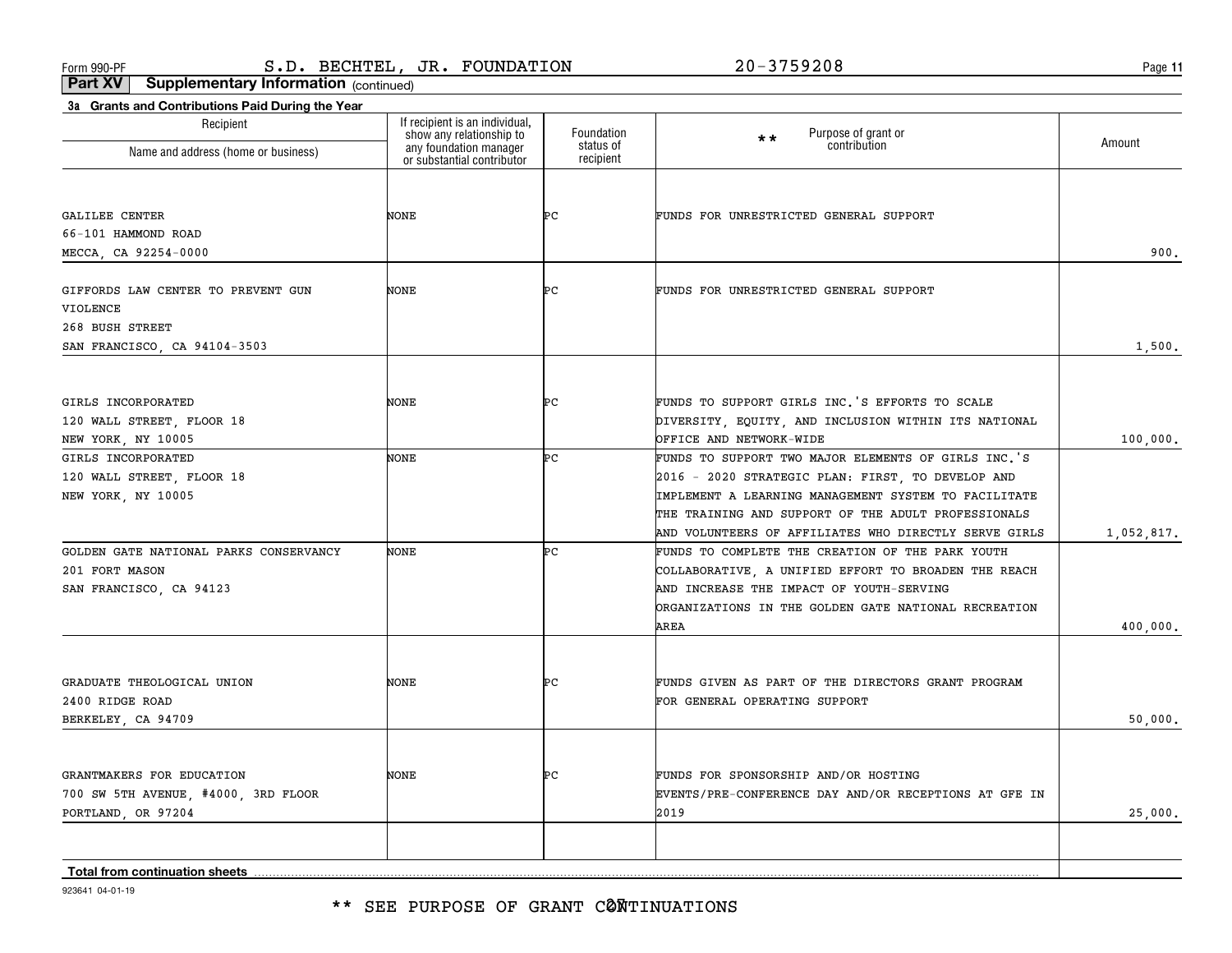\*\* SEE PURPOSE OF GRANT CØNTINUATIONS

923641 04-01-19

| Recipient<br>Name and address (home or business)                                                  | If recipient is an individual,<br>show any relationship to<br>any foundation manager<br>or substantial contributor | Foundation<br>status of<br>recipient | Purpose of grant or<br>$\star\star$<br>contribution                                                                                                      | Amount   |
|---------------------------------------------------------------------------------------------------|--------------------------------------------------------------------------------------------------------------------|--------------------------------------|----------------------------------------------------------------------------------------------------------------------------------------------------------|----------|
| GRANTMAKERS FOR EDUCATION<br>700 SW 5TH AVENUE, #4000, 3RD FLOOR<br>PORTLAND, OR 97204            | NONE                                                                                                               | ÞС                                   | FUNDS FOR \$12,000 FOR OUT OF SCHOOL TIME FUNDER<br>NETWORK\$8,000 FOR ANNUAL MEMBERSHIP RENEWAL                                                         | 20,000.  |
| GRANTMAKERS FOR EFFECTIVE ORGANIZATIONS<br>1310 L STREET NW, SUITE 650<br>WASHINGTON, DC 20005    | <b>NONE</b>                                                                                                        | ÞС                                   | FUNDS FOR ANNUAL MEMBERSHIP DUES                                                                                                                         | 18,000.  |
| GRANTMAKERS FOR EFFECTIVE ORGANIZATIONS<br>1310 L STREET NW, SUITE 650<br>WASHINGTON, DC 20005    | <b>NONE</b>                                                                                                        | ÞС                                   | FUNDS FOR UNRESTRICTED SUPPORT AS GEO MATURES FROM A<br>RESEARCH-FOCUSED ORGANIZATION TO AN ACTIVE PLAYER IN<br>BUILDING OUT THE PHILANTHROPIC ECOSYSTEM | 50,000.  |
| <b>GROTON SCHOOL</b><br>282 FARMERS ROW, P.O. BOX 991<br>GROTON, MA 01450-0991                    | NONE                                                                                                               | ÞС                                   | FUNDS GIVEN AS PART OF THE DIRECTOR'S GRANT PROGRAM<br>DESIGNATED FOR GRACE (GROTON ACCELERATE CHALLENGE<br>ENRICH) PROGRAM                              | 100,000. |
| HANNA BOYS CENTER<br>17000 ARNOLD DRIVE, P. O. BOX 100<br>SONOMA, CA 95476-0100                   | NONE                                                                                                               | ÞС                                   | FUNDS FOR UNRESTRICTED GENERAL SUPPORT                                                                                                                   | 1,200.   |
| HEAD-ROYCE SCHOOL<br>4315 LINCOLN AVENUE<br>OAKLAND, CA 94602                                     | NONE                                                                                                               | ÞС                                   | FUNDS TO SUPPORT THE ANNUAL FUND                                                                                                                         | 15,000.  |
| HEBREW FREE LOAN ASSOCIATION OF SAN<br>FRANCISCO<br>131 STEUART STREET<br>SAN FRANCISCO, CA 94105 | NONE                                                                                                               | Þс                                   | FUNDS FOR UNRESTRICTED GENERAL SUPPORT                                                                                                                   | 500.     |
| <b>Total from continuation sheets</b>                                                             |                                                                                                                    |                                      |                                                                                                                                                          |          |

## **Part XV Supplementary Information** (continued)

**3a Grants and Contributions Paid During the Year**

Recipient

**11**

Form 990-PF Page S.D. BECHTEL, JR. FOUNDATION 20-3759208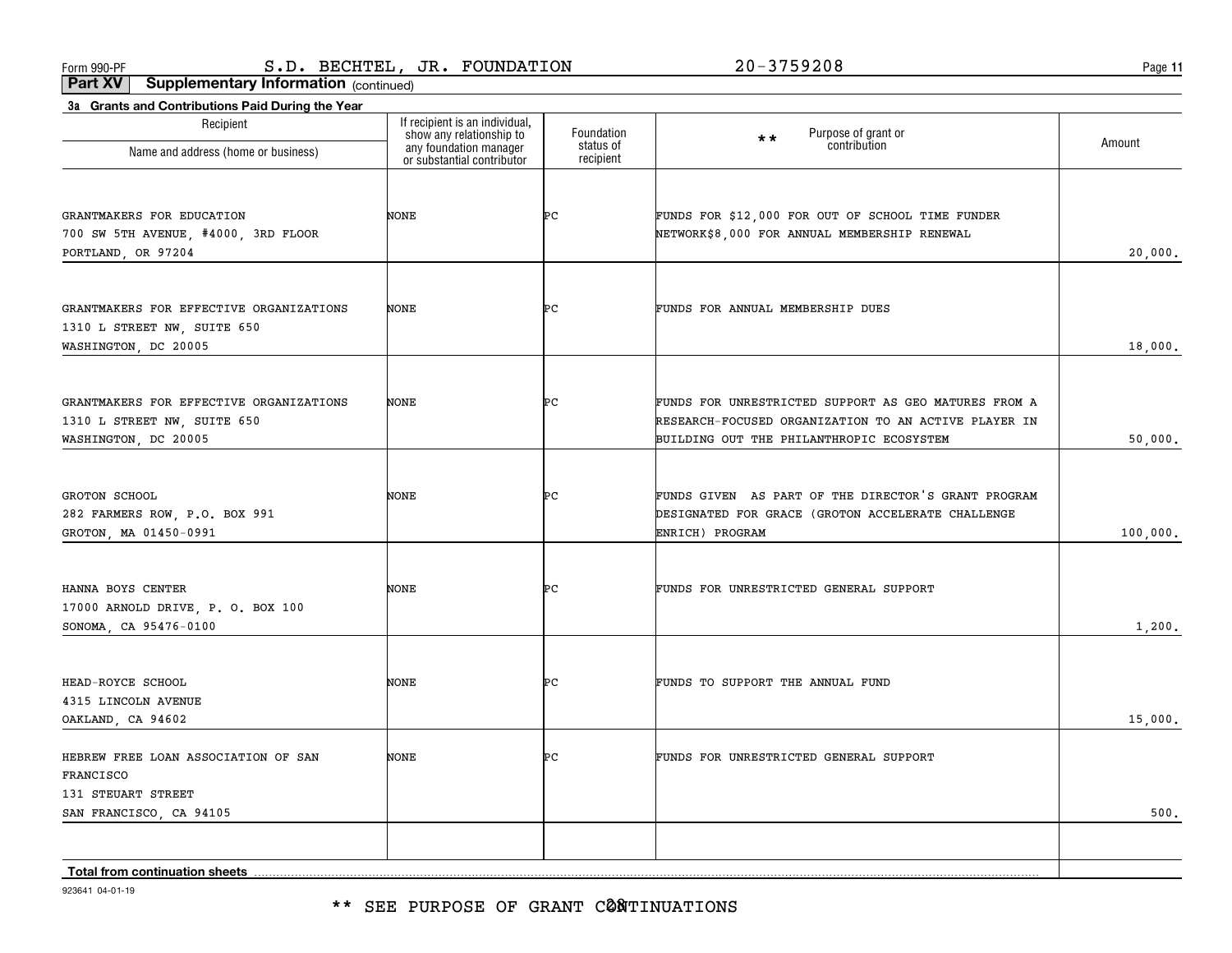**11**

**Part XV Supplementary Information** (continued)

| 3a Grants and Contributions Paid During the Year |                                                                                  |                         |                                                    |         |
|--------------------------------------------------|----------------------------------------------------------------------------------|-------------------------|----------------------------------------------------|---------|
| Recipient                                        | If recipient is an individual,                                                   | Foundation<br>status of | Purpose of grant or<br>$***$<br>contribution       | Amount  |
| Name and address (home or business)              | show any relationship to<br>any foundation manager<br>or substantial contributor | recipient               |                                                    |         |
| HIGHLANDER RESEARCH & EDUCATION CENTER           | NONE                                                                             | ÞС                      | FUNDS FOR UNRESTRICTED GENERAL SUPPORT OF NATIONAL |         |
| INC.                                             |                                                                                  |                         | <b>BAIL OUT</b>                                    |         |
| 1959 HIGHLANDER WAY                              |                                                                                  |                         |                                                    |         |
| NEW MARKET, TN 37820-4939                        |                                                                                  |                         |                                                    | 1,400.  |
|                                                  |                                                                                  |                         |                                                    |         |
| HOMELESS PRENATAL PROGRAM INC.                   | NONE                                                                             | ÞС                      | FUNDS FOR UNRESTRICTED GENERAL SUPPORT             |         |
| 2500 18TH STREET<br>SAN FRANCISCO, CA 94110      |                                                                                  |                         |                                                    | 1,000.  |
|                                                  |                                                                                  |                         |                                                    |         |
| HOMESTART INC.                                   | NONE                                                                             | ÞС                      | FUNDS FOR UNRESTRICTED GENERAL SUPPORT             |         |
| 105 CHAUNCY STREET, SUITE 502                    |                                                                                  |                         |                                                    |         |
| BOSTON, MA 02111                                 |                                                                                  |                         |                                                    | 100.    |
|                                                  |                                                                                  |                         |                                                    |         |
| INDEPENDENT SECTOR                               | NONE                                                                             | ÞС                      | FUNDS FOR ANNUAL MEMBERSHIP RENEWAL                |         |
| CL#500058, PO BOX 5007                           |                                                                                  |                         |                                                    |         |
| MERRIFIELD, VA 22116-5007                        |                                                                                  |                         |                                                    | 17,150. |
|                                                  |                                                                                  |                         |                                                    |         |
| INTERNATIONAL COMMUNITY OF KHMER BUDDHIST        | NONE                                                                             | ÞС                      | FUNDS FOR UNRESTRICTED GENERAL SUPPORT             |         |
| MONKS CENTER                                     |                                                                                  |                         |                                                    |         |
| 633 DOUGLAS AVENUE                               |                                                                                  |                         |                                                    |         |
| OAKLAND, CA 94603                                |                                                                                  |                         |                                                    | 15,000. |
| INTERNATIONAL REFUGEE ASSISTANCE PROJECT,        | NONE                                                                             | ÞС                      | FUNDS FOR UNRESTRICTED GENERAL SUPPORT             |         |
| INC.                                             |                                                                                  |                         |                                                    |         |
| 40 RECTOR STREET, 9TH FLOOR                      |                                                                                  |                         |                                                    |         |
| NEW YORK, NY 10026                               |                                                                                  |                         |                                                    | 560.    |
|                                                  |                                                                                  |                         |                                                    |         |
| INTERNATIONAL RESCUE COMMITTEE INC.              | NONE                                                                             | ÞС                      | FUNDS FOR UNRESTRICTED GENERAL SUPPORT             |         |
| 122 E 42ND STREET 12TH FLOOR                     |                                                                                  |                         |                                                    |         |
| NEW YORK, NY 10168-1299                          |                                                                                  |                         |                                                    | 600.    |
|                                                  |                                                                                  |                         |                                                    |         |
| Total from continuation sheets                   |                                                                                  |                         |                                                    |         |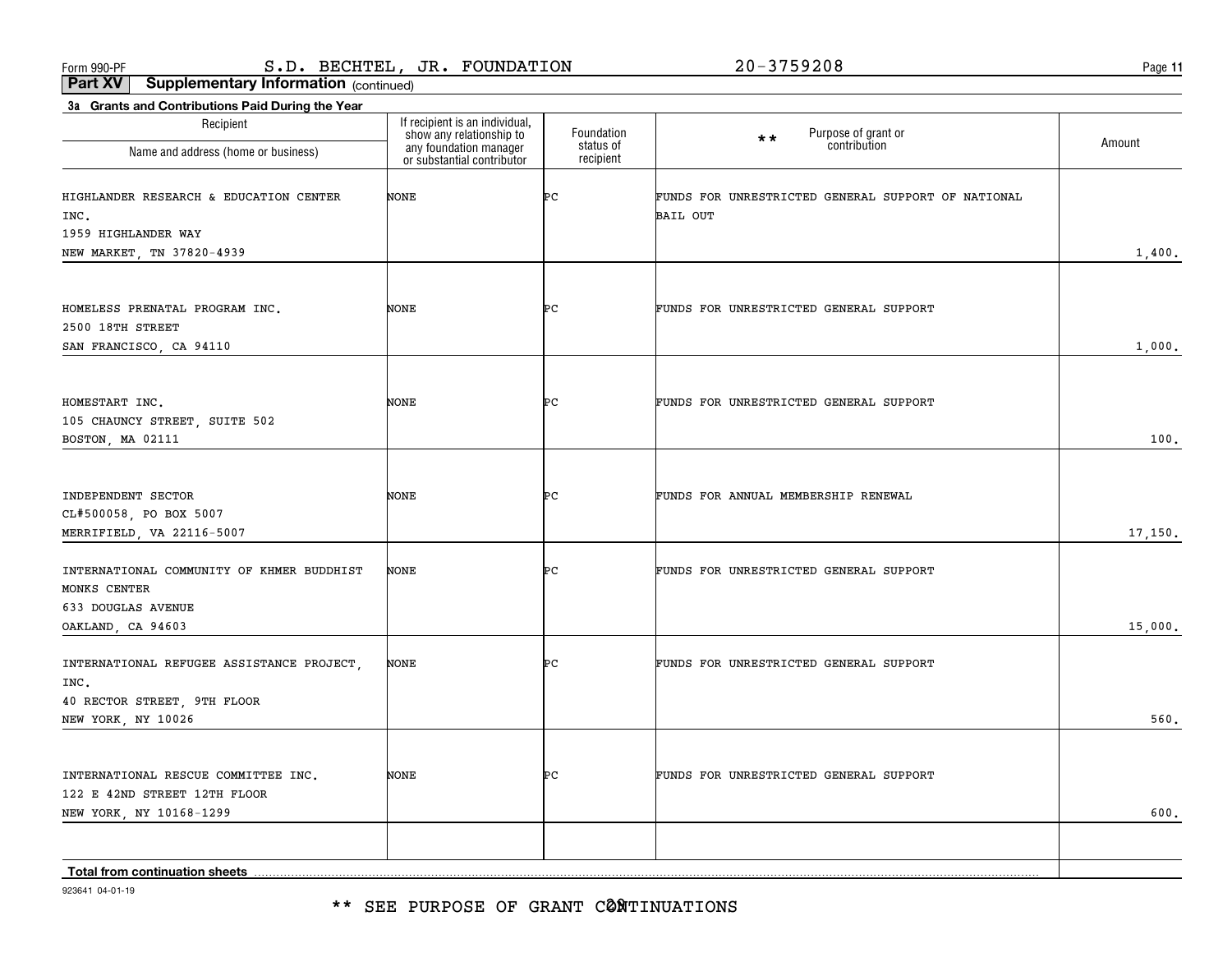\*\* SEE PURPOSE OF GRANT CÔÑTINUATIONS

| Recipient                                                                               | If recipient is an individual,<br>show any relationship to | Foundation<br>status of | Purpose of grant or<br>$**$<br>contribution                                                                                                                                                                                                 | Amount     |
|-----------------------------------------------------------------------------------------|------------------------------------------------------------|-------------------------|---------------------------------------------------------------------------------------------------------------------------------------------------------------------------------------------------------------------------------------------|------------|
| Name and address (home or business)                                                     | any foundation manager<br>or substantial contributor       | recipient               |                                                                                                                                                                                                                                             |            |
| KQED INC.<br>2601 MARIPOSA STREET<br>SAN FRANCISCO, CA 94110-1426                       | NONE                                                       | ÞС                      | FUNDS FOR UNRESTRICTED GENERAL SUPPORT                                                                                                                                                                                                      | 77,200.    |
| KULINTANG ARTS INC.<br>474 FAXON AVENUE<br>SAN FRANCISCO, CA 94112-1712                 | NONE                                                       | ÞС                      | FUNDS FOR UNRESTRICTED GENERAL SUPPORT                                                                                                                                                                                                      | 500.       |
| LAFAYETTE PARTNERS IN EDUCATION<br>P.O. BOX 923<br>LAFAYETTE, CA 94549                  | NONE                                                       | ÞС                      | FUNDS FOR UNRESTRICTED GENERAL SUPPORT                                                                                                                                                                                                      | 8,858.     |
| LAND TRUST ALLIANCE INCORPORATED<br>1250 H STREET NW, SUITE 600<br>WASHINGTON, DC 20005 | NONE                                                       | ÞС                      | FUNDS GIVEN AS PART OF THE DIRECTOR'S GRANT PROGRAM<br>FOR UNRESTRICTED GENERAL SUPPORT.                                                                                                                                                    | 100,000.   |
| LAND TRUST ALLIANCE INCORPORATED<br>1250 H STREET NW, SUITE 600<br>WASHINGTON, DC 20005 | NONE                                                       | Þс                      | FUNDS TO RE-ENVISION, REVISE, AND REINVIGORATE<br>EDUCATION AND ACCREDITATION PROGRAMS AND HARNESS NEW<br>STATE-OF-THE-ART TECHNOLOGY TO PREPARE LAND TRUSTS<br>FOR THE NEXT DECADE AND FOSTER THEIR CONTINUOUS<br>LEARNING AND IMPROVEMENT | 463,140.   |
| LEARNING POLICY INSTITUTE<br>1530 PAGE MILL ROAD, SUITE 200<br>PALO ALTO, CA 94304      | NONE                                                       | ÞС                      | FUNDS FOR POLICY RESEARCH AND ACTIVITIES THAT ADVANCE<br>HIGH-QUALITY EDUCATOR PREPARATION AND PRACTICE IN<br>CALIFORNIA                                                                                                                    | 1,500,000. |
| LEARNING POLICY INSTITUTE<br>1530 PAGE MILL ROAD, SUITE 200<br>PALO ALTO, CA 94304      | NONE                                                       | ÞС                      | FUNDS FOR POLICY RESEARCH AND PRACTICE ACTIVITIES<br>THAT ADVANCE STEM EDUCATION AND CHARACTER DEVELOPMENT<br>IN CALIFORNIA                                                                                                                 | 489,918.   |
| <b>Total from continuation sheets</b>                                                   |                                                            |                         |                                                                                                                                                                                                                                             |            |

**Part XV Supplementary Information** (continued)

**3a Grants and Contributions Paid During the Year**

923641 04-01-19

**11**Form 990-PF Page S.D. BECHTEL, JR. FOUNDATION 20-3759208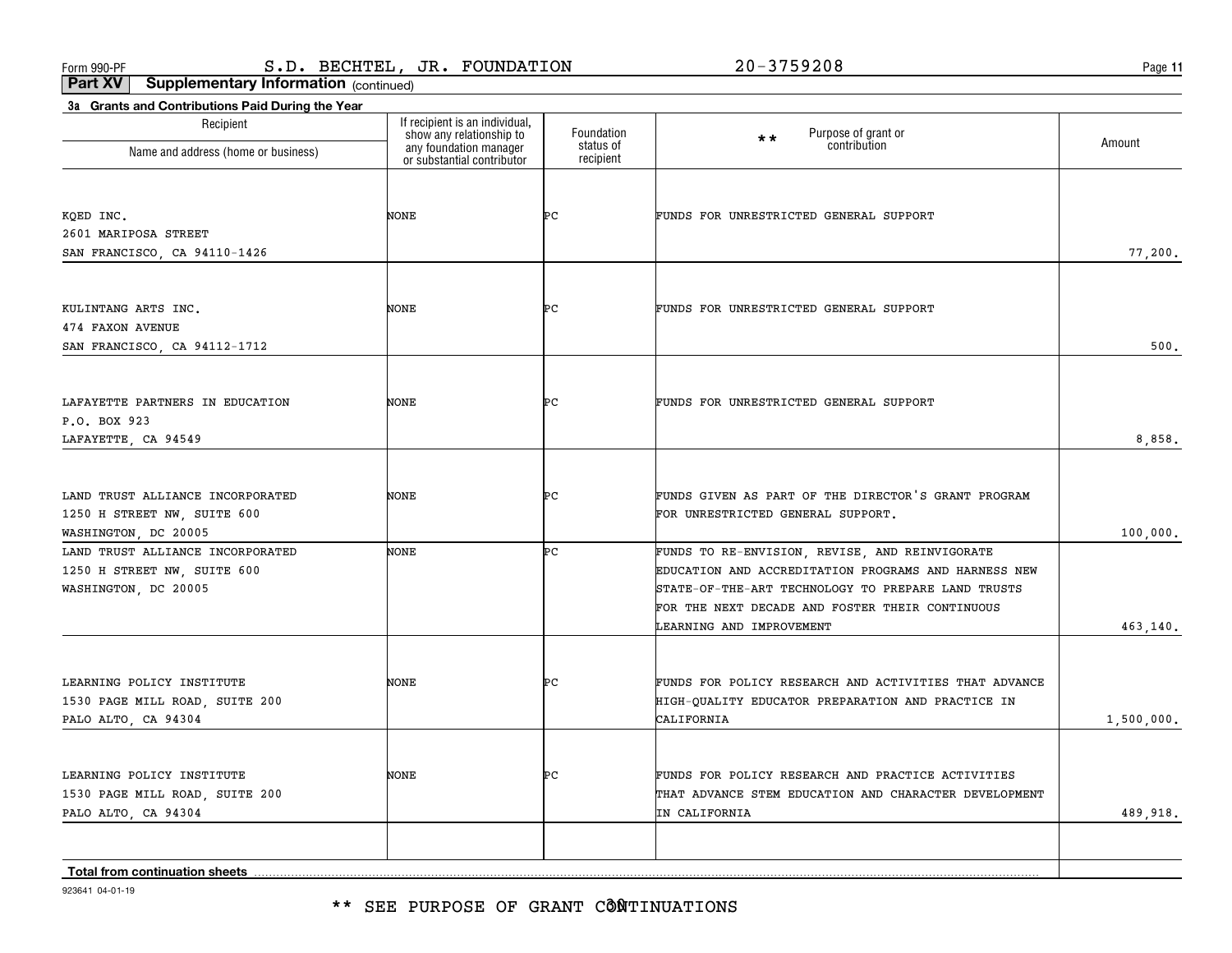\*\* SEE PURPOSE OF GRANT CÔNTINUATIONS

923641 04-01-19

| Recipient                                                       | If recipient is an individual,<br>show any relationship to | Foundation<br>status of | Purpose of grant or<br>contribution<br>$\star\star$ | Amount     |
|-----------------------------------------------------------------|------------------------------------------------------------|-------------------------|-----------------------------------------------------|------------|
| Name and address (home or business)                             | any foundation manager<br>or substantial contributor       | recipient               |                                                     |            |
| LEARNING POLICY INSTITUTE                                       | NONE                                                       | ÞС                      | FUNDS FOR SEEDING THE SCIENCE OF LEARNING &         |            |
| 1530 PAGE MILL ROAD, SUITE 200                                  |                                                            |                         | DEVELOPMENT AND WHOLE CHILD EQUITY INITIATIVES WITH |            |
| PALO ALTO, CA 94304                                             |                                                            |                         | INCLUSION OF YOUTH DEVELOPMENT ORGANIZATIONS        | 1,500,000. |
| LEUKEMIA & LYMPHOMA SOCIETY                                     | NONE                                                       | ÞС                      | FUNDS FOR RESEARCH FOR RARE FORM OF LEUKEMIA        |            |
| 3 INTERNATIONAL DRIVE<br>RYE BROOK, NY 10573                    |                                                            |                         | (MYELOFIBROSIS)                                     | 1,500.     |
|                                                                 |                                                            |                         |                                                     |            |
| LINDSAY WILDLIFE MUSEUM<br>1931 FIRST AVENUE                    | NONE                                                       | ÞС                      | FUNDS FOR UNRESTRICTED GENERAL SUPPORT              |            |
| WALNUT CREEK, CA 94597                                          |                                                            |                         |                                                     | 500.       |
|                                                                 |                                                            |                         |                                                     |            |
| MEALS ON WHEELS OF SAN FRANCISCO INC.<br>1375 FAIRFAX AVENUE    | NONE                                                       | ÞС                      | FUNDS FOR UNRESTRICTED GENERAL SUPPORT              |            |
| SAN FRANCISCO, CA 94124-1735                                    |                                                            |                         |                                                     | $500.$     |
|                                                                 |                                                            |                         |                                                     |            |
| MEDECINS SANS FRONTIERS USA INC.<br>40 RECTOR STREET 16TH FLOOR | NONE                                                       | ÞС                      | FUNDS FOR UNRESTRICTED GENERAL SUPPORT              |            |
| NEW YORK, NY 10006                                              |                                                            |                         |                                                     | 1,600.     |
|                                                                 |                                                            |                         |                                                     |            |
| MERCY CORPS                                                     | NONE                                                       | ÞС                      | FUNDS FOR BAHAMAS HURRICANE DORIAN RELIEF           |            |
| P.O. BOX 80020<br>PRESCOTT, AZ 86304-9801                       |                                                            |                         |                                                     | 200.       |
|                                                                 |                                                            |                         |                                                     |            |
| MEROLA OPERA PROGRAM<br>601 VAN NESS AVENUE                     | NONE                                                       | ÞС                      | FUNDS FOR UNRESTRICTED GENERAL SUPPORT              |            |
| SAN FRANCISCO, CA 94102-3200                                    |                                                            |                         |                                                     | 1,000.     |
|                                                                 |                                                            |                         |                                                     |            |
| Total from continuation sheets                                  |                                                            |                         |                                                     |            |

**Part XV Supplementary Information** (continued)

Recipient

**3a Grants and Contributions Paid During the Year**

Form 990-PF Page S.D. BECHTEL, JR. FOUNDATION 20-3759208

**11**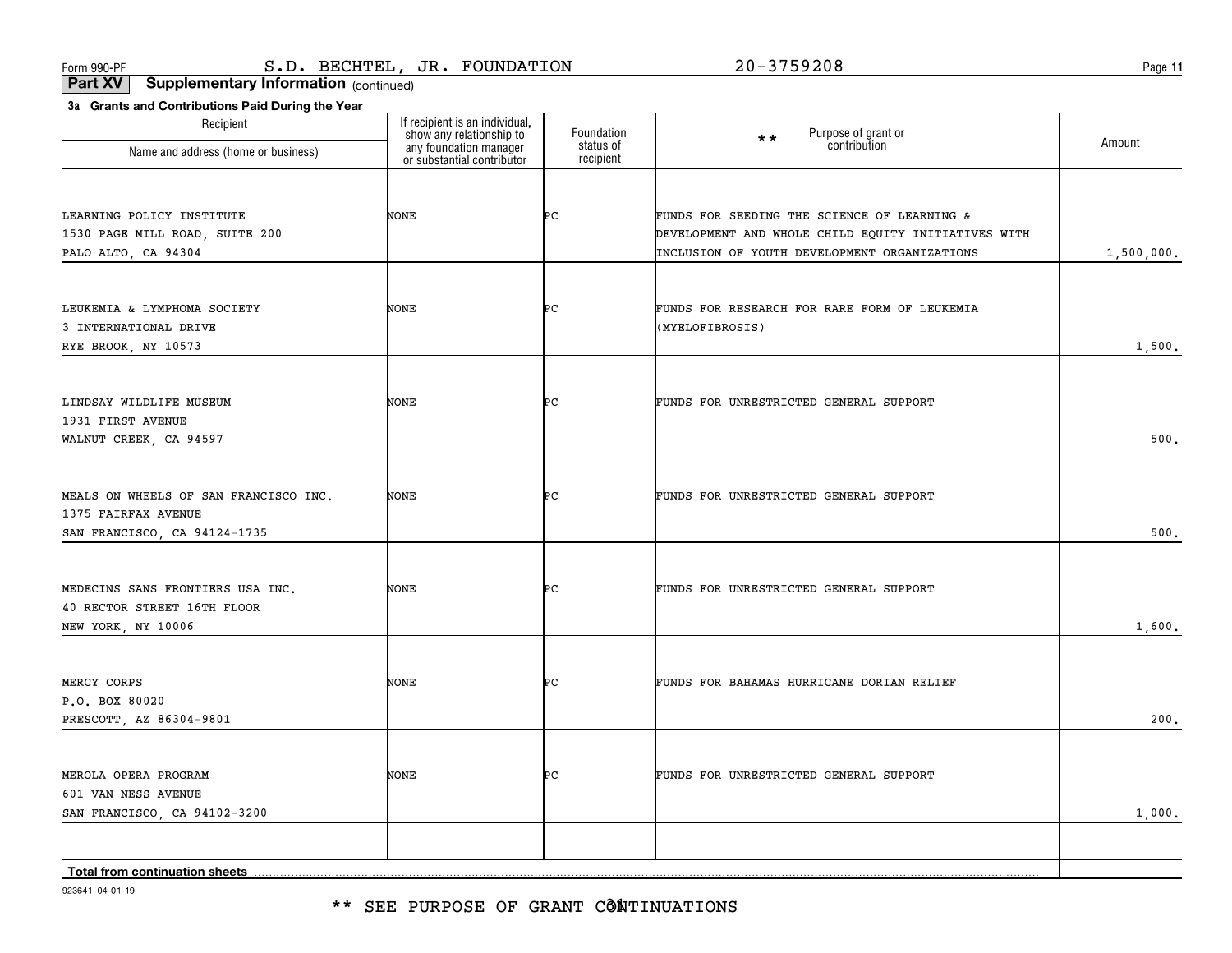**11**

**Part XV Supplementary Information** (continued)

| 3a Grants and Contributions Paid During the Year<br>Recipient | If recipient is an individual,                                                   | Foundation             |                                                                                                              |          |
|---------------------------------------------------------------|----------------------------------------------------------------------------------|------------------------|--------------------------------------------------------------------------------------------------------------|----------|
| Name and address (home or business)                           | show any relationship to<br>any foundation manager<br>or substantial contributor | status of<br>recipient | Purpose of grant or<br>contribution<br>$\star\star$                                                          | Amount   |
|                                                               |                                                                                  |                        |                                                                                                              |          |
| MIGUEL CONTRERAS FOUNDATION                                   | NONE                                                                             | ÞС                     | FUNDS FOR UNRESTRICTED GENERAL SUPPORT                                                                       |          |
| 2130 W. JAMES M. BOULEVARD                                    |                                                                                  |                        |                                                                                                              |          |
| LOS ANGELES, CA 90006                                         |                                                                                  |                        |                                                                                                              | 300.     |
| MOVEMENT STRATEGY CENTER                                      | NONE                                                                             | ÞС                     | FUNDS FOR UNRESTRICTED GENERAL SUPPORT OF THE CLIMATE                                                        |          |
| 436 14TH STREET 5TH FLOOR                                     |                                                                                  |                        | <b>JUSTICE ALLIANCE</b>                                                                                      |          |
| OAKLAND, CA 94612-2708                                        |                                                                                  |                        |                                                                                                              | 1,200.   |
|                                                               |                                                                                  |                        |                                                                                                              |          |
| MT. DIABLO HIGH SCHOOL                                        | NONE                                                                             | ÞС                     | FUNDS FOR DIGITAL SAFARI ACADEMY DISTRICT                                                                    |          |
| 2450 GRANT STREET                                             |                                                                                  |                        |                                                                                                              |          |
| CONCORD, CA 94520                                             |                                                                                  |                        |                                                                                                              | 600.     |
| MT. DIABLO HIGH SCHOOL                                        | NONE                                                                             | ÞС                     | FUNDS FOR MT. DIABLO GENERAL FUND                                                                            |          |
| 2450 GRANT STREET                                             |                                                                                  |                        |                                                                                                              |          |
| CONCORD, CA 94520                                             |                                                                                  |                        |                                                                                                              | 600.     |
| MUSEUM OF ART AND DIGITAL ENTERTAINMENT                       | NONE                                                                             |                        |                                                                                                              |          |
| 3400 BROADWAY STREET                                          |                                                                                  | ÞС                     | FUNDS FOR MARKETING RELATED COSTS, INCLUDING SIGNAGE<br>AND SOCIAL MEDIA SUBSCRIPTIONS (E.G. EVENT MARKETING |          |
| OAKLAND, CA 94611                                             |                                                                                  |                        | BOOSTS ON FACEBOOK)                                                                                          | 300.     |
|                                                               |                                                                                  |                        |                                                                                                              |          |
| NARAL PRO-CHOICE AMERICA FOUNDATION                           | NONE                                                                             | ÞС                     | FUNDS FOR UNRESTRICTED GENERAL SUPPORT                                                                       |          |
| 1725 I STREET NW, SUITE 900                                   |                                                                                  |                        |                                                                                                              |          |
| WASHINGTON, DC 20006-2420                                     |                                                                                  |                        |                                                                                                              | 500.     |
| NATIONAL 4-H COUNCIL                                          | NONE                                                                             | ÞС                     | FUNDS TO SUPPORT NATIONAL 4-H COUNCIL TO SCALE THE                                                           |          |
| 7100 CONNECTICUT AVENUE                                       |                                                                                  |                        | USE OF COMMON MEASURES AND LESSON STUDY WITH A COHORT                                                        |          |
| CHEVY CHASE, MD 20815                                         |                                                                                  |                        | OF TEN LAND-GRANT UNIVERSITIES (LGUS) THAT REPRESENT                                                         |          |
|                                                               |                                                                                  |                        | HISTORICALLY UNDERRESOURCED INSTITUTIONS                                                                     | 555,000. |
| Total from continuation sheets                                |                                                                                  |                        |                                                                                                              |          |
|                                                               |                                                                                  |                        |                                                                                                              |          |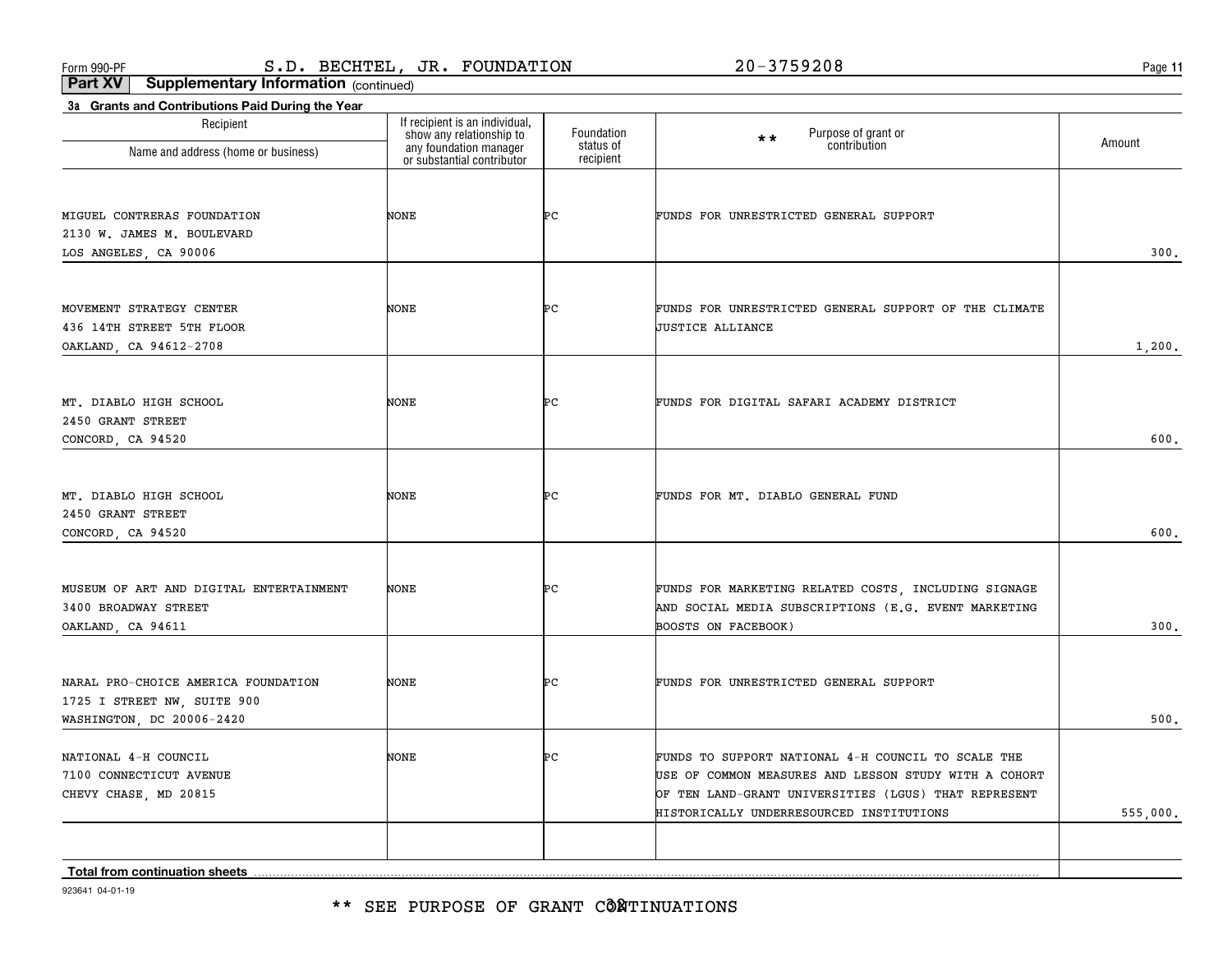\*\* SEE PURPOSE OF GRANT CÔÑTINUATIONS

923641 04-01-19

| Recipient<br>Name and address (home or business) | If recipient is an individual,<br>show any relationship to<br>any foundation manager<br>or substantial contributor | Foundation<br>status of<br>recipient | Purpose of grant or<br>$\star\star$<br>contribution   | Amount   |
|--------------------------------------------------|--------------------------------------------------------------------------------------------------------------------|--------------------------------------|-------------------------------------------------------|----------|
|                                                  |                                                                                                                    |                                      |                                                       |          |
| NATIONAL 4-H COUNCIL                             | NONE                                                                                                               | ÞС                                   | FUNDS TO SUPPORT NATIONAL 4-H COUNCIL'S TRUE LEADERS  |          |
| 7100 CONNECTICUT AVENUE                          |                                                                                                                    |                                      | IN EQUITY INSTITUTE SECOND COHORT                     |          |
| CHEVY CHASE, MD 20815                            |                                                                                                                    |                                      |                                                       | 100,000. |
| NATIONAL AFTERSCHOOL ASSOCIATION                 | NONE                                                                                                               | Þс                                   | FUNDS FOR NAA TO SHARE LESSONS FROM CHARACTER         |          |
| 2961A HUNTER MILL ROAD, #626                     |                                                                                                                    |                                      | INITIATIVE GRANTEES AS WELL AS FROM SEAD COMMISSION & |          |
| OAKTON, VA 22124                                 |                                                                                                                    |                                      | SOLD INITIATIVE WITH ITS 27,000 YOUTH DEVELOPMENT     |          |
|                                                  |                                                                                                                    |                                      | PRACTITIONER MEMBERS. FUNDS TO DEVELOP A LEARNING     |          |
|                                                  |                                                                                                                    |                                      | COMMUNITY AND LEADERSHIP PIPELINE FOR PEOPLE OF COLOR | 325,000. |
|                                                  |                                                                                                                    |                                      |                                                       |          |
| NATIONAL ALLIANCE ON MENTAL ILLNESS              | NONE                                                                                                               | ÞС                                   | FUNDS FOR UNRESTRICTED GENERAL SUPPORT                |          |
| P.O. BOX 49104                                   |                                                                                                                    |                                      |                                                       |          |
| BALTIMORE, MD 21297                              |                                                                                                                    |                                      |                                                       | 100.     |
|                                                  |                                                                                                                    |                                      |                                                       |          |
|                                                  |                                                                                                                    |                                      |                                                       |          |
| NATIONAL AUDUBON SOCIETY INC                     | NONE                                                                                                               | ÞС                                   | FUNDS FOR AUDUBON CALIFORNIA                          |          |
| 220 MONTGOMERY STREET, SUITE 1000                |                                                                                                                    |                                      |                                                       |          |
| SAN FRANCISCO, CA 94104                          |                                                                                                                    |                                      |                                                       | 10,000.  |
|                                                  |                                                                                                                    |                                      |                                                       |          |
| NATIONAL AUDUBON SOCIETY INC                     | NONE                                                                                                               | ÞС                                   | FUNDS TO SUPPORT AUDUBON CALIFORNIA'S CORE PROGRAMS   |          |
| 220 MONTGOMERY STREET, SUITE 1000                |                                                                                                                    |                                      | AND OPERATIONS                                        |          |
| SAN FRANCISCO, CA 94104                          |                                                                                                                    |                                      |                                                       | 200,000. |
|                                                  |                                                                                                                    |                                      |                                                       |          |
| NATIONAL AUDUBON SOCIETY INC                     | NONE                                                                                                               | ÞС                                   | FUNDS TO SUPPORT THE MIGRATORY BIRD CONSERVATION      |          |
| 220 MONTGOMERY STREET, SUITE 1000                |                                                                                                                    |                                      | PARTNERSHIP'S CAPACITY BUILDING AND PROGRAMMATIC      |          |
| SAN FRANCISCO, CA 94104                          |                                                                                                                    |                                      | ACTIVITIES                                            | 796,989. |
| NATIONAL CATHOLIC REPORTER PUBLISHING            | NONE                                                                                                               | ÞС                                   | FUNDS GIVEN AS PART OF THE DIRECTORS GRANT PROGRAM    |          |
| COMPANY                                          |                                                                                                                    |                                      |                                                       |          |
| 115 E. ARMOUR BOULEVARD                          |                                                                                                                    |                                      |                                                       |          |
| KANSAS CITY, MO 64111-1203                       |                                                                                                                    |                                      |                                                       | 50,000.  |
|                                                  |                                                                                                                    |                                      |                                                       |          |
|                                                  |                                                                                                                    |                                      |                                                       |          |
| Total from continuation sheets                   |                                                                                                                    |                                      |                                                       |          |

**Part XV Supplementary Information** (continued)

**3a Grants and Contributions Paid During the Year**

**11**

Form 990-PF Page S.D. BECHTEL, JR. FOUNDATION 20-3759208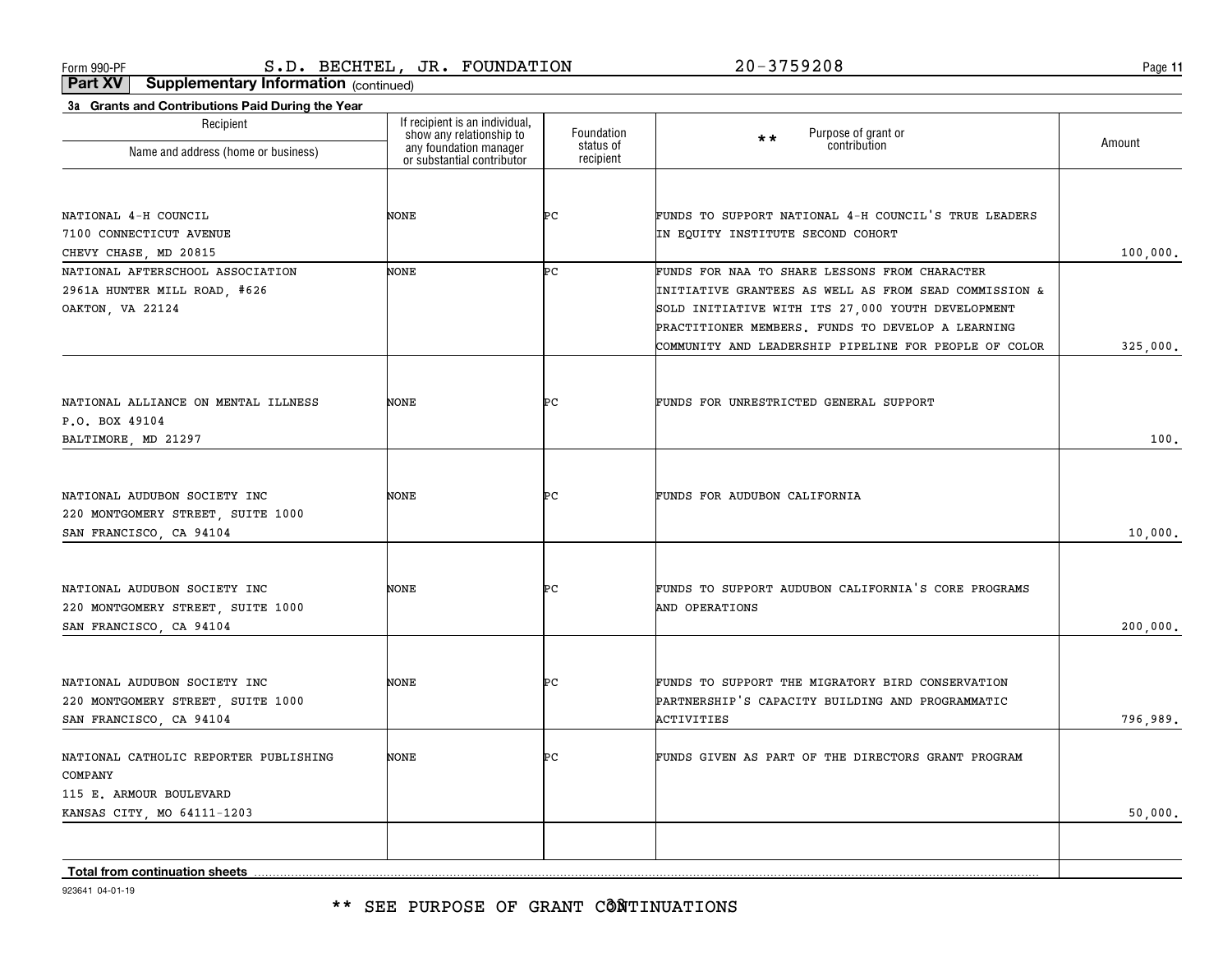**11**

**Part XV Supplementary Information** (continued)

| 3a Grants and Contributions Paid During the Year |                                                                                      |                         |                                                             |            |
|--------------------------------------------------|--------------------------------------------------------------------------------------|-------------------------|-------------------------------------------------------------|------------|
| Recipient<br>Name and address (home or business) | If recipient is an individual,<br>show any relationship to<br>any foundation manager | Foundation<br>status of | Purpose of grant or<br>$***$<br>contribution                | Amount     |
|                                                  | or substantial contributor                                                           | recipient               |                                                             |            |
| NATIONAL CENTER FOR FAMILY PHILANTHROPY          | NONE                                                                                 | Þс                      | FUNDS FOR GENERAL OPERATING SUPPORT TO EXPAND NCFPS         |            |
| INC                                              |                                                                                      |                         | SPEND DOWN WORK, BUILD CAPACITY TO DISSEMINATE              |            |
| 1667 K STREET NW, SUITE 550                      |                                                                                      |                         | CONTENT AND PRESERVE KNOWLEDGE BY STRENGTHENING THE         |            |
| WASHINGTON, DC 20006                             |                                                                                      |                         | ONLINE KNOWLEDGE CENTER, AND SUPPORT NCFPS LEADERSHIP       |            |
|                                                  |                                                                                      |                         | TRANSITION                                                  | 150,000.   |
| NATIONAL CENTER FOR FAMILY PHILANTHROPY          | NONE                                                                                 | Þс                      | FUNDS FOR GENERAL OPERATING SUPPORT TO EXPAND NCFPS         |            |
| INC                                              |                                                                                      |                         | SPEND DOWN WORK, BUILD CAPACITY TO DISSEMINATE              |            |
| 1667 K STREET NW, SUITE 550                      |                                                                                      |                         | CONTENT AND PRESERVE KNOWLEDGE BY STRENGTHENING THE         |            |
| WASHINGTON, DC 20006                             |                                                                                      |                         | ONLINE KNOWLEDGE CENTER, AND SUPPORT NCFPS LEADERSHIP       |            |
|                                                  |                                                                                      |                         | TRANSITION                                                  | 300,000.   |
| NATIONAL CENTER FOR TEACHER RESIDENCIES          | NONE                                                                                 | Þс                      | FUNDS TO PROVIDE TECHNICAL ASSISTANCE TO SCALE              |            |
| INC                                              |                                                                                      |                         | <b>LESSONS LEARNED FROM THE NEW GENERATION OF EDUCATORS</b> |            |
| 1332 N. HALSTEAD STREET, SUITE 304               |                                                                                      |                         | INITIATIVE TO RECIPIENTS OF CALIFORNIA TEACHER              |            |
| CHICAGO, IL 60642                                |                                                                                      |                         | RESIDENCY GRANTS AND PARTICIPATE IN A STATEWIDE             |            |
|                                                  |                                                                                      |                         | STEERING COMMITTEE                                          | 267,571.   |
|                                                  |                                                                                      |                         |                                                             |            |
| NATIONAL COUNCIL OF YOUNG MENS CHRISTIAN         | NONE                                                                                 | ÞС                      | FUNDS TO DEVELOP A NATIONAL CHARACTER DEVELOPMENT           |            |
| ASSNS OF THE USA                                 |                                                                                      |                         | LEARNING INSTITUTE THAT WILL CONNECT EMERGING               |            |
| 101 N. WACKER DRIVE                              |                                                                                      |                         | RESEARCH WITH YMCA CHARACTER DEVELOPMENT PRACTICE TO        |            |
| CHICAGO, IL 60606-1784                           |                                                                                      |                         | ELEVATE THE EFFICACY OF CHARACTER DEVELOPMENT.              | 6,575,504. |
|                                                  |                                                                                      |                         |                                                             |            |
| NATIONAL COUNCIL OF YOUNG MENS CHRISTIAN         | NONE                                                                                 | ÞС                      | FUNDS TO SUPPORT Y-USAS EQUITY WORK WITH A FOCUS            |            |
| ASSNS OF THE USA                                 |                                                                                      |                         | TOWARDS THE MOVEMENTS BOYS AND YOUNG MEN OF COLOR           |            |
| 101 N. WACKER DRIVE                              |                                                                                      |                         |                                                             |            |
| CHICAGO, IL 60606-1784                           |                                                                                      |                         |                                                             | 100,000.   |
|                                                  |                                                                                      |                         |                                                             |            |
| NATIONAL DISASTER SEARCH DOG FOUNDATION          | NONE                                                                                 | ÞС                      | FUNDS GIVEN AS PART OF THE DIRECTOR'S GRANT PROGRAM         |            |
| INC                                              |                                                                                      |                         | FOR UNRESTRICTED GENERAL SUPPORT                            |            |
| 6800 WHEELER CANYON ROAD                         |                                                                                      |                         |                                                             |            |
|                                                  |                                                                                      |                         |                                                             |            |
| SANTA PAULA, CA 93060                            |                                                                                      |                         |                                                             | 100,000.   |
|                                                  |                                                                                      |                         |                                                             |            |
|                                                  | NONE                                                                                 | ÞС                      |                                                             |            |
| NATIONAL EQUITY PROJECT                          |                                                                                      |                         | FUNDS FOR UNRESTRICTED GENERAL SUPPORT                      |            |
| 1720 BROADWAY, 4TH FLOOR                         |                                                                                      |                         |                                                             |            |
| OAKLAND, CA 94612-2155                           |                                                                                      |                         |                                                             | 1,000.     |
|                                                  |                                                                                      |                         |                                                             |            |
|                                                  |                                                                                      |                         |                                                             |            |
| <b>Total from continuation sheets</b>            |                                                                                      |                         |                                                             |            |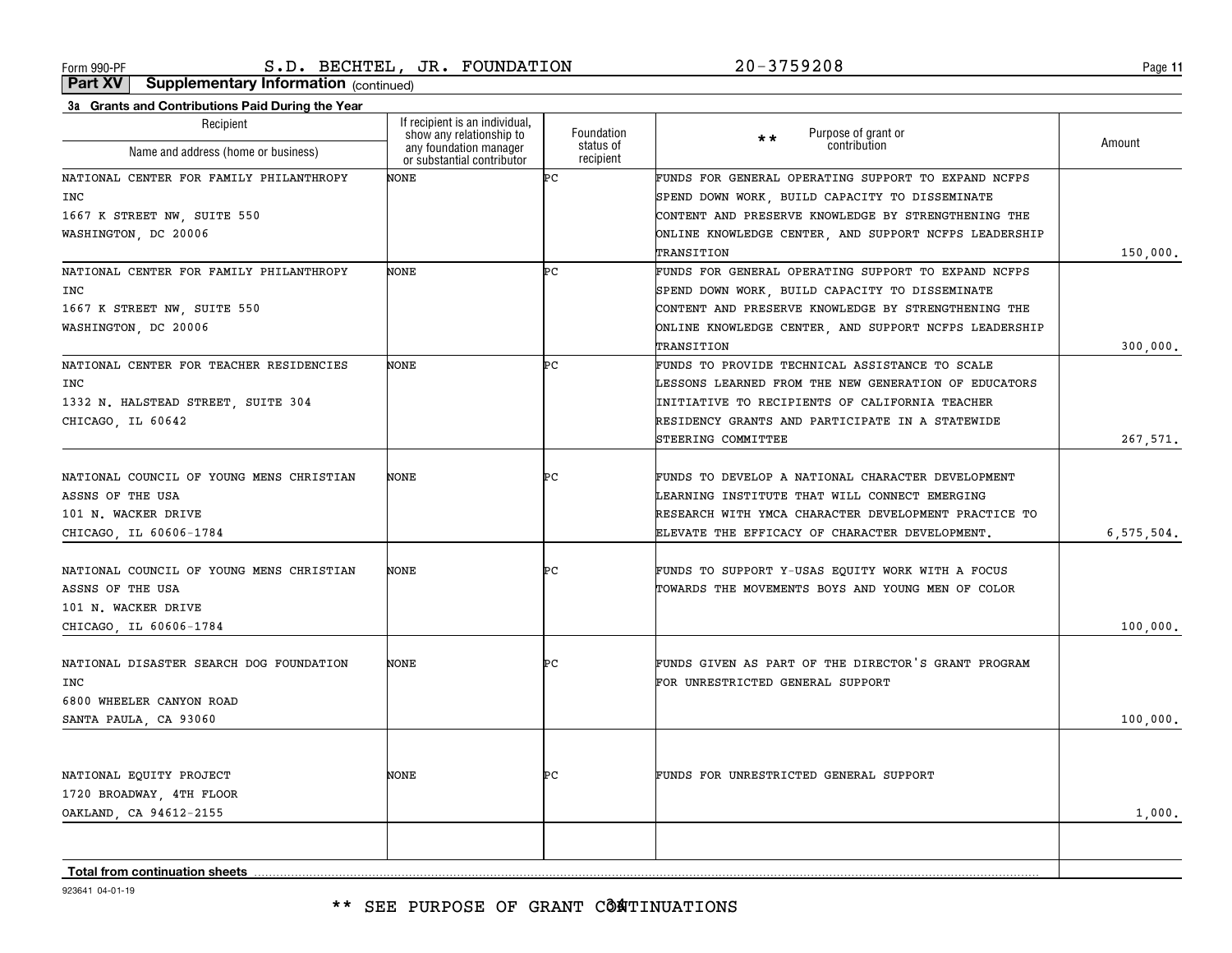**11**

**Part XV Supplementary Information** (continued)

| Recipient                                               |                                                                                                                    | Foundation             |                                                       |          |
|---------------------------------------------------------|--------------------------------------------------------------------------------------------------------------------|------------------------|-------------------------------------------------------|----------|
| Name and address (home or business)                     | If recipient is an individual,<br>show any relationship to<br>any foundation manager<br>or substantial contributor | status of<br>recipient | Purpose of grant or<br>contribution<br>$\star\star$   | Amount   |
|                                                         |                                                                                                                    |                        |                                                       |          |
| NATIONAL FISH AND WILDLIFE FOUNDATION                   | NONE                                                                                                               | ÞС                     | FUNDS TO SUPPORT EFFORTS TO BETTER MONITOR STREAM     |          |
| 1133 15TH STREET NW                                     |                                                                                                                    |                        | CONDITIONS [AS PART OF THE FOUNDATION'S WATER DATA    |          |
| WASHINGTON, DC 20008                                    |                                                                                                                    |                        | INITIATIVE                                            | 400,000. |
|                                                         |                                                                                                                    |                        |                                                       |          |
| NATIONAL IMMIGRATION LAW CENTER                         | NONE                                                                                                               | ÞС                     | FUNDS FOR UNRESTRICTED GENERAL SUPPORT                |          |
| 3450 WILSHIRE BOULEVARD #108 62                         |                                                                                                                    |                        |                                                       |          |
| LOS ANGELES, CA 90010                                   |                                                                                                                    |                        |                                                       | 1,500.   |
|                                                         |                                                                                                                    |                        |                                                       |          |
| NATIONAL JUDICIAL COLLEGE                               | NONE                                                                                                               | ÞС                     | FUNDS TO SUPPORT THE 2019 DIVIDING THE WATERS         |          |
| JUDICIAL EDUCATION BUILDING, MS 358                     |                                                                                                                    |                        | JUDICIAL CONFERENCE AT STANFORD UNIVERSITY; THE       |          |
| RENO, NV 89557                                          |                                                                                                                    |                        | CONFERENCE'S FOCUS WILL BE ON MARKET TRANSACTIONS     | 25,000.  |
|                                                         |                                                                                                                    |                        |                                                       |          |
| NATIONAL PARK FOUNDATION<br>1500 K STREET NW, SUITE 700 | NONE                                                                                                               | ÞС                     | FUNDS FOR UNRESTRICTED GENERAL SUPPORT                |          |
| WASHINGTON, DC, DC 20005                                |                                                                                                                    |                        |                                                       | 500.     |
|                                                         |                                                                                                                    |                        |                                                       |          |
| NATIONAL PUBLIC EDUCATION SUPPORT FUND                  | NONE                                                                                                               | ÞС                     | FUNDS FOR MEMBERSHIP TO PARTICIPATE IN THE EDUCATION  |          |
| 1900 L STREET NW, SUITE 520                             |                                                                                                                    |                        | FUNDER STRATEGY GROUP AND PARTNERSHIP FOR THE FUTURE  |          |
| WASHINGTON, DC 20036                                    |                                                                                                                    |                        | OF LEARNING                                           | 50,000.  |
|                                                         |                                                                                                                    |                        |                                                       |          |
| NATIONAL PUBLIC EDUCATION SUPPORT FUND                  | NONE                                                                                                               | ÞС                     | FUNDS FOR STEERING COMMITTEE MEMBERSHIP, OST WORK     |          |
| 1900 L STREET NW, SUITE 520                             |                                                                                                                    |                        | GROUP, AND DIVERSITY, EQUITY AND INCLUSION WORK GROUP |          |
| WASHINGTON, DC 20036                                    |                                                                                                                    |                        | PARTICIPATION                                         | 30,625.  |
|                                                         |                                                                                                                    |                        |                                                       |          |
| NATURAL RESOURCES DEFENSE COUNCIL INC.                  | NONE                                                                                                               | ÞС                     | FUNDS FOR UNRESTRICTED GENERAL SUPPORT                |          |
| 40 WEST 20 STREET                                       |                                                                                                                    |                        |                                                       | 560.     |
| NEW YORK, NY 10011                                      |                                                                                                                    |                        |                                                       |          |
| <b>Total from continuation sheets</b>                   |                                                                                                                    |                        |                                                       |          |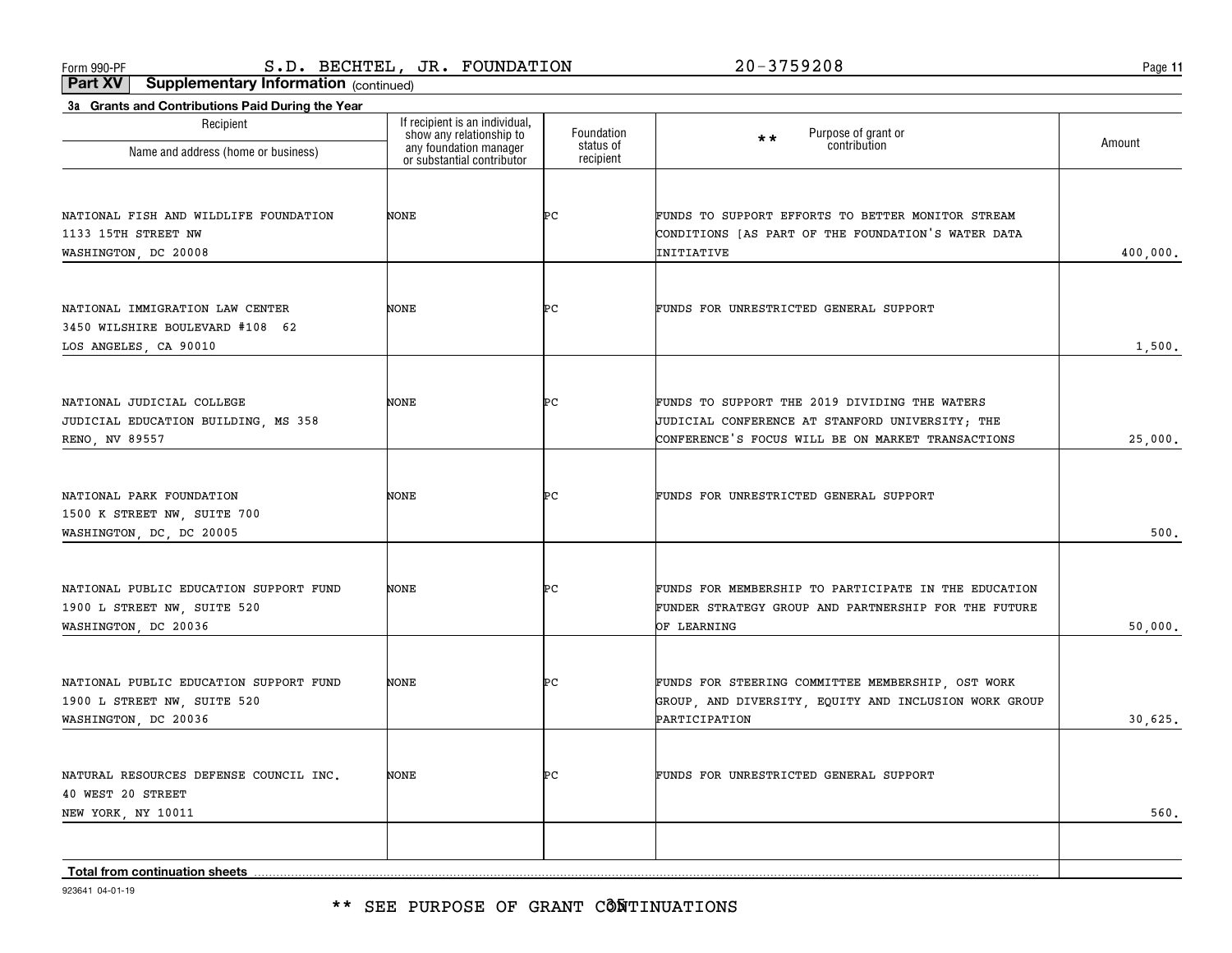\*\* SEE PURPOSE OF GRANT CÔÑTINUATIONS

923641 04-01-19

| несіріені                             | ιι ι συμποιτι το απ πιμινιμμαι,<br>show any relationship to | Foundation             | Purpose of grant or<br>$**$                           | Amount   |
|---------------------------------------|-------------------------------------------------------------|------------------------|-------------------------------------------------------|----------|
| Name and address (home or business)   | any foundation manager<br>or substantial contributor        | status of<br>recipient | contribution                                          |          |
|                                       |                                                             |                        |                                                       |          |
|                                       |                                                             |                        |                                                       |          |
| NATURE CONSERVANCY                    | NONE                                                        | ÞС                     | FUNDS FOR UNRESTRICTED GENERAL SUPPORT                |          |
| 4245 N. FAIRFAX DRIVE, SUITE 100      |                                                             |                        |                                                       |          |
| ARLINGTON, VA 22203                   |                                                             |                        |                                                       | 1,400.   |
|                                       |                                                             |                        |                                                       |          |
| NATUREBRIDGE                          | NONE                                                        | ÞС                     | FUNDS FOR SUPPORTING AN ADDITIONAL DAY OF PROGRAMMING |          |
| 28 GEARY STREET, SUITE 650            |                                                             |                        | FOR THE NATUREBRIDGE RESIDENTIAL ENVIRONMENTAL        |          |
| SAN FRANCISCO, CA 94108               |                                                             |                        | EDUCATION PARTNERSHIP THIRD AND FINAL CONVENING       | 18,240.  |
| NATUREBRIDGE                          | NONE                                                        | Þс                     | FUNDS TO CONTINUE NATUREBRIDGES ORGANIZATION-WIDE     |          |
| 28 GEARY STREET, SUITE 650            |                                                             |                        | INITIATIVE FOCUSED ON INCREASING ITS INTERNAL         |          |
| SAN FRANCISCO, CA 94108               |                                                             |                        | CAPACITY TO DEVELOP CHARACTER IN YOUTH AND TO         |          |
|                                       |                                                             |                        | DISSEMINATE ITS LEARNING TO THE LARGER ENVIRONMENTAL  |          |
|                                       |                                                             |                        | EDUCATION FIELD, INCLUDING \$168,520 FOR GENERAL      | 872,503. |
|                                       |                                                             |                        |                                                       |          |
| NATUREBRIDGE                          | NONE                                                        | ÞС                     | FUNDS TO SUPPORT PROFESSIONAL DEVELOPMENT FOR         |          |
| 28 GEARY STREET, SUITE 650            |                                                             |                        | EDUCATORS FROM UNDERREPRESENTED COMMUNITIES AND MORE  |          |
| SAN FRANCISCO, CA 94108               |                                                             |                        | DIVERSE LEADERSHIP RECRUITMENT                        | 99,965.  |
|                                       |                                                             |                        |                                                       |          |
| NEW VENTURE FUND                      | NONE                                                        | ÞС                     | FUNDS TO SUPPORT THE 2020 CENSUS PROJECT, A NATIONAL  |          |
| 1201 CONNECTICUT AVENUE NW, SUITE 300 |                                                             |                        | POOLED FUND THAT SUPPORTS EFFORTS TO ENSURE A FAIR    |          |
| WASHINGTON, DC 20036-2656             |                                                             |                        | AND ACCURATE CENSUS COUNT                             | 150,000. |
|                                       |                                                             |                        |                                                       |          |
| NORTH VALLEY COMMUNITY FOUNDATION     | NONE                                                        | ÞС                     | FUNDS DESIGNATED FOR NORTHERN CALIFORNIA FIRE RELIEF  |          |
|                                       |                                                             |                        | FUND                                                  |          |
| 240 MAIN STREET, SUITE 260            |                                                             |                        |                                                       |          |
| CHICO, CA 95928                       |                                                             |                        |                                                       | 1,000.   |
|                                       |                                                             |                        |                                                       |          |
| NORTH VALLEY COMMUNITY FOUNDATION     | NONE                                                        | ÞС                     | FUNDS FOR CAMP FIRE RELIEF                            |          |
| 240 MAIN STREET, SUITE 260            |                                                             |                        |                                                       |          |
| CHICO, CA 95928                       |                                                             |                        |                                                       | 1,000.   |
|                                       |                                                             |                        |                                                       |          |
| Total from continuation sheets        |                                                             |                        |                                                       |          |

**Part XV Supplementary Information** (continued)

**3a Grants and Contributions Paid During the Year**

Recipient

**11**

If recipient is an individual,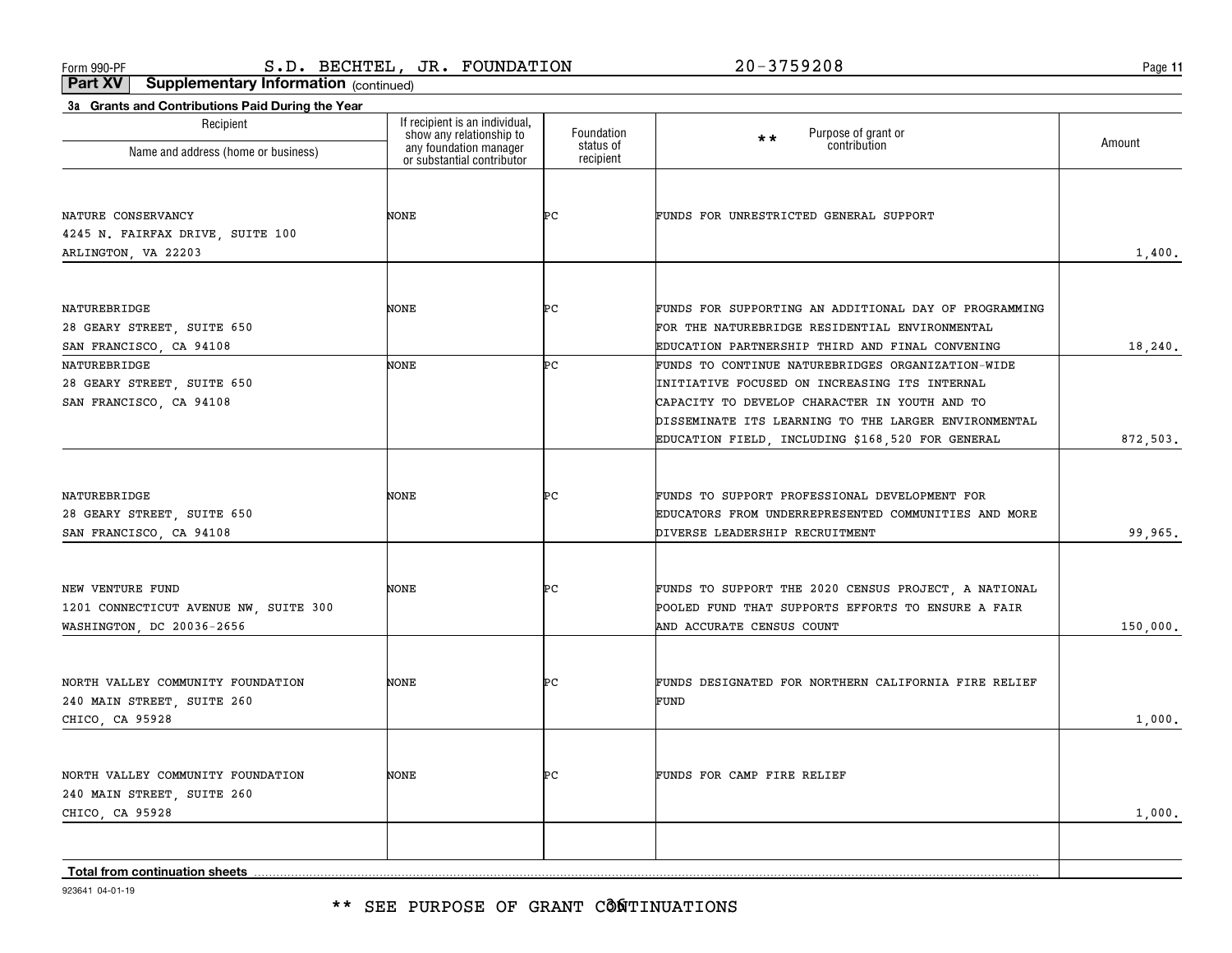\*\* SEE PURPOSE OF GRANT CÔÑTINUATIONS

923641 04-01-19

| Recipient<br>Name and address (home or business)                                                   | If recipient is an individual,<br>show any relationship to<br>any foundation manager | Foundation<br>status of | Purpose of grant or<br>contribution<br>$\star\star$                                                                              | Amount   |
|----------------------------------------------------------------------------------------------------|--------------------------------------------------------------------------------------|-------------------------|----------------------------------------------------------------------------------------------------------------------------------|----------|
| NORTHERN CALIFORNIA GRANTMAKERS<br>160 SPEAR STREET, SUITE 360                                     | or substantial contributor<br>NONE                                                   | recipient<br>ÞС         | FUNDS FOR ANNUAL MEMBERSHIP RENEWAL AND ADDITIONAL<br>\$2,500 TO SUSTAIN AND ADVANCE NCGS DISASTER                               |          |
| SAN FRANCISCO, CA 94105                                                                            |                                                                                      |                         | RESILIENCE, RELIEF AND RECOVERY READINESS                                                                                        | 19,250.  |
| NORTHERN CALIFORNIA GRANTMAKERS<br>160 SPEAR STREET, SUITE 360<br>SAN FRANCISCO, CA 94105          | NONE                                                                                 | ÞС                      | FUNDS TO CARRY FORWARD A FELLOWSHIP FOR SENIOR<br>PHILANTHROPY EXECUTIVES WHO ARE TRANSITIONING OUT OF<br>THEIR LEADERSHIP ROLES | 150,000. |
| NORTHERN CALIFORNIA GRANTMAKERS<br>160 SPEAR STREET, SUITE 360<br>SAN FRANCISCO, CA 94105          | NONE                                                                                 | ÞС                      | FUNDS TO SUPPORT NCG'S ANNUAL CONFERENCE                                                                                         | 15,000.  |
| OAKLAND MILITARY INSTITUTE COLLEGE<br>PREPARATORY ACADEMY<br>3911 LUSK STREET<br>OAKLAND, CA 94608 | NONE                                                                                 | ÞС                      | FUNDS FOR THE ANNUAL GOVERNOR'S BENEFIT LUNCHEON. ALL<br>BENEFITS WAIVED.                                                        | 5,000.   |
| OAKLAND MUSEUM OF CALIFORNIA<br>1000 OAK STREET<br>OAKLAND, CA 94607                               | NONE                                                                                 | ÞС                      | FUNDS FOR THE MUSEUM TO REVITALIZE ITS URBAN GARDENS                                                                             | 125,000. |
| OAKLAND ROTARY ENDOWMENT<br>1736 FRANKLIN STREET, SUITE 200<br>OAKLAND, CA 94612                   | NONE                                                                                 | ÞС                      | FUNDS FOR THE OAKLAND ROTARY ENDOWMENT                                                                                           | 5,000.   |
| ONE WARM COAT<br>2443 FILLMORE STREET, #380-5363<br>SAN FRANCISCO, CA 94115                        | NONE                                                                                 | ÞС                      | FUNDS FOR UNRESTRICTED GENERAL SUPPORT                                                                                           | 500.     |
| Total from continuation sheets                                                                     |                                                                                      |                         |                                                                                                                                  |          |

**Part XV Supplementary Information** (continued)

**3a Grants and Contributions Paid During the Year**

**11**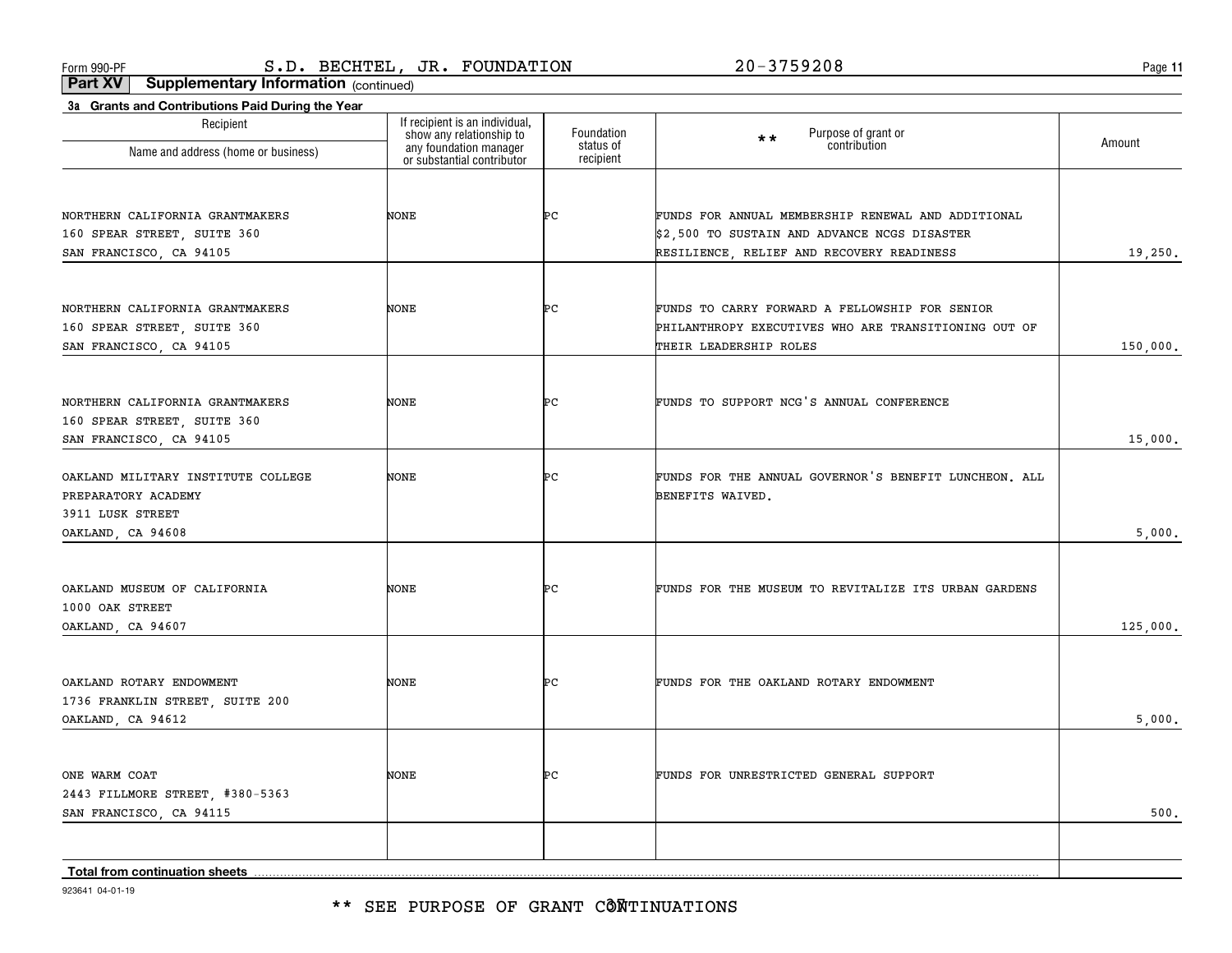**11**

**Part XV Supplementary Information** (continued)

| Recipient                                                     | If recipient is an individual,<br>show any relationship to<br>any foundation manager | Foundation             | Purpose of grant or<br>$***$                                                                             | Amount     |
|---------------------------------------------------------------|--------------------------------------------------------------------------------------|------------------------|----------------------------------------------------------------------------------------------------------|------------|
| Name and address (home or business)                           | or substantial contributor                                                           | status of<br>recipient | contribution                                                                                             |            |
|                                                               |                                                                                      |                        |                                                                                                          |            |
| OREGON SHAKESPEARE FESTIVAL ASSOCIATION                       | NONE                                                                                 | ÞС                     | FUNDS FOR UNRESTRICTED GENERAL SUPPORT                                                                   |            |
| P.O. BOX 158                                                  |                                                                                      |                        |                                                                                                          |            |
| ASHLAND, OR 97520-0158                                        |                                                                                      |                        |                                                                                                          | 3,000.     |
| OUTWARD BOUND INC                                             | NONE                                                                                 | ÞС                     | FUNDS TO SUPPORT OUTWARD BOUND USA'S EQUITY,                                                             |            |
| 1133 ROUTE 55, SUITE 10                                       |                                                                                      |                        | INCLUSION, AND DIVERSITY WORK THROUGH TRAINING FOR                                                       |            |
| LAGRANGEVILLE, NY 12540                                       |                                                                                      |                        | NATIONAL STAFF AND BOARD MEMBERS AND STRATEGIC                                                           |            |
|                                                               |                                                                                      |                        | PLANNING                                                                                                 | 100,000.   |
| OUTWARD BOUND INC                                             | NONE                                                                                 | Þс                     | FUNDS TO SUPPORT THE CREATION OF THE OUTWARD BOUND                                                       |            |
| 1133 ROUTE 55, SUITE 10                                       |                                                                                      |                        | PROFESSIONAL LEARNING LAB, A SYSTEM-WIDE INITIATIVE                                                      |            |
| LAGRANGEVILLE, NY 12540                                       |                                                                                      |                        | TO IDENTIFY RESEARCH-BASED BEST PRACTICES FOR                                                            |            |
|                                                               |                                                                                      |                        | CHARACTER DEVELOPMENT AND TO TRANSLATE THEM INTO                                                         |            |
|                                                               |                                                                                      |                        | TRAININGS FOR ALL OUTWARD BOUND INSTRUCTORS                                                              | 1,436,867. |
|                                                               |                                                                                      |                        |                                                                                                          |            |
| PACIFIC CREST TRAIL ASSOCIATION                               | <b>NONE</b>                                                                          | ÞС                     | FUNDS FOR UNRESTRICTED GENERAL SUPPORT                                                                   |            |
| 1331 GARDEN HIGHWAY                                           |                                                                                      |                        |                                                                                                          |            |
| SACRAMENTO, CA 95833                                          |                                                                                      |                        |                                                                                                          | 200.       |
|                                                               |                                                                                      |                        |                                                                                                          |            |
| PACIFICA RESOURCE CENTER                                      | <b>NONE</b>                                                                          | ÞС                     | FUNDS FOR UNRESTRICTED GENERAL SUPPORT                                                                   |            |
| 1809 PALMETTO AVENUE                                          |                                                                                      |                        |                                                                                                          |            |
| PACIFICA, CA 94044-2521<br>PARTNERSHIP FOR CHILDREN AND YOUTH | NONE                                                                                 | ÞС                     |                                                                                                          | 1,000.     |
| P.O. BOX 2847                                                 |                                                                                      |                        | FUNDS FOR PARTNERSHIP FOR CHILDREN & YOUTH TO BUILD<br>INTERNAL CAPACITY TO IMPLEMENT ITS STRATEGIC PLAN |            |
| EL CERRITO, CA 94530                                          |                                                                                      |                        | WITH A FOCUS ON CREATING A FEE-FOR-SERVICE MODEL AND                                                     |            |
|                                                               |                                                                                      |                        | SUPPORTING OVERALL ORGANIZATIONAL TRANSITION AND                                                         |            |
|                                                               |                                                                                      |                        | SUSTAINABILITY                                                                                           | 50,000.    |
|                                                               |                                                                                      |                        |                                                                                                          |            |
| PARTNERSHIP FOR LOS ANGELES SCHOOLS                           | NONE                                                                                 | ÞС                     | FUNDS FOR K-8 MATH INTERVENTIONS TO ENSURE STUDENTS                                                      |            |
| 1055 WILSHIRE BOULEVARD, SUITE 1850                           |                                                                                      |                        | ARE ON TRACK FOR COLLEGE READINESS                                                                       |            |
| LOS ANGELES, CA 90017                                         |                                                                                      |                        |                                                                                                          | 250,000.   |
|                                                               |                                                                                      |                        |                                                                                                          |            |
| Total from continuation sheets                                |                                                                                      |                        |                                                                                                          |            |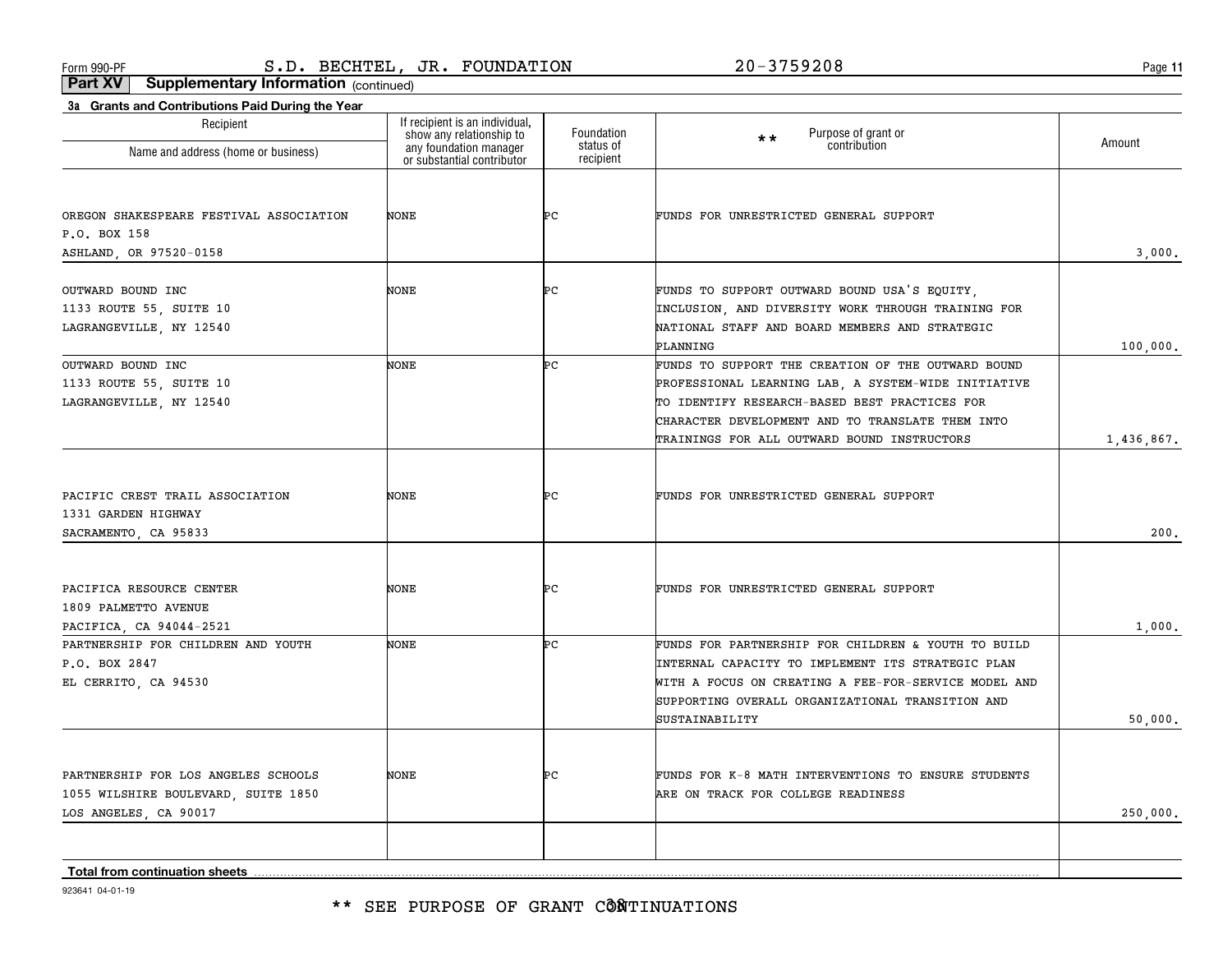\*\* SEE PURPOSE OF GRANT CÔNTINUATIONS

923641 04-01-19

| Recipient<br>Name and address (home or business)                                                        | If recipient is an individual,<br>show any relationship to<br>any foundation manager<br>or substantial contributor | Foundation<br>status of<br>recipient | Purpose of grant or<br>* *<br>contribution                                                                                                                                                                                                                 | Amount   |
|---------------------------------------------------------------------------------------------------------|--------------------------------------------------------------------------------------------------------------------|--------------------------------------|------------------------------------------------------------------------------------------------------------------------------------------------------------------------------------------------------------------------------------------------------------|----------|
| PARTNERSHIP FOR LOS ANGELES SCHOOLS<br>1055 WILSHIRE BOULEVARD, SUITE 1850<br>LOS ANGELES, CA 90017     | NONE                                                                                                               | ÞС                                   | FUNDS TO RESEARCH, IMPLEMENT, AND DISSEMINATE<br>PROMISING PRACTICES IN FAMILY ENGAGEMENT.                                                                                                                                                                 | 150,000. |
| PARTNERSHIP FOR LOS ANGELES SCHOOLS<br>1055 WILSHIRE BOULEVARD, SUITE 1850<br>LOS ANGELES, CA 90017     | NONE                                                                                                               | ÞС                                   | FUNDS TO SUPPORT IMPLEMENTATION OF STATE MATH AND<br><b>SCIENCE STANDARDS</b>                                                                                                                                                                              | 650,000. |
| PARTNERSHIP FOR PUBLIC SERVICE INC.<br>1100 NEW YORK AVENUE NW, SUITE 200E<br>WASHINGTON, DC 20005-6116 | NONE                                                                                                               | ÞС                                   | FUNDS FOR A PROJECT THAT WILL ALLOW THE PARTNERSHIP<br>TO BUILD FEDERAL TALENT PIPELINES BOLSTER<br>CROSS-SECTOR COLLABORATION, AND ESTABLISH A LONG-TERM<br>PRESENCE IN CALIFORNIA                                                                        | 497,474. |
| PARTNERSHIP FOR PUBLIC SERVICE INC.<br>1100 NEW YORK AVENUE NW, SUITE 200E<br>WASHINGTON, DC 20005-6116 | NONE                                                                                                               | ÞС                                   | FUNDS FOR PROJECTS THAT WILL ALLOW THE PARTNERSHIP<br>TOASSESS THE FEDERAL TALENT PIPELINE, CONDUCT A STUDY<br>OF THE PARTNERSHIPS BRAND, AND CREATE A 360<br>ASSESSMENT FOR FEDERAL LEADERS IN ORDER TO<br>EFFECTIVELY IMPLEMENT THEIR NEW STRATEGIC PLAN | 248,239. |
| PARTNERSHIP FOR PUBLIC SERVICE INC.<br>1100 NEW YORK AVENUE NW, SUITE 200E<br>WASHINGTON, DC 20005-6116 | NONE                                                                                                               | ÞС                                   | FUNDS FOR UNRESTRICTED GENERAL SUPPORT                                                                                                                                                                                                                     | 1,000.   |
| PEAK GRANTMAKING INC.<br>1666 K STREET NW, SUITE 440<br>WASHINGTON, DC 20006                            | NONE                                                                                                               | ÞС                                   | FUNDS FOR ANNUAL MEMBERSHIP RENEWAL                                                                                                                                                                                                                        | 10,000.  |
| PENCILS OF PROMISE INCORPORATED<br>37 W 28TH STREET, 3RD FLOOR<br>NEW YORK, NY 10001                    | NONE                                                                                                               | ÞС                                   | FUNDS FOR UNRESTRICTED GENERAL SUPPORT                                                                                                                                                                                                                     | 1,000.   |
| Total from continuation sheets                                                                          |                                                                                                                    |                                      |                                                                                                                                                                                                                                                            |          |

# **Part XV Supplementary Information** (continued)

**3a Grants and Contributions Paid During the Year**

Recipient

**11**

Form 990-PF Page S.D. BECHTEL, JR. FOUNDATION 20-3759208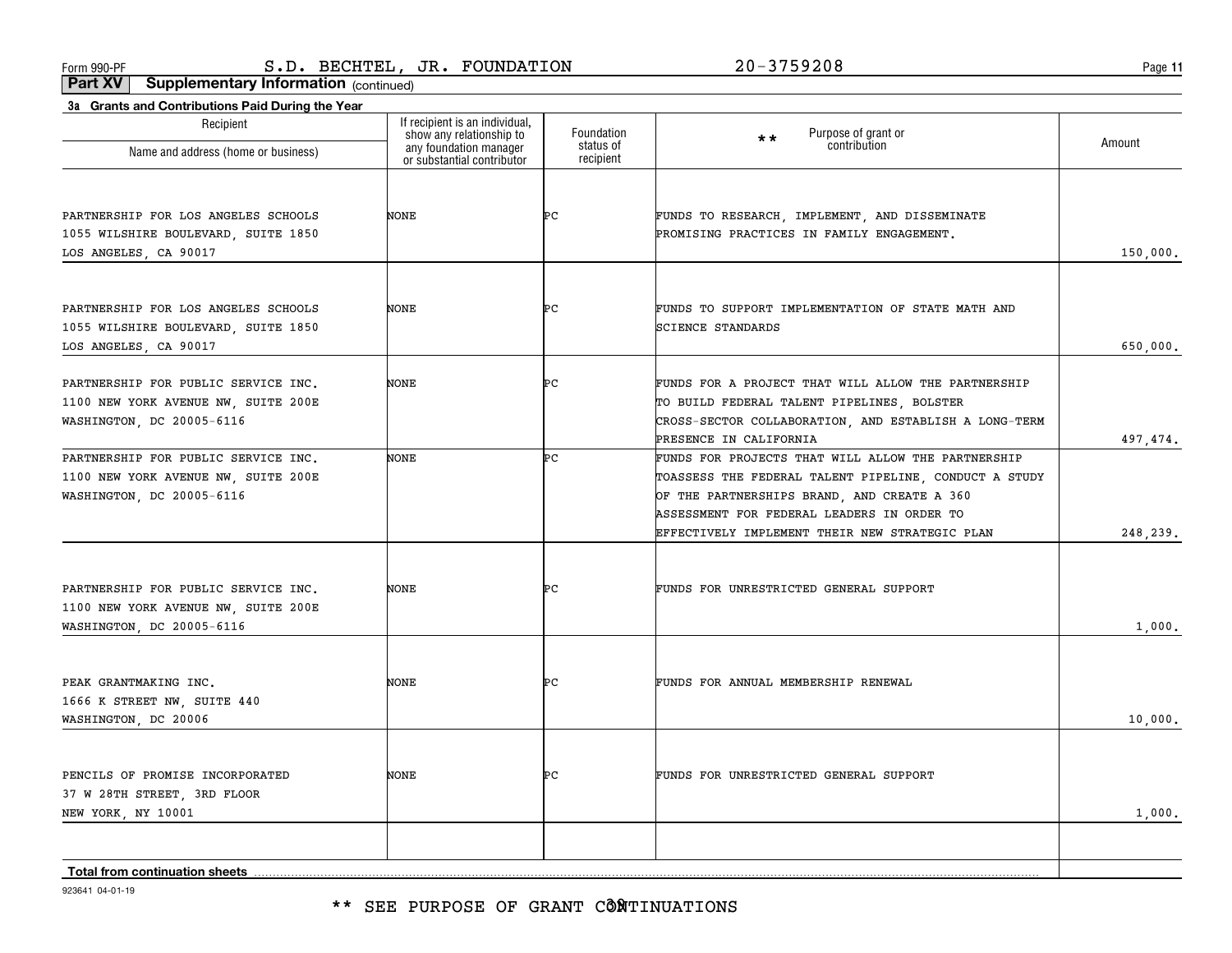\*\* SEE PURPOSE OF GRANT CONTINUATIONS

923641 04-01-19

| Recipient<br>Name and address (home or business)                                                 | If recipient is an individual,<br>show any relationship to<br>any foundation manager<br>or substantial contributor | Foundation<br>status of | Purpose of grant or<br>$\star \star$<br>contribution                                    | Amount   |
|--------------------------------------------------------------------------------------------------|--------------------------------------------------------------------------------------------------------------------|-------------------------|-----------------------------------------------------------------------------------------|----------|
| PHILANTHROPY ROUNDTABLE<br>1120 20TH STREET NW, SUITE 550 SOUTH<br>WASHINGTON, DC 20036          | NONE                                                                                                               | recipient<br>ÞС         | FUNDS FOR GENERAL OPERATING SUPPORT                                                     | 25,000.  |
| PIEDMONT COMMUNITY CHURCH<br>400 HIGHLAND AVENUE<br>PIEDMONT, CA 94611                           | NONE                                                                                                               | Þс                      | FUNDS GIVEN AS PART OF THE DIRECTOR'S GRANT PROGRAM<br>FOR UNRESTRICTED GENERAL SUPPORT | 100,000. |
| PLANNED PARENTHOOD FEDERATION OF AMERICA<br>123 WILLIAM STREET, 10TH FLOOR<br>NEW YORK, NY 10038 | NONE                                                                                                               | ÞС                      | FUNDS FOR UNRESTRICTED GENERAL SUPPORT                                                  | 2,060.   |
| PLANTING JUSTICE<br>3463 SAN PABLO<br>OAKLAND, CA 94608                                          | NONE                                                                                                               | ÞС                      | FUNDS DESIGNATED FOR COMMONWEAL PROJECT                                                 | 500.     |
| PLAYWORKS EDUCATION ENERGIZED<br>638 3RD STREET<br>OAKLAND, CA 94607-3551                        | NONE                                                                                                               | ÞС                      | FUNDS FOR PLAYWORKS NORCAL                                                              | 500.     |
| PLAYWORKS EDUCATION ENERGIZED<br>638 3RD STREET<br>OAKLAND, CA 94607-3551                        | <b>NONE</b>                                                                                                        | ÞС                      | FUNDS FOR PLAYWORKS SAN FRANCISCO                                                       | 520.     |
| PLAYWORKS EDUCATION ENERGIZED<br>638 3RD STREET<br>OAKLAND, CA 94607-3551                        | NONE                                                                                                               | ÞС                      | FUNDS FOR UNRESTRICTED GENERAL SUPPORT                                                  | 100.     |
| Total from continuation sheets                                                                   |                                                                                                                    |                         |                                                                                         |          |

**Part XV Supplementary Information** (continued)

**3a Grants and Contributions Paid During the Year**

Recipient

**11**Form 990-PF Page S.D. BECHTEL, JR. FOUNDATION 20-3759208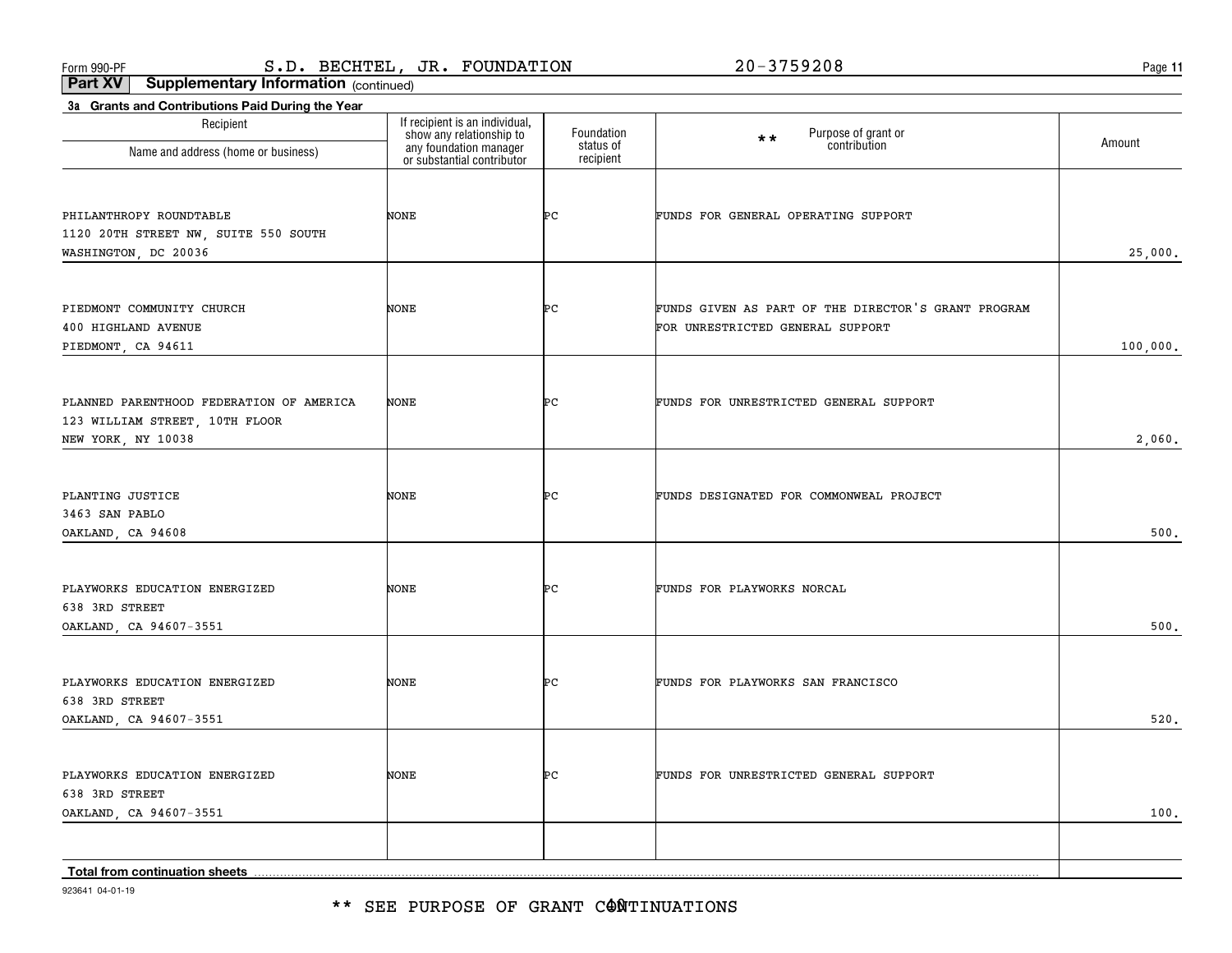**11**

**Part XV Supplementary Information** (continued)

| 3a Grants and Contributions Paid During the Year<br>Recipient | If recipient is an individual,                                                   |                                      |                                                       |            |
|---------------------------------------------------------------|----------------------------------------------------------------------------------|--------------------------------------|-------------------------------------------------------|------------|
| Name and address (home or business)                           | show any relationship to<br>any foundation manager<br>or substantial contributor | Foundation<br>status of<br>recipient | Purpose of grant or<br>$***$<br>contribution          | Amount     |
| PLAYWORKS EDUCATION ENERGIZED                                 | NONE                                                                             | Þс                                   | FUNDS TO SUPPORT PLAYWORKS' MULTIYEAR,                |            |
| 638 3RD STREET                                                |                                                                                  |                                      | DRGANIZATION-WIDE DIVERSITY, EQUITY, AND INCLUSION    |            |
| OAKLAND, CA 94607-3551                                        |                                                                                  |                                      | EFFORTS. THESE SPECIFICALLY FOCUS ON CAPACITY         |            |
|                                                               |                                                                                  |                                      | BUILDING OF TWO KEY GROUPS OF INDIVIDUALS WITHIN      |            |
|                                                               |                                                                                  |                                      | PLAYWORKS: THE EQUITY TEAM AND THE ADVANCING EQUITY   | 100,000.   |
| PLAYWORKS EDUCATION ENERGIZED                                 | NONE                                                                             | ÞС                                   | FUNDS TO SUPPORT PLAYWORKS GROWTH CAPITAL CAMPAIGN    |            |
|                                                               |                                                                                  |                                      |                                                       |            |
| 638 3RD STREET                                                |                                                                                  |                                      | AND THROUGH "POWERED BY PLAYWORKS", SCALE CHARACTER   |            |
| OAKLAND, CA 94607-3551                                        |                                                                                  |                                      | DEVELOPMENT TO 3.5 MILLION CHILDREN IN 7,000          |            |
|                                                               |                                                                                  |                                      | ELEMENTARY SCHOOLS BY DECEMBER 2020.                  | 1,679,000. |
|                                                               |                                                                                  |                                      |                                                       |            |
| PLAYWORKS EDUCATION ENERGIZED                                 | NONE                                                                             | ÞС                                   | FUNDS FOR UNRESTRICTED GENERAL SUPPORT                |            |
| 650 5TH STREET, SUITE 205                                     |                                                                                  |                                      |                                                       |            |
| SAN FRANCISCO, CA 94107                                       |                                                                                  |                                      |                                                       | 3,000.     |
| POINT REYES BIRD OBSERVATORY DBA POINT                        | NONE                                                                             | ÞС                                   | FUNDS TO SUPPORT IMPLEMENTATION OF THE FIRST STEPS OF |            |
| BLUE CONSERVATION SCIENCE                                     |                                                                                  |                                      | AN ORGANIZATIONAL DEI ACTION PLAN, AS WELL AS GENERAL |            |
| 3820 CYPRESS DRIVE #11                                        |                                                                                  |                                      | OPERATING SUPPORT                                     |            |
| PETALUMA, CA 94954                                            |                                                                                  |                                      |                                                       | 100,000.   |
| POINT REYES BIRD OBSERVATORY DBA POINT                        | NONE                                                                             | ÞС                                   | FUNDS TO SUPPORT THE MIGRATORY BIRD CONSERVATION      |            |
| BLUE CONSERVATION SCIENCE                                     |                                                                                  |                                      | PARTNERSHIP'S CAPACITY BUILDING AND PROGRAMMATIC      |            |
| 3820 CYPRESS DRIVE #11                                        |                                                                                  |                                      | ACTIVITIES                                            |            |
| PETALUMA, CA 94954                                            |                                                                                  |                                      |                                                       | 739,531.   |
|                                                               |                                                                                  |                                      |                                                       |            |
| POSITIVE COACHING ALLIANCE                                    | NONE                                                                             | ÞС                                   | FUNDS FOR THE SECOND PHASE OF IMPLEMENTATION OF PCA'S |            |
| 1001 NORTH RENGSTORFF AVENUE                                  |                                                                                  |                                      | MEASUREMENT, LEARNING, AND EVALUATION (MLE) PLAN      |            |
| MOUNTAIN VIEW, CA 94043                                       |                                                                                  |                                      |                                                       | 490,950.   |
|                                                               |                                                                                  |                                      |                                                       |            |
|                                                               |                                                                                  |                                      |                                                       |            |
| PRACTICE SPACE INC.                                           | NONE                                                                             | ÞС                                   | FUNDS FOR UNRESTRICTED GENERAL SUPPORT                |            |
| 1600 NAVELLIER STREET                                         |                                                                                  |                                      |                                                       |            |
| EL CERRITO, CA 94530                                          |                                                                                  |                                      |                                                       | 500.       |
|                                                               |                                                                                  |                                      |                                                       |            |
| <b>Total from continuation sheets</b>                         |                                                                                  |                                      |                                                       |            |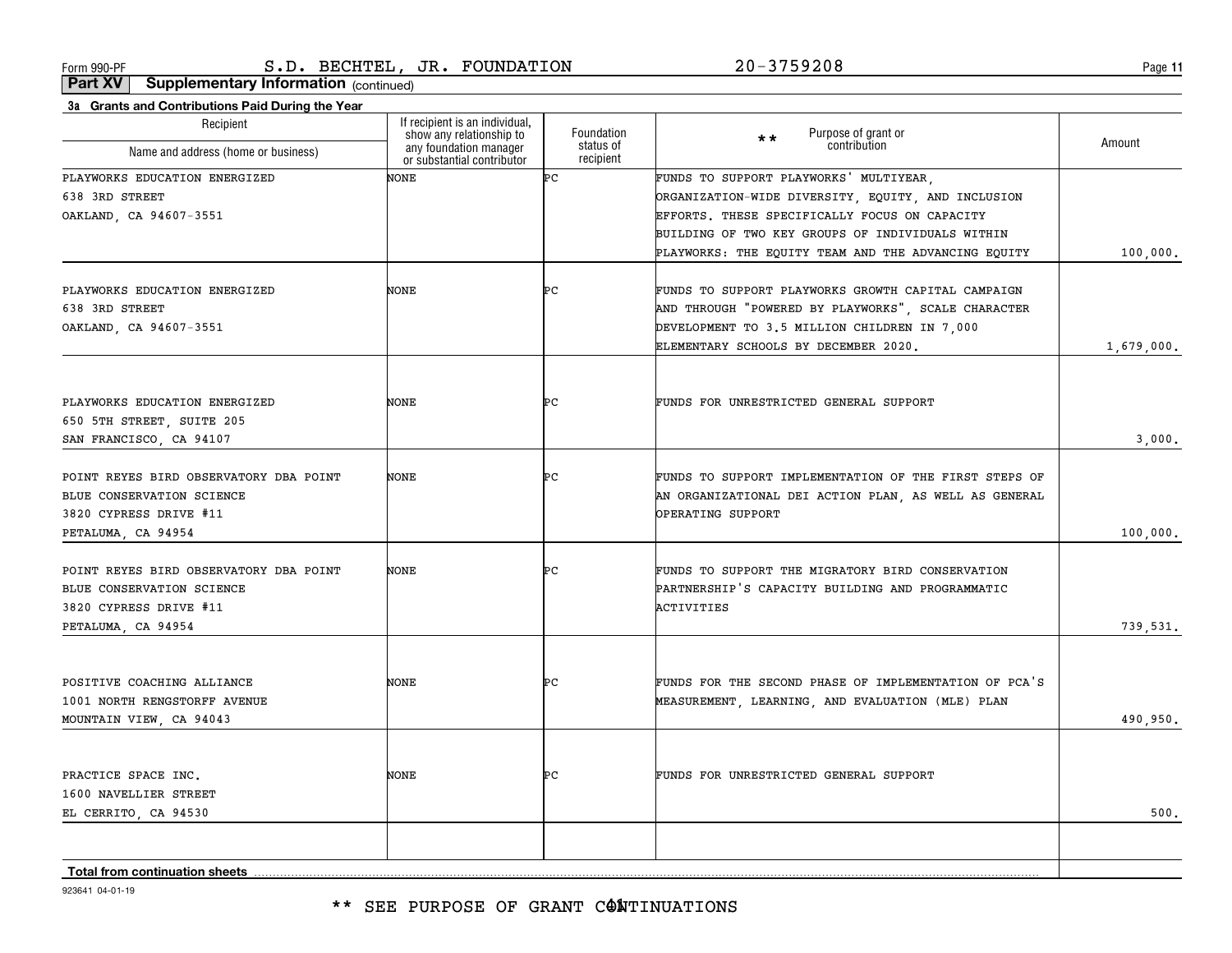**11**

**Part XV Supplementary Information** (continued)

| 3a Grants and Contributions Paid During the Year<br>Recipient | If recipient is an individual,                     |                                      |                                                       |          |
|---------------------------------------------------------------|----------------------------------------------------|--------------------------------------|-------------------------------------------------------|----------|
| Name and address (home or business)                           | show any relationship to<br>any foundation manager | Foundation<br>status of<br>recipient | Purpose of grant or<br>$\star \star$<br>contribution  | Amount   |
|                                                               | or substantial contributor                         |                                      |                                                       |          |
| PTA CALIFORNIA CONGRESS OF PARENTS                            | NONE                                               | Þс                                   | FUNDS FOR COMMUNICATION AND ADVOCACY EFFORTS TO BUILD |          |
| TEACHERS & STUDENTS INC                                       |                                                    |                                      | PARENTS AND FAMILIES UNDERSTANDING, CAPACITY, AND     |          |
| 2327 L STREET                                                 |                                                    |                                      | COLLECTIVE IMPACT OF THE ONGOING IMPLEMENTATION OF    |          |
| SACRAMENTO, CA 95816                                          |                                                    |                                      | THE NEXT GENERATION SCIENCE STANDARDS (NGSS)          | 239,330. |
| PUBLIC ADVOCATES INC.                                         | NONE                                               | ÞС                                   | FUNDS FOR SUPPORT OF THE CALIFORNIA PARTNERSHIP FOR   |          |
| 131 STEUART STREET, SUITE 300                                 |                                                    |                                      | THE FUTURE OF LEARNING TO ADVANCE STUDENT-CENTERED    |          |
| SAN FRANCISCO, CA 94105                                       |                                                    |                                      | DEEPER LEARNING AND A MORE DIVERSE, PREPARED, AND     |          |
|                                                               |                                                    |                                      | SUPPORTED EDUCATOR WORKFORCE                          | 450,000. |
|                                                               |                                                    |                                      |                                                       |          |
| PUBLIC ADVOCATES INC.                                         | NONE                                               | ÞС                                   | FUNDS TO SUPPORT ADVOCACY FOR K-8 SCIENCE COURSE      |          |
| 131 STEUART STREET, SUITE 300                                 |                                                    |                                      | ACCESS AND DATA SHARING BETWEEN CTC AND CSUS          |          |
| SAN FRANCISCO, CA 94105                                       |                                                    |                                      |                                                       | 237,500. |
|                                                               |                                                    |                                      |                                                       |          |
| PUBLIC POLICY INSTITUTE OF CALIFORNIA                         | NONE                                               | ÞС                                   | FUNDS TO CONDUCT A SURVEY THAT COVERS TIMELY TOPICS   |          |
| 500 WASHINGTON STREET, SUITE 600                              |                                                    |                                      | AND THEMES IN K-12 EDUCATION                          |          |
| SAN FRANCISCO, CA 94111                                       |                                                    |                                      |                                                       | 42,051.  |
|                                                               |                                                    |                                      |                                                       |          |
| QCC-THE CENTER FOR LESBIAN GAY BISEXUAL                       | NONE                                               | ÞС                                   | FUNDS FOR TRANS MARCH                                 |          |
| TRANSGENDER ART & CULTURE                                     |                                                    |                                      |                                                       |          |
| 762 FULTON STREET                                             |                                                    |                                      |                                                       |          |
| SAN FRANCISCO, CA 94102-4119                                  |                                                    |                                      |                                                       | 500.     |
| REFUGEE AND IMMIGRANT CENTER FOR EDUCATION                    | NONE                                               | ÞС                                   | FUNDS FOR UNRESTRICTED GENERAL SUPPORT                |          |
| AND LEGAL SERVICES                                            |                                                    |                                      |                                                       |          |
| 1305 N. FLORES STREET                                         |                                                    |                                      |                                                       |          |
| SAN ANTONIO, TX 78212                                         |                                                    |                                      |                                                       | 1,550.   |
| REGENTS OF THE UNIVERSITY OF CALIFORNIA AT                    | NONE                                               | ÞС                                   | FUNDS TO SUPPORT THE BAYSCI PROGRAM TO ADDRESS        |          |
| <b>BERKELEY</b>                                               |                                                    |                                      | SCIENCE EDUCATION INEQUITIES WITHIN DISTRICTS AND     |          |
| 1 CENTENNIAL DRIVE #5200                                      |                                                    |                                      | INCREASE THE CAPACITY OF BAYSCI TO PROVIDE            |          |
| BERKELEY, CA 94704-5940                                       |                                                    |                                      | IMPLEMENTATION SUPPORT TO OUR MULTIPLE NETWORKS OF    |          |
|                                                               |                                                    |                                      | CALIFORNIA SCHOOL DISTRICT PARTNERS THAT FOREGROUNDS  | 50,000.  |
|                                                               |                                                    |                                      |                                                       |          |
| <b>Total from continuation sheets</b>                         |                                                    |                                      |                                                       |          |
|                                                               |                                                    |                                      |                                                       |          |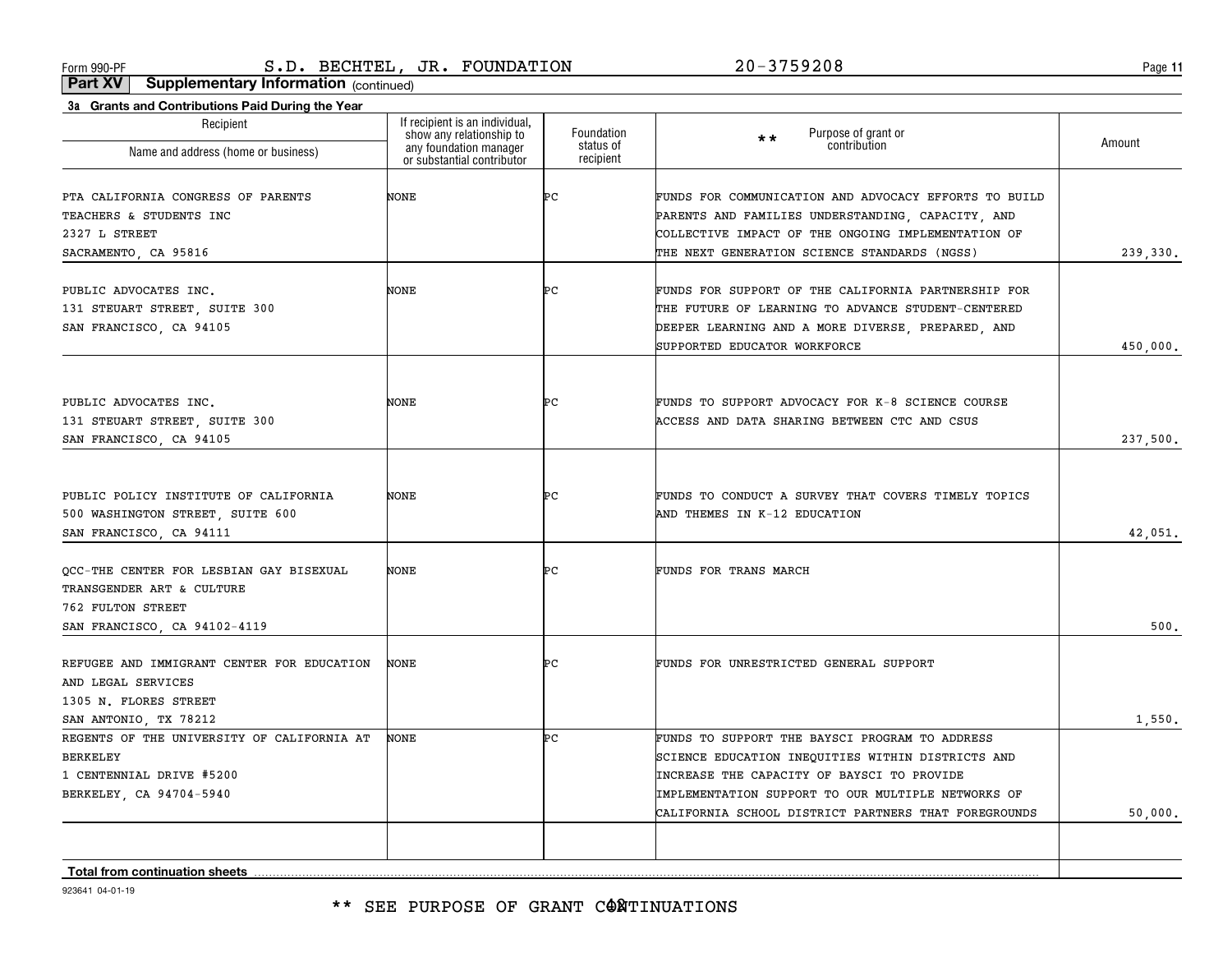\*\* SEE PURPOSE OF GRANT CONTINUATIONS

923641 04-01-19

| Recipient<br>Name and address (home or business)                                                                        | If recipient is an individual,<br>show any relationship to<br>any foundation manager<br>or substantial contributor | Foundation<br>status of<br>recipient | Purpose of grant or<br>$* *$<br>contribution                                                                                                                                                                                                               | Amount   |
|-------------------------------------------------------------------------------------------------------------------------|--------------------------------------------------------------------------------------------------------------------|--------------------------------------|------------------------------------------------------------------------------------------------------------------------------------------------------------------------------------------------------------------------------------------------------------|----------|
| REGENTS OF THE UNIVERSITY OF CALIFORNIA AT<br><b>BERKELEY</b><br>2001 ADDISON STREET, FIRST FLOOR<br>BERKELEY, CA 94794 | NONE                                                                                                               | ÞС                                   | FUNDS FOR THE EVENING/WEEKEND MBA PROGRAM                                                                                                                                                                                                                  | 2,500.   |
| REGENTS OF THE UNIVERSITY OF MICHIGAN<br>815 S UNIVERSITY AVENUE<br>ANN ARBOR, MI 48109                                 | <b>NONE</b>                                                                                                        | ÞС                                   | FUNDS TO PROVIDE TECHNICAL ASSISTANCE TO CSU NEW<br>GENERATION OF EDUCATORS INITIATIVE                                                                                                                                                                     | 500,000. |
| REGENTS OF THE UNIVERSITY OF MICHIGAN<br>815 S UNIVERSITY AVENUE<br>ANN ARBOR, MI 48109                                 | NONE                                                                                                               | ÞС                                   | FUNDS TO SUPPORT TEACHER EDUCATORS TO ENGAGE IN<br>EQUITY-FOCUSED, PRACTICE-BASED TEACHER PREPARATION<br>PEDAGOGIES                                                                                                                                        | 500,000. |
| <b>RESTORE</b><br>3019 JUSTIN WAY<br>PACHECO, CA 94553                                                                  | NONE                                                                                                               | Þс                                   | FUNDS FOR UNRESTRICTED GENERAL SUPPORT                                                                                                                                                                                                                     | 400.     |
| RESULTS FOR AMERICA<br>1875 CONNECTICUT AVENUE NW, 10TH FLOOR<br>WASHINGTON, DC 20009                                   | <b>NONE</b>                                                                                                        | ÞС                                   | FUNDS FOR THE CAMPAIGN FOR CIVIC LIFE, CONDUCTED IN<br>PARTNERSHIP WITH THE MARIAN B AND JACOB K. JAVITS<br>FOUNDATION. THE CAMPAIGN IS A SERIES OF PUBLIC<br>EVENTS, POLICY TOOLS, PUBLICATIONS, AND<br>COMMUNICATIONS STRATEGIES DESIGNED TO ELEVATE THE | 45,000.  |
| RIGHTS COUNSEL<br>229 PAJARO STREET, SUITE 301<br>SALINAS, CA 93901                                                     | NONE                                                                                                               | Þс                                   | FUNDS FOR UNRESTRICTED GENERAL SUPPORT                                                                                                                                                                                                                     | 500.     |
| RIVER NETWORK<br>P.O. BOX 21387<br>BOULDER, CO 80308                                                                    | NONE                                                                                                               | ÞС                                   | FUNDS TO SUPPORT IMPLEMENTATION OF THE FIRST STEPS OF<br>AN ORGANIZATIONAL DEI ACTION PLAN                                                                                                                                                                 | 100,000. |
| Total from continuation sheets                                                                                          |                                                                                                                    |                                      |                                                                                                                                                                                                                                                            |          |

**Part XV Supplementary Information** (continued)

**3a Grants and Contributions Paid During the Year**

Form 990-PF Page S.D. BECHTEL, JR. FOUNDATION 20-3759208

**11**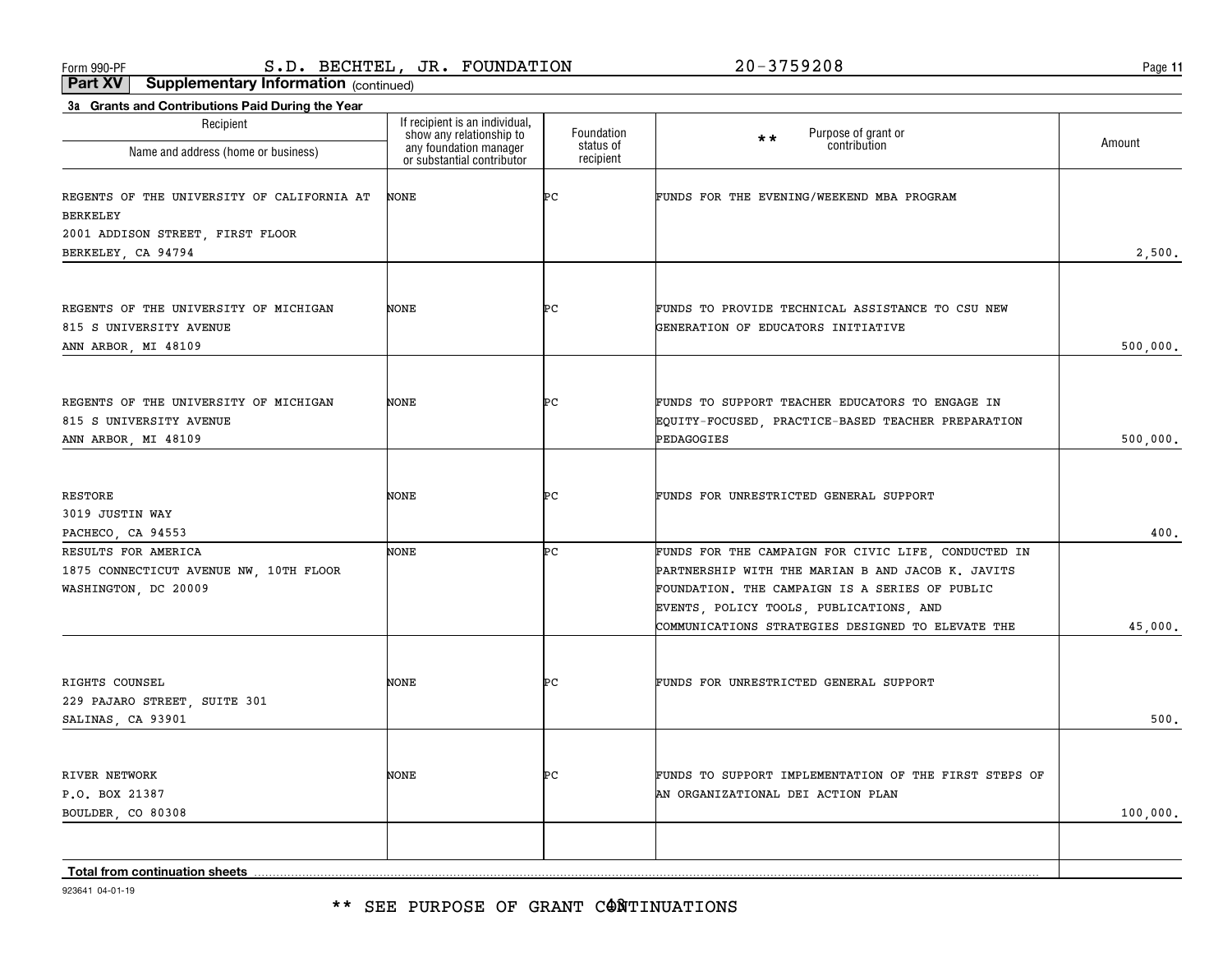\*\* SEE PURPOSE OF GRANT C@ATINUATIONS

923641 04-01-19

| Recipient<br>Name and address (home or business)                                                             | If recipient is an individual,<br>show any relationship to | Foundation<br>status of | Purpose of grant or<br>contribution<br>$\star\star$                                                                | Amount |
|--------------------------------------------------------------------------------------------------------------|------------------------------------------------------------|-------------------------|--------------------------------------------------------------------------------------------------------------------|--------|
|                                                                                                              | any foundation manager<br>or substantial contributor       | recipient               |                                                                                                                    |        |
| ROCKWOOD LEADERSHIP INSTITUTE<br>1212 BROADWAY, SUITE 700<br>OAKLAND, CA 94612                               | <b>NONE</b>                                                | ÞС                      | FUNDS FOR UNRESTRICTED GENERAL SUPPORT                                                                             | 200.   |
| ROMAN CATHOLIC BISHOP OF OAKLAND<br>1109 CHESTNUT STREET<br>ALAMEDA, CA 94501                                | NONE                                                       | Þс                      | FUNDS FOR UNRESTRICTED GENERAL SUPPORT                                                                             | 300.   |
| SAINT AGNES CHURCH<br>1025 MASONIC AVENUE<br>SAN FRANCISCO, CA 94117-2010                                    | NONE                                                       | ÞС                      | FUNDS FOR UNRESTRICTED GENERAL SUPPORT                                                                             | 1,200. |
| SAKURA MATSURI INC.<br>1759 SUTTER STREET<br>SAN FRANCISCO, CA 94115-3217                                    | <b>NONE</b>                                                | ÞС                      | FUNDS TO SUPPORT THE KAZANAMI YOSAKOI DANCE PROJECT<br>FOR THE 2020 NORTHERN CALIFORNIA CHERRY BLOSSOM<br>FESTIVAL | 1,000. |
| SAN FRANCISCO BICYCLE COALITION EDUCATION<br>FUND INC.<br>1720 MARKET STREET<br>SAN FRANCISCO, CA 94102-5806 | <b>NONE</b>                                                | ÞС                      | FUNDS FOR UNRESTRICTED GENERAL SUPPORT                                                                             | 500.   |
| SAN FRANCISCO COMMUNITY LAND TRUST<br>44 PAGE STREET, SUITE 401<br>SAN FRANCISCO, CA 94102                   | <b>NONE</b>                                                | ÞС                      | FUNDS FOR UNRESTRICTED GENERAL SUPPORT                                                                             | 100.   |
| SAN FRANCISCO FOOD BANK<br>900 PENNSYLVANIA AVENUE<br>SAN FRANCISCO, CA 94107-3446                           | <b>NONE</b>                                                | ÞС                      | FUNDS FOR UNRESTRICTED GENERAL SUPPORT                                                                             | 7,300. |
| <b>Total from continuation sheets</b>                                                                        |                                                            |                         |                                                                                                                    |        |

**Part XV Supplementary Information** (continued)

**3a Grants and Contributions Paid During the Year**

**11**

Form 990-PF Page S.D. BECHTEL, JR. FOUNDATION 20-3759208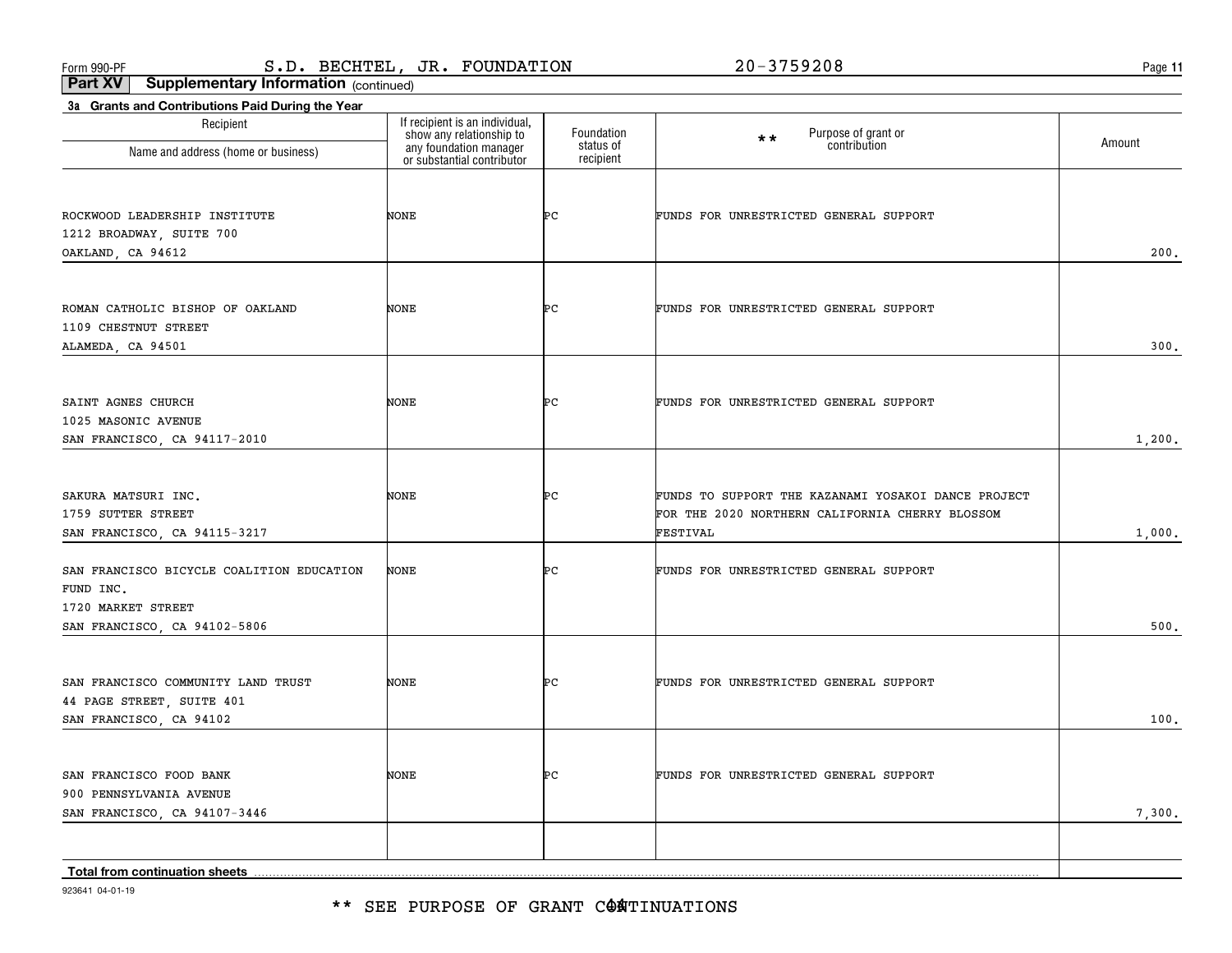\*\* SEE PURPOSE OF GRANT CONTINUATIONS

923641 04-01-19

| Recipient<br>Name and address (home or business)                                                                   | if recipient is an individual,<br>show any relationship to<br>any foundation manager<br>or substantial contributor | Foundation<br>status of<br>recipient | Purpose of grant or<br>$\star \star$<br>contribution                                                                                                                                           | Amount   |
|--------------------------------------------------------------------------------------------------------------------|--------------------------------------------------------------------------------------------------------------------|--------------------------------------|------------------------------------------------------------------------------------------------------------------------------------------------------------------------------------------------|----------|
| SAN FRANCISCO FOUNDATION<br>ONE EMBARCADERO CENTER, SUITE 1400<br>SAN FRANCISCO, CA 94111                          | <b>NONE</b>                                                                                                        | ÞС                                   | FUNDS TO BUILD REGIONAL CAPACITY TO ADVANCE<br>SUSTAINABLE WATER MANAGEMENT AND TO WORK WITH A<br>COHORT OF COMMUNITY FOUNDATIONS TO PROMOTE LONG-TERM<br>WATER MANAGEMENT SOLUTIONS STATEWIDE | 58,000.  |
| SAN FRANCISCO FOUNDATION<br>ONE EMBARCADERO CENTER, SUITE 1400<br>SAN FRANCISCO, CA 94111                          | <b>NONE</b>                                                                                                        | ÞС                                   | FUNDS TO SUPPORT COMMUNITY FOUNDATION WATER<br>INITIATIVE: PHASE III                                                                                                                           | 100,000. |
| SAN FRANCISCO OPERA ASSOCIATION<br>301 VAN NESS AVENUE<br>SAN FRANCISCO, CA 94102-1729                             | NONE                                                                                                               | ÞС                                   | FUNDS FOR UNRESTRICTED GENERAL SUPPORT                                                                                                                                                         | 150.     |
| SAN FRANCISCO PARKS ALLIANCE<br>1074 FOLSOM STREET<br>SAN FRANCISCO, CA 94103                                      | NONE                                                                                                               | ÞС                                   | FUNDS TO SUPPORT THE 150TH ANNIVERSARY CELEBRATION OF<br>GOLDEN GATE PARK                                                                                                                      | 50,000.  |
| SAN FRANCISCO SOCIETY FOR THE PREVENTION<br>OF CRUELTY TO ANIMALS<br>201 ALABAMA STREET<br>SAN FRANCISCO, CA 94103 | <b>NONE</b>                                                                                                        | ÞС                                   | FUNDS FOR UNRESTRICTED GENERAL SUPPORT                                                                                                                                                         | 500.     |
| SAN MATEO COUNTY RESOURCE CONSERVATION<br>DISTRICT<br>80 STONE PINE ROAD, SUITE 100<br>HALF MOON BAY, CA 94019     | <b>NONE</b>                                                                                                        | ÞС                                   | FUNDS TO CATALYZE A REGIONAL APPROACH TO NATURAL<br>RESOURCE MANAGEMENT WITHIN THE SANTA CRUZ MOUNTAINS<br>STEWARDSHIP NETWORK                                                                 | 210,000. |
| SANCHEZ ART CENTER<br>1220 LINDA MAR BOULEVARD, SUITE B<br>PACIFICA, CA 94044-4265                                 | <b>NONE</b>                                                                                                        | ÞС                                   | FUNDS FOR UNRESTRICTED GENERAL SUPPORT                                                                                                                                                         | 2,000.   |
| Total from continuation sheets                                                                                     |                                                                                                                    |                                      |                                                                                                                                                                                                |          |

**Part XV Supplementary Information** (continued)

If recipient is an individual,

**3a Grants and Contributions Paid During the Year**

Recipient

**11**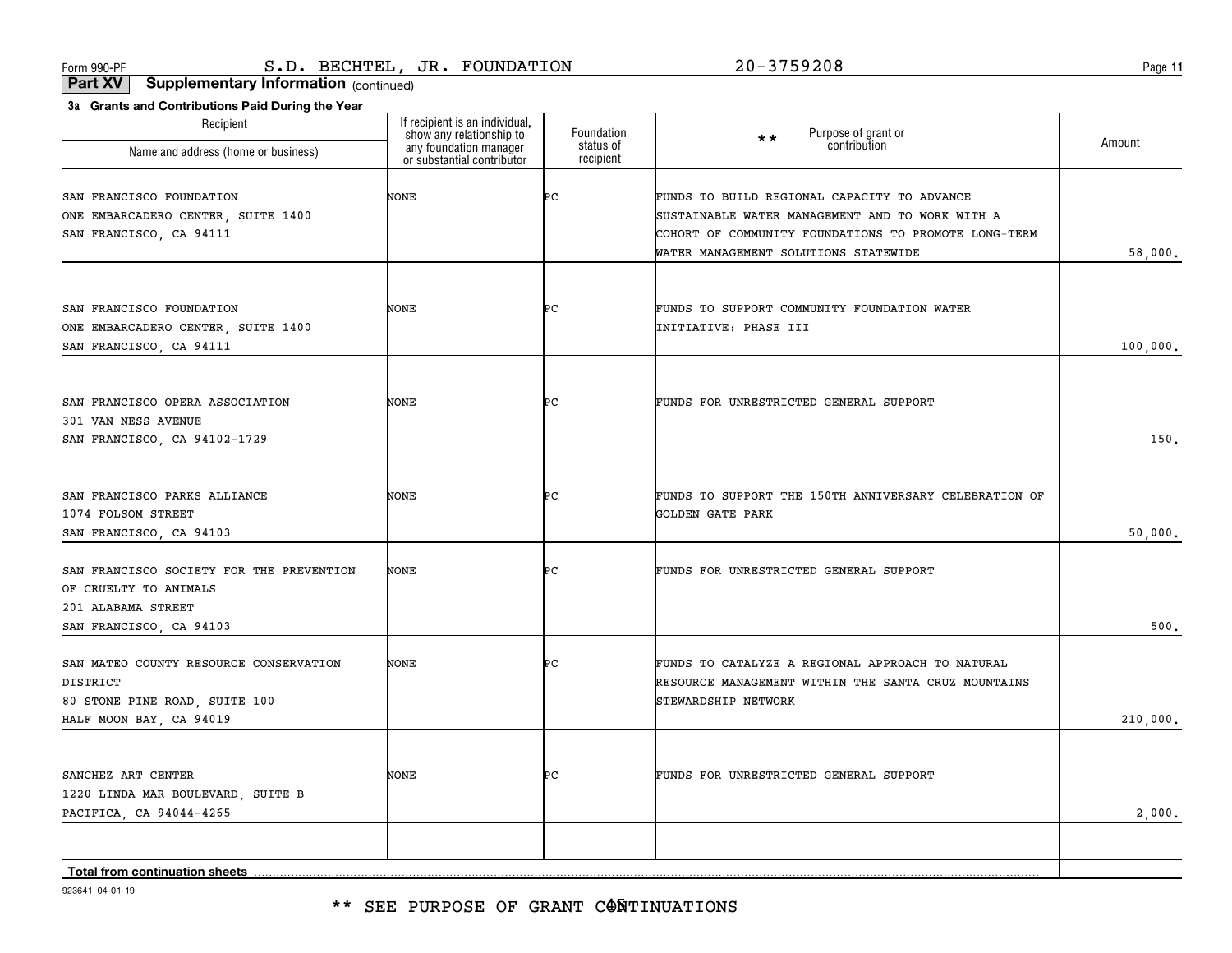\*\* SEE PURPOSE OF GRANT C@ÑTINUATIONS

923641 04-01-19

| Name and address (home or business)    | any foundation manager<br>or substantial contributor | status of<br>recipient | contribution                                          | <b>AIIIUUIIL</b> |
|----------------------------------------|------------------------------------------------------|------------------------|-------------------------------------------------------|------------------|
|                                        |                                                      |                        |                                                       |                  |
| SANTA CATALINA SCHOOL                  | NONE                                                 | ÞС                     | FUNDS FOR GENERAL OPERATING SUPPORT                   |                  |
| 1500 MARK THOMAS DRIVE                 |                                                      |                        |                                                       |                  |
| MONTEREY, CA 93940-5291                |                                                      |                        |                                                       | 10,000.          |
|                                        |                                                      |                        |                                                       |                  |
| SANTA CATALINA SCHOOL                  | NONE                                                 | ÞС                     | FUNDS FOR THE ANNUAL FUND                             |                  |
| 1500 MARK THOMAS DRIVE                 |                                                      |                        |                                                       |                  |
| MONTEREY, CA 93940-5291                |                                                      |                        |                                                       | 10,000.          |
|                                        |                                                      |                        |                                                       |                  |
| SANTA CATALINA SCHOOL                  | NONE                                                 | ÞС                     | FUNDS GIVEN AS PART OF THE DIRECTOR'S GRANT PROGRAM   |                  |
| 1500 MARK THOMAS DRIVE                 |                                                      |                        |                                                       |                  |
| MONTEREY, CA 93940-5291                |                                                      |                        |                                                       | 200,000.         |
| SANTA CLARA COUNTY OFFICE OF EDUCATION | NONE                                                 | Þс                     | FUNDS TO SUPPORT THE SECOND YEAR OF ASAP CONNECT'S    |                  |
| 1290 RIDDER PARK DRIVE                 |                                                      |                        | SCHOOL OF LEADERSHIP AND FACILITATION. IT PROVIDES    |                  |
| SAN JOSE, CA 95131-2304                |                                                      |                        | PROFESSIONAL DEVELOPMENT TO BUILD THE CAPACITY OF     |                  |
|                                        |                                                      |                        | SITE LEVEL LEADERS WHO WORK IN CALIFORNIA EXPANDED    |                  |
|                                        |                                                      |                        | LEARNING PROGRAMS TO INTEGRATE THE CALIFORNIA QUALITY | 187,000.         |
|                                        |                                                      |                        |                                                       |                  |
| SANTA FE DREAMERS PROJECT              | NONE                                                 | ÞС                     | FUNDS FOR U.S. BORDER-RELATED WORK                    |                  |
| P.O. BOX 8009                          |                                                      |                        |                                                       |                  |
| SANTA FE, NM 87504                     |                                                      |                        |                                                       | 1,000.           |
|                                        |                                                      |                        |                                                       |                  |
| SANTA FE DREAMERS PROJECT              | NONE                                                 | ÞС                     | FUNDS FOR WORK ON THE BORDER                          |                  |
| P.O. BOX 8009                          |                                                      |                        |                                                       |                  |
| SANTA FE, NM 87504                     |                                                      |                        |                                                       | 1,000.           |
| SAVE THE REDWOODS LEAGUE               | NONE                                                 | ÞС                     | FUNDS TO LAUNCH A NEW PARTNERSHIP AMONG THE SAVE THE  |                  |
| 111 SUTTER STREET, 11TH FLOOR          |                                                      |                        | REDWOODS LEAGUE, CALIFORNIA STATE PARKS, AND THE      |                  |
| SAN FRANCISCO, CA 94104                |                                                      |                        | NATIONAL PARKS TO JOINTLY RESTORE AND STEWARD REDWOOD |                  |
|                                        |                                                      |                        | <b>HABITATS ON THE NORTH COAST</b>                    | 500,000.         |
|                                        |                                                      |                        |                                                       |                  |
| Total from continuation sheets         |                                                      |                        |                                                       |                  |
|                                        |                                                      |                        |                                                       |                  |

Foundationstatus of

# **Part XV Supplementary Information** (continued)

If recipient is an individual, show any relationship to

**3a Grants and Contributions Paid During the Year**

Recipient

Form 990-PF Page S.D. BECHTEL, JR. FOUNDATION 20-3759208

\*\*

**11**

Purpose of grant or contribution Amount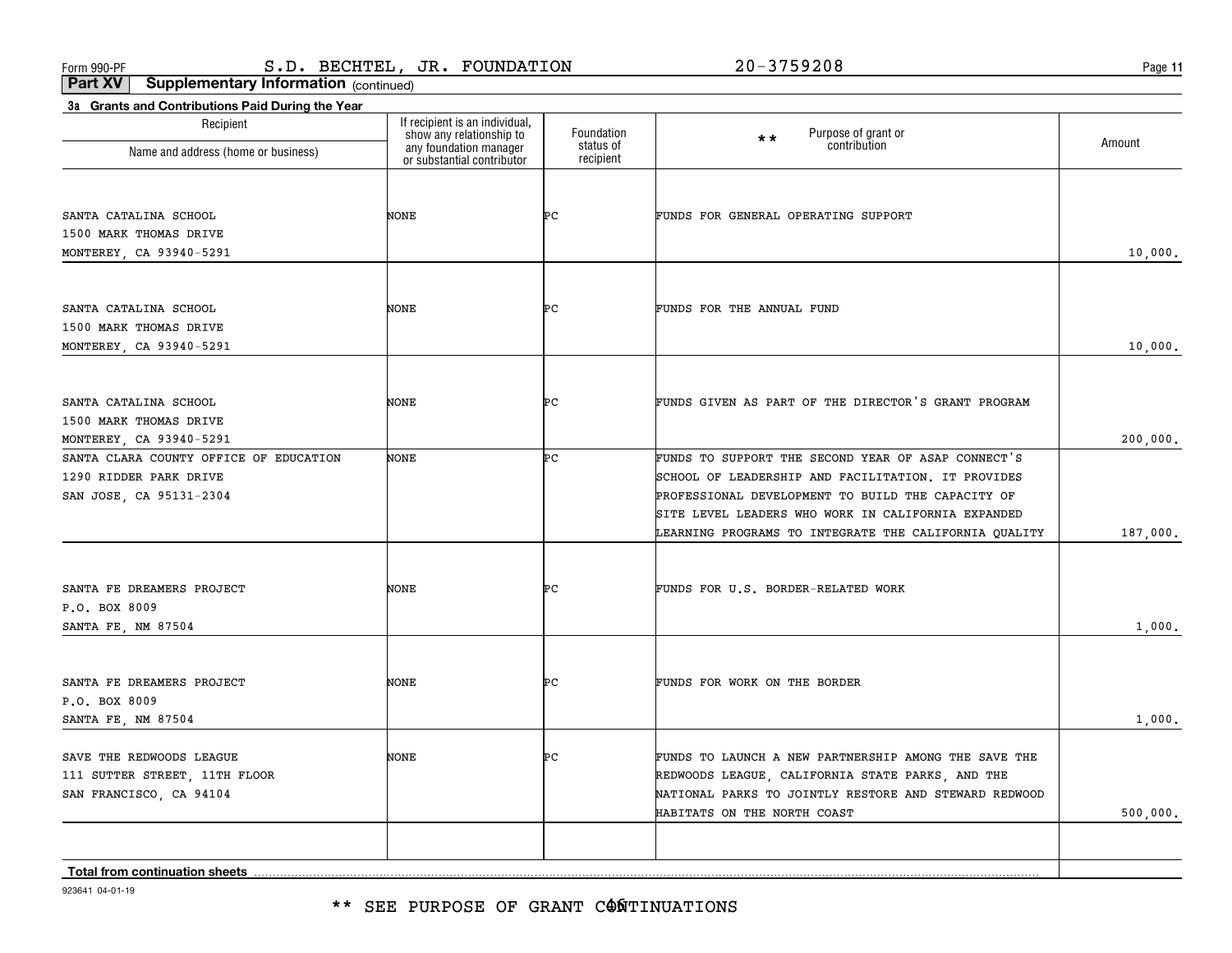**11**

**Part XV Supplementary Information** (continued)

| Recipient                               | If recipient is an individual,                                                   | Foundation             |                                                                                                  |          |
|-----------------------------------------|----------------------------------------------------------------------------------|------------------------|--------------------------------------------------------------------------------------------------|----------|
| Name and address (home or business)     | show any relationship to<br>any foundation manager<br>or substantial contributor | status of<br>recipient | Purpose of grant or<br>contribution<br>$\star\star$                                              | Amount   |
|                                         |                                                                                  |                        |                                                                                                  |          |
| SCRIPPS COLLEGE                         | NONE                                                                             | ÞС                     | FUNDS GIVEN AS PART OF THE DIRECTOR'S GRANT PROGRAM                                              |          |
| 1030 COLUMBIA AVENUE, #2009             |                                                                                  |                        | DESIGNATED FOR THE LASPA CENTER FOR LEADERSHIP                                                   |          |
| CLAREMONT, CA 91711                     |                                                                                  |                        |                                                                                                  | 200,000. |
| SEATTLE FOUNDATION                      | NONE                                                                             | ÞС                     | FUNDS FOR THE EQUITABLE EVALUATION INITIATIVE                                                    |          |
| 1601 FIFTH AVENUE, SUITE 1900           |                                                                                  |                        |                                                                                                  |          |
| SEATTLE, WA 98101                       |                                                                                  |                        |                                                                                                  | 400,000. |
| SILICON VALLEY COMMUNITY FOUNDATION     | NONE                                                                             | ÞС                     | FUNDS TO BUILD REGIONAL CAPACITY TO ADVANCE                                                      |          |
| 2440 W. EL CAMINO REAL, SUITE 300       |                                                                                  |                        | SUSTAINABLE WATER MANAGEMENT AND TO WORK WITH A                                                  |          |
| MOUNTAIN VIEW, CA 94040                 |                                                                                  |                        | COHORT OF COMMUNITY FOUNDATIONS TO PROMOTE LONG-TERM                                             |          |
|                                         |                                                                                  |                        | WATER MANAGEMENT SOLUTIONS STATEWIDE                                                             | 66,000.  |
| SILICON VALLEY COMMUNITY FOUNDATION     | NONE                                                                             | ÞС                     | FUNDS TO SUPPORT COMMUNITY FOUNDATION WATER                                                      |          |
| 2440 W. EL CAMINO REAL, SUITE 300       |                                                                                  |                        | INITIATIVE: PHASE III                                                                            |          |
| MOUNTAIN VIEW, CA 94040                 |                                                                                  |                        |                                                                                                  | 125,000. |
| SOBRATO EARLY ACADEMIC LANGUAGE PROGRAM | NONE                                                                             | ÞС                     | FUNDS TO PROVIDE GENERAL OPERATING SUPPORT TO THE                                                |          |
| 555 12TH STREET, SUITE 500              |                                                                                  |                        | SOBRATO EARLY ACADEMIC LANGUAGE PROGRAM (SEAL) IN                                                |          |
| OAKLAND, CA 94607                       |                                                                                  |                        | THEIR WORK TO EXPAND BUILDING YOUNG ENGLISH LEARNER                                              |          |
|                                         |                                                                                  |                        | STUDENTS' LANGUAGE SKILLS THROUGH SCIENCE CONTENT                                                | 200,000. |
| SOCIAL SCIENCE RESEARCH COUNCIL         | NONE                                                                             | ÞС                     | FUNDS FOR A RESEARCH MAPPING AND TRANSLATION PROJECT                                             |          |
| ONE PIERREPONT PLAZA, 15TH FLOOR        |                                                                                  |                        | THAT WILL BRING TOGETHER NASCENT SCHOLARLY LITERATURE                                            |          |
| BROOKLYN, NY 11201                      |                                                                                  |                        | FROM MULTIPLE FIELDS ON DIGITAL DISINFORMATION. THE                                              |          |
|                                         |                                                                                  |                        | PROJECT WILL PRODUCE A WEB PLATFORM INTENDED TO<br>AMPLIFY THE IMPACT OF RELEVANT RESEARCH AMONG | 50,000.  |
|                                         |                                                                                  |                        |                                                                                                  |          |
| SOGOREA TE LAND TRUST                   | NONE                                                                             | ÞС                     | FUNDS FOR UNRESTRICTED GENERAL SUPPORT OF THE SOGOREA                                            |          |
| 2501 HARRISON STREET                    |                                                                                  |                        | TE LAND TRUST                                                                                    |          |
| OAKLAND, CA 94612                       |                                                                                  |                        |                                                                                                  | 2,000.   |
|                                         |                                                                                  |                        |                                                                                                  |          |
| <b>Total from continuation sheets</b>   |                                                                                  |                        |                                                                                                  |          |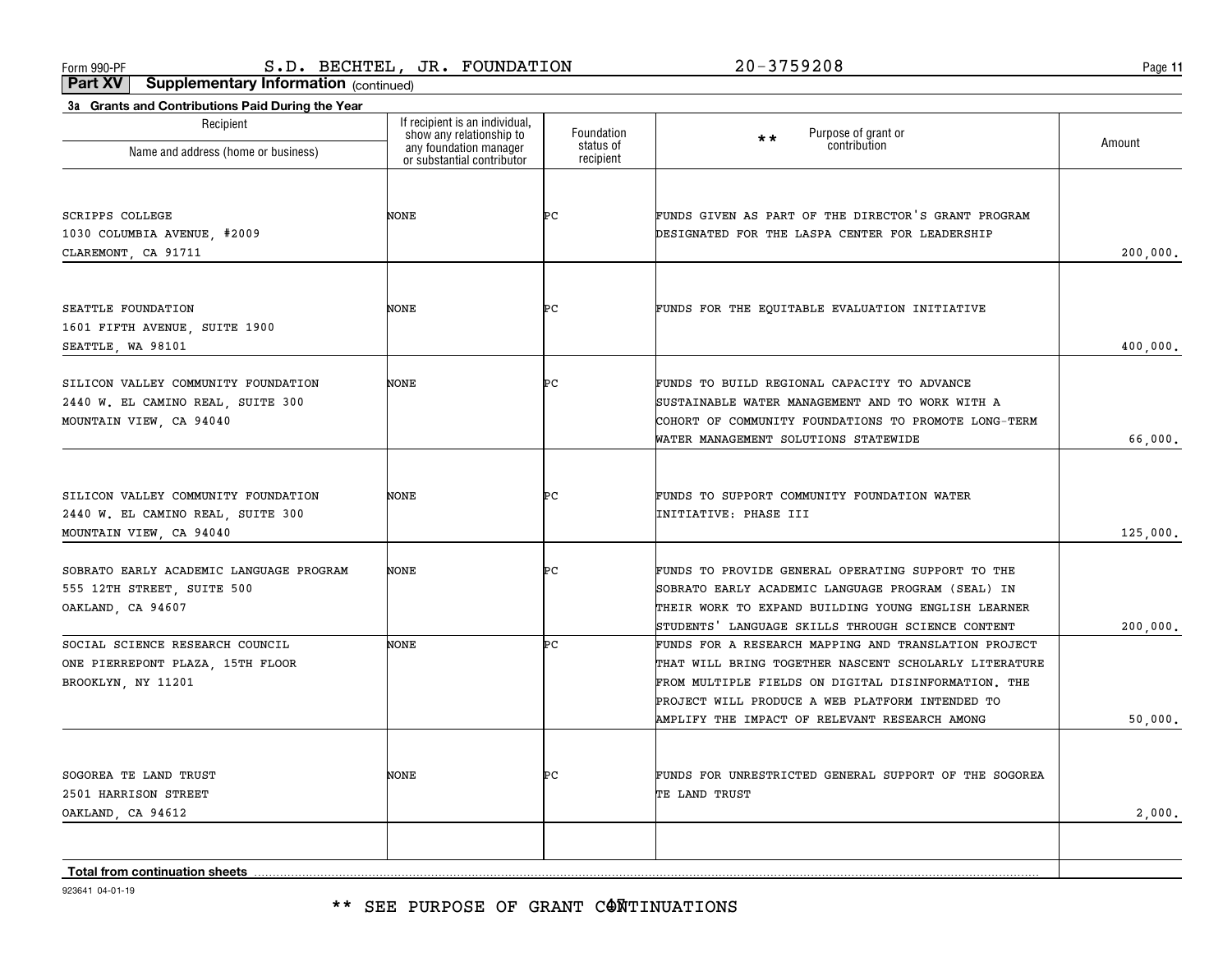\*\* SEE PURPOSE OF GRANT CONTINUATIONS

923641 04-01-19

| Recipient<br>Name and address (home or business) | If recipient is an individual,<br>show any relationship to<br>any foundation manager<br>or substantial contributor | Foundation<br>status of | Purpose of grant or<br>$\star\star$<br>contribution   | Amount     |
|--------------------------------------------------|--------------------------------------------------------------------------------------------------------------------|-------------------------|-------------------------------------------------------|------------|
|                                                  |                                                                                                                    | recipient               |                                                       |            |
| SONOMA RESOURCE CONSERVATION DISTRICT            | NONE                                                                                                               | ÞС                      | FUNDS FOR GENERAL OPERATING SUPPORT IN RECOGNITION OF |            |
| 1221 FARMERS LANE, SUITE F                       |                                                                                                                    |                         | SONOMA RCD'S WORK RELATED TO NORTH BAY FIRE RELIEF    |            |
| SANTA ROSA, CA 95405                             |                                                                                                                    |                         |                                                       | 100,000.   |
| SOUTH OF MARKET CHILD CARE INC.                  | NONE                                                                                                               | ÞС                      | FUNDS FOR UNRESTRICTED GENERAL SUPPORT                |            |
| 790 FOLSOM STREET                                |                                                                                                                    |                         |                                                       |            |
| SAN FRANCISCO, CA 94107-1276                     |                                                                                                                    |                         |                                                       | 500.       |
| SOUTHERN CALIFORNIA GRANTMAKERS                  | NONE                                                                                                               | ÞС                      | FUNDS FOR ANNUAL MEMBERSHIP DUES                      |            |
| 1000 N. ALAMEDA STREET #230                      |                                                                                                                    |                         |                                                       |            |
| LOS ANGELES, CA 90012                            |                                                                                                                    |                         |                                                       | 7,600.     |
| ST. JOHN NO 5 BAPTIST CHURCH INC.                | NONE                                                                                                               | Þс                      | FUNDS FOR CAMP ACE COMMUNITY HEALTH CLINIC            |            |
| 3613 HAMBURG STREET                              |                                                                                                                    |                         |                                                       |            |
| NEW ORLEANS, LA 70122                            |                                                                                                                    |                         |                                                       | 500.       |
|                                                  |                                                                                                                    |                         |                                                       |            |
| ST. PERPETUA CHURCH<br>3454 HAMLIN ROAD          | NONE                                                                                                               | ÞС                      | FUNDS FOR UNRESTRICTED GENERAL SUPPORT                |            |
| LAFAYETTE, CA 94549                              |                                                                                                                    |                         |                                                       | 300.       |
| STUDENT CONSERVATION ASSOCIATION INC.            | <b>NONE</b>                                                                                                        | ÞС                      | FUNDS TO STRENGTHEN THE STUDENT CONSERVATION          |            |
| 4245 N. FAIRFAX DRIVE, SUITE 900                 |                                                                                                                    |                         | ASSOCIATION'S EVALUATION AND PROGRAM CAPACITY TO      |            |
| ARLINGTON, VA 22203                              |                                                                                                                    |                         | BUILD CHARACTER IN YOUNG PEOPLE THROUGH SERVICE TO    |            |
|                                                  |                                                                                                                    |                         | <b>NATURE</b>                                         | 1,308,000. |
| STUDENT CONSERVATION ASSOCIATION INC.            | <b>NONE</b>                                                                                                        | ÞС                      | FUNDS TO SUPPORT THE STUDENT CONSERVATION             |            |
| 4245 N. FAIRFAX DRIVE, SUITE 900                 |                                                                                                                    |                         | ASSOCIATION'S INTERNAL CAPACITY FOR EQUITY WORK       |            |
| ARLINGTON, VA 22203                              |                                                                                                                    |                         | THROUGH DEI STAFF TRAINING AND SKILL DEVELOPMENT      | 100,000.   |
|                                                  |                                                                                                                    |                         |                                                       |            |
| Total from continuation sheets                   |                                                                                                                    |                         |                                                       |            |

**Part XV Supplementary Information** (continued)

**3a Grants and Contributions Paid During the Year**

Recipient

Form 990-PF Page S.D. BECHTEL, JR. FOUNDATION 20-3759208

**11**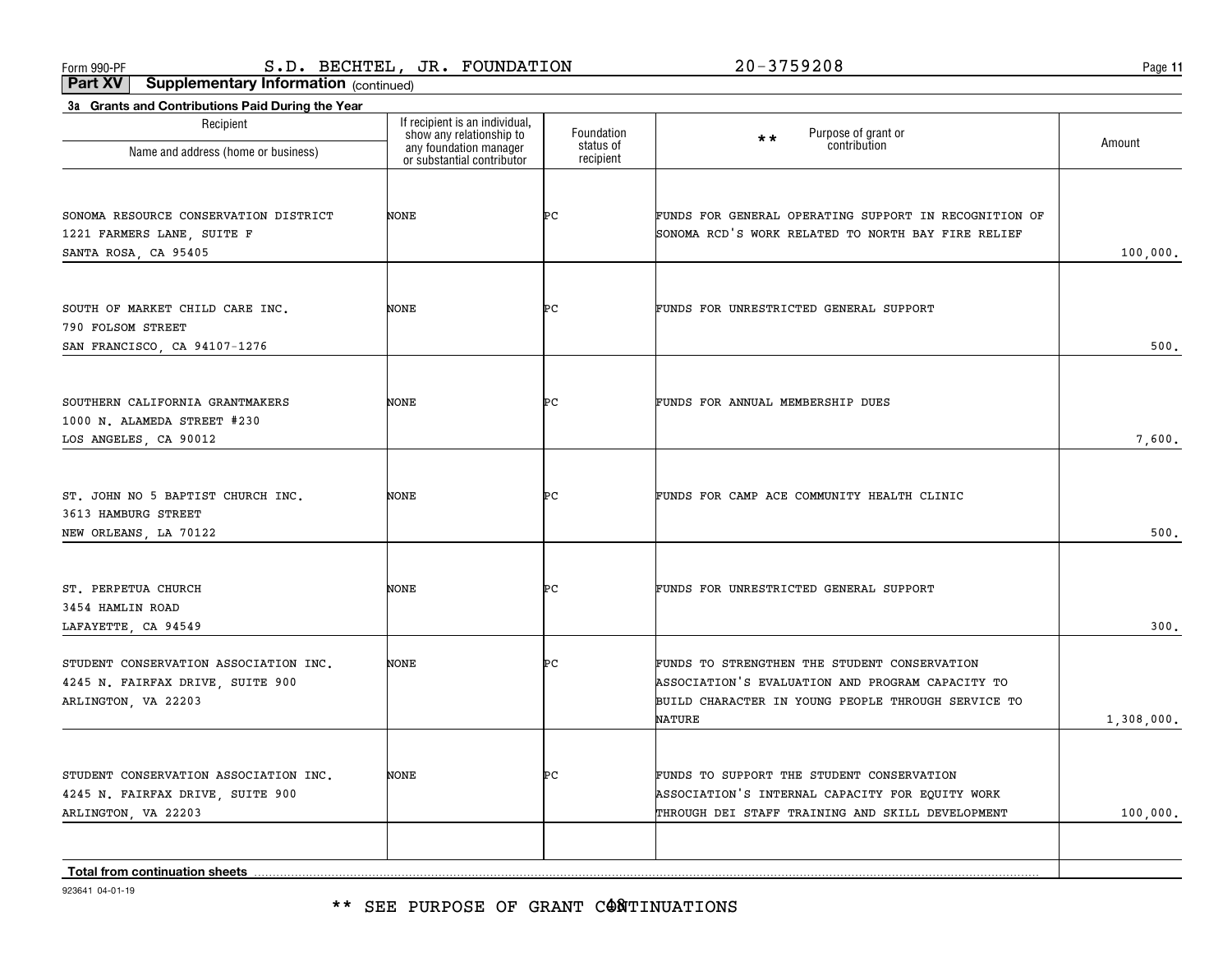**11**

**Part XV Supplementary Information** (continued)

| Recipient                           |                                                                                                                    | Foundation             | Purpose of grant or<br>contribution<br>$\star\star$   |            |
|-------------------------------------|--------------------------------------------------------------------------------------------------------------------|------------------------|-------------------------------------------------------|------------|
| Name and address (home or business) | If recipient is an individual,<br>show any relationship to<br>any foundation manager<br>or substantial contributor | status of<br>recipient |                                                       | Amount     |
|                                     |                                                                                                                    |                        |                                                       |            |
| STUDIO ART QUILT ASSOC INC.         | NONE                                                                                                               | ÞС                     | FUNDS FOR UNRESTRICTED GENERAL SUPPORT                |            |
| P.O. BOX 141                        |                                                                                                                    |                        |                                                       |            |
| HEBRON, CT 06248-0141               |                                                                                                                    |                        |                                                       | 1,500.     |
| SUSTAINABLE CONSERVATION            | NONE                                                                                                               | ÞС                     | FUNDS FOR A CAPACITY-BUILDING INITIATIVE FOR          |            |
| 98 BATTERY STREET #302              |                                                                                                                    |                        | CALIFORNIA'S RESOURCE CONSERVATION DISTRICTS          |            |
| SAN FRANCISCO, CA 94111             |                                                                                                                    |                        |                                                       | 98,000.    |
|                                     |                                                                                                                    |                        |                                                       |            |
| SUSTAINABLE CONSERVATION            | NONE                                                                                                               | ÞС                     | FUNDS FOR UNRESTRICTED GENERAL SUPPORT                |            |
| 98 BATTERY STREET #302              |                                                                                                                    |                        |                                                       |            |
| SAN FRANCISCO, CA 94111             |                                                                                                                    |                        |                                                       | 3,000.     |
| SUSTAINABLE CONSERVATION            | NONE                                                                                                               | ÞС                     | FUNDS TO BUILD THE CAPACITY OF CALIFORNIA'S RESOURCE  |            |
| 98 BATTERY STREET #302              |                                                                                                                    |                        | CONSERVATION DISTRICTS AND TO ENHANCE SUSTAINABLE     |            |
| SAN FRANCISCO, CA 94111             |                                                                                                                    |                        | CONSERVATION'S FUNDRAISING CAPACITY                   | 1,050,000. |
| SUSTAINABLE CONSERVATION            | NONE                                                                                                               | ÞС                     | FUNDS TO SUPPORT IMPLEMENTATION OF THE FIRST STEPS OF |            |
| 98 BATTERY STREET #302              |                                                                                                                    |                        | AN ORGANIZATIONAL DEI ACTION PLAN                     |            |
| SAN FRANCISCO, CA 94111             |                                                                                                                    |                        |                                                       | 100,000.   |
|                                     |                                                                                                                    |                        |                                                       |            |
| SUSTAINABLE FOOD CENTER INC.        | NONE                                                                                                               | ÞС                     | FUNDS FOR UNRESTRICTED GENERAL SUPPORT                |            |
| 2921 E. 17TH STREET, BUILDING C     |                                                                                                                    |                        |                                                       |            |
| AUSTIN, TX 78702<br>TEN STRANDS     | NONE                                                                                                               | ÞС                     | FUNDS FOR TEN STRANDS TO ACCELERATE THE EFFORTS OF    | 500.       |
| P.O. BOX 150869                     |                                                                                                                    |                        | THE CALIFORNIA ENVIRONMENTAL LITERACY INITIATIVE AND  |            |
| SAN RAFAEL, CA 94915                |                                                                                                                    |                        | TO ENSURE THAT IT HAS A ROBUST TEAM IN PLACE THAT     |            |
|                                     |                                                                                                                    |                        | BRINGS TOGETHER INTERNAL AND EXTERNAL EXPERTISE TO    |            |
|                                     |                                                                                                                    |                        | MAKE MEANINGFUL PROGRESS TOWARD EMBEDDING             | 249,903.   |
|                                     |                                                                                                                    |                        |                                                       |            |
| Total from continuation sheets      |                                                                                                                    |                        |                                                       |            |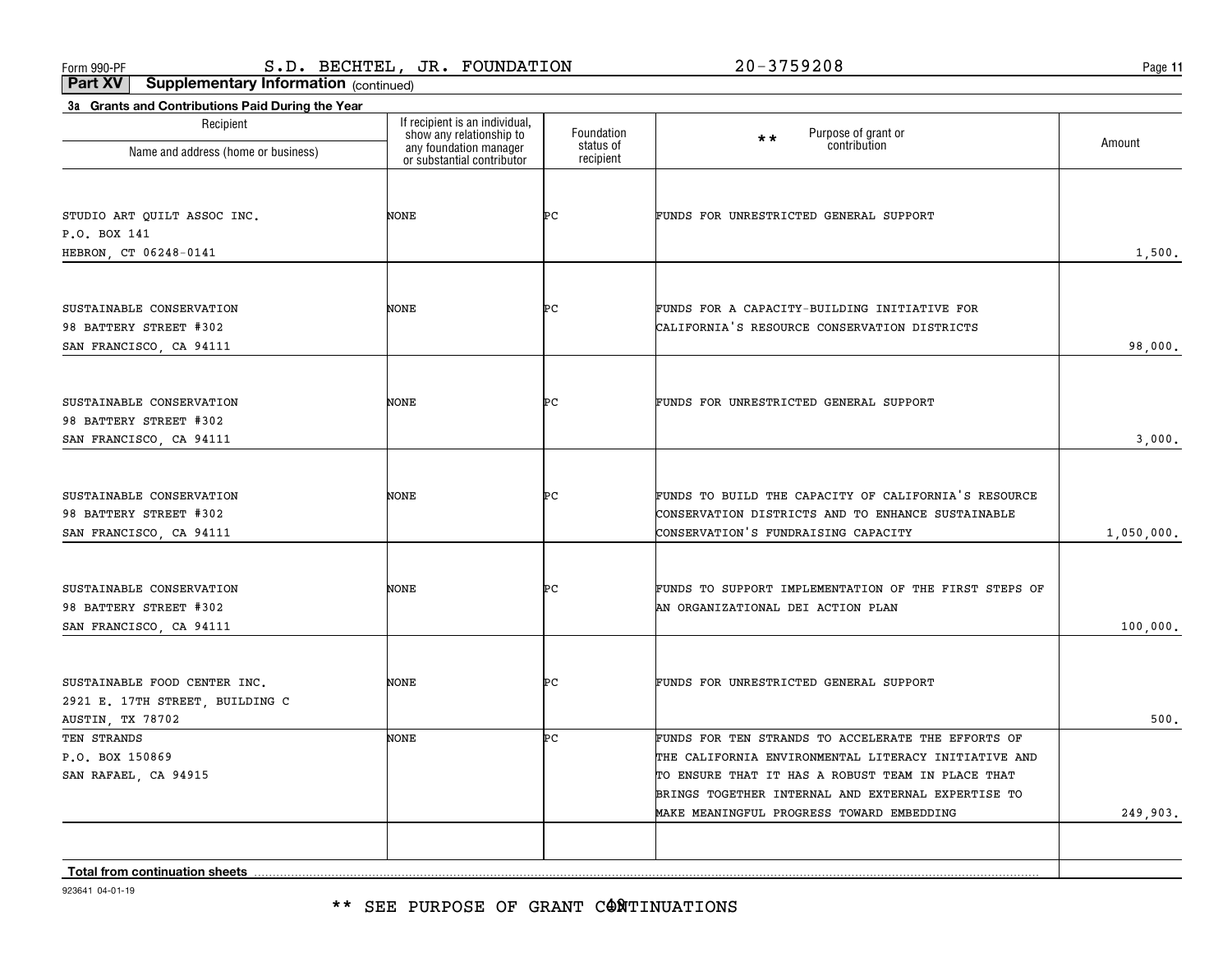**11**

**Part XV Supplementary Information** (continued)

| Recipient                                                         | If recipient is an individual,<br>show any relationship to<br>any foundation manager | Foundation             | Purpose of grant or<br>$**$                                                                       | Amount     |
|-------------------------------------------------------------------|--------------------------------------------------------------------------------------|------------------------|---------------------------------------------------------------------------------------------------|------------|
| Name and address (home or business)                               | or substantial contributor                                                           | status of<br>recipient | contribution                                                                                      |            |
|                                                                   |                                                                                      |                        |                                                                                                   |            |
| THE ASPEN INSTITUTE INC                                           | NONE                                                                                 | ÞС                     | FUNDS FOR SUPPORT OF THE 2019 AND 2020 ASPEN-NICHOLAS                                             |            |
| 2300 N STREET NW, SUITE 700                                       |                                                                                      |                        | WATER FORUMS, AND TO SUPPORT THE ASPEN-NICHOLAS TRUST                                             |            |
| WASHINGTON, DC 20037                                              |                                                                                      |                        | ROUNDTABLE                                                                                        | 25,000.    |
| THE BOARD OF TRUSTEES OF THE LELAND                               | NONE                                                                                 | Þс                     | FUNDS TO SUPPORT THE DEVELOPMENT OF AN INTEGRATED 6TH                                             |            |
| STANFORD JUNIOR UNIVERSITY                                        |                                                                                      |                        | GRADE MIDDLE SCHOOL CURRICULUM WITH EMBEDDED                                                      |            |
| 3160 PORTER DRIVE, SUITE 100                                      |                                                                                      |                        | FORMATIVE ASSESSMENT. THIS WILL COMPLETE THE MIDDLE                                               |            |
| PALO ALTO, CA 94304-8445                                          |                                                                                      |                        | SCHOOL NGSS INTEGRATED CURRICULUM PROJECT.                                                        | 199,994.   |
|                                                                   |                                                                                      |                        |                                                                                                   |            |
| THE BOARD OF TRUSTEES OF THE LELAND                               | NONE                                                                                 | Þс                     | FUNDS FOR CONSTRUCTION OF THE GEORGE P. SHULTZ                                                    |            |
| STANFORD JUNIOR UNIVERSITY                                        |                                                                                      |                        | BUILDING AT THE HOOVER INSTITUTION AT STANFORD                                                    |            |
| 434 GALVEZ MALL                                                   |                                                                                      |                        | UNIVERSITY                                                                                        |            |
| STANFORD, CA 94305-6003                                           |                                                                                      |                        |                                                                                                   | 500,000.   |
| THE BOARD OF TRUSTEES OF THE LELAND                               | NONE                                                                                 | ÞС                     | FUNDS TO SUPPORT THE CENTENNIAL CAMPAIGN (1919-1920)                                              |            |
| STANFORD JUNIOR UNIVERSITY                                        |                                                                                      |                        |                                                                                                   |            |
| 434 GALVEZ MALL                                                   |                                                                                      |                        |                                                                                                   |            |
| STANFORD, CA 94305-6003                                           |                                                                                      |                        |                                                                                                   | 25,000.    |
|                                                                   |                                                                                      |                        |                                                                                                   |            |
| THE BOARD OF TRUSTEES OF THE LELAND<br>STANFORD JUNIOR UNIVERSITY | NONE                                                                                 | ÞС                     | FUNDS FOR BUILDING A CORPS OF TEACHER LEADERS AND<br>SITE ADMINISTRATORS IN CALIFORNIA TO PROVIDE |            |
| P.O. BOX 44253                                                    |                                                                                      |                        | INSTRUCTIONAL LEADERSHIP FOR EFFECTIVE CCSS/NGSS                                                  |            |
| SAN FRANCISCO, CA 94144-4253                                      |                                                                                      |                        | IMPLEMENTATION                                                                                    | 2,900,000. |
| THE CALIFORNIA EDUCATION PARTNERS                                 | NONE                                                                                 | ÞС                     | FUNDS TO SUPPORT THE CONTINUATION OF THE MATH IN                                                  |            |
| ONE LOMBARD STREET #305                                           |                                                                                      |                        | COMMON COMMUNITY OF PRACTICE FOR TWO YEARS AFTER                                                  |            |
| SAN FRANCISCO, CA 94111                                           |                                                                                      |                        | PROJECT SUPPORT TO THE TEN DISTRICTS ENDS SO THEY CAN                                             |            |
|                                                                   |                                                                                      |                        | CONTINUE TO LEARN FROM EACH OTHER, SHARE RESOURCES                                                |            |
|                                                                   |                                                                                      |                        | AND DISSEMINATE PROMISING PRACTICES TO CALIFORNIA'S                                               | 208,519.   |
|                                                                   |                                                                                      |                        |                                                                                                   |            |
| THE CAREY SCHOOL                                                  | NONE                                                                                 | ÞС                     | FUNDS GIVEN AS PART OF THE DIRECTOR'S GRANT PROGRAM                                               |            |
| ONE CAREY SCHOOL LANE                                             |                                                                                      |                        | DESIGNATED FOR THE EXPANDING POSSIBILITIES CAPITAL                                                |            |
| SAN MATEO, CA 94403                                               |                                                                                      |                        | CAMPAIGN                                                                                          | 100,000.   |
|                                                                   |                                                                                      |                        |                                                                                                   |            |
|                                                                   |                                                                                      |                        |                                                                                                   |            |
| <b>Total from continuation sheets</b>                             |                                                                                      |                        |                                                                                                   |            |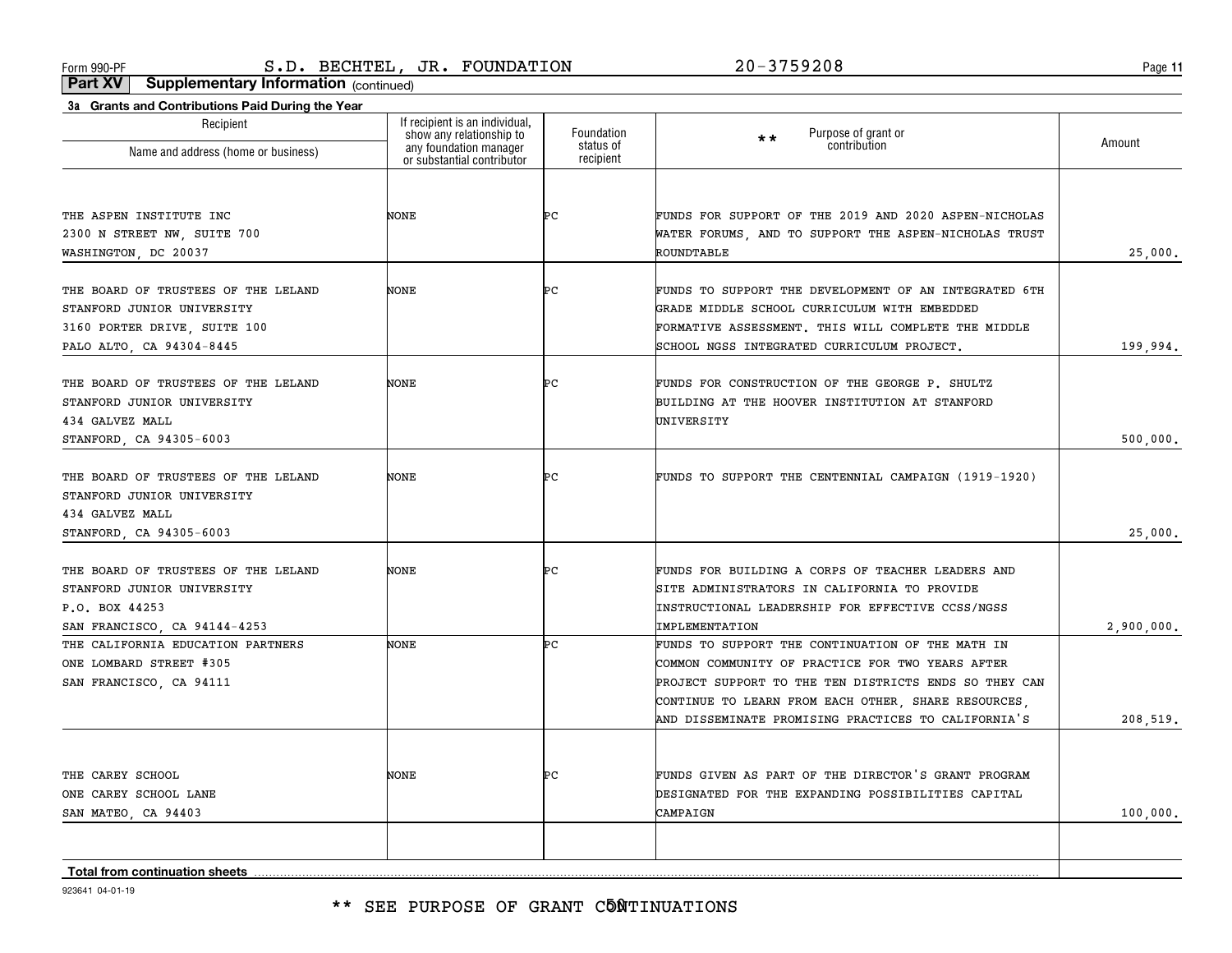**11**

**Part XV Supplementary Information** (continued)

| 3a Grants and Contributions Paid During the Year<br>Recipient | If recipient is an individual,<br>show any relationship to<br>any foundation manager | Foundation             | Purpose of grant or<br>contribution<br>$\star\star$   |          |
|---------------------------------------------------------------|--------------------------------------------------------------------------------------|------------------------|-------------------------------------------------------|----------|
| Name and address (home or business)                           | or substantial contributor                                                           | status of<br>recipient |                                                       | Amount   |
| THE DAVID SHELDRICK WILDLIFE TRUST USA                        | NONE                                                                                 | ÞС                     | FUNDS FOR UNRESTRICTED GENERAL SUPPORT                |          |
| INC.                                                          |                                                                                      |                        |                                                       |          |
| 25283 CABOT ROAD, SUITE 101                                   |                                                                                      |                        |                                                       |          |
| LAGUNA HILLS, CA 92653                                        |                                                                                      |                        |                                                       | 200.     |
| THE EXPLORATORIUM                                             | NONE                                                                                 | ÞС                     | FUNDS FOR SUPPORTING COUNTY OFFICE REGIONS' STEM      |          |
|                                                               |                                                                                      |                        | STANDARDS PLANS                                       |          |
| PIER 15                                                       |                                                                                      |                        |                                                       | 66,000.  |
| SAN FRANCISCO, CA 94111<br>THE FORUM FOR YOUTH INVESTMENT     | <b>NONE</b>                                                                          | Þс                     | FUNDS TO CATALYZE AND HELP COORDINATE THE YOUTH       |          |
| 7064 EASTERN AVENUE, NW                                       |                                                                                      |                        | FIELD'S EFFORTS TO ADVANCE AN AGENDA THAT BROADENS    |          |
| WASHINGTON, DC 20012                                          |                                                                                      |                        | LOCAL AND NATIONAL COMMITMENT TO A WHOLE CHILD/WHOLE  |          |
|                                                               |                                                                                      |                        | COMMUNITY APPROACH, LEVERAGING THE CHALLENGE PUT      |          |
|                                                               |                                                                                      |                        | FORTH BY THE COMMISSION TO PRE-K-12 LEADERS TO ALIGN  | 500,000. |
| THE FORUM FOR YOUTH INVESTMENT                                | <b>NONE</b>                                                                          | Þс                     | FUNDS TO SUPPORT THE YOUTH DEVELOPMENT FIELDS EFFORTS |          |
| 7064 EASTERN AVENUE, NW                                       |                                                                                      |                        | TO ADVANCE AN AGENDA TO BROADEN LOCAL AND NATIONAL    |          |
| WASHINGTON, DC 20012                                          |                                                                                      |                        | COMMITMENT TO PROMOTING A WHOLE CHILD, WHOLE          |          |
|                                                               |                                                                                      |                        | COMMUNITY APPROACH THAT NOT ONLY ACKNOWLEDGES BUT     |          |
|                                                               |                                                                                      |                        | LEVERAGES THE NATIONAL COMMISSION ON SOCIAL,          | 152,300. |
| THE MIAMI FOUNDATION                                          | <b>NONE</b>                                                                          | ÞС                     | FUNDS FOR SUPPORT OF NEWSMATCH 2019, A NATIONAL       |          |
| 40 NW 3RD STREET, SUITE 305                                   |                                                                                      |                        | MATCHING GIFTS PROGRAM FOR NONPROFIT NEWSROOMS        |          |
| MIAMI, FL 33128                                               |                                                                                      |                        | DESIGNED TO STRENGTHEN THEIR FUNDRAISING CAPACITY AND |          |
|                                                               |                                                                                      |                        | PROMOTE GIVING TO JOURNALISM AMONG U.S. DONORS. FUNDS |          |
|                                                               |                                                                                      |                        | WILL BE USED TO SUPPORT THREE PARTICIPATING           | 150,000. |
|                                                               |                                                                                      |                        |                                                       |          |
| THE NATURE CONSERVANCY                                        | NONE                                                                                 | ÞС                     | FUNDS TO REFINE THE BIRDRETURNS PROGRAM AND PROMOTE   |          |
| 201 MISSION STREET, 4TH FLOOR                                 |                                                                                      |                        | THE ADOPTION OF THE DYNAMIC CONSERVATION APPROACH TO  |          |
| SAN FRANCISCO, CA 94105                                       |                                                                                      |                        | BROADER CONSERVATION GOALS                            | 500,000. |
|                                                               |                                                                                      |                        |                                                       |          |
| THE NATURE CONSERVANCY                                        | NONE                                                                                 | ÞС                     | FUNDS TO SUPPORT THE MIGRATORY BIRD CONSERVATION      |          |
| 201 MISSION STREET, 4TH FLOOR                                 |                                                                                      |                        | PARTNERSHIP'S CAPACITY BUILDING AND PROGRAMMATIC      |          |
| SAN FRANCISCO, CA 94105                                       |                                                                                      |                        | ACTIVITIES                                            | 623,480. |
|                                                               |                                                                                      |                        |                                                       |          |
| <b>Total from continuation sheets</b>                         |                                                                                      |                        |                                                       |          |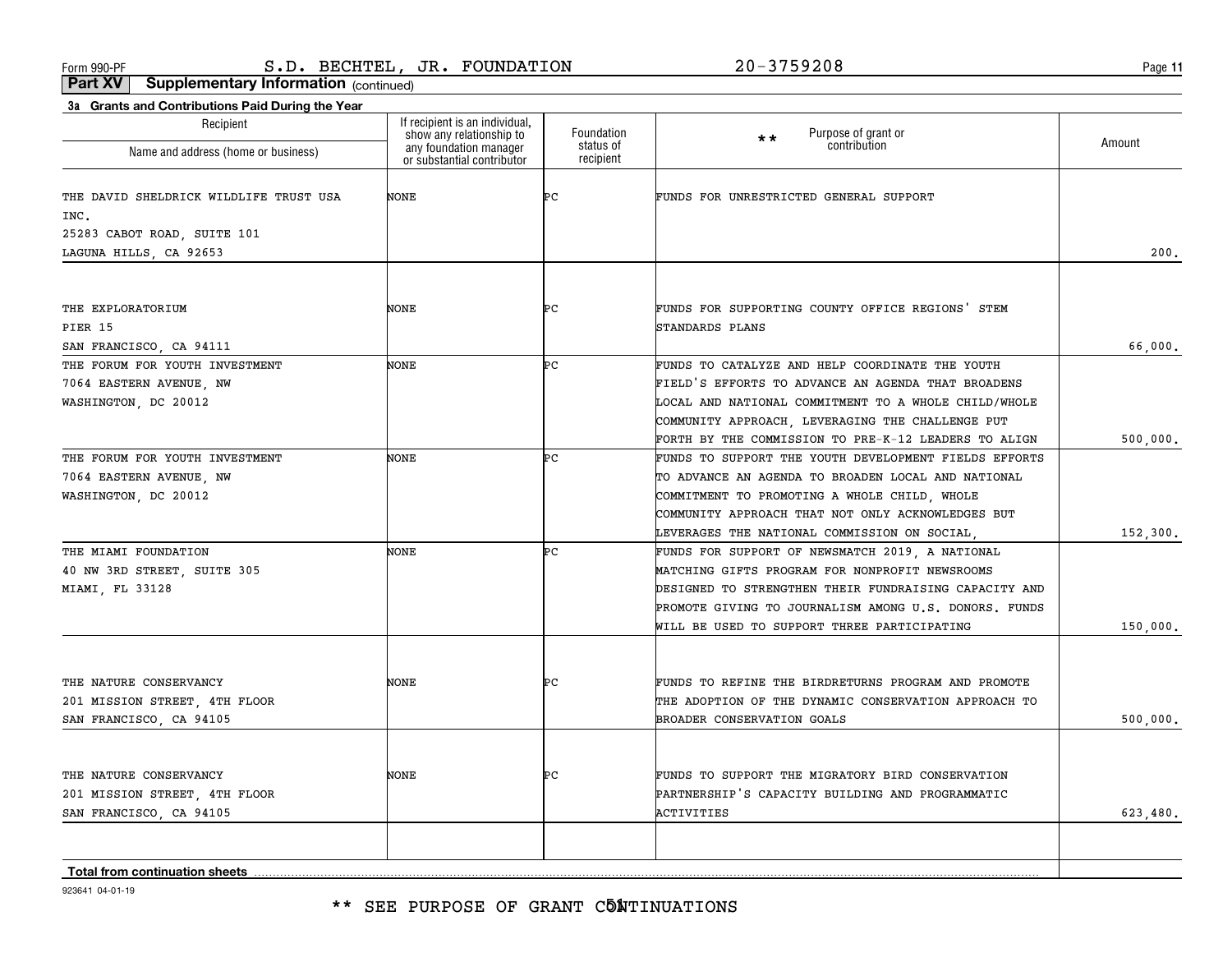**11**

**Part XV Supplementary Information** (continued)

| If recipient is an individual,<br>Recipient<br>Foundation<br>show any relationship to<br>any foundation manager<br>or substantial contributor<br>Purpose of grant or<br>$\star\star$<br>Amount<br>contribution<br>status of<br>Name and address (home or business)<br>recipient<br>ÞС<br>THE NATURE CONSERVANCY<br>NONE<br>FUNDS FOR EFFORTS TO ENABLE AND ENCOURAGE THE<br>201 MISSION STREET, 4TH FLOOR<br>PROTECTION OF PRIORITY NATURAL RESOURCE VALUES<br>SAN FRANCISCO, CA 94105<br>THROUGH LAND-USE PLANNING<br>THE OAKLAND PUBLIC EDUCATION FUND<br>ÞС<br>NONE<br>FUNDS FOR DESIGNATED FOR ELMHURST UNITED MIDDLE<br>SCHOOL<br>1867 TRESTLE GLEN ROAD<br>PIEDMONT, CA 94610<br>THE OAKLAND PUBLIC EDUCATION FUND<br>NONE<br>ÞС<br>FUNDS FOR ELMHURST UNITED MIDDLE SCHOOL<br>1867 TRESTLE GLEN ROAD<br>PIEDMONT, CA 94610<br>THE OAKLAND PUBLIC EDUCATION FUND<br>NONE<br>ÞС<br>FUNDS FOR EQUITY FUND<br>1867 TRESTLE GLEN ROAD<br>PIEDMONT, CA 94610<br>ÞС<br>THE OAKLAND PUBLIC EDUCATION FUND<br>NONE<br>FUNDS FOR UNRESTRICTED GENERAL SUPPORT<br>1867 TRESTLE GLEN ROAD<br>PIEDMONT, CA 94610<br>ÞС<br>THE REGENTS OF THE UNIVERSITY OF<br>NONE<br>FUNDS TO SUPPORT THE CALIFORNIA MATHEMATICS PROJECT<br>CALIFORNIA, LOS ANGELES<br>AS THEY WORK IN CONJUNCTION WITH COUNTY OFFICES OF<br>BOX 957089, 1125 MURPHY HALL, 405 HILGARD<br>EDUCATION PROVIDING MATH STANDARDS IMPLEMENTATION<br>AVENUE LOS ANGELES, CA 90095-7089<br>SUPPORT TO SCHOOL DISTRICTS<br>ÞС<br>THE REGENTS OF THE UNIVERSITY OF<br>NONE<br>FUNDS TO SUPPORT YEAR THREE OF THE CALIFORNIA ACTION<br>CALIFORNIA, LOS ANGELES<br>NETWORK FOR MATHEMATICS EXCELLENCE AND EQUITY<br>BOX 957089, 1125 MURPHY HALL, 405 HILGARD<br>(CANMEE). WORKING IN CONCERT WITH CAPSME (FORMERLY | 3a Grants and Contributions Paid During the Year |  |          |
|---------------------------------------------------------------------------------------------------------------------------------------------------------------------------------------------------------------------------------------------------------------------------------------------------------------------------------------------------------------------------------------------------------------------------------------------------------------------------------------------------------------------------------------------------------------------------------------------------------------------------------------------------------------------------------------------------------------------------------------------------------------------------------------------------------------------------------------------------------------------------------------------------------------------------------------------------------------------------------------------------------------------------------------------------------------------------------------------------------------------------------------------------------------------------------------------------------------------------------------------------------------------------------------------------------------------------------------------------------------------------------------------------------------------------------------------------------------------------------------------------------------------------------------------------------------------------------------------------------------------------------------------------------------------------------------------------------------------------------------------------------------------|--------------------------------------------------|--|----------|
|                                                                                                                                                                                                                                                                                                                                                                                                                                                                                                                                                                                                                                                                                                                                                                                                                                                                                                                                                                                                                                                                                                                                                                                                                                                                                                                                                                                                                                                                                                                                                                                                                                                                                                                                                                     |                                                  |  |          |
|                                                                                                                                                                                                                                                                                                                                                                                                                                                                                                                                                                                                                                                                                                                                                                                                                                                                                                                                                                                                                                                                                                                                                                                                                                                                                                                                                                                                                                                                                                                                                                                                                                                                                                                                                                     |                                                  |  |          |
|                                                                                                                                                                                                                                                                                                                                                                                                                                                                                                                                                                                                                                                                                                                                                                                                                                                                                                                                                                                                                                                                                                                                                                                                                                                                                                                                                                                                                                                                                                                                                                                                                                                                                                                                                                     |                                                  |  |          |
|                                                                                                                                                                                                                                                                                                                                                                                                                                                                                                                                                                                                                                                                                                                                                                                                                                                                                                                                                                                                                                                                                                                                                                                                                                                                                                                                                                                                                                                                                                                                                                                                                                                                                                                                                                     |                                                  |  |          |
|                                                                                                                                                                                                                                                                                                                                                                                                                                                                                                                                                                                                                                                                                                                                                                                                                                                                                                                                                                                                                                                                                                                                                                                                                                                                                                                                                                                                                                                                                                                                                                                                                                                                                                                                                                     |                                                  |  |          |
|                                                                                                                                                                                                                                                                                                                                                                                                                                                                                                                                                                                                                                                                                                                                                                                                                                                                                                                                                                                                                                                                                                                                                                                                                                                                                                                                                                                                                                                                                                                                                                                                                                                                                                                                                                     |                                                  |  | 609,696. |
|                                                                                                                                                                                                                                                                                                                                                                                                                                                                                                                                                                                                                                                                                                                                                                                                                                                                                                                                                                                                                                                                                                                                                                                                                                                                                                                                                                                                                                                                                                                                                                                                                                                                                                                                                                     |                                                  |  |          |
|                                                                                                                                                                                                                                                                                                                                                                                                                                                                                                                                                                                                                                                                                                                                                                                                                                                                                                                                                                                                                                                                                                                                                                                                                                                                                                                                                                                                                                                                                                                                                                                                                                                                                                                                                                     |                                                  |  |          |
|                                                                                                                                                                                                                                                                                                                                                                                                                                                                                                                                                                                                                                                                                                                                                                                                                                                                                                                                                                                                                                                                                                                                                                                                                                                                                                                                                                                                                                                                                                                                                                                                                                                                                                                                                                     |                                                  |  |          |
|                                                                                                                                                                                                                                                                                                                                                                                                                                                                                                                                                                                                                                                                                                                                                                                                                                                                                                                                                                                                                                                                                                                                                                                                                                                                                                                                                                                                                                                                                                                                                                                                                                                                                                                                                                     |                                                  |  | 8,000.   |
|                                                                                                                                                                                                                                                                                                                                                                                                                                                                                                                                                                                                                                                                                                                                                                                                                                                                                                                                                                                                                                                                                                                                                                                                                                                                                                                                                                                                                                                                                                                                                                                                                                                                                                                                                                     |                                                  |  |          |
|                                                                                                                                                                                                                                                                                                                                                                                                                                                                                                                                                                                                                                                                                                                                                                                                                                                                                                                                                                                                                                                                                                                                                                                                                                                                                                                                                                                                                                                                                                                                                                                                                                                                                                                                                                     |                                                  |  |          |
|                                                                                                                                                                                                                                                                                                                                                                                                                                                                                                                                                                                                                                                                                                                                                                                                                                                                                                                                                                                                                                                                                                                                                                                                                                                                                                                                                                                                                                                                                                                                                                                                                                                                                                                                                                     |                                                  |  |          |
|                                                                                                                                                                                                                                                                                                                                                                                                                                                                                                                                                                                                                                                                                                                                                                                                                                                                                                                                                                                                                                                                                                                                                                                                                                                                                                                                                                                                                                                                                                                                                                                                                                                                                                                                                                     |                                                  |  | 1,000.   |
|                                                                                                                                                                                                                                                                                                                                                                                                                                                                                                                                                                                                                                                                                                                                                                                                                                                                                                                                                                                                                                                                                                                                                                                                                                                                                                                                                                                                                                                                                                                                                                                                                                                                                                                                                                     |                                                  |  |          |
|                                                                                                                                                                                                                                                                                                                                                                                                                                                                                                                                                                                                                                                                                                                                                                                                                                                                                                                                                                                                                                                                                                                                                                                                                                                                                                                                                                                                                                                                                                                                                                                                                                                                                                                                                                     |                                                  |  |          |
|                                                                                                                                                                                                                                                                                                                                                                                                                                                                                                                                                                                                                                                                                                                                                                                                                                                                                                                                                                                                                                                                                                                                                                                                                                                                                                                                                                                                                                                                                                                                                                                                                                                                                                                                                                     |                                                  |  | 200.     |
|                                                                                                                                                                                                                                                                                                                                                                                                                                                                                                                                                                                                                                                                                                                                                                                                                                                                                                                                                                                                                                                                                                                                                                                                                                                                                                                                                                                                                                                                                                                                                                                                                                                                                                                                                                     |                                                  |  |          |
|                                                                                                                                                                                                                                                                                                                                                                                                                                                                                                                                                                                                                                                                                                                                                                                                                                                                                                                                                                                                                                                                                                                                                                                                                                                                                                                                                                                                                                                                                                                                                                                                                                                                                                                                                                     |                                                  |  |          |
|                                                                                                                                                                                                                                                                                                                                                                                                                                                                                                                                                                                                                                                                                                                                                                                                                                                                                                                                                                                                                                                                                                                                                                                                                                                                                                                                                                                                                                                                                                                                                                                                                                                                                                                                                                     |                                                  |  |          |
|                                                                                                                                                                                                                                                                                                                                                                                                                                                                                                                                                                                                                                                                                                                                                                                                                                                                                                                                                                                                                                                                                                                                                                                                                                                                                                                                                                                                                                                                                                                                                                                                                                                                                                                                                                     |                                                  |  | 500.     |
|                                                                                                                                                                                                                                                                                                                                                                                                                                                                                                                                                                                                                                                                                                                                                                                                                                                                                                                                                                                                                                                                                                                                                                                                                                                                                                                                                                                                                                                                                                                                                                                                                                                                                                                                                                     |                                                  |  |          |
|                                                                                                                                                                                                                                                                                                                                                                                                                                                                                                                                                                                                                                                                                                                                                                                                                                                                                                                                                                                                                                                                                                                                                                                                                                                                                                                                                                                                                                                                                                                                                                                                                                                                                                                                                                     |                                                  |  |          |
|                                                                                                                                                                                                                                                                                                                                                                                                                                                                                                                                                                                                                                                                                                                                                                                                                                                                                                                                                                                                                                                                                                                                                                                                                                                                                                                                                                                                                                                                                                                                                                                                                                                                                                                                                                     |                                                  |  |          |
|                                                                                                                                                                                                                                                                                                                                                                                                                                                                                                                                                                                                                                                                                                                                                                                                                                                                                                                                                                                                                                                                                                                                                                                                                                                                                                                                                                                                                                                                                                                                                                                                                                                                                                                                                                     |                                                  |  | 199,050. |
|                                                                                                                                                                                                                                                                                                                                                                                                                                                                                                                                                                                                                                                                                                                                                                                                                                                                                                                                                                                                                                                                                                                                                                                                                                                                                                                                                                                                                                                                                                                                                                                                                                                                                                                                                                     |                                                  |  |          |
|                                                                                                                                                                                                                                                                                                                                                                                                                                                                                                                                                                                                                                                                                                                                                                                                                                                                                                                                                                                                                                                                                                                                                                                                                                                                                                                                                                                                                                                                                                                                                                                                                                                                                                                                                                     |                                                  |  |          |
|                                                                                                                                                                                                                                                                                                                                                                                                                                                                                                                                                                                                                                                                                                                                                                                                                                                                                                                                                                                                                                                                                                                                                                                                                                                                                                                                                                                                                                                                                                                                                                                                                                                                                                                                                                     |                                                  |  |          |
| AVENUE LOS ANGELES, CA 90095-7089<br>THE CCSESA COMMUNITIES OF PRACTICE AND COLLABORATION                                                                                                                                                                                                                                                                                                                                                                                                                                                                                                                                                                                                                                                                                                                                                                                                                                                                                                                                                                                                                                                                                                                                                                                                                                                                                                                                                                                                                                                                                                                                                                                                                                                                           |                                                  |  |          |
| COMMITTEES), CANMEE WILL CONTINUE TO OPERATE AS A                                                                                                                                                                                                                                                                                                                                                                                                                                                                                                                                                                                                                                                                                                                                                                                                                                                                                                                                                                                                                                                                                                                                                                                                                                                                                                                                                                                                                                                                                                                                                                                                                                                                                                                   |                                                  |  | 200,000. |
|                                                                                                                                                                                                                                                                                                                                                                                                                                                                                                                                                                                                                                                                                                                                                                                                                                                                                                                                                                                                                                                                                                                                                                                                                                                                                                                                                                                                                                                                                                                                                                                                                                                                                                                                                                     |                                                  |  |          |

**Total from continuation sheets**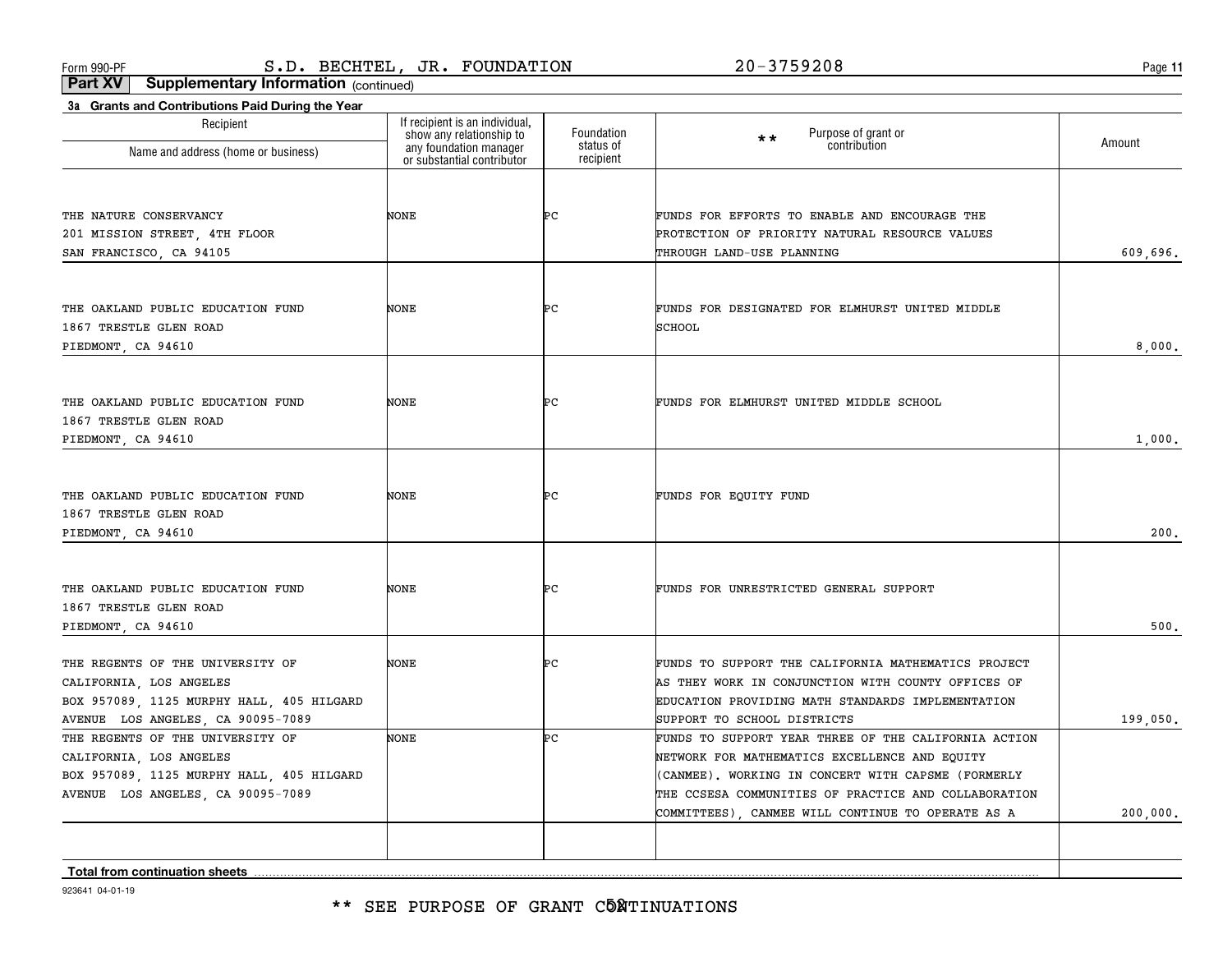\*\* SEE PURPOSE OF GRANT C5NTINUATIONS

923641 04-01-19

| . . <b>. .</b> . <b>.</b> . <b>.</b><br>Name and address (home or business)                        | show any relationship to<br>any foundation manager<br>or substantial contributor | Foundation<br>status of<br>recipient | Purpose of grant or<br>contribution<br>* *                                                                                                                                                         | Amount   |
|----------------------------------------------------------------------------------------------------|----------------------------------------------------------------------------------|--------------------------------------|----------------------------------------------------------------------------------------------------------------------------------------------------------------------------------------------------|----------|
| THE SAN DIEGO FOUNDATION<br>2508 HISTORIC DECATUR ROAD, SUITE 200<br>SAN DIEGO, CA 92106           | NONE                                                                             | ÞС                                   | FUNDS TO BUILD REGIONAL CAPACITY TO ADVANCE<br>SUSTAINABLE WATER MANAGEMENT AND TO WORK WITH A<br>COHORT OF COMMUNITY FOUNDATIONS TO PROMOTE LONG-TERM<br>WATER MANAGEMENT SOLUTIONS STATEWIDE     | 50,000.  |
| THE SAN DIEGO FOUNDATION<br>2508 HISTORIC DECATUR ROAD, SUITE 200<br>SAN DIEGO, CA 92106           | NONE                                                                             | ÞС                                   | FUNDS TO SUPPORT COMMUNITY FOUNDATION WATER<br>INITIATIVE: PHASE III                                                                                                                               | 250,000. |
| TRUST FOR CONSERVATION INNOVATION<br>405 14TH STREET, SUITE 164<br>OAKLAND, CA 94612               | NONE                                                                             | ÞС                                   | FUNDS TO SUPPORT CHANGESCALE, AN ORGANIZATION<br>COMMITTED TO ENSURING THAT EVERY GENERATION IS<br>INSPIRED WITH THE ENVIRONMENTAL KNOW-HOW TO CREATE<br>HEALTHY COMMUNITIES AND A HEALTHY PLANET. | 50,000.  |
| TRUSTEES OF PRINCETON UNIVERSITY<br>THE HELM BUILDING, 330 ALEXANDER STREET<br>PRINCETON, NJ 08540 | <b>NONE</b>                                                                      | ÞС                                   | FUNDS GIVEN AS PART OF THE DIRECTORS GRANT PROGRAM<br>DESIGNATED FOR THE FUND FOR THE DIRECTOR OF THE<br>CENTER FOR COLLEGE ACCESS AND OPPORTUNITY                                                 | 100,000. |
| TRUSTEES OF THE SMITH COLLEGE<br>76 ELM STREET<br>NORTHAMPTON, MA 01063                            | <b>NONE</b>                                                                      | ÞС                                   | FUNDS GIVEN AS PART OF THE DIRECTOR'S GRANT PROGRAM<br>IN SUPPORT OF THE NIELSEN LIBRARY RENOVATION PROJECT                                                                                        | 200,000. |
| TSNE MISSIONWORKS<br>89 SOUTH STREET, SUITE 700<br>BOSTON, MA 02111                                | NONE                                                                             | ÞС                                   | FUNDS TO COVER ANNUAL MEMBERSHIP DUES FOR<br>PARTICIPATION IN THE LEADERSHIP FUNDERS GROUP                                                                                                         | 5,000.   |
| U.S. WATER ALLIANCE<br>P.O. BOX 65776<br>WASHINGTON, DC 20035                                      | NONE                                                                             | ÞС                                   | FUNDS TO SUPPORT THE US WATER ALLIANCE 2019 ANNUAL<br>CONFERENCE                                                                                                                                   | 20,000.  |
| <b>Total from continuation sheets</b>                                                              |                                                                                  |                                      |                                                                                                                                                                                                    |          |

**Part XV Supplementary Information** (continued)

If recipient is an individual,

**3a Grants and Contributions Paid During the Year**

Recipient

Form 990-PF Page S.D. BECHTEL, JR. FOUNDATION 20-3759208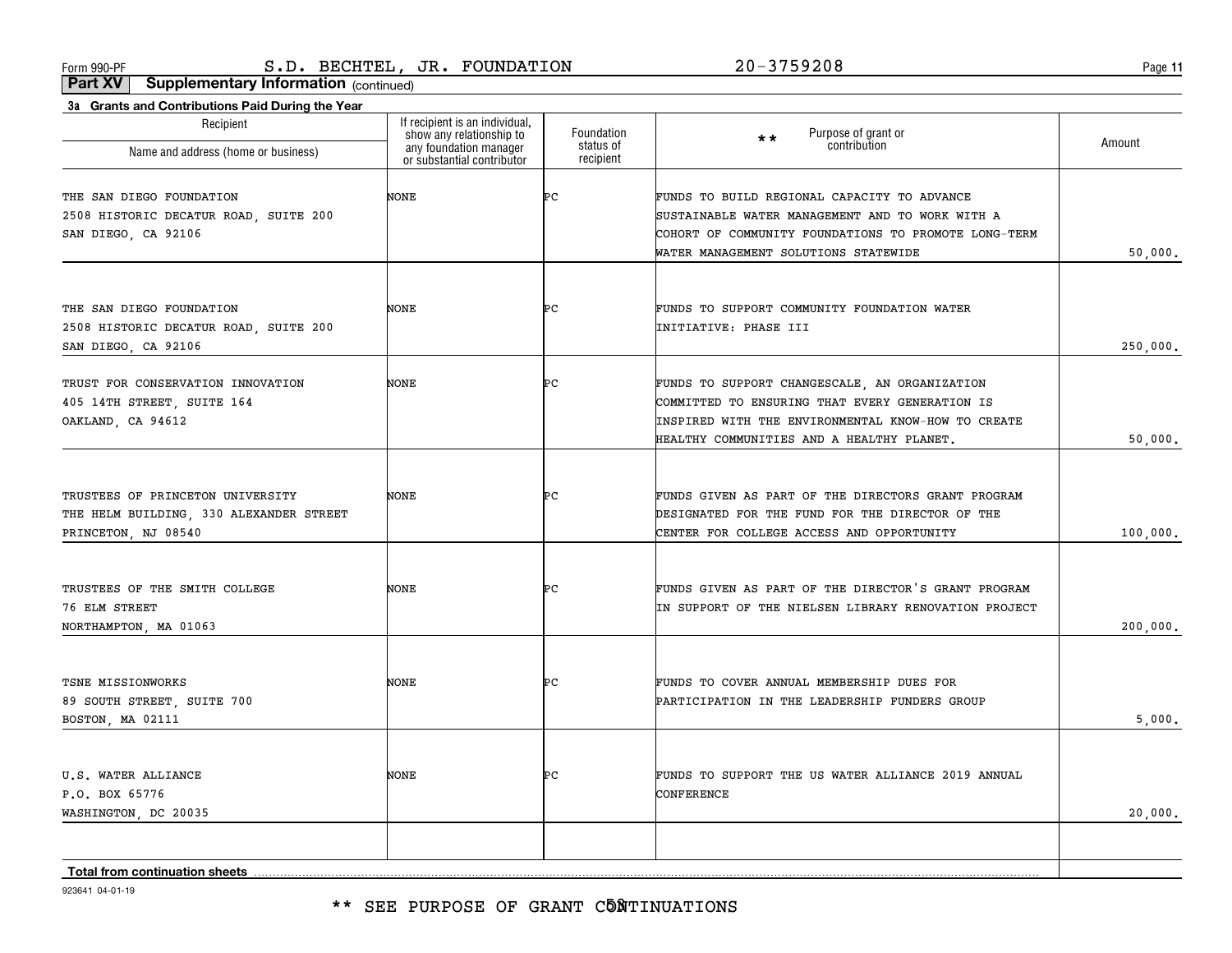**11**

**Part XV Supplementary Information** (continued)

| 3a Grants and Contributions Paid During the Year            |                                                                                                                    |                         |                                                        |          |
|-------------------------------------------------------------|--------------------------------------------------------------------------------------------------------------------|-------------------------|--------------------------------------------------------|----------|
| Recipient                                                   | If recipient is an individual,<br>show any relationship to<br>any foundation manager<br>or substantial contributor | Foundation<br>status of | Purpose of grant or<br>$\star \star$<br>contribution   | Amount   |
| Name and address (home or business)                         |                                                                                                                    | recipient               |                                                        |          |
|                                                             |                                                                                                                    |                         |                                                        |          |
| UASPIRE INC.                                                | NONE                                                                                                               | ÞС                      | FUNDS FOR THE BAY AREA                                 |          |
| 31 MILK STREET                                              |                                                                                                                    |                         |                                                        |          |
| BOSTON, MA 02109-5104                                       |                                                                                                                    |                         |                                                        | 700.     |
| UNION OF CONCERNED SCIENTISTS INC.                          | NONE                                                                                                               | ÞС                      | FUNDS FOR UNRESTRICTED GENERAL SUPPORT                 |          |
| 2 BRATTLE SQUARE SUITE 6                                    |                                                                                                                    |                         |                                                        |          |
| CAMBRIDGE, MA 02138-3756                                    |                                                                                                                    |                         |                                                        | 430.     |
|                                                             |                                                                                                                    |                         |                                                        |          |
| UNITED PHILANTHROPY FORUM                                   | NONE                                                                                                               | ÞС                      | FUNDS FOR PARTNER CONTRIBUTION AT \$25,000 FOR EACH OF |          |
| 1020 19TH STREET NW, SUITE 360                              |                                                                                                                    |                         | TWO YEARS                                              |          |
| WASHINGTON, DC 20036                                        |                                                                                                                    |                         |                                                        | 25,000.  |
| UNITED RELIGIONS                                            | NONE                                                                                                               | ÞС                      | FUNDS GIVEN AS PART OF THE DIRECTORS GRANT PROGRAM     |          |
| P.O. BOX 29242                                              |                                                                                                                    |                         | FOR GENERAL OPERATING SUPPORT                          |          |
| SAN FRANCISCO, CA 94129                                     |                                                                                                                    |                         |                                                        | 100,000. |
| UNITED STATES FOUNDATION FOR THE                            | NONE                                                                                                               | ÞС                      | FUNDS FOR A CAPITAL CAMPAIGN TO ESTABLISH A NEW WORLD  |          |
| COMMEMORATION OF THE WORLD WARS                             |                                                                                                                    |                         | WAR I MEMORIAL IN PERSHING PARK, WASHINGTON, D.C.      |          |
| 701 PENNSYLVANIA AVENUE NW, #123                            |                                                                                                                    |                         |                                                        |          |
| WASHINGTON, DC 20004                                        |                                                                                                                    |                         |                                                        | 500,000. |
| UNIVERSITY OF CALIFORNIA SAN FRANCISCO                      | NONE                                                                                                               | ÞС                      | FUNDS TO SUPPORT FREMONT GROUP'S FUND RAISING EFFORTS  |          |
| FOUNDATION                                                  |                                                                                                                    |                         | FOR BREAST CANCER ON BEHALF OF UCSF'S ATHENA BREAST    |          |
| 220 MONTGOMERY STREET, 5TH FLOOR<br>SAN FRANCISCO, CA 94104 |                                                                                                                    |                         | HEALTH NETWORK                                         | 5,000.   |
| UNIVERSITY OF CALIFORNIA SAN FRANCISCO                      | NONE                                                                                                               | ÞС                      | FUNDS GIVEN AS PART OF THE DIRECTOR'S GRANT PROGRAM    |          |
| FOUNDATION                                                  |                                                                                                                    |                         | DESIGNATED TO TIDESWELL.                               |          |
| DEPARTMENT OF MEDICINE, 220 MONTGOMERY                      |                                                                                                                    |                         |                                                        |          |
| STREET SAN FRANCISCO, CA 94104                              |                                                                                                                    |                         |                                                        | 100,000. |
|                                                             |                                                                                                                    |                         |                                                        |          |
| Total from continuation choote                              |                                                                                                                    |                         |                                                        |          |

**Total from continuation sheets**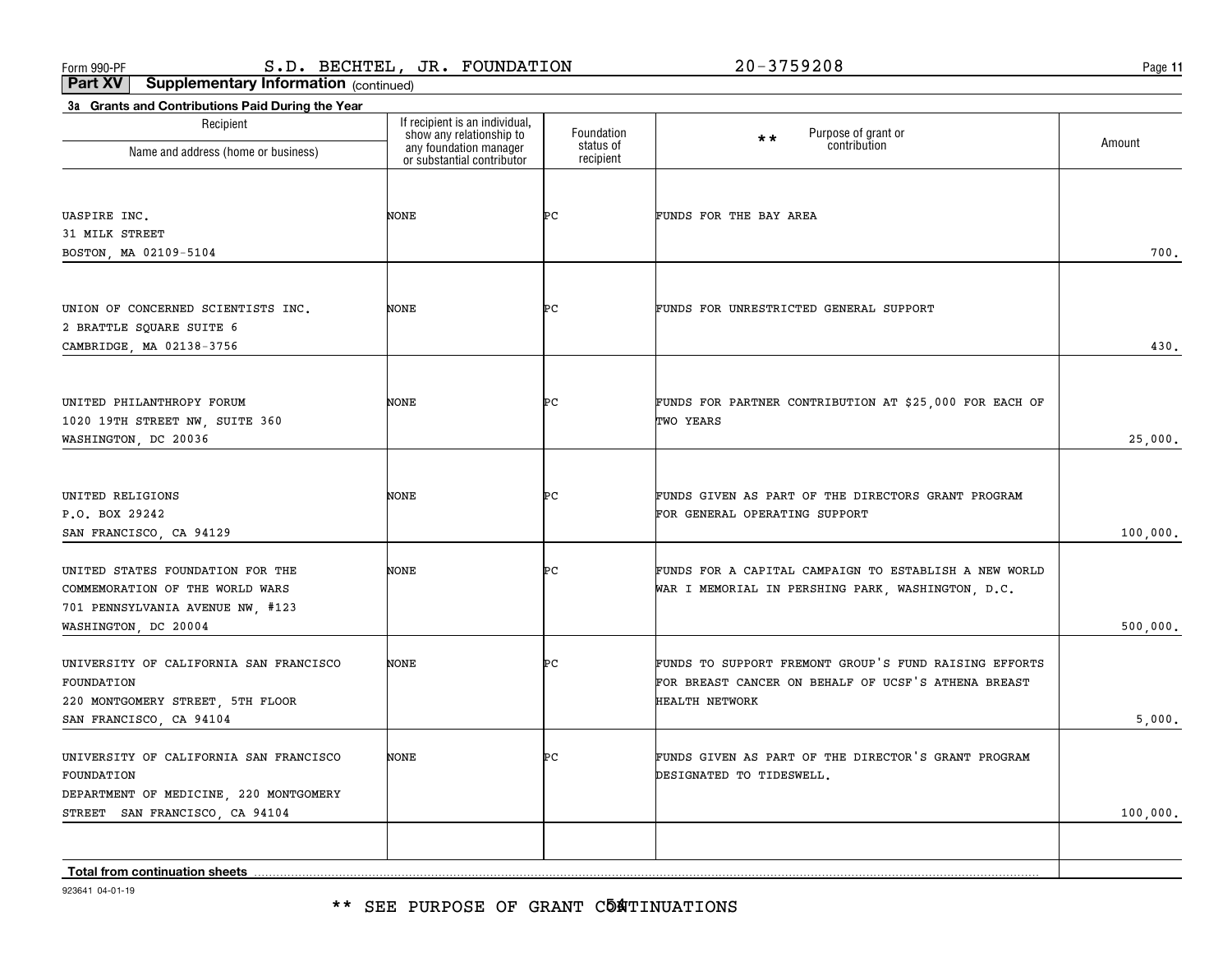**11**

**Part XV Supplementary Information** (continued)

| 3a Grants and Contributions Paid During the Year     |                                                                                                                    |                        |                                                                                                           |            |
|------------------------------------------------------|--------------------------------------------------------------------------------------------------------------------|------------------------|-----------------------------------------------------------------------------------------------------------|------------|
| Recipient                                            | If recipient is an individual,<br>show any relationship to<br>any foundation manager<br>or substantial contributor | Foundation             | Purpose of grant or<br>$\star\star$<br>contribution                                                       | Amount     |
| Name and address (home or business)                  |                                                                                                                    | status of<br>recipient |                                                                                                           |            |
|                                                      |                                                                                                                    |                        |                                                                                                           |            |
| UNIVERSITY OF COLORADO FOUNDATION                    | NONE                                                                                                               | ÞС                     | FUNDS FOR THE WATER DESK TO INCREASE THE VOLUME,                                                          |            |
| 1511 UNIVERSITY AVENUE, 478 UCB                      |                                                                                                                    |                        | DEPTH, AND POWER OF JOURNALISM CONNECTED TO WESTERN                                                       |            |
| BOULDER, CO 80309-0478                               |                                                                                                                    |                        | WATER ISSUES                                                                                              | 150,000.   |
| VALLECITOS MOUNTAIN REFUGE                           | NONE                                                                                                               | ÞС                     | FUNDS FOR UNRESTRICTED GENERAL SUPPORT                                                                    |            |
| P.O. BOX 4051                                        |                                                                                                                    |                        |                                                                                                           |            |
| DURANGO, CO 81302-4051                               |                                                                                                                    |                        |                                                                                                           | 800.       |
|                                                      |                                                                                                                    |                        |                                                                                                           |            |
| WALK SAN FRANCISCO FOUNDATION                        | NONE                                                                                                               | ÞС                     | FUNDS FOR UNRESTRICTED GENERAL SUPPORT                                                                    |            |
| 333 HAYES STREET SUITE 202                           |                                                                                                                    |                        |                                                                                                           |            |
| SAN FRANCISCO, CA 94102-4459                         |                                                                                                                    |                        |                                                                                                           | 2,400.     |
|                                                      |                                                                                                                    |                        |                                                                                                           |            |
| WATER FOUNDATION                                     | NONE                                                                                                               | ÞС                     | FUNDS FOR GENERAL OPERATING SUPPORT FOR THE WATER                                                         |            |
| 555 CAPITOL MALL, SUITE 1155<br>SACRAMENTO, CA 95814 |                                                                                                                    |                        | FOUNDATION TO IMPLEMENT ITS NEW STRATEGIC PLAN WHILE<br>ALSO INCREASING AND DIVERSIFYING ITS REVENUE BASE | 4,000,000. |
|                                                      |                                                                                                                    |                        |                                                                                                           |            |
| WATER FOUNDATION                                     | NONE                                                                                                               | ÞС                     | FUNDS TO SUPPORT FOR A COALITION OF COMMUNITY-BASED                                                       |            |
| 555 CAPITOL MALL, SUITE 1155                         |                                                                                                                    |                        | ORGANIZATIONS THAT ARE HELPING LOCAL COMMUNITIES                                                          |            |
| SACRAMENTO, CA 95814                                 |                                                                                                                    |                        | ENGAGE ON LAND AND WATER MANAGEMENT DECISIONS IN THE                                                      |            |
|                                                      |                                                                                                                    |                        | SAN JOAQUIN VALLEY                                                                                        | 325,000.   |
|                                                      |                                                                                                                    |                        |                                                                                                           |            |
| WATER FOUNDATION                                     | NONE                                                                                                               | ÞС                     | FUNDS TO SUPPORT FOR THE IMPLEMENTATION OF THE OPEN                                                       |            |
| 555 CAPITOL MALL, SUITE 1155<br>SACRAMENTO, CA 95814 |                                                                                                                    |                        | WATER DATA ACT (AB1755)                                                                                   | 500,000.   |
|                                                      |                                                                                                                    |                        |                                                                                                           |            |
| WESLEYAN UNIVERSITY                                  | NONE                                                                                                               | ÞС                     | FUNDS GIVEN AS PART OF THE DIRECTORS GRANT PROGRAM                                                        |            |
| 229 HIGH STREET                                      |                                                                                                                    |                        | DESIGNATED FOR THE UNIVERSITY ENDOWMENT                                                                   |            |
| MIDDLETOWN, CT 06459                                 |                                                                                                                    |                        |                                                                                                           | 200,000.   |
|                                                      |                                                                                                                    |                        |                                                                                                           |            |
| <b>Total from continuation sheets</b>                |                                                                                                                    |                        |                                                                                                           |            |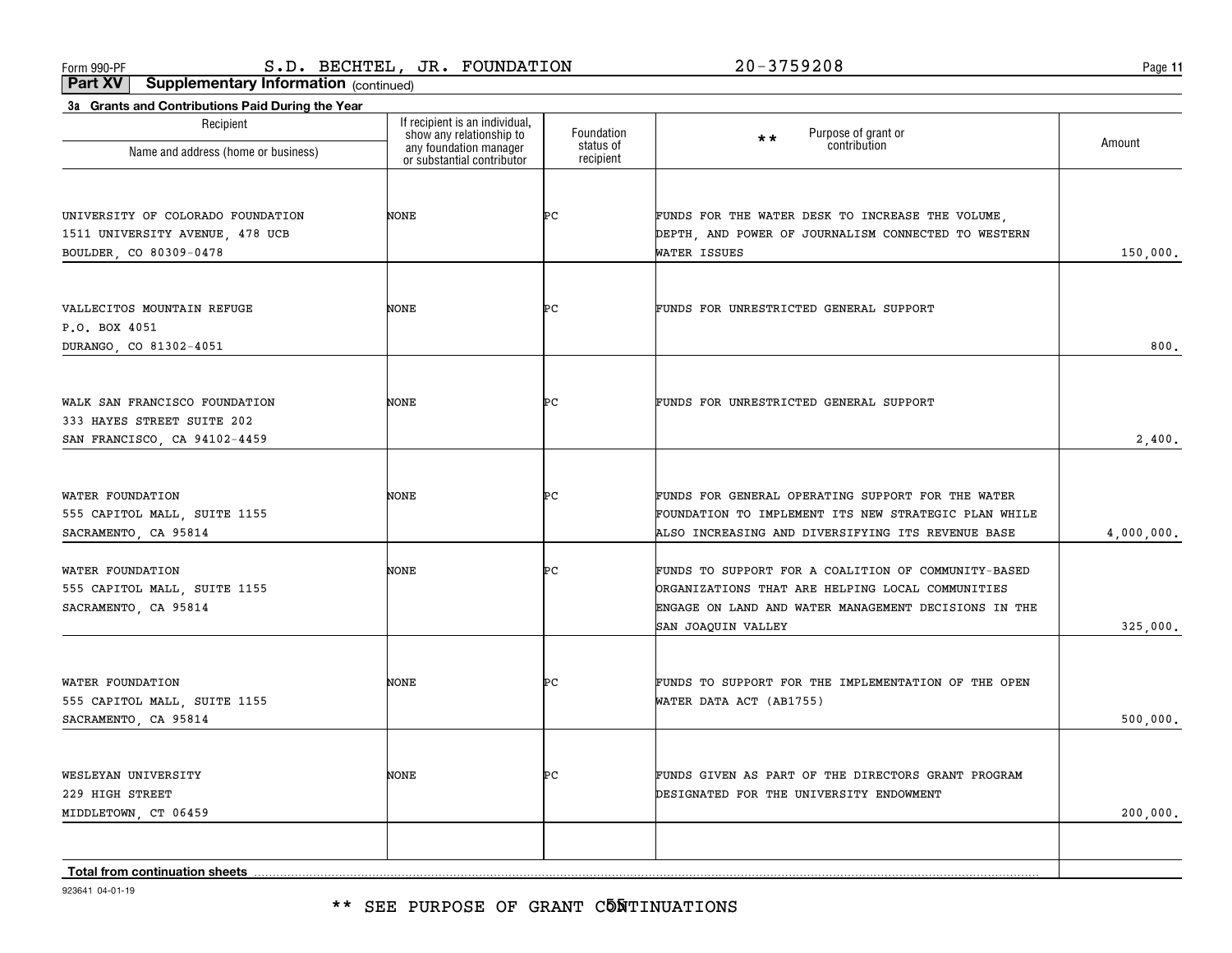**11**

**Part XV Supplementary Information** (continued)

| Recipient                             | If recipient is an individual,                                                   | Foundation             | $\star\star$                                          |              |
|---------------------------------------|----------------------------------------------------------------------------------|------------------------|-------------------------------------------------------|--------------|
| Name and address (home or business)   | show any relationship to<br>any foundation manager<br>or substantial contributor | status of<br>recipient | Purpose of grant or<br>contribution                   | Amount       |
| <b>WESTED</b>                         | <b>NONE</b>                                                                      | Þс                     | FUNDS FOR 1) ADVANCING POLICIES TO CONTINUE THE       |              |
| 730 HARRISON STREET                   |                                                                                  |                        | IMPACT OF THE FOUNDATIONS INVESTMENTS IN MATH AND     |              |
| SAN FRANCISCO, CA 94107               |                                                                                  |                        | SCIENCE STANDARDS IMPLEMENTATION AND TEACHER          |              |
|                                       |                                                                                  |                        | PREPARATION, AND 2) CONTINUING THE COUNTY OFFICE MATH |              |
|                                       |                                                                                  |                        | AND SCIENCE COMMUNITIES OF PRACTICE TO SUPPORT        | 3, 103, 000. |
|                                       |                                                                                  |                        |                                                       |              |
| WESTED                                | NONE                                                                             | ÞС                     | FUNDS FOR A WHITE PAPER DESCRIBING THE LONG TERM AND  |              |
| 730 HARRISON STREET                   |                                                                                  |                        | EXTENDED VALUE OF THE FOUNDATION'S INVESTMENT IN NGSS |              |
| SAN FRANCISCO, CA 94107               |                                                                                  |                        | IMPLEMENTATION                                        | 75,000.      |
|                                       |                                                                                  |                        |                                                       |              |
| WESTED                                | NONE                                                                             | ÞС                     | FUNDS FOR DETERMINING HOW CALIFORNIA MIGHT USE A      |              |
| 730 HARRISON STREET                   |                                                                                  |                        | PORTION OF ITS SET-ASIDE ALLOCATIONS IN TITLES 1 AND  |              |
| SAN FRANCISCO, CA 94107               |                                                                                  |                        | II OF THE EVERY STUDENT SUCCEEDS ACT (ESSA)           | 25,000.      |
|                                       |                                                                                  |                        |                                                       |              |
| WESTED                                | NONE                                                                             | ÞС                     | FUNDS FOR EVALUATING THE SUSTAINED IMPACT OF THE MATH |              |
| 730 HARRISON STREET                   |                                                                                  |                        | IN COMMON INITIATIVE                                  |              |
| SAN FRANCISCO, CA 94107               |                                                                                  |                        |                                                       | 263,702.     |
|                                       |                                                                                  |                        |                                                       |              |
| WESTED                                | NONE                                                                             | ÞС                     | FUNDS FOR GENERAL OPERATING SUPPORT FOR THE K-12      |              |
| 730 HARRISON STREET                   |                                                                                  |                        | ALLIANCE                                              |              |
| SAN FRANCISCO, CA 94107               |                                                                                  |                        |                                                       | 500,000.     |
| WESTED                                | NONE                                                                             | ÞС                     | FUNDS FOR SUPPORT OF A SECOND YEAR OF THE IMPROVEMENT |              |
| 730 HARRISON STREET                   |                                                                                  |                        | RESEARCH FELLOWSHIP, PROVIDING IMPROVEMENT SCIENCE    |              |
| SAN FRANCISCO, CA 94107               |                                                                                  |                        | METHODS AND DISSEMINATION SUPPORT TO CALIFORNIA STATE |              |
|                                       |                                                                                  |                        | UNIVERSITY FACULTY ENGAGED IN EFFORTS TO IMPROVE      |              |
|                                       |                                                                                  |                        | TEACHER PREPARATION PROGRAMS                          | 500,000.     |
|                                       |                                                                                  |                        |                                                       |              |
| WESTED                                | NONE                                                                             | ÞС                     | FUNDS FOR THE EVALUATION OF CA STATE UNIVERSITY NEW   |              |
| 730 HARRISON STREET                   |                                                                                  |                        | GENERATION OF EDUCATORS INITIATIVE (WITH SRI)         |              |
| SAN FRANCISCO, CA 94107               |                                                                                  |                        |                                                       | 573,663.     |
|                                       |                                                                                  |                        |                                                       |              |
| <b>Total from continuation sheets</b> |                                                                                  |                        |                                                       |              |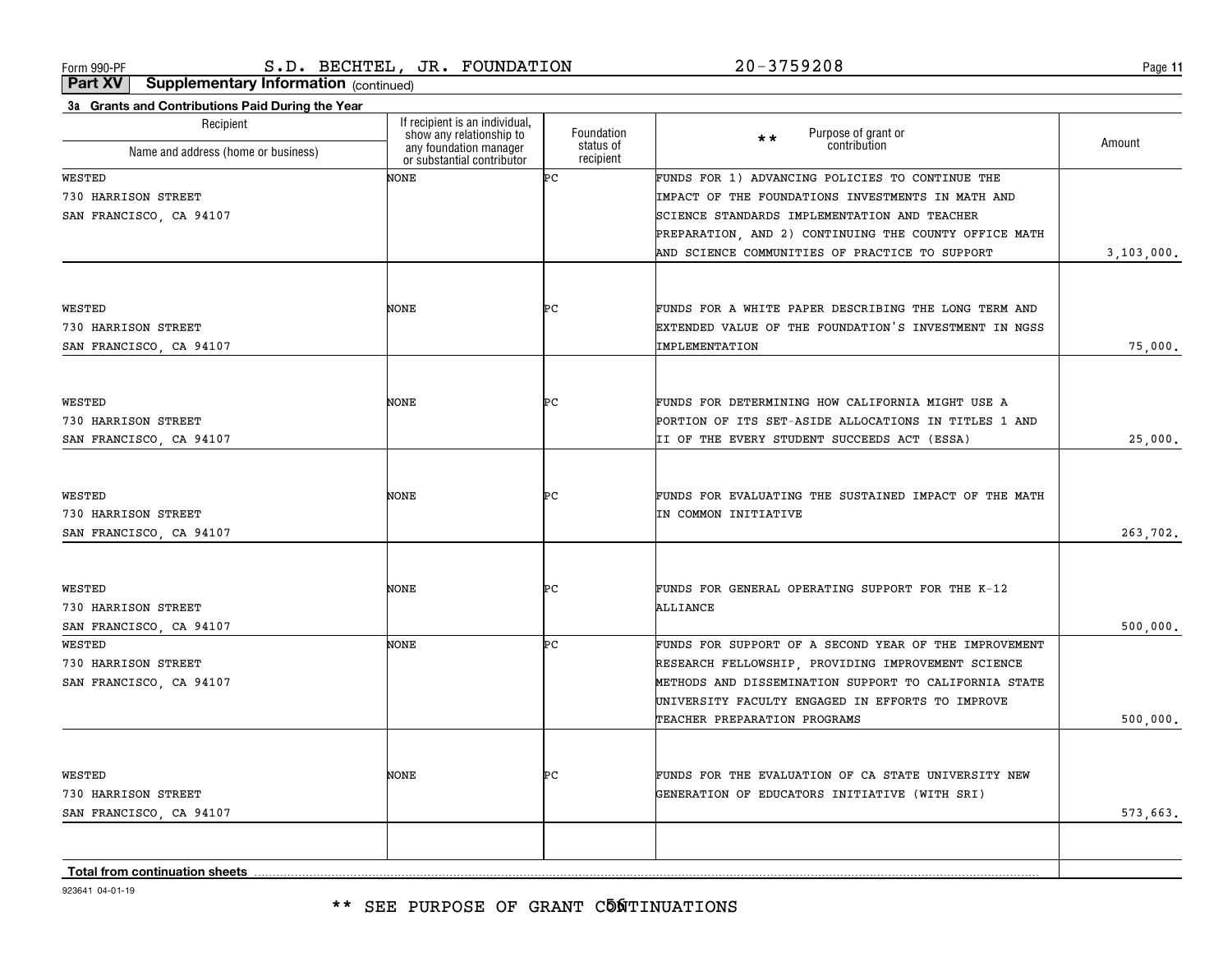**11**

**Part XV Supplementary Information** (continued)

| Recipient                                      | If recipient is an individual,                                                   | Foundation             | Purpose of grant or<br>$\star\star$                   |            |
|------------------------------------------------|----------------------------------------------------------------------------------|------------------------|-------------------------------------------------------|------------|
| Name and address (home or business)            | show any relationship to<br>any foundation manager<br>or substantial contributor | status of<br>recipient | contribution                                          | Amount     |
|                                                |                                                                                  |                        |                                                       |            |
| WESTED                                         | NONE                                                                             | ÞС                     | FUNDS FOR THE PUBLICATION OF NGSS LEARNING SEQUENCES  |            |
| 730 HARRISON STREET                            |                                                                                  |                        | FOR USE AS AN OPEN EDUCATIONAL RESOURCE               |            |
| SAN FRANCISCO, CA 94107                        |                                                                                  |                        |                                                       | 117,546.   |
| WESTED                                         | NONE                                                                             | ÞС                     | FUNDS FOR WESTED TO EVALUATE CCSESA'S MATH AND        |            |
| 730 HARRISON STREET                            |                                                                                  |                        | SCIENCE COMMUNITIES OF PRACTICE                       |            |
| SAN FRANCISCO, CA 94107                        |                                                                                  |                        |                                                       | 170,000.   |
| <b>WESTED</b>                                  | NONE                                                                             | Þс                     | FUNDS TO DEVELOP MEASURES, BEGIN DATA COLLECTION, AND |            |
| 730 HARRISON STREET                            |                                                                                  |                        | PROVIDE TECHNICAL ASSISTANCE TO RECIPIENTS OF NEW     |            |
| SAN FRANCISCO, CA 94107                        |                                                                                  |                        | STATE RESIDENCY GRANTS, WITH THE AIM OF SUPPORTING    |            |
|                                                |                                                                                  |                        | INCLUSION OF TEACHER PREPARATION MEASURES IN THE NEW  |            |
|                                                |                                                                                  |                        | STATE LONGITUDINAL DATA SYSTEM IN OUT YEARS           | 500,000.   |
|                                                |                                                                                  |                        |                                                       |            |
| WESTED                                         | NONE                                                                             | ÞС                     | FUNDS TO K-12 ALLIANCE TO SUPPORT THE CALIFORNIA K8   |            |
| 730 HARRISON STREET<br>SAN FRANCISCO, CA 94107 |                                                                                  |                        | NGSS EARLY IMPLEMENTATION INITIATIVE.                 | 1,787,726. |
|                                                |                                                                                  |                        |                                                       |            |
| <b>WESTED</b>                                  | NONE                                                                             | ÞС                     | FUNDS TO SUPPORT THE CA NEXT GENERATION SCIENCE       |            |
| 730 HARRISON STREET                            |                                                                                  |                        | STANDARDS (NGSS) EARLY IMPLEMENTERS INITIATIVE        |            |
| SAN FRANCISCO, CA 94107                        |                                                                                  |                        | EVALUATION AND CONTINUED COMMUNICATIONS AND           |            |
|                                                |                                                                                  |                        | DISSEMINATION OF THE EVALUATION FINDINGS              | 704,966.   |
| <b>WESTED</b>                                  | NONE                                                                             | Þс                     | WESTED WILL EXTEND FORMATIVE EVALUATION AND TECHNICAL |            |
| 730 HARRISON STREET                            |                                                                                  |                        | ASSISTANCE, ALIGNING WORK TO CCSESAS CURRENT GOALS    |            |
| SAN FRANCISCO, CA 94107                        |                                                                                  |                        | FOR THE PARTNERSHIP. THE EVALUATION WILL PROVIDE      |            |
|                                                |                                                                                  |                        | UPDATES ON HOW STRUCTURES OF SUPPORT DEVELOP OVER     |            |
|                                                |                                                                                  |                        | COUNTIES AND REGIONS LATEST INITIATIVES AND DOCUMENT  | 427, 126.  |
| WILDLIFE CONSERVATION NETWORK INC.             | NONE                                                                             | ÞС                     | FUNDS FOR UNRESTRICTED GENERAL SUPPORT OF SAVE THE    |            |
| 209 MISSISSIPPI STREET                         |                                                                                  |                        | <b>ELEPHANTS</b>                                      |            |
| SAN FRANCISCO, CA 94107                        |                                                                                  |                        |                                                       | 1,000.     |
|                                                |                                                                                  |                        |                                                       |            |
| Total from continuation sheets                 |                                                                                  |                        |                                                       |            |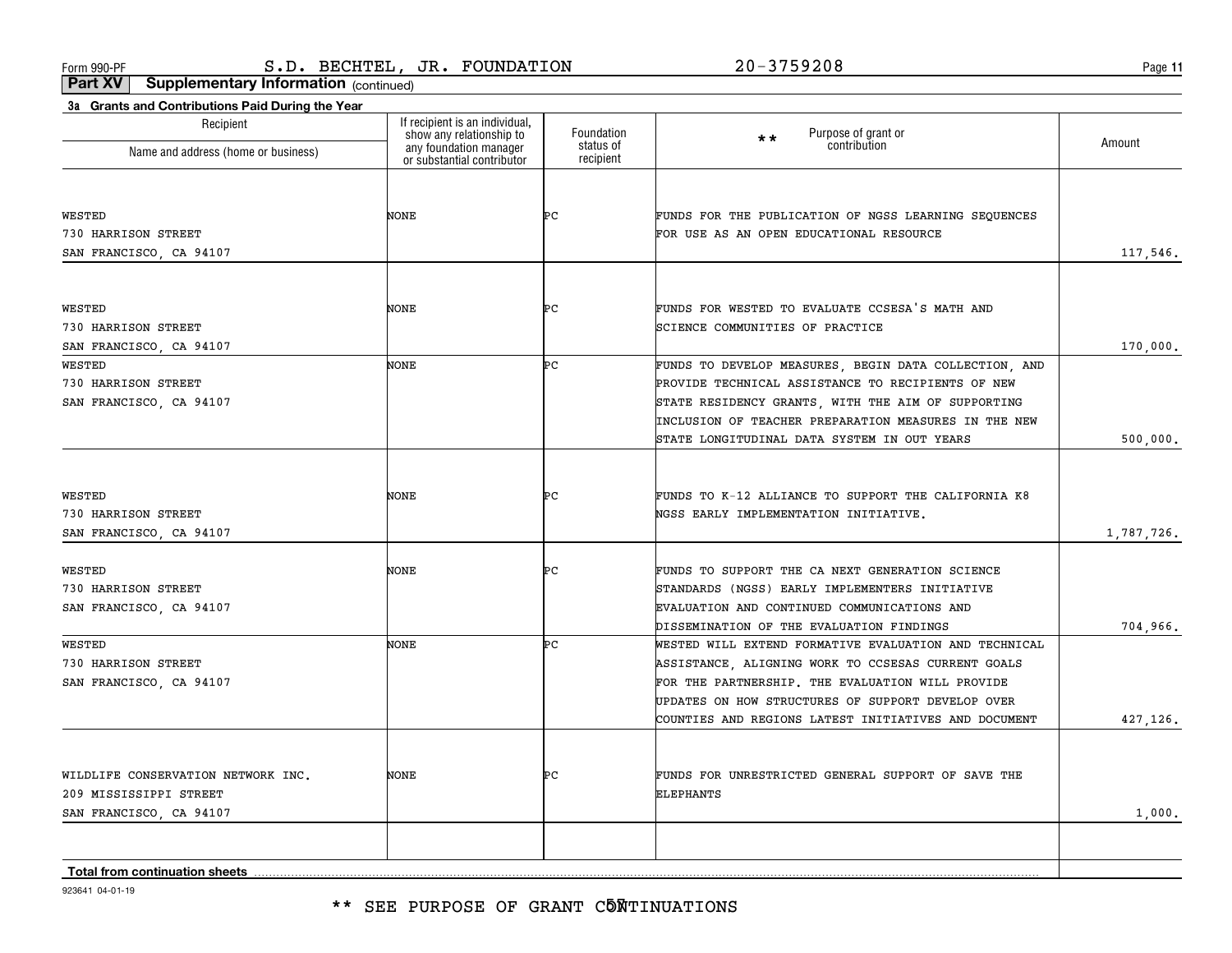**11**

**Part XV Supplementary Information** (continued)

| 3a Grants and Contributions Paid During the Year<br>Recipient | If recipient is an individual,                                                   |                                      |                                                                                                          |            |
|---------------------------------------------------------------|----------------------------------------------------------------------------------|--------------------------------------|----------------------------------------------------------------------------------------------------------|------------|
| Name and address (home or business)                           | show any relationship to<br>any foundation manager<br>or substantial contributor | Foundation<br>status of<br>recipient | Purpose of grant or<br>$**$<br>contribution                                                              | Amount     |
|                                                               |                                                                                  |                                      |                                                                                                          |            |
| WINDWARD FUND                                                 | NONE                                                                             | Þс                                   | FUNDS FOR A MATCHING FUNDS POOL TO BE DIRECTED TO WFI                                                    |            |
| 1201 CONNECTICUT AVENUE NW, SUITE 300                         |                                                                                  |                                      | PRIORITY STRATEGIES, INCLUDING SHAPING HEALTHY WATER                                                     |            |
| WASHINGTON, DC 20036                                          |                                                                                  |                                      | MARKETS, AS PART OF A WATER CAMPAIGN TO INCENTIVIZE                                                      |            |
|                                                               |                                                                                  |                                      | GREATER PHILANTHROPIC INVESTMENT IN WATER                                                                | 1,000,000. |
| WINDWARD FUND                                                 | NONE                                                                             | Þс                                   | FUNDS FOR BUILDING ON PRIOR FOUNDATION SUPPORT TO                                                        |            |
| 1201 CONNECTICUT AVENUE NW, SUITE 300                         |                                                                                  |                                      | DEVELOP AN ACTIONABLE SET OF CALIFORNIA POLICIES                                                         |            |
| WASHINGTON, DC 20036                                          |                                                                                  |                                      | AIMED AT IMPROVING FOREST HEALTH, REDUCING WILDFIRE                                                      |            |
|                                                               |                                                                                  |                                      | RISK AND HELPING CALIFORNIA ACHIEVE ITS CARBON                                                           |            |
|                                                               |                                                                                  |                                      | NEUTRALITY GOALS                                                                                         | 498,750.   |
|                                                               |                                                                                  |                                      |                                                                                                          |            |
| WINDWARD FUND                                                 | NONE                                                                             | ÞС                                   | FUNDS TO ADVANCE THE WATER TABLE AS A FORUM FOR WATER                                                    |            |
| 1201 CONNECTICUT AVENUE NW, SUITE 300                         |                                                                                  |                                      | FUNDERS TO WORK TOGETHER TO ALIGN FUNDING, AND TO                                                        |            |
| WASHINGTON, DC 20036                                          |                                                                                  |                                      | LAUNCH A WATER CAMPAIGN TO INCENTIVIZE GREATER<br>PHILANTHROPIC INVESTMENT IN WATER                      | 4,000,000. |
|                                                               |                                                                                  |                                      |                                                                                                          |            |
|                                                               |                                                                                  |                                      |                                                                                                          |            |
| WINDWARD FUND                                                 | NONE                                                                             | ÞС                                   | FUNDS TO CREATE THE POLICIES AND MECHANISMS TO                                                           |            |
| 1201 CONNECTICUT AVENUE NW, SUITE 300                         |                                                                                  |                                      | SUPPORT IMPLEMENTATION OF DYNAMIC CONSERVATION IN NEW                                                    |            |
| WASHINGTON, DC 20036                                          |                                                                                  |                                      | WAYS                                                                                                     | 115,421.   |
|                                                               |                                                                                  |                                      |                                                                                                          |            |
| WINDWARD FUND                                                 | NONE                                                                             | ÞС                                   | FUNDS TO LAUNCH THE MOSAIC INITIATIVE TO BUILD THE                                                       |            |
| 1201 CONNECTICUT AVENUE NW, SUITE 300                         |                                                                                  |                                      | POWER OF THE ENVIRONMENTAL FIELD BY STRENGTHENING                                                        |            |
| WASHINGTON, DC 20036                                          |                                                                                  |                                      | MOVEMENT INFRASTRUCTURE                                                                                  | 500,000.   |
|                                                               | NONE                                                                             | ÞС                                   |                                                                                                          |            |
| WINDWARD FUND                                                 |                                                                                  |                                      | FUNDS TO SUPPORT A FORUM FOR WATER FUNDERS TO WORK                                                       |            |
| 1201 CONNECTICUT AVENUE NW, SUITE 300                         |                                                                                  |                                      | TOGETHER TO FURTHER STRATEGIES, COLLABORATION AND<br>FUNDRAISING FOR THE WATER FIELD, CONTINUING EFFORTS |            |
| WASHINGTON, DC 20036                                          |                                                                                  |                                      | LAUNCHED THROUGH THE WATER FUNDER INITIATIVE                                                             |            |
|                                                               |                                                                                  |                                      |                                                                                                          | 500,000.   |
| WINDWARD FUND                                                 | NONE                                                                             | ÞС                                   | FUNDS TO SUPPORT OPENET, A COLLABORATIVE EFFORT                                                          |            |
| 1201 CONNECTICUT AVENUE NW, SUITE 300                         |                                                                                  |                                      | BETWEEN AGRICULTURAL LEADERS AND THE RESEARCH                                                            |            |
| WASHINGTON, DC 20036                                          |                                                                                  |                                      | COMMUNITY TO IMPROVE INFORMATION ABOUT AGRICULTURAL                                                      |            |
|                                                               |                                                                                  |                                      | WATER USE                                                                                                | 1,300,000. |
|                                                               |                                                                                  |                                      |                                                                                                          |            |
|                                                               |                                                                                  |                                      |                                                                                                          |            |
| <b>Total from continuation sheets</b>                         |                                                                                  |                                      |                                                                                                          |            |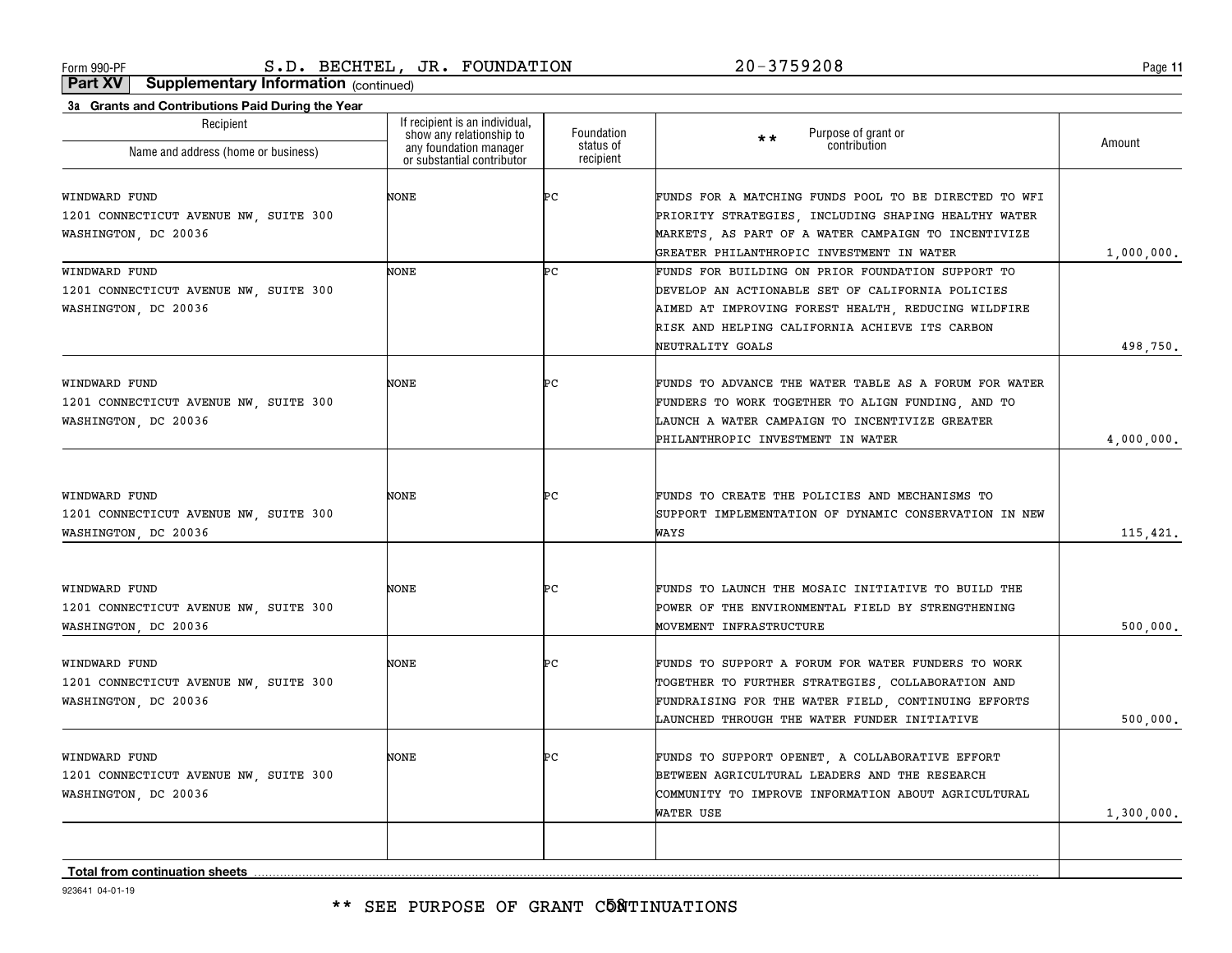**11**

**Part XV Supplementary Information** (continued)

| 3a Grants and Contributions Paid During the Year             |                                                                                                                    |                        |                                                     |        |
|--------------------------------------------------------------|--------------------------------------------------------------------------------------------------------------------|------------------------|-----------------------------------------------------|--------|
| Recipient                                                    | If recipient is an individual,<br>show any relationship to<br>any foundation manager<br>or substantial contributor | Foundation             | Purpose of grant or<br>contribution<br>$\star\star$ | Amount |
| Name and address (home or business)                          |                                                                                                                    | status of<br>recipient |                                                     |        |
|                                                              |                                                                                                                    |                        |                                                     |        |
|                                                              |                                                                                                                    |                        |                                                     |        |
| WORLD CENTRAL KITCHEN INCORPORATED<br>1342 FLORIDA AVENUE NW | NONE                                                                                                               | ÞС                     | FUNDS FOR UNRESTRICTED GENERAL SUPPORT              |        |
| WASHINGTON, DC 20009-4808                                    |                                                                                                                    |                        |                                                     | 560.   |
|                                                              |                                                                                                                    |                        |                                                     |        |
|                                                              |                                                                                                                    |                        |                                                     |        |
| YERBA BUENA CENTER FOR THE ARTS                              | NONE                                                                                                               | ÞС                     | FUNDS FOR UNRESTRICTED GENERAL SUPPORT              |        |
| 701 MISSION STREET                                           |                                                                                                                    |                        |                                                     |        |
| SAN FRANCISCO, CA 94103-3138                                 |                                                                                                                    |                        |                                                     | 1,000. |
|                                                              |                                                                                                                    |                        |                                                     |        |
| YES NATURE TO NEIGHBORHOODS                                  | NONE                                                                                                               | ÞС                     | FUNDS FOR UNRESTRICTED GENERAL SUPPORT              |        |
| 3029 MACDONALD AVENUE                                        |                                                                                                                    |                        |                                                     |        |
| RICHMOND, CA 94804-3010                                      |                                                                                                                    |                        |                                                     | 1,000. |
|                                                              |                                                                                                                    |                        |                                                     |        |
|                                                              |                                                                                                                    |                        |                                                     |        |
|                                                              |                                                                                                                    |                        |                                                     |        |
|                                                              |                                                                                                                    |                        |                                                     |        |
|                                                              |                                                                                                                    |                        |                                                     |        |
|                                                              |                                                                                                                    |                        |                                                     |        |
|                                                              |                                                                                                                    |                        |                                                     |        |
|                                                              |                                                                                                                    |                        |                                                     |        |
|                                                              |                                                                                                                    |                        |                                                     |        |
|                                                              |                                                                                                                    |                        |                                                     |        |
|                                                              |                                                                                                                    |                        |                                                     |        |
|                                                              |                                                                                                                    |                        |                                                     |        |
|                                                              |                                                                                                                    |                        |                                                     |        |
|                                                              |                                                                                                                    |                        |                                                     |        |
|                                                              |                                                                                                                    |                        |                                                     |        |
|                                                              |                                                                                                                    |                        |                                                     |        |
|                                                              |                                                                                                                    |                        |                                                     |        |
|                                                              |                                                                                                                    |                        |                                                     |        |
|                                                              |                                                                                                                    |                        |                                                     |        |
| Total from continuation sheets                               |                                                                                                                    |                        |                                                     |        |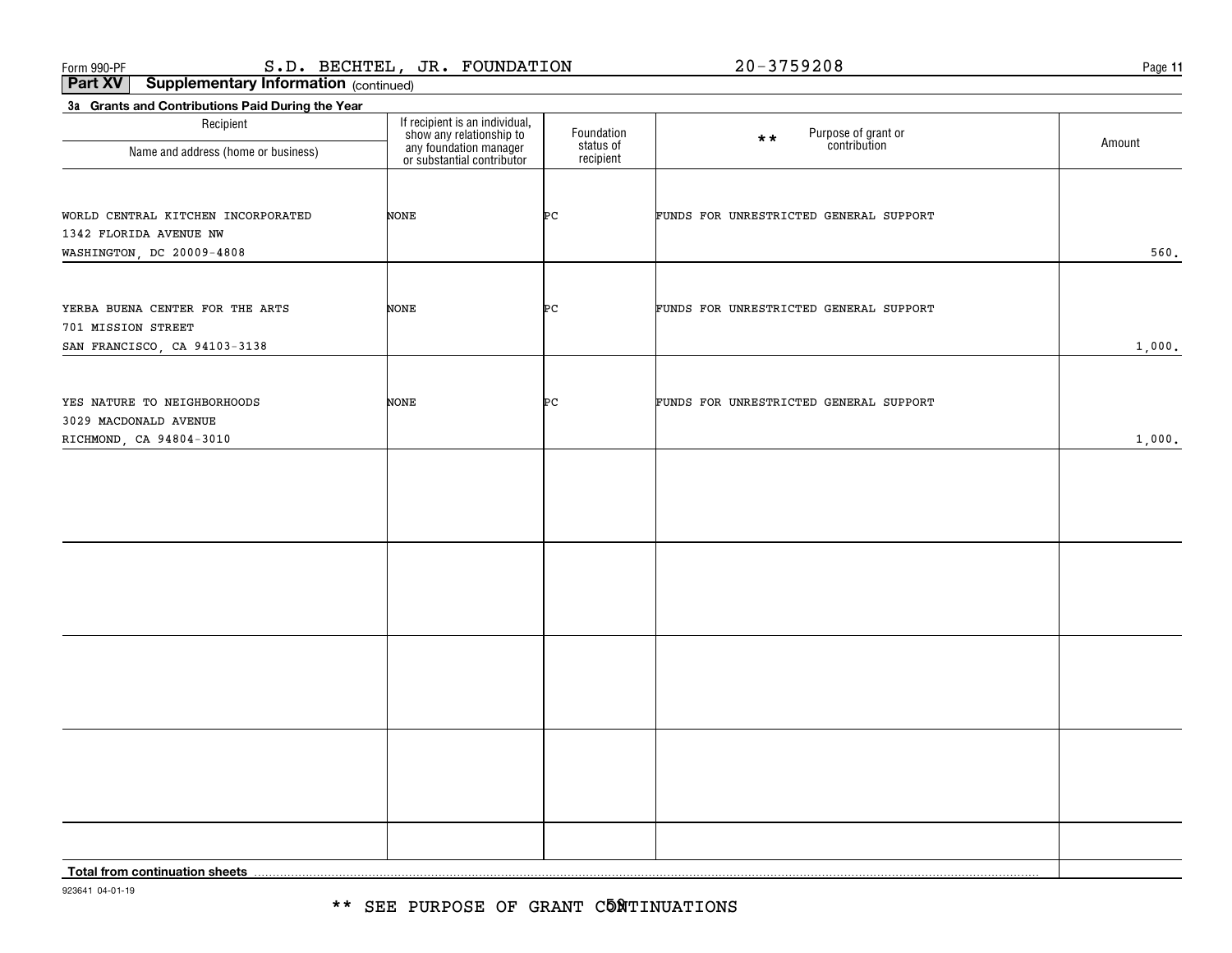\*\* SEE PURPOSE OF GRANT CÓÑTINUATIONS

| 3b Grants and Contributions Approved for Future Payment |                                                                                      |                         |                                                                                                            |            |
|---------------------------------------------------------|--------------------------------------------------------------------------------------|-------------------------|------------------------------------------------------------------------------------------------------------|------------|
| Recipient                                               | If recipient is an individual,<br>show any relationship to<br>any foundation manager | Foundation<br>status of | Purpose of grant or<br>contribution<br>$\star\star$                                                        | Amount     |
| Name and address (home or business)                     | or substantial contributor                                                           | recipient               |                                                                                                            |            |
|                                                         |                                                                                      |                         |                                                                                                            |            |
| CALIFORNIANS DEDICATED TO EDUCATION                     | <b>NONE</b>                                                                          | ÞС                      | FUNDS FOR A CALIFORNIA STEAM SYMPOSIUM PRE-CONFERENCE                                                      |            |
| FOUNDATION                                              |                                                                                      |                         | HIGHLIGHTING FOUNDATION LEARNINGS FORM STANDARDS                                                           |            |
| 260 MAIN STREET, SUITE 200                              |                                                                                      |                         | IMPLEMENTATION INVESTMENTS                                                                                 |            |
| REDWOOD CITY, CA 94063                                  |                                                                                      |                         |                                                                                                            | 150,000.   |
| CALIFORNIANS DEDICATED TO EDUCATION                     | <b>NONE</b>                                                                          | ÞС                      | FUNDS FOR CALIFORNIA'S FIRST SYSTEMIC ATTEMPT TO                                                           |            |
| FOUNDATION                                              |                                                                                      |                         | BROADEN LABOR-MANAGEMENT ACTIVITIES IN EDUCATION                                                           |            |
| 260 MAIN STREET, SUITE 200                              |                                                                                      |                         |                                                                                                            |            |
| REDWOOD CITY, CA 94063                                  |                                                                                      |                         |                                                                                                            | 250,000.   |
| CENTER FOR EFFECTIVE PHILANTHROPY INC.                  | NONE                                                                                 | Þс                      | FUNDS TO SUPPORT TWO SIGNIFICANT PIECES OF WORK FOR                                                        |            |
| 675 MASSACHUSETTS AVENUE                                |                                                                                      |                         | CEP IN THE COMING YEAR: 1) COMPLETING AND RELEASING                                                        |            |
| CAMBRIDGE, MA 02139                                     |                                                                                      |                         | FINDINGS FROM A LARGE-SCALE RESEARCH PROJECT ON                                                            |            |
|                                                         |                                                                                      |                         | FOUNDATIONS WORK TO INFLUENCE POLICY; AND 2) STEPPING                                                      |            |
|                                                         |                                                                                      |                         | UP EFFORTS TO INFLUENCE INDIVIDUAL DONORS GIVING                                                           | 150,000.   |
|                                                         |                                                                                      |                         |                                                                                                            |            |
| EARTH ISLAND INSTITUTE                                  | NONE                                                                                 | ÞС                      | FUNDS FOR THE JMT WILDERNESS RESTORATION PROGRAM IN                                                        |            |
| 2120 AVY AVENUE                                         |                                                                                      |                         | THE ANSEL ADAMS WILDERNESS (\$130,000), FOR A SUMMER                                                       |            |
| MENLO PARK, CA 94025                                    |                                                                                      |                         | INTERNSHIP PROGRAM TO SUPPORT THIS WORK (\$30,000),                                                        |            |
|                                                         |                                                                                      |                         | AND FOR GENERAL OPERATIONS (\$120,000)                                                                     | 65,000.    |
|                                                         |                                                                                      |                         |                                                                                                            |            |
| <b>EDSOURCE</b>                                         | NONE                                                                                 | ÞС                      | FUNDS FOR RESEARCH AND COMMUNICATIONS ON FOUNDATION                                                        |            |
| 436 14TH STREET, SUITE 1005                             |                                                                                      |                         | <b>EDUCATION ISSUES</b>                                                                                    |            |
| OAKLAND, CA 94612                                       |                                                                                      |                         |                                                                                                            | 150,000.   |
|                                                         |                                                                                      |                         |                                                                                                            |            |
| LEARNING POLICY INSTITUTE                               | <b>NONE</b>                                                                          | ÞС                      | FUNDS FOR SEEDING THE SCIENCE OF LEARNING & AMP;                                                           |            |
| 1530 PAGE MILL ROAD, SUITE 200                          |                                                                                      |                         | DEVELOPMENT AND WHOLE CHILD EQUITY INITIATIVES WITH                                                        |            |
| PALO ALTO, CA 94304                                     |                                                                                      |                         | INCLUSION OF YOUTH DEVELOPMENT ORGANIZATIONS                                                               | 1,000,000. |
|                                                         |                                                                                      |                         |                                                                                                            |            |
|                                                         |                                                                                      |                         |                                                                                                            |            |
| LEARNING POLICY INSTITUTE                               | <b>NONE</b>                                                                          | ÞС                      | FUNDS FOR POLICY RESEARCH AND ACTIVITIES THAT ADVANCE<br>HIGH-QUALITY EDUCATOR PREPARATION AND PRACTICE IN |            |
| 1530 PAGE MILL ROAD, SUITE 200                          |                                                                                      |                         | CALIFORNIA                                                                                                 |            |
| PALO ALTO, CA 94304                                     |                                                                                      |                         |                                                                                                            | 250,000.   |
|                                                         |                                                                                      |                         |                                                                                                            |            |
|                                                         |                                                                                      |                         |                                                                                                            | 7,008,226. |

**Total from continuation sheets**

923645 04-01-19

**11**

Form 990-PF Page S.D. BECHTEL, JR. FOUNDATION 20-3759208 **Part XV Supplementary Information** (continued)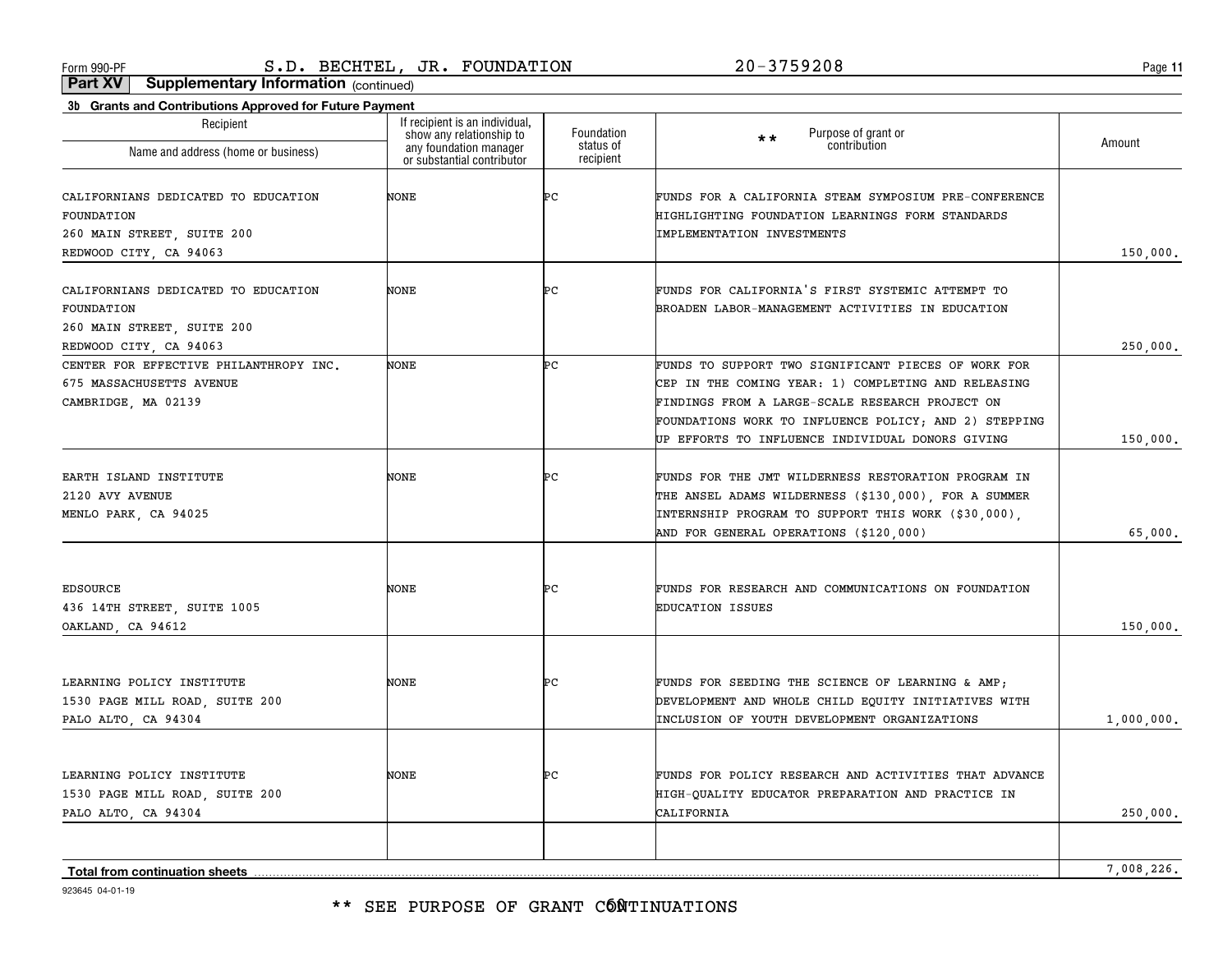\*\* SEE PURPOSE OF GRANT CÓNTINUATIONS

923645 04-01-19

| ÞС<br>PARTNERSHIP FOR PUBLIC SERVICE INC.<br>NONE<br>FUNDS FOR PROJECTS THAT WILL ALLOW THE PARTNERSHIP TO<br>1100 NEW YORK AVENUE NW<br>ASSESS THE FEDERAL TALENT PIPELINE, CONDUCT A STUDY<br>OF THE PARTNERSHIPS BRAND, AND CREATE A 360<br>WASHINGTON, DC 20005<br>ASSESSMENT FOR FEDERAL LEADERS IN ORDER TO<br>EFFECTIVELY IMPLEMENT THEIR NEW STRATEGIC PLAN<br>POSITIVE COACHING ALLIANCE<br>ÞС<br>NONE<br>FUNDS TO SUPPORT PCA TO INCREASE ITS INTERNAL<br>1001 NORTH RENGSTORFF AVENUE<br>ORGANIZATIONAL CAPACITY FOR DEI WORK THROUGH<br>MOUNTAIN VIEW, CA 94043<br>CONSULTANT-LED TRAINING, STAFF SURVEY, AND ANALYSIS<br>OF STRENGTHS, WEAKNESSES, OPPORTUNITIES, AND THREATS<br>AS IT PERTAINS TO THE WORK BEING DONE IN PCA REGIONS<br>ÞС<br>SAN MATEO COUNTY RESOURCE CONSERVATION<br>NONE<br>FUNDS TO SUPPORT THE SANTA CRUZ MOUNTAINS STEWARDSHIP<br>DISTRICT<br>NETWORK ENGAGE IN DIVERSITY, EQUITY, AND INCLUSION<br>80 STONE PINE ROAD, SUITE 100<br>WORK<br>HALF MOON BAY, CA 94019<br>THE ASPEN INSTITUTE INC<br>NONE<br>ÞС<br>FUNDS FOR THE 2019 AND 2020 ASPEN INSTITUTE WATER<br>2300 NORTH STREET NW<br>FORUMS<br>WASHINGTON, DC 20037<br>NONE<br>ÞС<br>THE BOARD OF TRUSTEES OF THE LELAND<br>FUNDS FOR BUILDING A CORPS OF TEACHER LEADERS AND<br>STANFORD JUNIOR UNIVERSITY<br>SITE ADMINISTRATORS IN CALIFORNIA TO PROVIDE<br>INSTRUCTIONAL LEADERSHIP FOR EFFECTIVE CCSS/NGSS<br>STANFORD UNIVERSITY LOCKBOX<br>SAN FRANCISCO, CA 94144-4253<br>IMPLEMENTATION<br>FUNDS FOR SUPPORTING COUNTY OFFICE REGIONS' STEM<br>THE EXPLORATORIUM<br>NONE<br>ÞС<br>PIER 15<br>STANDARDS PLANS<br>SAN FRANCISCO, CA 94111<br>ÞС<br>WATER FOUNDATION<br>NONE<br>FUNDS FOR GENERAL OPERATING SUPPORT FOR THE WATER<br>555 CAPITOL MALL, SUITE 1155<br>FOUNDATION TO IMPLEMENT ITS NEW STRATEGIC PLAN WHILE<br>SACRAMENTO, CA 95814<br>ALSO INCREASING AND DIVERSIFYING ITS REVENUE BASE<br>Total from continuation sheets | Recipient<br>Name and address (home or business) | If recipient is an individual,<br>show any relationship to<br>any foundation manager<br>or substantial contributor | Foundation<br>status of<br>recipient | Purpose of grant or<br>$\star \star$<br>contribution | Amount     |
|----------------------------------------------------------------------------------------------------------------------------------------------------------------------------------------------------------------------------------------------------------------------------------------------------------------------------------------------------------------------------------------------------------------------------------------------------------------------------------------------------------------------------------------------------------------------------------------------------------------------------------------------------------------------------------------------------------------------------------------------------------------------------------------------------------------------------------------------------------------------------------------------------------------------------------------------------------------------------------------------------------------------------------------------------------------------------------------------------------------------------------------------------------------------------------------------------------------------------------------------------------------------------------------------------------------------------------------------------------------------------------------------------------------------------------------------------------------------------------------------------------------------------------------------------------------------------------------------------------------------------------------------------------------------------------------------------------------------------------------------------------------------------------------------------------------------------------------------------------------------------------------------------------------------------------------------|--------------------------------------------------|--------------------------------------------------------------------------------------------------------------------|--------------------------------------|------------------------------------------------------|------------|
|                                                                                                                                                                                                                                                                                                                                                                                                                                                                                                                                                                                                                                                                                                                                                                                                                                                                                                                                                                                                                                                                                                                                                                                                                                                                                                                                                                                                                                                                                                                                                                                                                                                                                                                                                                                                                                                                                                                                              |                                                  |                                                                                                                    |                                      |                                                      |            |
|                                                                                                                                                                                                                                                                                                                                                                                                                                                                                                                                                                                                                                                                                                                                                                                                                                                                                                                                                                                                                                                                                                                                                                                                                                                                                                                                                                                                                                                                                                                                                                                                                                                                                                                                                                                                                                                                                                                                              |                                                  |                                                                                                                    |                                      |                                                      |            |
|                                                                                                                                                                                                                                                                                                                                                                                                                                                                                                                                                                                                                                                                                                                                                                                                                                                                                                                                                                                                                                                                                                                                                                                                                                                                                                                                                                                                                                                                                                                                                                                                                                                                                                                                                                                                                                                                                                                                              |                                                  |                                                                                                                    |                                      |                                                      |            |
|                                                                                                                                                                                                                                                                                                                                                                                                                                                                                                                                                                                                                                                                                                                                                                                                                                                                                                                                                                                                                                                                                                                                                                                                                                                                                                                                                                                                                                                                                                                                                                                                                                                                                                                                                                                                                                                                                                                                              |                                                  |                                                                                                                    |                                      |                                                      |            |
|                                                                                                                                                                                                                                                                                                                                                                                                                                                                                                                                                                                                                                                                                                                                                                                                                                                                                                                                                                                                                                                                                                                                                                                                                                                                                                                                                                                                                                                                                                                                                                                                                                                                                                                                                                                                                                                                                                                                              |                                                  |                                                                                                                    |                                      |                                                      | 248,239.   |
|                                                                                                                                                                                                                                                                                                                                                                                                                                                                                                                                                                                                                                                                                                                                                                                                                                                                                                                                                                                                                                                                                                                                                                                                                                                                                                                                                                                                                                                                                                                                                                                                                                                                                                                                                                                                                                                                                                                                              |                                                  |                                                                                                                    |                                      |                                                      |            |
|                                                                                                                                                                                                                                                                                                                                                                                                                                                                                                                                                                                                                                                                                                                                                                                                                                                                                                                                                                                                                                                                                                                                                                                                                                                                                                                                                                                                                                                                                                                                                                                                                                                                                                                                                                                                                                                                                                                                              |                                                  |                                                                                                                    |                                      |                                                      |            |
|                                                                                                                                                                                                                                                                                                                                                                                                                                                                                                                                                                                                                                                                                                                                                                                                                                                                                                                                                                                                                                                                                                                                                                                                                                                                                                                                                                                                                                                                                                                                                                                                                                                                                                                                                                                                                                                                                                                                              |                                                  |                                                                                                                    |                                      |                                                      |            |
|                                                                                                                                                                                                                                                                                                                                                                                                                                                                                                                                                                                                                                                                                                                                                                                                                                                                                                                                                                                                                                                                                                                                                                                                                                                                                                                                                                                                                                                                                                                                                                                                                                                                                                                                                                                                                                                                                                                                              |                                                  |                                                                                                                    |                                      |                                                      |            |
|                                                                                                                                                                                                                                                                                                                                                                                                                                                                                                                                                                                                                                                                                                                                                                                                                                                                                                                                                                                                                                                                                                                                                                                                                                                                                                                                                                                                                                                                                                                                                                                                                                                                                                                                                                                                                                                                                                                                              |                                                  |                                                                                                                    |                                      |                                                      | 100,000,   |
|                                                                                                                                                                                                                                                                                                                                                                                                                                                                                                                                                                                                                                                                                                                                                                                                                                                                                                                                                                                                                                                                                                                                                                                                                                                                                                                                                                                                                                                                                                                                                                                                                                                                                                                                                                                                                                                                                                                                              |                                                  |                                                                                                                    |                                      |                                                      |            |
|                                                                                                                                                                                                                                                                                                                                                                                                                                                                                                                                                                                                                                                                                                                                                                                                                                                                                                                                                                                                                                                                                                                                                                                                                                                                                                                                                                                                                                                                                                                                                                                                                                                                                                                                                                                                                                                                                                                                              |                                                  |                                                                                                                    |                                      |                                                      |            |
|                                                                                                                                                                                                                                                                                                                                                                                                                                                                                                                                                                                                                                                                                                                                                                                                                                                                                                                                                                                                                                                                                                                                                                                                                                                                                                                                                                                                                                                                                                                                                                                                                                                                                                                                                                                                                                                                                                                                              |                                                  |                                                                                                                    |                                      |                                                      |            |
|                                                                                                                                                                                                                                                                                                                                                                                                                                                                                                                                                                                                                                                                                                                                                                                                                                                                                                                                                                                                                                                                                                                                                                                                                                                                                                                                                                                                                                                                                                                                                                                                                                                                                                                                                                                                                                                                                                                                              |                                                  |                                                                                                                    |                                      |                                                      | 31,000.    |
|                                                                                                                                                                                                                                                                                                                                                                                                                                                                                                                                                                                                                                                                                                                                                                                                                                                                                                                                                                                                                                                                                                                                                                                                                                                                                                                                                                                                                                                                                                                                                                                                                                                                                                                                                                                                                                                                                                                                              |                                                  |                                                                                                                    |                                      |                                                      |            |
|                                                                                                                                                                                                                                                                                                                                                                                                                                                                                                                                                                                                                                                                                                                                                                                                                                                                                                                                                                                                                                                                                                                                                                                                                                                                                                                                                                                                                                                                                                                                                                                                                                                                                                                                                                                                                                                                                                                                              |                                                  |                                                                                                                    |                                      |                                                      |            |
|                                                                                                                                                                                                                                                                                                                                                                                                                                                                                                                                                                                                                                                                                                                                                                                                                                                                                                                                                                                                                                                                                                                                                                                                                                                                                                                                                                                                                                                                                                                                                                                                                                                                                                                                                                                                                                                                                                                                              |                                                  |                                                                                                                    |                                      |                                                      |            |
|                                                                                                                                                                                                                                                                                                                                                                                                                                                                                                                                                                                                                                                                                                                                                                                                                                                                                                                                                                                                                                                                                                                                                                                                                                                                                                                                                                                                                                                                                                                                                                                                                                                                                                                                                                                                                                                                                                                                              |                                                  |                                                                                                                    |                                      |                                                      | 30,000,    |
|                                                                                                                                                                                                                                                                                                                                                                                                                                                                                                                                                                                                                                                                                                                                                                                                                                                                                                                                                                                                                                                                                                                                                                                                                                                                                                                                                                                                                                                                                                                                                                                                                                                                                                                                                                                                                                                                                                                                              |                                                  |                                                                                                                    |                                      |                                                      |            |
|                                                                                                                                                                                                                                                                                                                                                                                                                                                                                                                                                                                                                                                                                                                                                                                                                                                                                                                                                                                                                                                                                                                                                                                                                                                                                                                                                                                                                                                                                                                                                                                                                                                                                                                                                                                                                                                                                                                                              |                                                  |                                                                                                                    |                                      |                                                      |            |
|                                                                                                                                                                                                                                                                                                                                                                                                                                                                                                                                                                                                                                                                                                                                                                                                                                                                                                                                                                                                                                                                                                                                                                                                                                                                                                                                                                                                                                                                                                                                                                                                                                                                                                                                                                                                                                                                                                                                              |                                                  |                                                                                                                    |                                      |                                                      |            |
|                                                                                                                                                                                                                                                                                                                                                                                                                                                                                                                                                                                                                                                                                                                                                                                                                                                                                                                                                                                                                                                                                                                                                                                                                                                                                                                                                                                                                                                                                                                                                                                                                                                                                                                                                                                                                                                                                                                                              |                                                  |                                                                                                                    |                                      |                                                      | 1,550,000. |
|                                                                                                                                                                                                                                                                                                                                                                                                                                                                                                                                                                                                                                                                                                                                                                                                                                                                                                                                                                                                                                                                                                                                                                                                                                                                                                                                                                                                                                                                                                                                                                                                                                                                                                                                                                                                                                                                                                                                              |                                                  |                                                                                                                    |                                      |                                                      |            |
|                                                                                                                                                                                                                                                                                                                                                                                                                                                                                                                                                                                                                                                                                                                                                                                                                                                                                                                                                                                                                                                                                                                                                                                                                                                                                                                                                                                                                                                                                                                                                                                                                                                                                                                                                                                                                                                                                                                                              |                                                  |                                                                                                                    |                                      |                                                      |            |
|                                                                                                                                                                                                                                                                                                                                                                                                                                                                                                                                                                                                                                                                                                                                                                                                                                                                                                                                                                                                                                                                                                                                                                                                                                                                                                                                                                                                                                                                                                                                                                                                                                                                                                                                                                                                                                                                                                                                              |                                                  |                                                                                                                    |                                      |                                                      |            |
|                                                                                                                                                                                                                                                                                                                                                                                                                                                                                                                                                                                                                                                                                                                                                                                                                                                                                                                                                                                                                                                                                                                                                                                                                                                                                                                                                                                                                                                                                                                                                                                                                                                                                                                                                                                                                                                                                                                                              |                                                  |                                                                                                                    |                                      |                                                      | 33,987,    |
|                                                                                                                                                                                                                                                                                                                                                                                                                                                                                                                                                                                                                                                                                                                                                                                                                                                                                                                                                                                                                                                                                                                                                                                                                                                                                                                                                                                                                                                                                                                                                                                                                                                                                                                                                                                                                                                                                                                                              |                                                  |                                                                                                                    |                                      |                                                      |            |
|                                                                                                                                                                                                                                                                                                                                                                                                                                                                                                                                                                                                                                                                                                                                                                                                                                                                                                                                                                                                                                                                                                                                                                                                                                                                                                                                                                                                                                                                                                                                                                                                                                                                                                                                                                                                                                                                                                                                              |                                                  |                                                                                                                    |                                      |                                                      |            |
|                                                                                                                                                                                                                                                                                                                                                                                                                                                                                                                                                                                                                                                                                                                                                                                                                                                                                                                                                                                                                                                                                                                                                                                                                                                                                                                                                                                                                                                                                                                                                                                                                                                                                                                                                                                                                                                                                                                                              |                                                  |                                                                                                                    |                                      |                                                      |            |
|                                                                                                                                                                                                                                                                                                                                                                                                                                                                                                                                                                                                                                                                                                                                                                                                                                                                                                                                                                                                                                                                                                                                                                                                                                                                                                                                                                                                                                                                                                                                                                                                                                                                                                                                                                                                                                                                                                                                              |                                                  |                                                                                                                    |                                      |                                                      | 2,000,000. |
|                                                                                                                                                                                                                                                                                                                                                                                                                                                                                                                                                                                                                                                                                                                                                                                                                                                                                                                                                                                                                                                                                                                                                                                                                                                                                                                                                                                                                                                                                                                                                                                                                                                                                                                                                                                                                                                                                                                                              |                                                  |                                                                                                                    |                                      |                                                      |            |

# **3b Grants and Contributions Approved for Future Payment**

**Part XV Supplementary Information** (continued)

Recipient

Form 990-PF Page S.D. BECHTEL, JR. FOUNDATION 20-3759208

**11**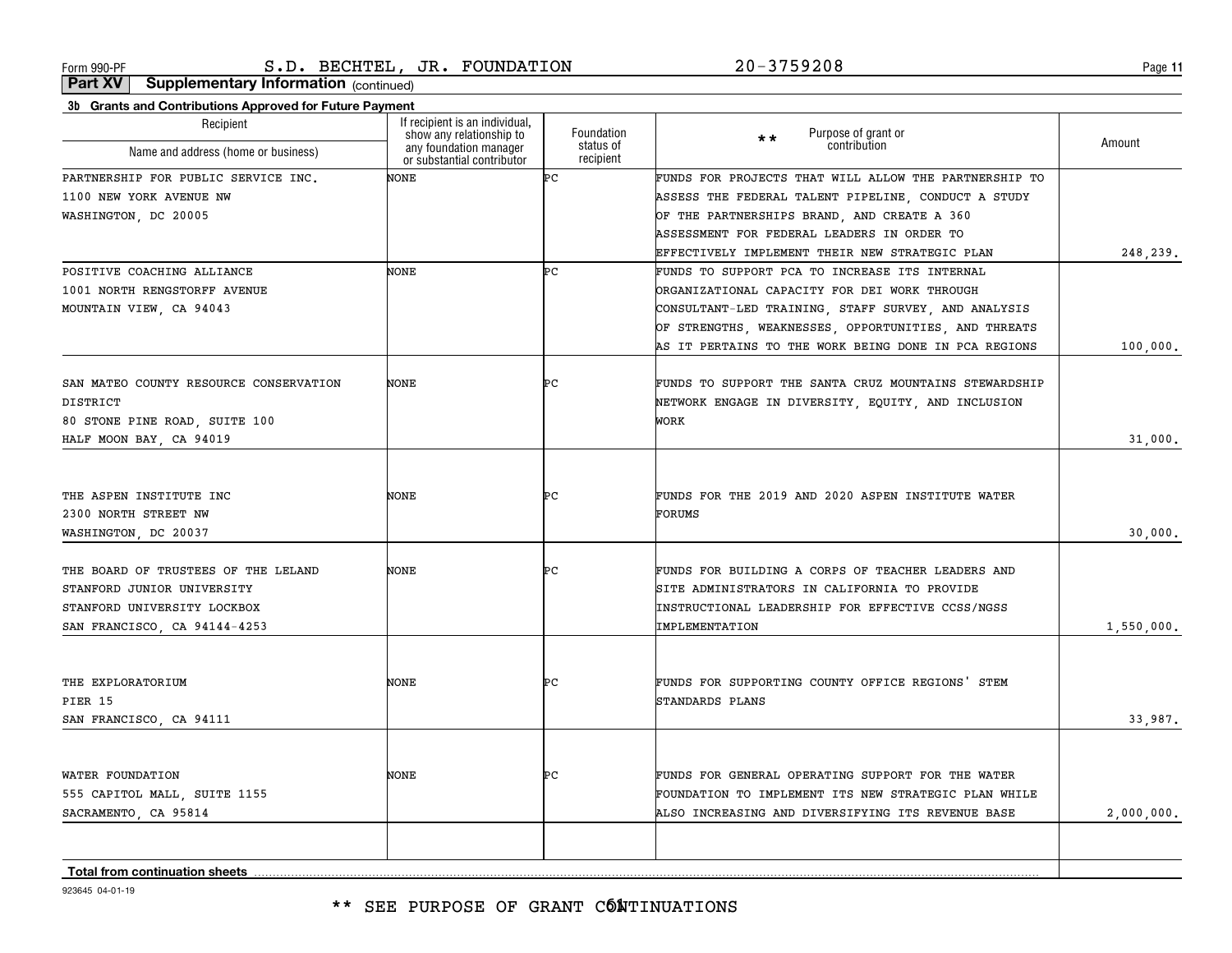**11**

**3b Grants and Contributions Approved for Future Payment Part XV Supplementary Information** (continued)

| <u>of change and continuations Approved for Fatare Fayment</u><br>Recipient<br>Name and address (home or business) | If recipient is an individual,<br>show any relationship to<br>any foundation manager<br>or substantial contributor | Foundation<br>status of<br>recipient | Purpose of grant or<br>contribution<br>$\star\star$                                                                                                                                               | Amount   |
|--------------------------------------------------------------------------------------------------------------------|--------------------------------------------------------------------------------------------------------------------|--------------------------------------|---------------------------------------------------------------------------------------------------------------------------------------------------------------------------------------------------|----------|
| WINDWARD FUND<br>1201 CONNECTICUT AVENUE, NW<br>WASHINGTON, DC 20036                                               | NONE                                                                                                               | Þс                                   | FUNDS TO ADVANCE THE WATER TABLE AS A FORUM FOR WATER<br>FUNDERS TO WORK TOGETHER TO ALIGN FUNDING, AND TO<br>LAUNCH A WATER CAMPAIGN TO INCENTIVIZE GREATER<br>PHILANTHROPIC INVESTMENT IN WATER | 500,000. |
| WINDWARD FUND<br>1201 CONNECTICUT AVENUE, NW<br>WASHINGTON, DC 20036                                               | NONE                                                                                                               | ÞС                                   | FUNDS TO LAUNCH THE MOSAIC INITIATIVE TO BUILD THE<br>POWER OF THE ENVIRONMENTAL FIELD BY STRENGTHENING<br>MOVEMENT INFRASTRUCTURE                                                                | 500,000. |
|                                                                                                                    |                                                                                                                    |                                      |                                                                                                                                                                                                   |          |
|                                                                                                                    |                                                                                                                    |                                      |                                                                                                                                                                                                   |          |
|                                                                                                                    |                                                                                                                    |                                      |                                                                                                                                                                                                   |          |
|                                                                                                                    |                                                                                                                    |                                      |                                                                                                                                                                                                   |          |
|                                                                                                                    |                                                                                                                    |                                      |                                                                                                                                                                                                   |          |
| Total from continuation sheets                                                                                     |                                                                                                                    |                                      |                                                                                                                                                                                                   |          |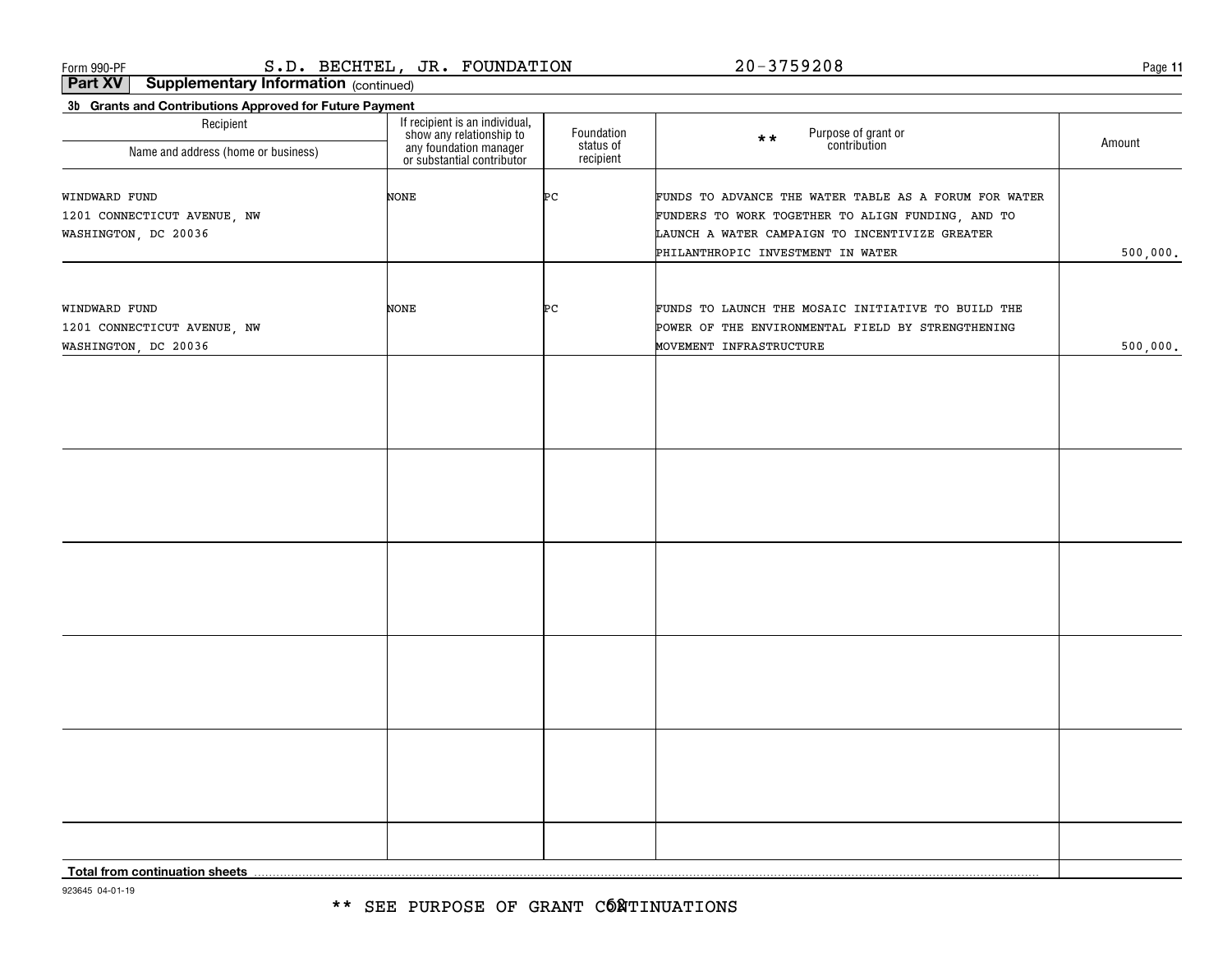**3a Grants and Contributions Paid During the Year Continuation of Purpose of Grant or Contribution**

NAME OF RECIPIENT - ADVANCEMENT PROJECT

**Part XV** Supplementary Information

FUNDS TO SUPPORT THE FORMATION OF HIGH-LEVEL K-12 POLICYMAKER AND

STAKEHOLDER ROUNDTABLE TO DISCUSS PRIORITIES FOR K-12 POLICY

NAME OF RECIPIENT - AMERICAN INSTITUTES FOR RESEARCH IN THE BEHAVIORAL

SCIENCES

FUNDS TO JOIN RESEARCHERS, PRACTITIONERS, POLICYMAKERS, AND FUNDERS IN

ONGOING, EVIDENCE-BASED DIALOGUE AND COLLECTIVE ACTION TO IMPROVE

OUTCOMES FOR ALL STUDENTS IN CALIFORNIAS URBAN SCHOOL SYSTEMS, WITH

PARTICULAR ATTENTION TO EQUITY AND ACCESS FOR TRADITIONALLY

UNDER-SERVED STUDENTS IN THE STATE

NAME OF RECIPIENT - ASSOCIATION OF CHAMBER OF COMMERCE EXECUTIVES

FOUNDATION

FUNDS TO BUILD OFF OF THE FOUNDATIONAL WORK ESTABLISHED IN 2017 TO (A)

PROVIDE THE BUSINESS COMMUNITY VOICE TO THE FOUNDATIONS ECOSYSTEM OF

GRANTEES, HELPING GRANTEE NATIONAL OFFICES SUPPORT THEIR LOCAL

AFFILIATES TO CONNECT AND COLLABORATE WITH CHAMBERS IN THEIR REGION,

AND (B) INTEGRATE YOUTH CHARACTER DEVELOPMENT INTO ESTABLISHED ACCE ETD

PROGRAMMING AND RESOURCES, WITH A GOAL TO DEVELOP A LONG-TERM,

BROAD-BASED COALITION OF BUSINESS SUPPORT FOR YOUTH CHARACTER

DEVELOPMENT

NAME OF RECIPIENT - BOYS & GIRLS CLUBS OF AMERICA

FUNDS TO SUPPORT BGCA'S STRATEGY FOR IMPROVING THE CLUB EXPERIENCE: A

\$67 MILLION FIVE-YEAR INITIATIVE TO IMPROVE QUALITY IN CLUBS ACROSS THE

NATION. THE UP TO \$20 MILLION REQUESTED FROM THE FOUNDATION WILL FUND

COMPONENTS OF THIS INITIATIVE THAT LEVERAGE BGCAS MEASUREMENT AND

923655 04-01-19

63

11021112 149058 BECHTEL 2019.05000 S.D. BECHTEL, JR. FOUNDAT BECHTEL1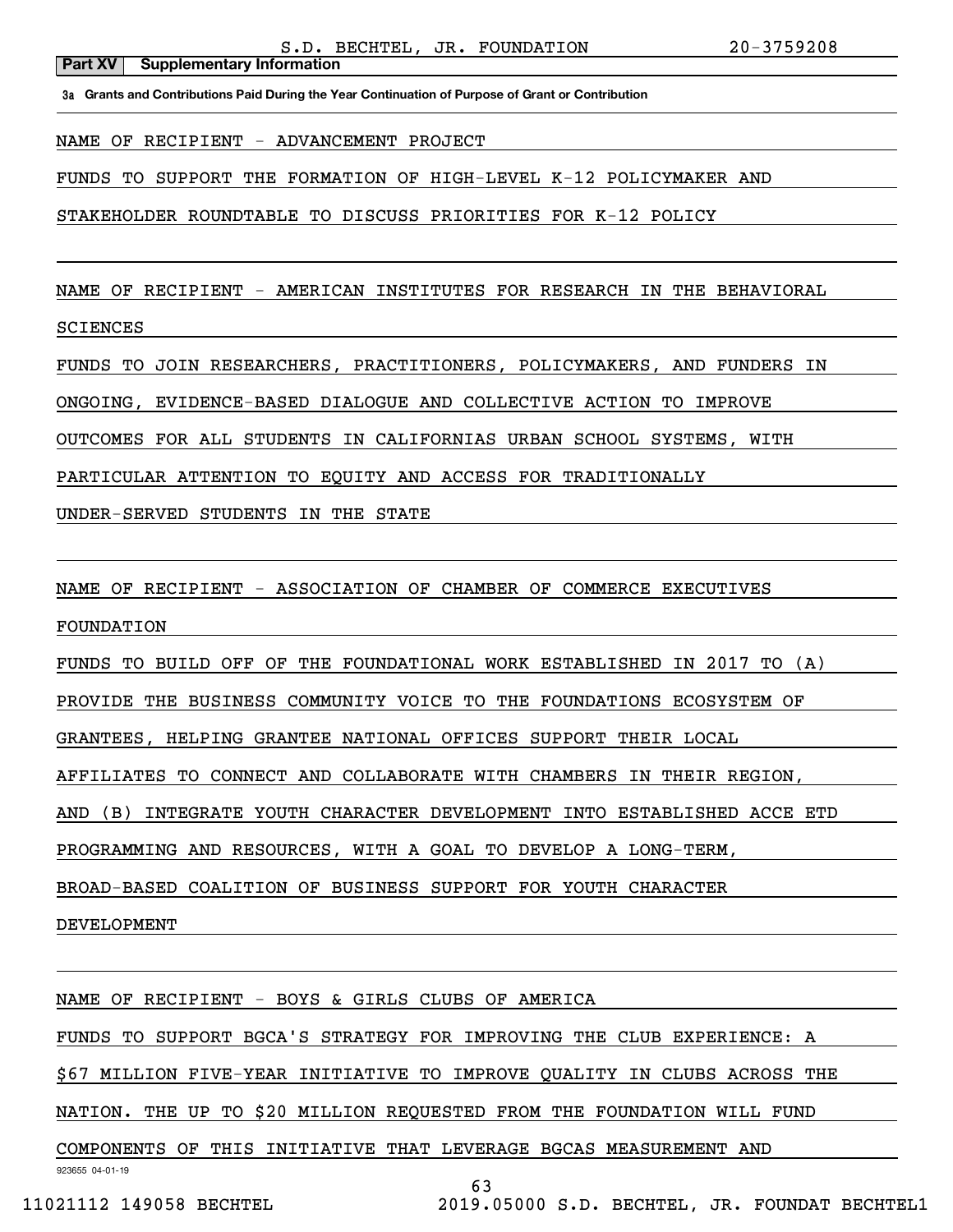**3a Grants and Contributions Paid During the Year Continuation of Purpose of Grant or Contribution**

EVALUATION SYSTEMS TO HELP CLUBS IMPROVE QUALITY AND TO BUILD OUT

BGCA'S TRAINING RESOURCES FOR VOLUNTEERS, FRONTLINE STAFF, MANAGERS,

CEOS AND BOARD MEMBERS.

NAME OF RECIPIENT - CALIFORNIA STATE UNIVERSITY FOUNDATION

FUNDS TO SUSTAIN THE NEW GENERATION OF EDUCATORS INITIATIVE (NGEI)

REFORMS BY SUPPORTING SERVICE SCHOLARSHIPS FOR TEACHER CANDIDATES

ENROLLED ONLY IN PROGRAMS THAT MEET THE STANDARD OF QUALITY SET BY

NGEI; FUNDS WILL SUPPORT THREE HUNDRED TEACHER CANDIDATES WHO HAVE

DEMONSTRATED FINANCIAL NEED AND A COMMITMENT TO SERVING IN HIGH NEED

SCHOOLS

NAME OF RECIPIENT - CENTER FOR EFFECTIVE PHILANTHROPY INC. FUNDS TO SUPPORT TWO SIGNIFICANT PIECES OF WORK FOR CEP IN THE COMING YEAR: 1) COMPLETING AND RELEASING FINDINGS FROM A LARGE-SCALE RESEARCH PROJECT ON FOUNDATIONS WORK TO INFLUENCE POLICY; AND 2) STEPPING UP EFFORTS TO INFLUENCE INDIVIDUAL DONORS GIVING OUTSIDE THE TRADITIONAL FOUNDATION FORM

NAME OF RECIPIENT - GIRLS INCORPORATED

FUNDS TO SUPPORT TWO MAJOR ELEMENTS OF GIRLS INC.'S 2016 - 2020

STRATEGIC PLAN: FIRST, TO DEVELOP AND IMPLEMENT A LEARNING MANAGEMENT

SYSTEM TO FACILITATE THE TRAINING AND SUPPORT OF THE ADULT

PROFESSIONALS AND VOLUNTEERS OF AFFILIATES WHO DIRECTLY SERVE GIRLS IN

GIRLS INC.'S PROGRAMS; AND SECOND, TO INVEST IN THE CAPACITY OF

AFFILIATES TO GROW RAPIDLY AND SUSTAINABLY, TO DOUBLE THE NUMBER OF

GIRLS THAT GIRLS INC. SERVES COMPREHENSIVELY BY 2020.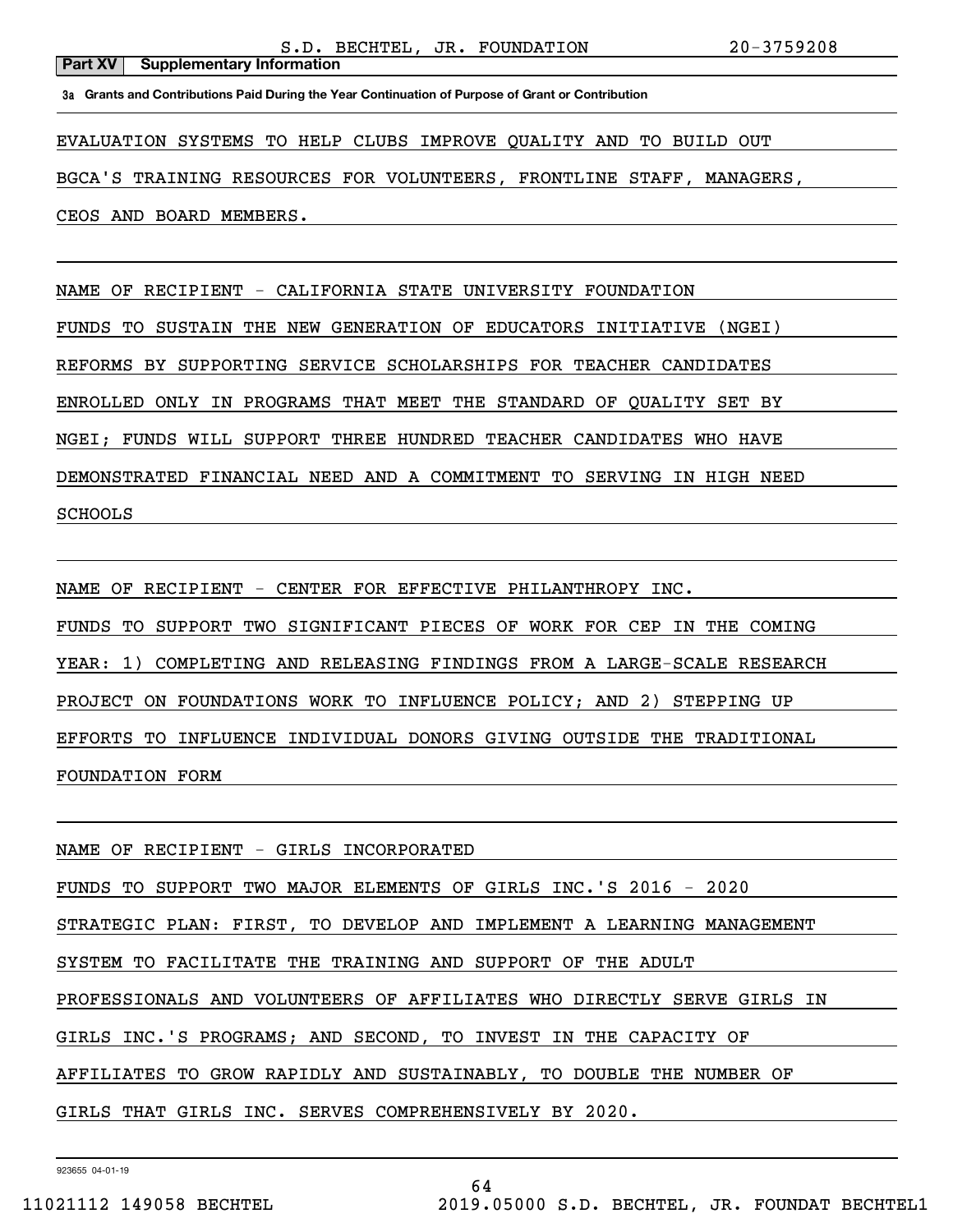**3a Grants and Contributions Paid During the Year Continuation of Purpose of Grant or Contribution**

NAME OF RECIPIENT - NATIONAL AFTERSCHOOL ASSOCIATION

FUNDS FOR NAA TO SHARE LESSONS FROM CHARACTER INITIATIVE GRANTEES AS

WELL AS FROM SEAD COMMISSION & SOLD INITIATIVE WITH ITS 27,000 YOUTH

DEVELOPMENT PRACTITIONER MEMBERS. FUNDS TO DEVELOP A LEARNING COMMUNITY

AND LEADERSHIP PIPELINE FOR PEOPLE OF COLOR IN AFTERSCHOOL

ORGANIZATIONS ACROSS THE NATION

NAME OF RECIPIENT - NATUREBRIDGE

FUNDS TO CONTINUE NATUREBRIDGES ORGANIZATION-WIDE INITIATIVE FOCUSED ON

INCREASING ITS INTERNAL CAPACITY TO DEVELOP CHARACTER IN YOUTH AND TO

DISSEMINATE ITS LEARNING TO THE LARGER ENVIRONMENTAL EDUCATION FIELD,

INCLUDING \$168,520 FOR GENERAL OPERATING SUPPORT

NAME OF RECIPIENT - PLAYWORKS EDUCATION ENERGIZED

FUNDS TO SUPPORT PLAYWORKS' MULTIYEAR, ORGANIZATION-WIDE DIVERSITY,

EQUITY, AND INCLUSION EFFORTS. THESE SPECIFICALLY FOCUS ON CAPACITY

BUILDING OF TWO KEY GROUPS OF INDIVIDUALS WITHIN PLAYWORKS: THE EQUITY

TEAM AND THE ADVANCING EQUITY IN LEADERSHIP PROGRAM

NAME OF RECIPIENT - REGENTS OF THE UNIVERSITY OF CALIFORNIA AT BERKELEY

FUNDS TO SUPPORT THE BAYSCI PROGRAM TO ADDRESS SCIENCE EDUCATION

INEQUITIES WITHIN DISTRICTS AND INCREASE THE CAPACITY OF BAYSCI TO

PROVIDE IMPLEMENTATION SUPPORT TO OUR MULTIPLE NETWORKS OF CALIFORNIA

SCHOOL DISTRICT PARTNERS THAT FOREGROUNDS EQUITABLE CONVERSATIONS,

PLANNING, AND IMPLEMENTATION IN DISTRICTS

### NAME OF RECIPIENT - RESULTS FOR AMERICA

FUNDS FOR THE CAMPAIGN FOR CIVIC LIFE, CONDUCTED IN PARTNERSHIP WITH

923655 04-01-19

65

11021112 149058 BECHTEL 2019.05000 S.D. BECHTEL, JR. FOUNDAT BECHTEL1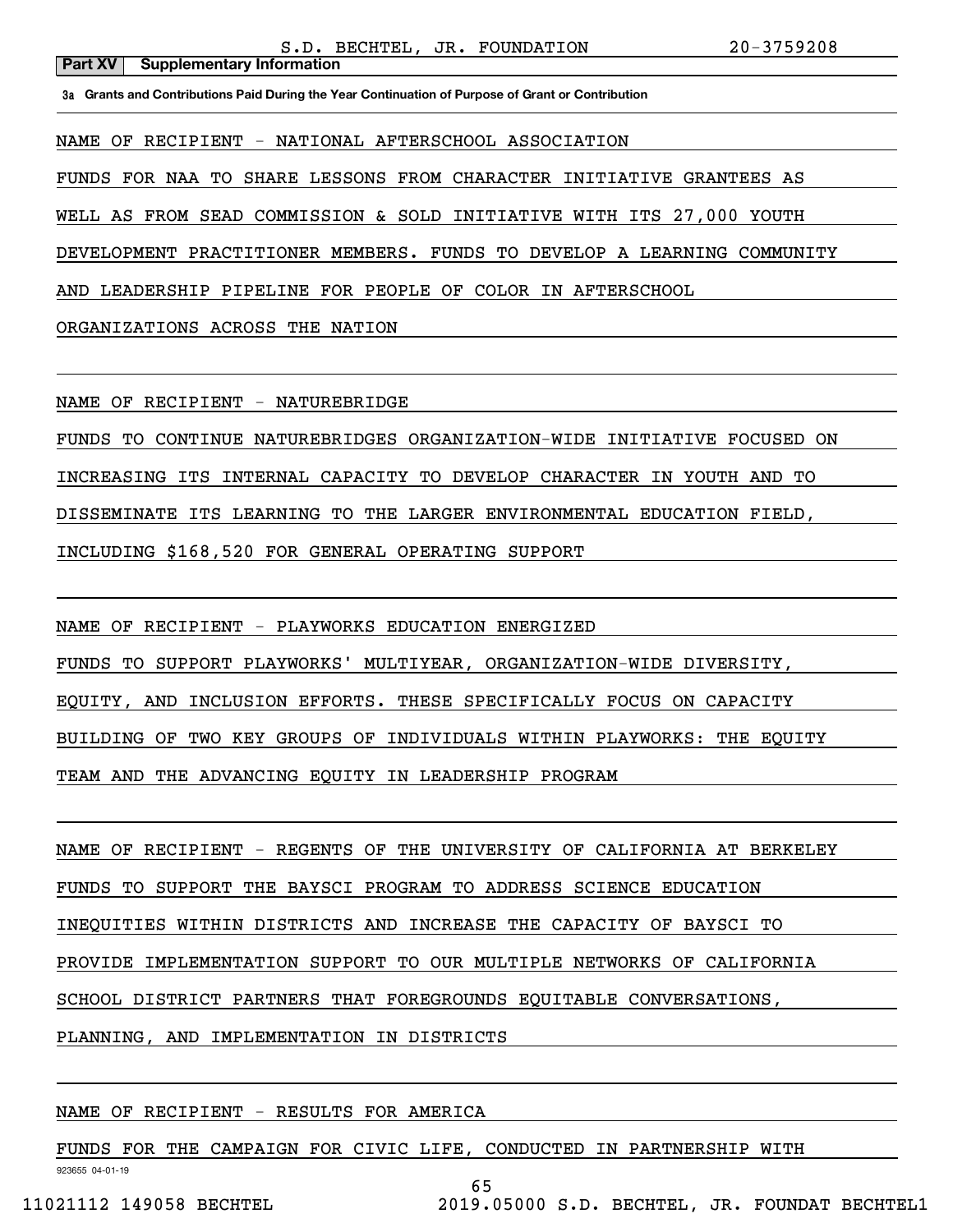**3a Grants and Contributions Paid During the Year Continuation of Purpose of Grant or Contribution**

THE MARIAN B AND JACOB K. JAVITS FOUNDATION. THE CAMPAIGN IS A SERIES

OF PUBLIC EVENTS, POLICY TOOLS, PUBLICATIONS, AND COMMUNICATIONS

STRATEGIES DESIGNED TO ELEVATE THE IMPORTANCE OF BIPARTISANSHIP IN THE

UNITED STATES AND TO SPUR GREATER COOPERATION ACROSS PARTY LINES AT THE

FEDERAL LEVEL

NAME OF RECIPIENT - SANTA CLARA COUNTY OFFICE OF EDUCATION

FUNDS TO SUPPORT THE SECOND YEAR OF ASAP CONNECT'S SCHOOL OF LEADERSHIP

AND FACILITATION. IT PROVIDES PROFESSIONAL DEVELOPMENT TO BUILD THE

CAPACITY OF SITE LEVEL LEADERS WHO WORK IN CALIFORNIA EXPANDED LEARNING

PROGRAMS TO INTEGRATE THE CALIFORNIA QUALITY STANDARDS FOR EXPANDED

LEARNING PROGRAMS TO IMPROVE PROGRAM QUALITY AND IMPLEMENT

SOCIAL-EMOTIONAL LEARNING PRACTICES.

NAME OF RECIPIENT - SOCIAL SCIENCE RESEARCH COUNCIL

FUNDS FOR A RESEARCH MAPPING AND TRANSLATION PROJECT THAT WILL BRING

TOGETHER NASCENT SCHOLARLY LITERATURE FROM MULTIPLE FIELDS ON DIGITAL

DISINFORMATION. THE PROJECT WILL PRODUCE A WEB PLATFORM INTENDED TO

AMPLIFY THE IMPACT OF RELEVANT RESEARCH AMONG SCHOLARS, POLICY-MAKERS,

AND THE PUBLIC

NAME OF RECIPIENT - TEN STRANDS

FUNDS FOR TEN STRANDS TO ACCELERATE THE EFFORTS OF THE CALIFORNIA

ENVIRONMENTAL LITERACY INITIATIVE AND TO ENSURE THAT IT HAS A ROBUST

TEAM IN PLACE THAT BRINGS TOGETHER INTERNAL AND EXTERNAL EXPERTISE TO

MAKE MEANINGFUL PROGRESS TOWARD EMBEDDING ENVIRONMENTAL LITERACY INTO

K12 EDUCATION IN CALIFORNIA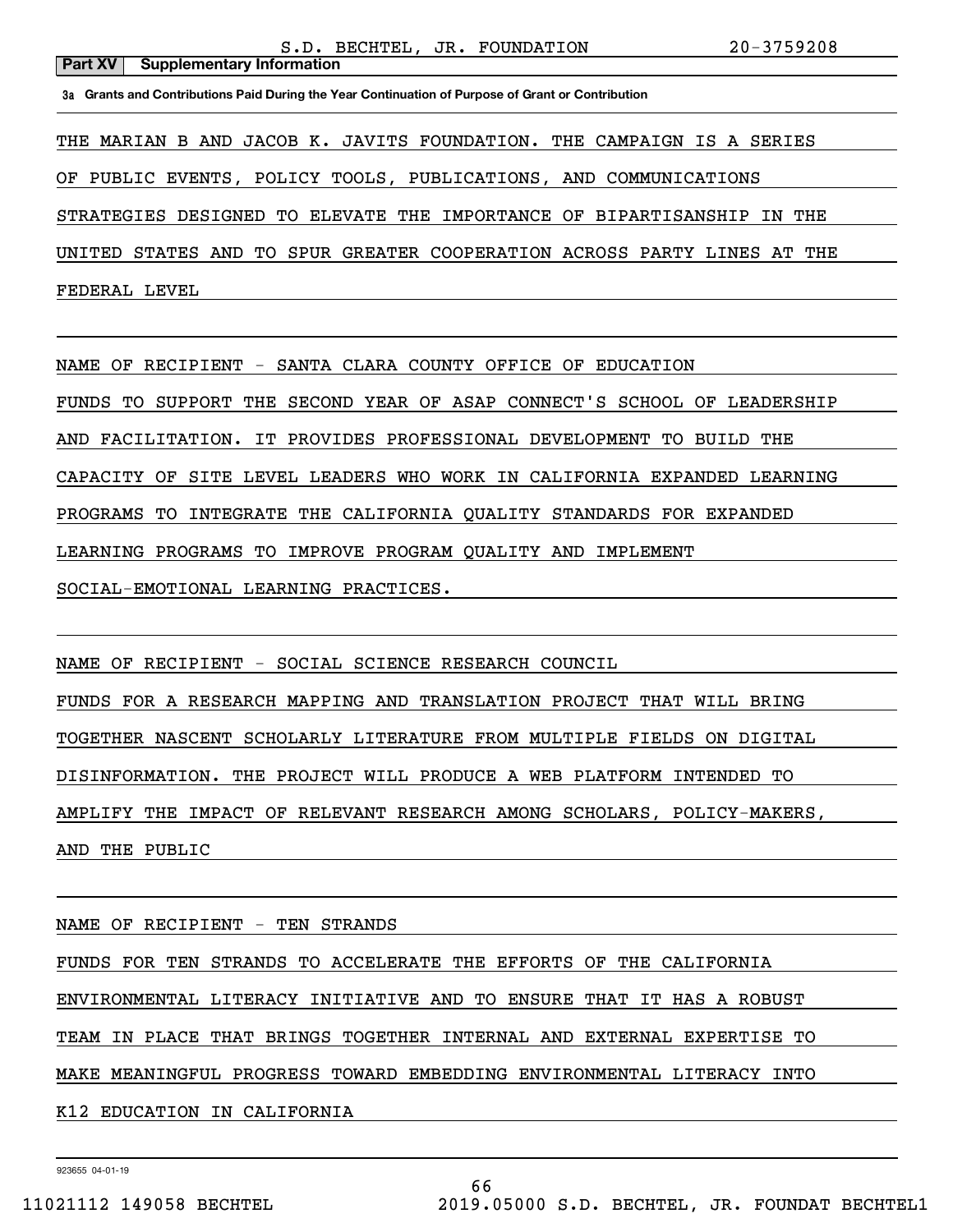**3a Grants and Contributions Paid During the Year Continuation of Purpose of Grant or Contribution**

NAME OF RECIPIENT - THE CALIFORNIA EDUCATION PARTNERS

FUNDS TO SUPPORT THE CONTINUATION OF THE MATH IN COMMON COMMUNITY OF

PRACTICE FOR TWO YEARS AFTER PROJECT SUPPORT TO THE TEN DISTRICTS ENDS

SO THEY CAN CONTINUE TO LEARN FROM EACH OTHER, SHARE RESOURCES, AND

DISSEMINATE PROMISING PRACTICES TO CALIFORNIA'S OTHER SCHOOL DISTRICTS

NAME OF RECIPIENT - THE FORUM FOR YOUTH INVESTMENT

FUNDS TO CATALYZE AND HELP COORDINATE THE YOUTH FIELD'S EFFORTS TO

ADVANCE AN AGENDA THAT BROADENS LOCAL AND NATIONAL COMMITMENT TO A

WHOLE CHILD/WHOLE COMMUNITY APPROACH, LEVERAGING THE CHALLENGE PUT

FORTH BY THE COMMISSION TO PRE-K-12 LEADERS TO ALIGN POLICIES AND

RESOURCES IN ORDER TO BUILD ADULT CAPACITIES FOR CREATING EQUITABLE

LEARNING ENVIRONMENTS YEAR ROUND

NAME OF RECIPIENT - THE FORUM FOR YOUTH INVESTMENT FUNDS TO SUPPORT THE YOUTH DEVELOPMENT FIELDS EFFORTS TO ADVANCE AN AGENDA TO BROADEN LOCAL AND NATIONAL COMMITMENT TO PROMOTING A WHOLE CHILD, WHOLE COMMUNITY APPROACH THAT NOT ONLY ACKNOWLEDGES BUT LEVERAGES THE NATIONAL COMMISSION ON SOCIAL, EMOTIONAL, AND ACADEMIC DEVELOPMENTS FRAMING AND RECOMMENDATIONS.

NAME OF RECIPIENT - THE MIAMI FOUNDATION FUNDS FOR SUPPORT OF NEWSMATCH 2019, A NATIONAL MATCHING GIFTS PROGRAM FOR NONPROFIT NEWSROOMS DESIGNED TO STRENGTHEN THEIR FUNDRAISING CAPACITY AND PROMOTE GIVING TO JOURNALISM AMONG U.S. DONORS. FUNDS WILL BE USED TO SUPPORT THREE PARTICIPATING NEWSROOMS: BAY NATURE INSTITUTE, EDSOURCE, AND YOUTH RADIO.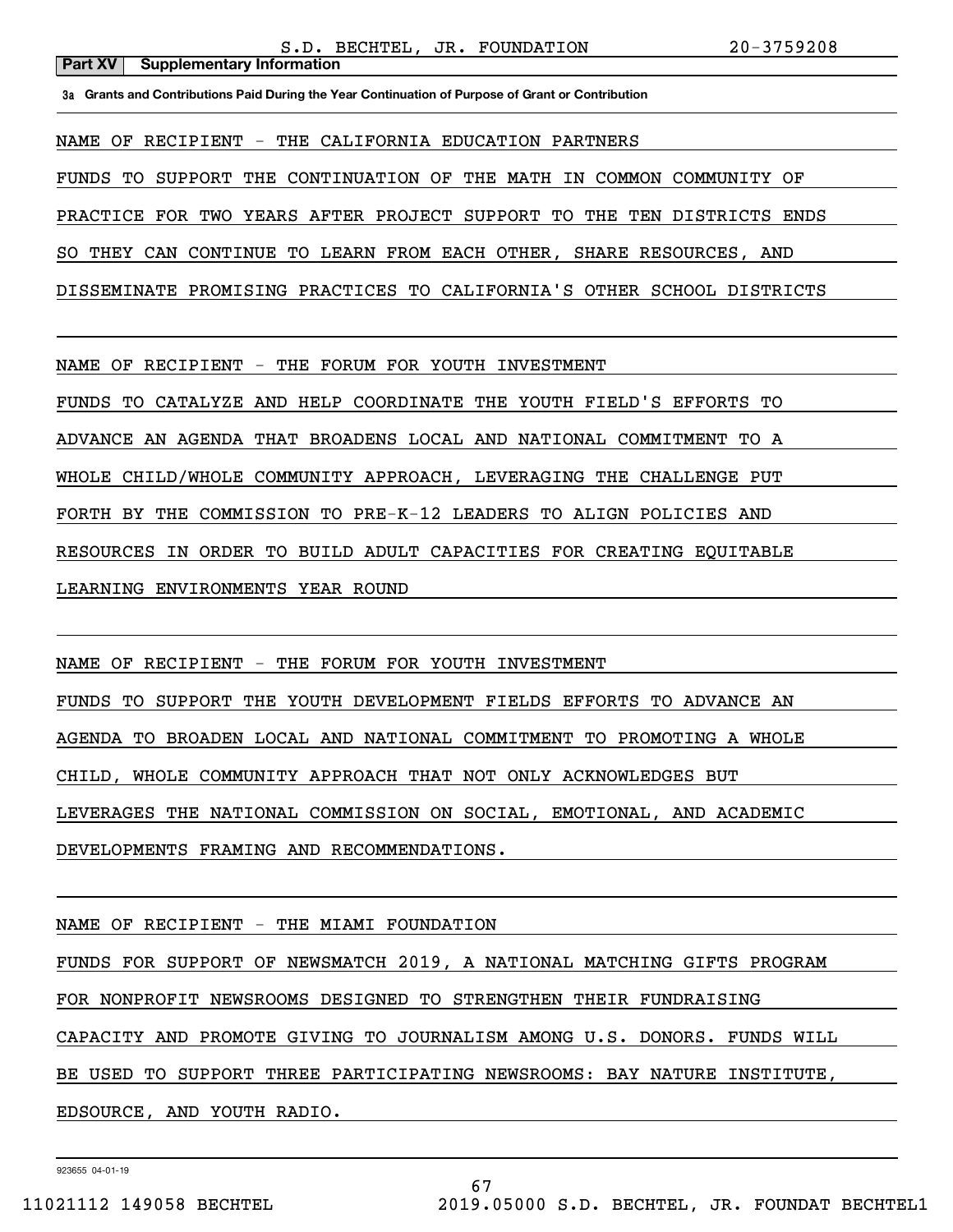**3a Grants and Contributions Paid During the Year Continuation of Purpose of Grant or Contribution**

NAME OF RECIPIENT - THE REGENTS OF THE UNIVERSITY OF CALIFORNIA, LOS

ANGELES

FUNDS TO SUPPORT YEAR THREE OF THE CALIFORNIA ACTION NETWORK FOR

MATHEMATICS EXCELLENCE AND EQUITY (CANMEE). WORKING IN CONCERT WITH

CAPSME (FORMERLY THE CCSESA COMMUNITIES OF PRACTICE AND COLLABORATION

COMMITTEES), CANMEE WILL CONTINUE TO OPERATE AS A COMMUNITY OF

PRACTICE, USING LESSON STUDY TO CONTINUOUSLY IMPROVE MATHEMATICS

LEARNING AND INSTRUCTION, ENSURING THAT MATHEMATICS IS ACCESSIBLE AND

EQUITABLE FOR ALL STUDENTS

NAME OF RECIPIENT - WESTED

FUNDS FOR 1) ADVANCING POLICIES TO CONTINUE THE IMPACT OF THE

FOUNDATIONS INVESTMENTS IN MATH AND SCIENCE STANDARDS IMPLEMENTATION

AND TEACHER PREPARATION, AND 2) CONTINUING THE COUNTY OFFICE MATH AND

SCIENCE COMMUNITIES OF PRACTICE TO SUPPORT STANDARDS IMPLEMENTATION

### STATEWIDE

NAME OF RECIPIENT - WESTED

WESTED WILL EXTEND FORMATIVE EVALUATION AND TECHNICAL ASSISTANCE,

ALIGNING WORK TO CCSESAS CURRENT GOALS FOR THE PARTNERSHIP. THE

EVALUATION WILL PROVIDE UPDATES ON HOW STRUCTURES OF SUPPORT DEVELOP

OVER COUNTIES AND REGIONS LATEST INITIATIVES AND DOCUMENT BRIGHT SPOTS

FOR FUTURE STANDARDS IMPLEMENTATION. THIS INCLUDES MONITORING

COLLABORATION, LEADERSHIP, ACCESS TO SUPPORT, AND TOOLS FROM RESOURCE

PILOTS. STRATEGIC SUPPORT WILL ALSO CONTINUE TO CCSESA AND TO REGIONAL

IMPROVEMENT INITIATIVES.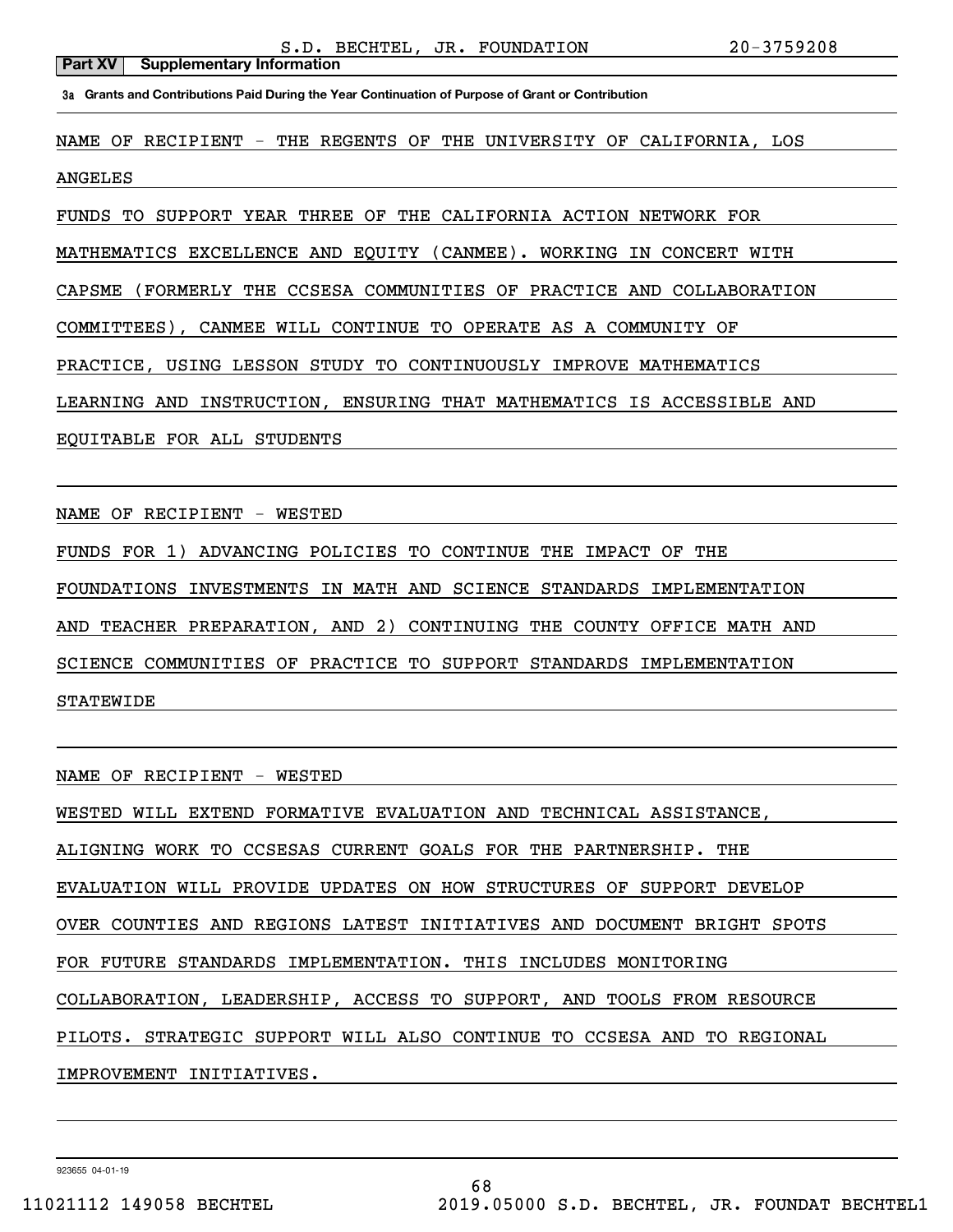**3b Grants and Contributions Approved for Future Payment Continuation of Purpose of Grant or Contribution**

NAME OF RECIPIENT - AFTERSCHOOL ALLIANCE

**Part XV** Supplementary Information

FUNDS TO CONTINUE DEEPENING THE AFTERSCHOOL ALLIANCE'S WORK WITH THE

CHARACTER DEVELOPMENT POLICY WORK GROUP TO BUILD HIGH QUALITY CHARACTER

DEVELOPMENT PROGRAMMING AND A NATIONAL CHARACTER POLICY AGENDA

NAME OF RECIPIENT - BOY SCOUTS OF AMERICA

FUNDS TO DEVELOP TRAINING ELEMENTS TO MODIFY CURRENT YOUTH TRAINING

PROGRAMS TO HELP THE YOUTH LEADERS TO STRIVE FOR DIVERSITY, INCLUSION,

AND EQUITY IN SCOUTING

NAME OF RECIPIENT - CALIFORNIA COUNCIL ON SCIENCE AND TECHNOLOGY

FUNDS FOR SUPPORT OF TWO CCST SCIENCE FELLOWS TO WORK WITH STATE

AGENCIES ON A RANGE OF ISSUES RELATED TO WATER RESOURCES AND WATER

RESOURCE MANAGEMENT

NAME OF RECIPIENT - CENTER FOR EFFECTIVE PHILANTHROPY INC.

FUNDS TO SUPPORT TWO SIGNIFICANT PIECES OF WORK FOR CEP IN THE COMING

YEAR: 1) COMPLETING AND RELEASING FINDINGS FROM A LARGE-SCALE RESEARCH

PROJECT ON FOUNDATIONS WORK TO INFLUENCE POLICY; AND 2) STEPPING UP

EFFORTS TO INFLUENCE INDIVIDUAL DONORS GIVING OUTSIDE THE TRADITIONAL

FOUNDATION FORM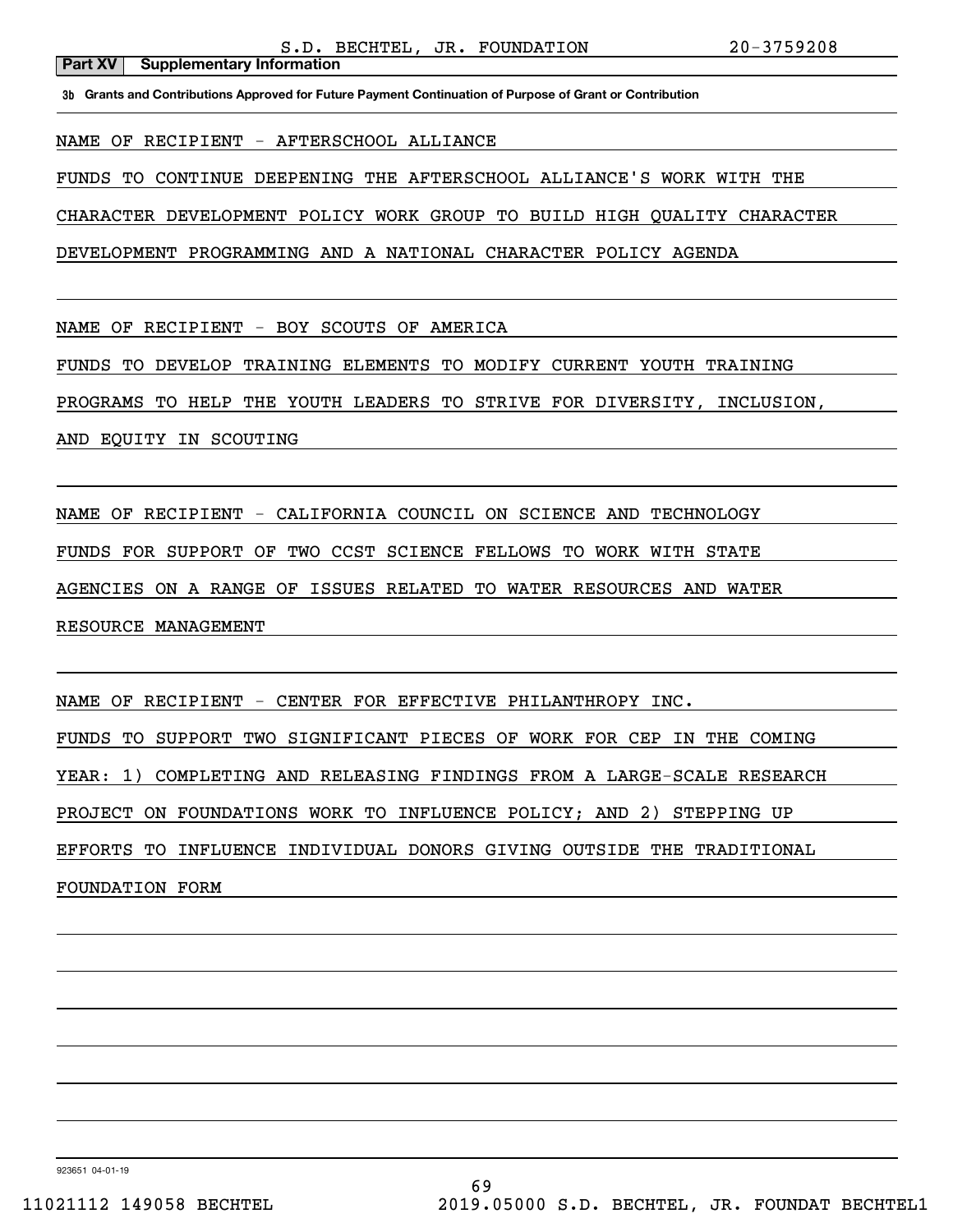Department of the Treasury Internal Revenue Service **(Form 990, 990-EZ, or 990-PF)**

Name of the organization

# **Schedule B Schedule of Contributors**

**| Attach to Form 990, Form 990-EZ, or Form 990-PF. | Go to www.irs.gov/Form990 for the latest information.** OMB No. 1545-0047

**2019**

**Employer identification number**

|                                       | S.D. BECHTEL, JR. FOUNDATION                                                       | $20 - 3759208$ |  |  |
|---------------------------------------|------------------------------------------------------------------------------------|----------------|--|--|
| <b>Organization type</b> (check one): |                                                                                    |                |  |  |
| Filers of:                            | Section:                                                                           |                |  |  |
| Form 990 or 990-EZ                    | 501(c)<br>) (enter number) organization                                            |                |  |  |
|                                       | $4947(a)(1)$ nonexempt charitable trust <b>not</b> treated as a private foundation |                |  |  |
|                                       | 527 political organization                                                         |                |  |  |
| Form 990-PF                           | X<br>501(c)(3) exempt private foundation                                           |                |  |  |
|                                       | 4947(a)(1) nonexempt charitable trust treated as a private foundation              |                |  |  |

501(c)(3) taxable private foundation  $\mathcal{L}^{\text{max}}$ 

Check if your organization is covered by the **General Rule** or a **Special Rule. Note:**  Only a section 501(c)(7), (8), or (10) organization can check boxes for both the General Rule and a Special Rule. See instructions.

### **General Rule**

 $\boxed{\textbf{X}}$  For an organization filing Form 990, 990-EZ, or 990-PF that received, during the year, contributions totaling \$5,000 or more (in money or property) from any one contributor. Complete Parts I and II. See instructions for determining a contributor's total contributions.

### **Special Rules**

any one contributor, during the year, total contributions of the greater of  $\,$  (1) \$5,000; or **(2)** 2% of the amount on (i) Form 990, Part VIII, line 1h; For an organization described in section 501(c)(3) filing Form 990 or 990-EZ that met the 33 1/3% support test of the regulations under sections 509(a)(1) and 170(b)(1)(A)(vi), that checked Schedule A (Form 990 or 990-EZ), Part II, line 13, 16a, or 16b, and that received from or (ii) Form 990-EZ, line 1. Complete Parts I and II.  $\mathcal{L}^{\text{max}}$ 

year, total contributions of more than \$1,000 *exclusively* for religious, charitable, scientific, literary, or educational purposes, or for the For an organization described in section 501(c)(7), (8), or (10) filing Form 990 or 990-EZ that received from any one contributor, during the prevention of cruelty to children or animals. Complete Parts I, II, and III.  $\mathcal{L}^{\text{max}}$ 

purpose. Don't complete any of the parts unless the **General Rule** applies to this organization because it received *nonexclusively* year, contributions <sub>exclusively</sub> for religious, charitable, etc., purposes, but no such contributions totaled more than \$1,000. If this box is checked, enter here the total contributions that were received during the year for an  $\;$ exclusively religious, charitable, etc., For an organization described in section 501(c)(7), (8), or (10) filing Form 990 or 990-EZ that received from any one contributor, during the religious, charitable, etc., contributions totaling \$5,000 or more during the year  $\Box$ — $\Box$  =  $\Box$  $\mathcal{L}^{\text{max}}$ 

**Caution:**  An organization that isn't covered by the General Rule and/or the Special Rules doesn't file Schedule B (Form 990, 990-EZ, or 990-PF),  **must** but it answer "No" on Part IV, line 2, of its Form 990; or check the box on line H of its Form 990-EZ or on its Form 990-PF, Part I, line 2, to certify that it doesn't meet the filing requirements of Schedule B (Form 990, 990-EZ, or 990-PF).

**For Paperwork Reduction Act Notice, see the instructions for Form 990, 990-EZ, or 990-PF. Schedule B (Form 990, 990-EZ, or 990-PF) (2019)** LHA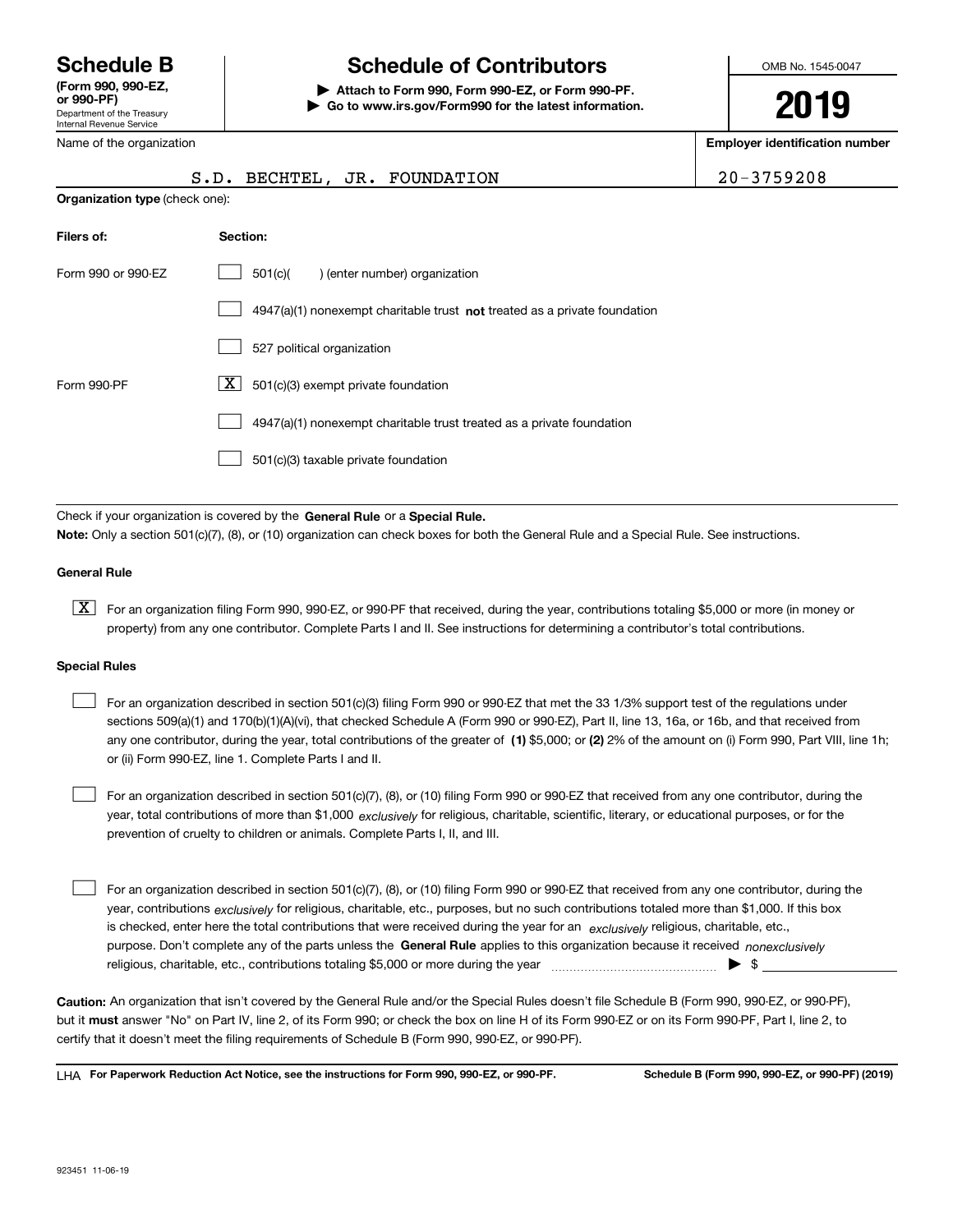# Schedule B (Form 990, 990-EZ, or 990-PF) (2019) Page 2

Name of organization

# S.D. BECHTEL, JR. FOUNDATION 20-3759208

Chedule B (Form 990, 990-EZ, or 990-PF) (2019)<br>
lame of organization<br> **20** − 3759208<br> **20** − 3759208<br> **Part I Contributors** (see instructions). Use duplicate copies of Part I if additional space is needed.

| (a)<br>No.     | (b)<br>Name, address, and ZIP + 4                                                        | (c)<br><b>Total contributions</b> | (d)<br>Type of contribution                                                                                      |
|----------------|------------------------------------------------------------------------------------------|-----------------------------------|------------------------------------------------------------------------------------------------------------------|
| 1              | LAURA P. BECHTEL CHARITABLE UNITRUST<br>II<br>P.O. BOX 193809<br>SAN FRANCISCO, CA 94119 | 245,526.<br>$\mathfrak{S}$        | $\overline{\text{X}}$<br>Person<br>Payroll<br><b>Noncash</b><br>(Complete Part II for<br>noncash contributions.) |
| (a)<br>No.     | (b)<br>Name, address, and ZIP + 4                                                        | (c)<br><b>Total contributions</b> | (d)<br>Type of contribution                                                                                      |
| $\overline{a}$ | MR. AND MRS. STEPHEN D BECHTEL, JR.<br>P.O. BOX 193809<br>SAN FRANCISCO, CA 94119        | 5,000,000.<br>$\frac{1}{2}$       | $\overline{\text{X}}$<br>Person<br>Payroll<br><b>Noncash</b><br>(Complete Part II for<br>noncash contributions.) |
| (a)<br>No.     | (b)<br>Name, address, and ZIP + 4                                                        | (c)<br><b>Total contributions</b> | (d)<br>Type of contribution                                                                                      |
|                |                                                                                          | $\mathsf{\$}$                     | Person<br>Payroll<br><b>Noncash</b><br>(Complete Part II for<br>noncash contributions.)                          |
| (a)<br>No.     | (b)<br>Name, address, and ZIP + 4                                                        | (c)<br><b>Total contributions</b> | (d)<br>Type of contribution                                                                                      |
|                |                                                                                          | \$                                | Person<br>Payroll<br>Noncash<br>(Complete Part II for<br>noncash contributions.)                                 |
| (a)<br>No.     | (b)<br>Name, address, and ZIP + 4                                                        | (c)<br><b>Total contributions</b> | (d)<br>Type of contribution                                                                                      |
|                |                                                                                          | \$                                | Person<br>Payroll<br>Noncash<br>(Complete Part II for<br>noncash contributions.)                                 |
| (a)<br>No.     | (b)<br>Name, address, and ZIP + 4                                                        | (c)<br><b>Total contributions</b> | (d)<br>Type of contribution                                                                                      |
|                |                                                                                          | \$                                | Person<br>Payroll<br>Noncash<br>(Complete Part II for<br>noncash contributions.)                                 |

923452 11-06-19 **Schedule B (Form 990, 990-EZ, or 990-PF) (2019)**

11021112 149058 BECHTEL 2019.05000 S.D. BECHTEL, JR. FOUNDAT BECHTEL1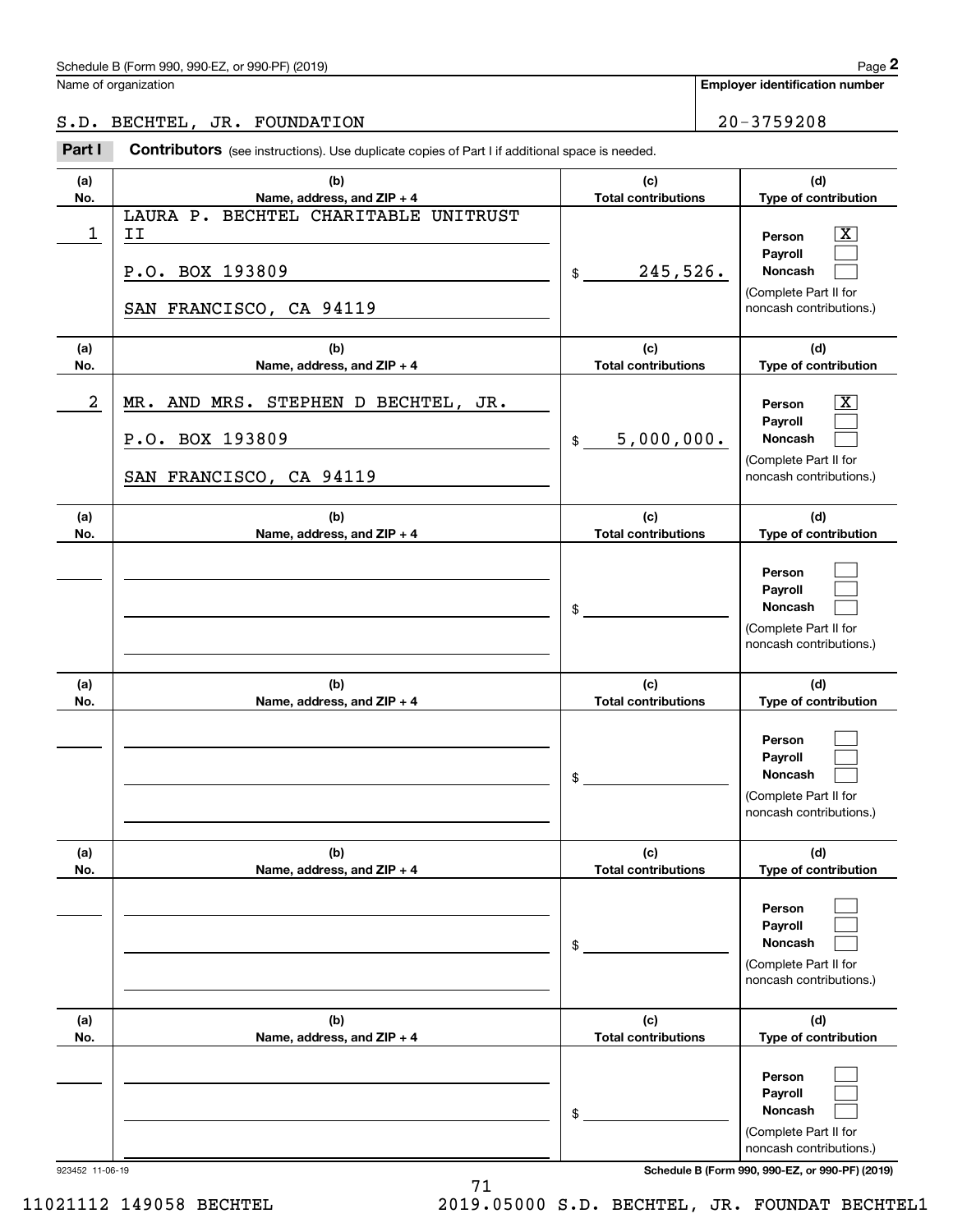Name of organization

**Employer identification number**

# S.D. BECHTEL, JR. FOUNDATION 20-3759208

Chedule B (Form 990, 990-EZ, or 990-PF) (2019)<br> **20** ame of organization<br> **3. D. BECHTEL, JR. FOUNDATION**<br> **Part II** Noncash Property (see instructions). Use duplicate copies of Part II if additional space is needed.

| (a)<br>(c)<br>No.<br>(b)<br>(d)<br>FMV (or estimate)<br>from<br>Description of noncash property given<br>Date received<br>(See instructions.)<br>Part I<br>\$<br>(a)<br>(c)<br>No.<br>(d)<br>(b)<br>FMV (or estimate)<br>from<br>Description of noncash property given<br>Date received<br>(See instructions.)<br>Part I<br>$\sim$<br>(a)<br>(c)<br>No.<br>(d)<br>(b)<br>FMV (or estimate)<br>from<br>Description of noncash property given<br>Date received<br>(See instructions.)<br>Part I<br>$\sim$<br>(a)<br>(c)<br>No.<br>(d)<br>(b)<br>FMV (or estimate)<br>from<br>Description of noncash property given<br>Date received<br>(See instructions.)<br>Part I<br>\$<br>(a)<br>(c)<br>No.<br>(d)<br>(b)<br>FMV (or estimate)<br>from<br>Description of noncash property given<br>Date received<br>(See instructions.)<br>Part I<br>\$<br>(a)<br>(c)<br>No.<br>(b)<br>(d)<br>FMV (or estimate)<br>from<br>Description of noncash property given<br>Date received<br>(See instructions.)<br>Part I<br>\$ |  |  |
|------------------------------------------------------------------------------------------------------------------------------------------------------------------------------------------------------------------------------------------------------------------------------------------------------------------------------------------------------------------------------------------------------------------------------------------------------------------------------------------------------------------------------------------------------------------------------------------------------------------------------------------------------------------------------------------------------------------------------------------------------------------------------------------------------------------------------------------------------------------------------------------------------------------------------------------------------------------------------------------------------------|--|--|
|                                                                                                                                                                                                                                                                                                                                                                                                                                                                                                                                                                                                                                                                                                                                                                                                                                                                                                                                                                                                            |  |  |
|                                                                                                                                                                                                                                                                                                                                                                                                                                                                                                                                                                                                                                                                                                                                                                                                                                                                                                                                                                                                            |  |  |
|                                                                                                                                                                                                                                                                                                                                                                                                                                                                                                                                                                                                                                                                                                                                                                                                                                                                                                                                                                                                            |  |  |
|                                                                                                                                                                                                                                                                                                                                                                                                                                                                                                                                                                                                                                                                                                                                                                                                                                                                                                                                                                                                            |  |  |
|                                                                                                                                                                                                                                                                                                                                                                                                                                                                                                                                                                                                                                                                                                                                                                                                                                                                                                                                                                                                            |  |  |
|                                                                                                                                                                                                                                                                                                                                                                                                                                                                                                                                                                                                                                                                                                                                                                                                                                                                                                                                                                                                            |  |  |
|                                                                                                                                                                                                                                                                                                                                                                                                                                                                                                                                                                                                                                                                                                                                                                                                                                                                                                                                                                                                            |  |  |
|                                                                                                                                                                                                                                                                                                                                                                                                                                                                                                                                                                                                                                                                                                                                                                                                                                                                                                                                                                                                            |  |  |
|                                                                                                                                                                                                                                                                                                                                                                                                                                                                                                                                                                                                                                                                                                                                                                                                                                                                                                                                                                                                            |  |  |
|                                                                                                                                                                                                                                                                                                                                                                                                                                                                                                                                                                                                                                                                                                                                                                                                                                                                                                                                                                                                            |  |  |
|                                                                                                                                                                                                                                                                                                                                                                                                                                                                                                                                                                                                                                                                                                                                                                                                                                                                                                                                                                                                            |  |  |
| Schedule B (Form 990, 990-EZ, or 990-PF) (2019)<br>923453 11-06-19                                                                                                                                                                                                                                                                                                                                                                                                                                                                                                                                                                                                                                                                                                                                                                                                                                                                                                                                         |  |  |

72

11021112 149058 BECHTEL 2019.05000 S.D. BECHTEL, JR. FOUNDAT BECHTEL1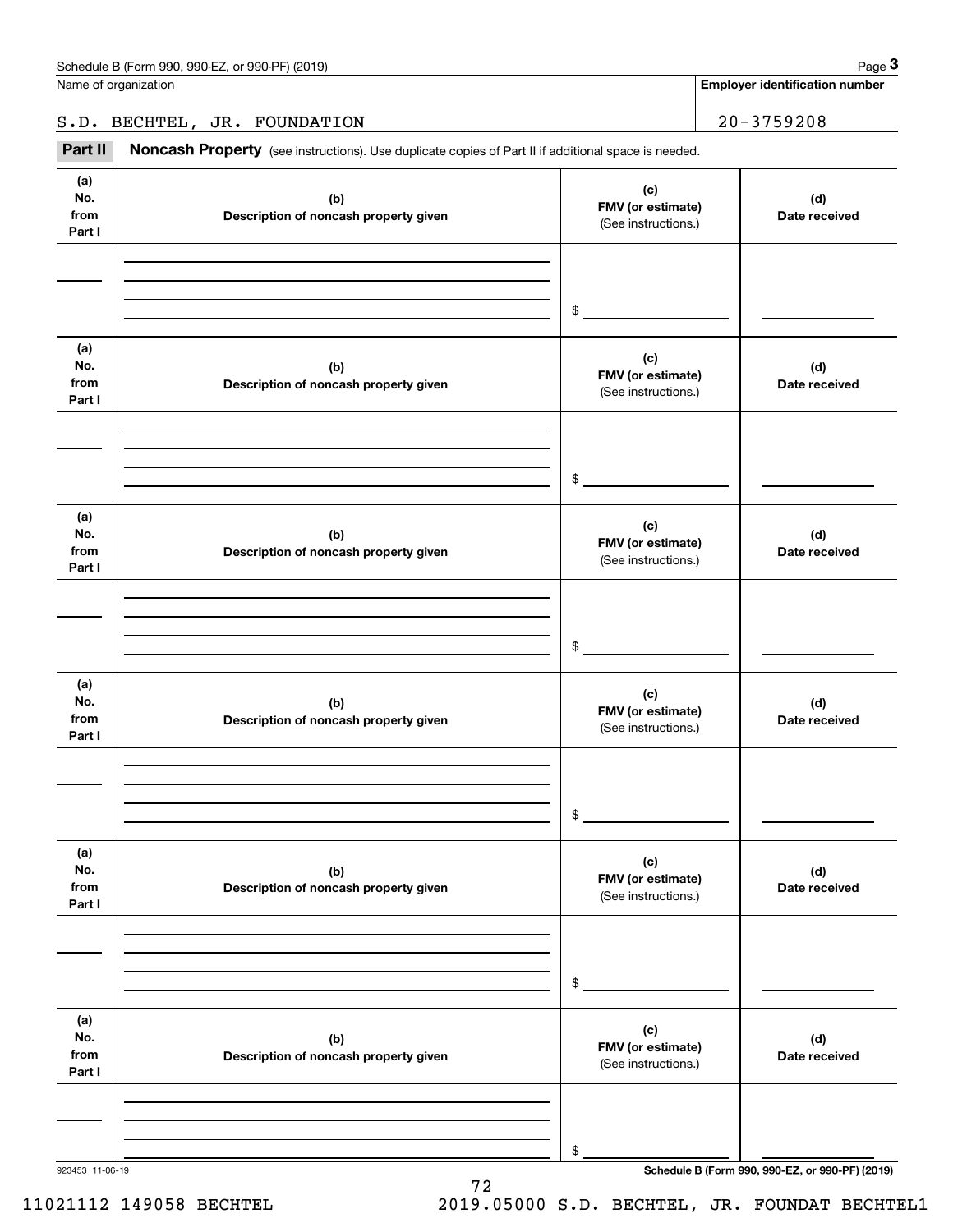|                           | Schedule B (Form 990, 990-EZ, or 990-PF) (2019)                                                                                                                                                                                                                              |                      | Page 4                                          |
|---------------------------|------------------------------------------------------------------------------------------------------------------------------------------------------------------------------------------------------------------------------------------------------------------------------|----------------------|-------------------------------------------------|
|                           | Name of organization                                                                                                                                                                                                                                                         |                      | <b>Employer identification number</b>           |
|                           | S.D. BECHTEL, JR. FOUNDATION                                                                                                                                                                                                                                                 |                      | 20-3759208                                      |
| Part III                  | Exclusively religious, charitable, etc., contributions to organizations described in section 501(c)(7), (8), or (10) that total more than \$1,000 for the year<br>from any one contributor. Complete columns (a) through (e) and the following line entry. For organizations |                      |                                                 |
|                           | completing Part III, enter the total of exclusively religious, charitable, etc., contributions of \$1,000 or less for the year. (Enter this info. once.) $\blacktriangleright$ \$                                                                                            |                      |                                                 |
|                           | Use duplicate copies of Part III if additional space is needed.                                                                                                                                                                                                              |                      |                                                 |
| (a) No.<br>from<br>Part I | (b) Purpose of gift                                                                                                                                                                                                                                                          | (c) Use of gift      | (d) Description of how gift is held             |
|                           |                                                                                                                                                                                                                                                                              |                      |                                                 |
|                           |                                                                                                                                                                                                                                                                              | (e) Transfer of gift |                                                 |
|                           | Transferee's name, address, and ZIP + 4                                                                                                                                                                                                                                      |                      | Relationship of transferor to transferee        |
| (a) No.                   |                                                                                                                                                                                                                                                                              |                      |                                                 |
| from<br>Part I            | (b) Purpose of gift                                                                                                                                                                                                                                                          | (c) Use of gift      | (d) Description of how gift is held             |
|                           |                                                                                                                                                                                                                                                                              |                      |                                                 |
|                           |                                                                                                                                                                                                                                                                              | (e) Transfer of gift |                                                 |
|                           | Transferee's name, address, and ZIP + 4                                                                                                                                                                                                                                      |                      | Relationship of transferor to transferee        |
|                           |                                                                                                                                                                                                                                                                              |                      |                                                 |
|                           |                                                                                                                                                                                                                                                                              |                      |                                                 |
|                           |                                                                                                                                                                                                                                                                              |                      |                                                 |
| (a) No.<br>from<br>Part I | (b) Purpose of gift                                                                                                                                                                                                                                                          | (c) Use of gift      | (d) Description of how gift is held             |
|                           |                                                                                                                                                                                                                                                                              |                      |                                                 |
|                           |                                                                                                                                                                                                                                                                              | (e) Transfer of gift |                                                 |
|                           |                                                                                                                                                                                                                                                                              |                      |                                                 |
|                           | Transferee's name, address, and ZIP + 4                                                                                                                                                                                                                                      |                      | Relationship of transferor to transferee        |
|                           |                                                                                                                                                                                                                                                                              |                      |                                                 |
| (a) No.<br>from<br>Part I | (b) Purpose of gift                                                                                                                                                                                                                                                          | (c) Use of gift      | (d) Description of how gift is held             |
|                           |                                                                                                                                                                                                                                                                              |                      |                                                 |
|                           |                                                                                                                                                                                                                                                                              | (e) Transfer of gift |                                                 |
|                           | Transferee's name, address, and $ZIP + 4$                                                                                                                                                                                                                                    |                      | Relationship of transferor to transferee        |
|                           |                                                                                                                                                                                                                                                                              |                      |                                                 |
|                           |                                                                                                                                                                                                                                                                              |                      |                                                 |
| 923454 11-06-19           |                                                                                                                                                                                                                                                                              |                      | Schedule B (Form 990, 990-EZ, or 990-PF) (2019) |

73

11021112 149058 BECHTEL 2019.05000 S.D. BECHTEL, JR. FOUNDAT BECHTEL1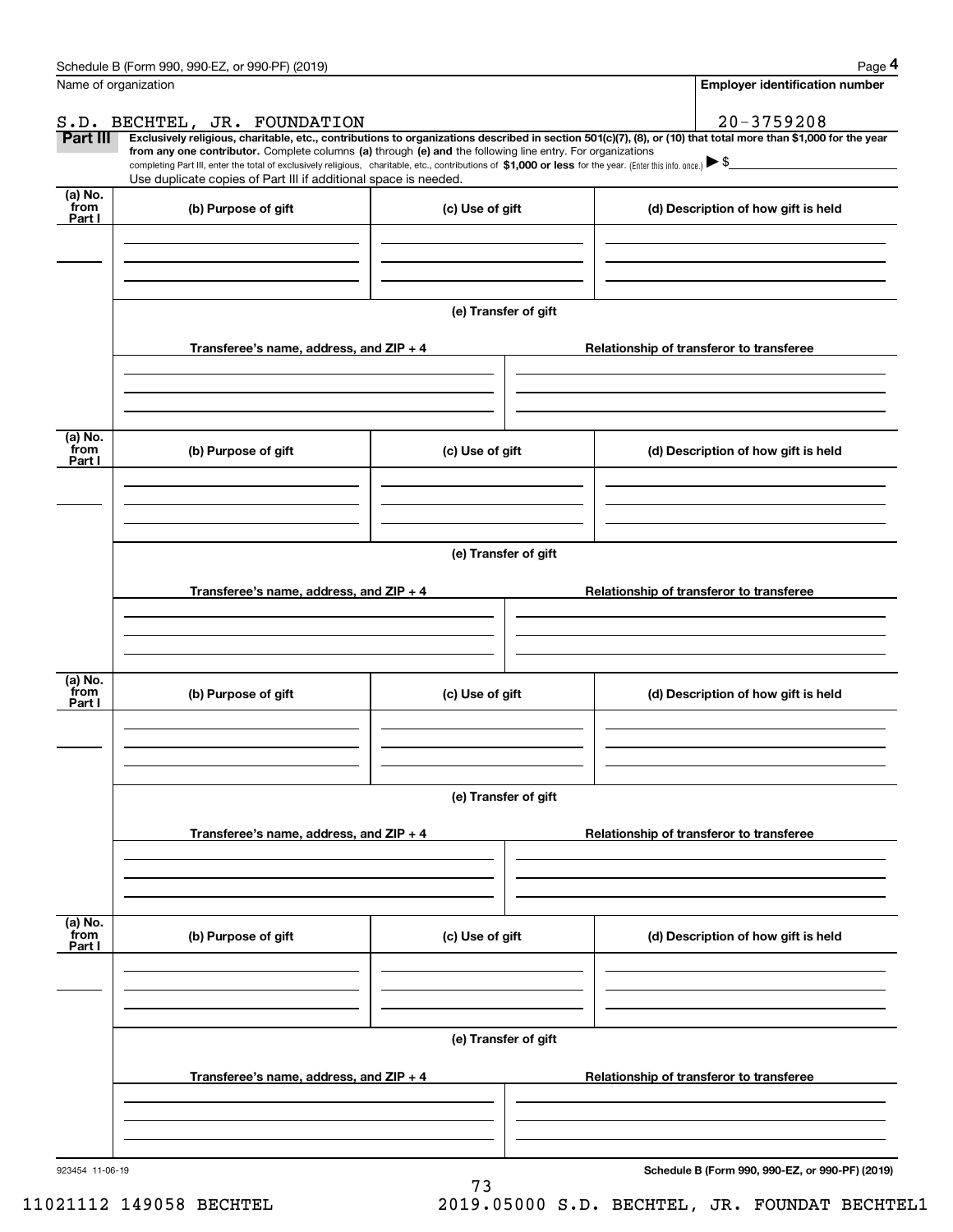| Form     | 2220                                                          | <b>Underpayment of Estimated Tax by Corporations</b>                                                                                                                                                                                                                                                                                                                                                            |          |          |  |               |          |               | OMB No. 1545-0123                     |
|----------|---------------------------------------------------------------|-----------------------------------------------------------------------------------------------------------------------------------------------------------------------------------------------------------------------------------------------------------------------------------------------------------------------------------------------------------------------------------------------------------------|----------|----------|--|---------------|----------|---------------|---------------------------------------|
|          | Department of the Treasury<br><b>Internal Revenue Service</b> | FORM 990-PF<br>Attach to the corporation's tax return.<br>Go to www.irs.gov/Form2220 for instructions and the latest information.                                                                                                                                                                                                                                                                               |          |          |  |               |          | 2019          |                                       |
| Name     |                                                               |                                                                                                                                                                                                                                                                                                                                                                                                                 |          |          |  |               |          |               | <b>Employer identification number</b> |
|          |                                                               | S.D. BECHTEL, JR. FOUNDATION                                                                                                                                                                                                                                                                                                                                                                                    |          |          |  |               |          |               | $20 - 3759208$                        |
|          |                                                               | Note: Generally, the corporation is not required to file Form 2220 (see Part II below for exceptions) because the IRS will figure any penalty owed and<br>bill the corporation. However, the corporation may still use Form 2220 to figure the penalty. If so, enter the amount from page 2, line 38, on the<br>estimated tax penalty line of the corporation's income tax return, but do not attach Form 2220. |          |          |  |               |          |               |                                       |
|          | Part I                                                        | <b>Required Annual Payment</b>                                                                                                                                                                                                                                                                                                                                                                                  |          |          |  |               |          |               |                                       |
|          |                                                               |                                                                                                                                                                                                                                                                                                                                                                                                                 |          |          |  |               |          | 1.            | 54,043.                               |
|          |                                                               | <b>2 a</b> Personal holding company tax (Schedule PH (Form 1120), line 26) included on line 1                                                                                                                                                                                                                                                                                                                   |          |          |  | 2a            |          |               |                                       |
|          |                                                               | <b>b</b> Look-back interest included on line 1 under section 460(b)(2) for completed long-term                                                                                                                                                                                                                                                                                                                  |          |          |  |               |          |               |                                       |
|          |                                                               | contracts or section 167(g) for depreciation under the income forecast method <i>mummummmm</i>                                                                                                                                                                                                                                                                                                                  |          |          |  | 2b            |          |               |                                       |
|          |                                                               |                                                                                                                                                                                                                                                                                                                                                                                                                 |          |          |  |               |          |               |                                       |
|          |                                                               |                                                                                                                                                                                                                                                                                                                                                                                                                 |          |          |  |               |          |               |                                       |
|          |                                                               | d Total. Add lines 2a through 2c [11] matter contract the contract of the contract of the contract of the contract of the contract of the contract of the contract of the contract of the contract of the contract of the cont                                                                                                                                                                                  |          |          |  |               |          | 2d            |                                       |
| 3        | does not owe the penalty                                      | Subtract line 2d from line 1. If the result is less than \$500, do not complete or file this form. The corporation                                                                                                                                                                                                                                                                                              |          |          |  |               |          | 3             | 54,043.                               |
| 4        |                                                               | Enter the tax shown on the corporation's 2018 income tax return. See instructions. Caution: If the tax is zero                                                                                                                                                                                                                                                                                                  |          |          |  |               |          |               |                                       |
|          |                                                               |                                                                                                                                                                                                                                                                                                                                                                                                                 |          |          |  |               |          | 4             | 110,275.                              |
|          |                                                               |                                                                                                                                                                                                                                                                                                                                                                                                                 |          |          |  |               |          |               |                                       |
| 5        |                                                               | Required annual payment. Enter the smaller of line 3 or line 4. If the corporation is required to skip line 4,                                                                                                                                                                                                                                                                                                  |          |          |  |               |          |               |                                       |
|          | enter the amount from line 3                                  |                                                                                                                                                                                                                                                                                                                                                                                                                 |          |          |  |               |          | 5             | 54,043.                               |
|          | Part II                                                       | Reasons for Filing - Check the boxes below that apply. If any boxes are checked, the corporation must file Form 2220<br>even if it does not owe a penalty. See instructions.                                                                                                                                                                                                                                    |          |          |  |               |          |               |                                       |
| 6        |                                                               | The corporation is using the adjusted seasonal installment method.                                                                                                                                                                                                                                                                                                                                              |          |          |  |               |          |               |                                       |
|          |                                                               | The corporation is using the annualized income installment method.                                                                                                                                                                                                                                                                                                                                              |          |          |  |               |          |               |                                       |
|          | $\overline{\text{X}}$                                         | The corporation is a "large corporation" figuring its first required installment based on the prior year's tax.                                                                                                                                                                                                                                                                                                 |          |          |  |               |          |               |                                       |
|          |                                                               | Part III   Figuring the Underpayment                                                                                                                                                                                                                                                                                                                                                                            |          |          |  |               |          |               |                                       |
|          |                                                               |                                                                                                                                                                                                                                                                                                                                                                                                                 |          | (a)      |  | (b)           | (c)      |               | (d)                                   |
| 9        |                                                               | Installment due dates. Enter in columns (a) through<br>(d) the 15th day of the 4th (Form 990-PF filers:<br>Use 5th month), 6th, 9th, and 12th months of the                                                                                                                                                                                                                                                     |          |          |  |               |          |               |                                       |
|          |                                                               |                                                                                                                                                                                                                                                                                                                                                                                                                 | 9        | 05/15/19 |  | 06/15/19      | 09/15/19 |               | 12/15/19                              |
|          |                                                               | 10 Required installments. If the box on line 6 and/or line 7                                                                                                                                                                                                                                                                                                                                                    |          |          |  |               |          |               |                                       |
|          |                                                               | above is checked, enter the amounts from Sch A, line 38. If                                                                                                                                                                                                                                                                                                                                                     |          |          |  |               |          |               |                                       |
|          |                                                               | the box on line 8 (but not 6 or 7) is checked, see instructions<br>for the amounts to enter. If none of these boxes are checked,                                                                                                                                                                                                                                                                                |          |          |  |               |          |               |                                       |
|          |                                                               | enter 25% (0.25) of line 5 above in each column                                                                                                                                                                                                                                                                                                                                                                 | 10       | 13,511.  |  | 13,511.       | 13,510.  |               | 13,511.                               |
|          |                                                               | 11 Estimated tax paid or credited for each period. For                                                                                                                                                                                                                                                                                                                                                          |          |          |  |               |          |               |                                       |
|          |                                                               | column (a) only, enter the amount from line 11 on line 15.                                                                                                                                                                                                                                                                                                                                                      |          |          |  |               |          |               |                                       |
|          | See instructions                                              |                                                                                                                                                                                                                                                                                                                                                                                                                 | 11       | 119,968. |  |               |          |               | 50,000.                               |
|          |                                                               | Complete lines 12 through 18 of one column                                                                                                                                                                                                                                                                                                                                                                      |          |          |  |               |          |               |                                       |
|          | before going to the next column.                              |                                                                                                                                                                                                                                                                                                                                                                                                                 |          |          |  |               |          |               |                                       |
| 12       |                                                               | Enter amount, if any, from line 18 of the preceding column                                                                                                                                                                                                                                                                                                                                                      | 12       |          |  | 106,457.      | 92,946.  |               | 79,436.                               |
| 13       |                                                               |                                                                                                                                                                                                                                                                                                                                                                                                                 | 13       |          |  | 106,457.      | 92,946.  |               | 129,436.                              |
| 14       |                                                               | Add amounts on lines 16 and 17 of the preceding column                                                                                                                                                                                                                                                                                                                                                          | 14<br>15 | 119,968. |  | 106,457.      | 92,946.  |               | 129,436.                              |
| 15<br>16 |                                                               | Subtract line 14 from line 13. If zero or less, enter -0-<br>If the amount on line 15 is zero, subtract line 13 from line                                                                                                                                                                                                                                                                                       |          |          |  |               |          |               |                                       |
|          |                                                               |                                                                                                                                                                                                                                                                                                                                                                                                                 | 16       |          |  | $\mathbf 0$ . |          | $\mathbf 0$ . |                                       |
|          |                                                               | 17 Underpayment. If line 15 is less than or equal to line 10,                                                                                                                                                                                                                                                                                                                                                   |          |          |  |               |          |               |                                       |

| <br><b>UNUCIPATION.</b> IT THIS TO IS ISSS LIGHT OF SQUAF TO THIS TO. |    |          |         |        |  |
|-----------------------------------------------------------------------|----|----------|---------|--------|--|
| subtract line 15 from line 10. Then go to line 12 of the next         |    |          |         |        |  |
| column. Otherwise, go to line 18                                      |    |          |         |        |  |
| 18 Overpayment. If line 10 is less than line 15, subtract line 10     |    |          |         |        |  |
| from line 15. Then go to line 12 of the next column                   | 18 | 106.457. | 92.946. | 79 436 |  |
|                                                                       |    |          |         |        |  |

74

**Go to Part IV on page 2 to figure the penalty. Do not go to Part IV if there are no entries on line 17 - no penalty is owed.**

**For Paperwork Reduction Act Notice, see separate instructions.** LHA

Form 2220 (2019)

912801 01-14-20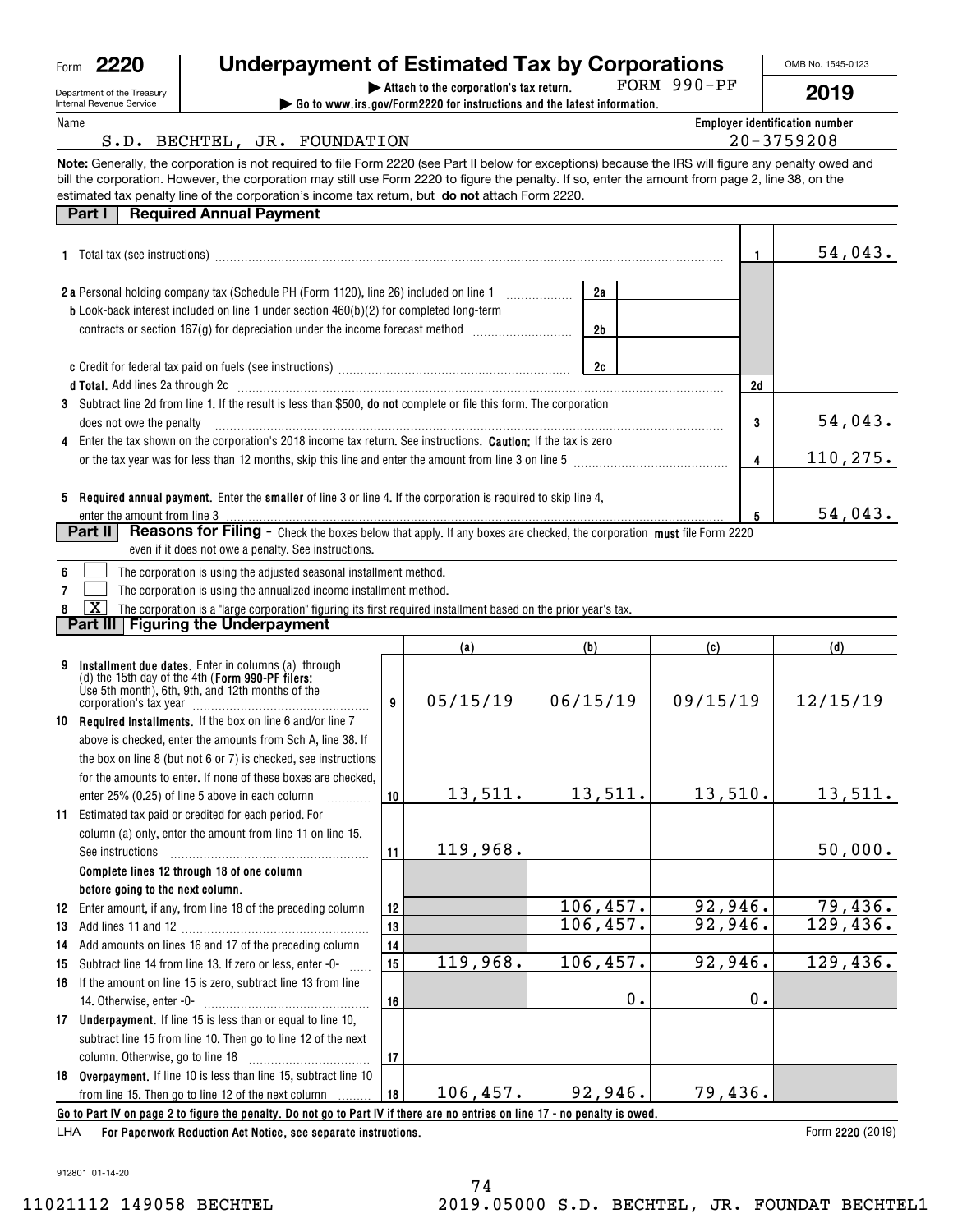# **Part IV Figuring the Penalty**

|    |                                                                                                                                                                                                                                                                                                                                    |                         | (a)  | (b) | (c) | (d)             |
|----|------------------------------------------------------------------------------------------------------------------------------------------------------------------------------------------------------------------------------------------------------------------------------------------------------------------------------------|-------------------------|------|-----|-----|-----------------|
|    | 19 Enter the date of payment or the 15th day of the 4th month<br>after the close of the tax year, whichever is earlier.<br>(C corporations with tax years ending June 30<br>and S corporations: Use 3rd month instead of 4th month.<br>Form 990-PF and Form 990-T filers: Use 5th month<br>instead of 4th month.) See instructions | 19                      |      |     |     |                 |
| 20 | Number of days from due date of installment on line 9 to the                                                                                                                                                                                                                                                                       |                         |      |     |     |                 |
|    | date shown on line 19                                                                                                                                                                                                                                                                                                              | 20                      |      |     |     |                 |
| 21 | Number of days on line 20 after 4/15/2019 and before 7/1/2019                                                                                                                                                                                                                                                                      | 21                      |      |     |     |                 |
|    | 22 Underpayment on line 17 x Number of days on line 21 x 6% (0.06)<br>365                                                                                                                                                                                                                                                          | 22                      | \$   | \$  | \$  | \$              |
|    | 23 Number of days on line 20 after 06/30/2019 and before 10/1/2019                                                                                                                                                                                                                                                                 | 23                      |      |     |     |                 |
|    | 24 Underpayment on line 17 x Number of days on line 23 x 5% (0.05)<br>365                                                                                                                                                                                                                                                          | 24                      | -\$  | \$  | \$  | \$              |
|    | 25 Number of days on line 20 after 9/30/2019 and before 1/1/2020                                                                                                                                                                                                                                                                   | 25                      |      |     |     |                 |
|    | 26 Underpayment on line 17 x Number of days on line 25 x 5% (0.05)<br>365                                                                                                                                                                                                                                                          | 26                      | -\$  | \$  | \$  | \$              |
| 27 | Number of days on line 20 after 12/31/2019 and before 4/1/2020                                                                                                                                                                                                                                                                     | 27                      |      |     |     |                 |
|    | 28 Underpayment on line 17 x Number of days on line 27 x 5% (0.05)<br>366                                                                                                                                                                                                                                                          | 28                      | - \$ | \$  | \$  | \$              |
| 29 | Number of days on line 20 after 3/31/2020 and before 7/1/2020                                                                                                                                                                                                                                                                      | 29                      |      |     |     |                 |
|    | 30 Underpayment on line 17 x Number of days on line 29 x $*$ %<br>366                                                                                                                                                                                                                                                              | 30                      | -\$  | \$  | \$  | \$              |
|    | 31 Number of days on line 20 after 6/30/2020 and before 10/1/2020                                                                                                                                                                                                                                                                  | 31                      |      |     |     |                 |
|    | 32 Underpayment on line 17 x Number of days on line 31 x $*$ %<br>366                                                                                                                                                                                                                                                              | 32                      | \$   | \$  | \$  | \$              |
|    | 33 Number of days on line 20 after 9/30/2020 and before 1/1/2021                                                                                                                                                                                                                                                                   | 33                      |      |     |     |                 |
|    | 34 Underpayment on line 17 x Number of days on line 33 x $*$ %<br>366                                                                                                                                                                                                                                                              | $34 \mid$ $\frac{6}{3}$ |      | \$  | \$  | \$              |
|    | 35 Number of days on line 20 after 12/31/2020 and before 3/16/2021                                                                                                                                                                                                                                                                 | 35                      |      |     |     |                 |
|    | <b>36</b> Underpayment on line 17 x Number of days on line 35 x $*$ %<br>365                                                                                                                                                                                                                                                       | 36                      | -\$  | \$  | \$  | \$              |
|    | 37 Add lines 22, 24, 26, 28, 30, 32, 34, and 36                                                                                                                                                                                                                                                                                    | 37                      | \$   | \$  | \$  | \$              |
|    | 38 Penalty. Add columns (a) through (d) of line 37. Enter the total here and on Form 1120, line 34; or the comparable<br>line for other income tax returns                                                                                                                                                                         |                         |      |     | 38  | 0.<br><b>\$</b> |
|    | * Use the penalty interest rate for each calendar quarter, which the IRS will determine during the first month in the preceding quarter.                                                                                                                                                                                           |                         |      |     |     |                 |

information on the Internet, access the IRS website at **www.irs.gov**. You can also call 1-800-829-4933 to get interest rate information. These rates are published quarterly in an IRS News Release and in a revenue ruling in the Internal Revenue Bulletin. To obtain this

**2220**  Form (2019)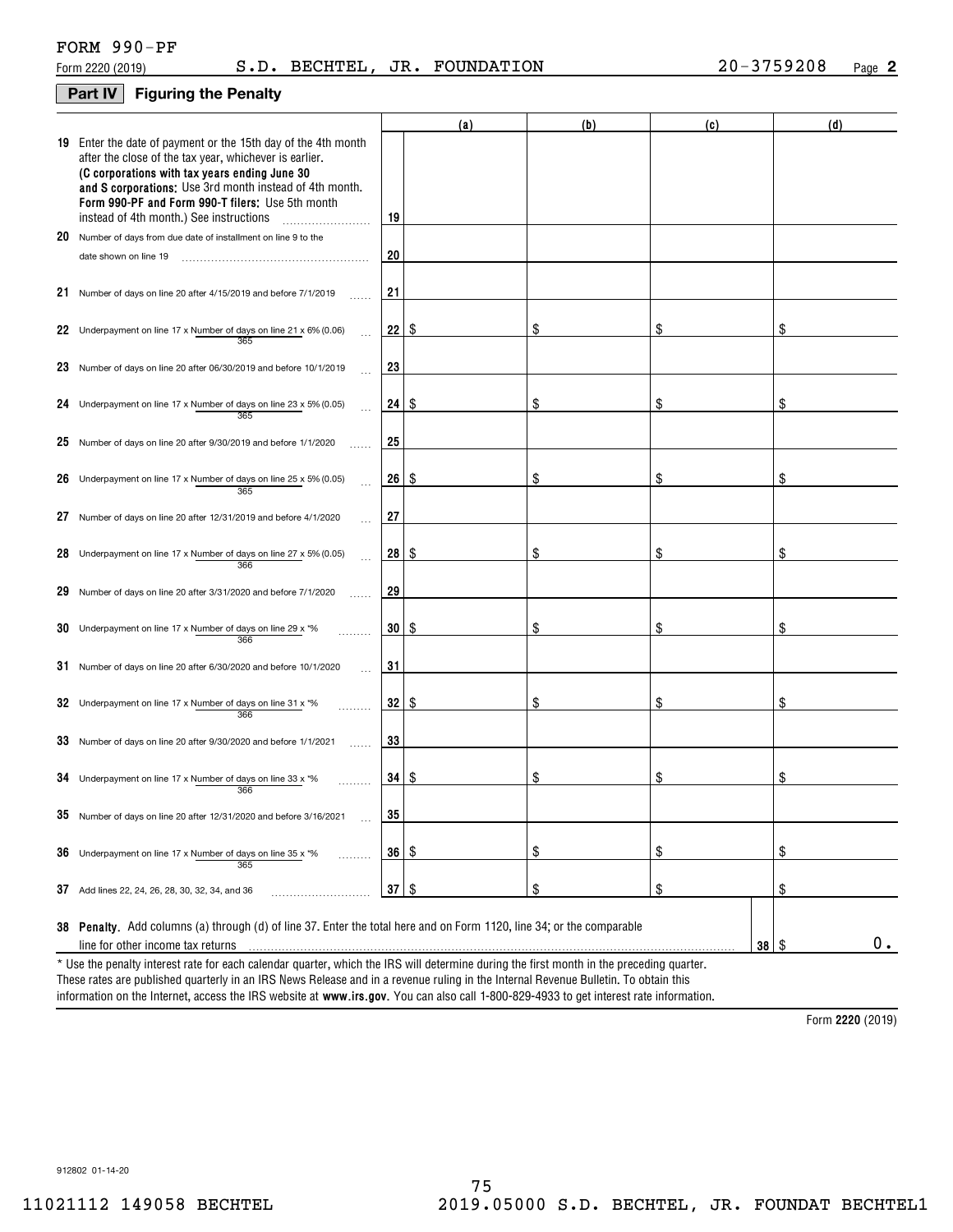| FORM $990-PF$                            |                               | DIVIDENDS AND INTEREST FROM SECURITIES |                             |                                       | STATEMENT 1                      |  |
|------------------------------------------|-------------------------------|----------------------------------------|-----------------------------|---------------------------------------|----------------------------------|--|
| SOURCE                                   | <b>GROSS</b><br><b>AMOUNT</b> | CAPITAL<br>GAINS<br><b>DIVIDENDS</b>   | (A)<br>REVENUE<br>PER BOOKS | (B )<br>NET INVEST-<br>MENT INCOME    | (C)<br>ADJUSTED<br>INCOME<br>NET |  |
| DIVIDEND<br>INCOME<br>INTEREST<br>INCOME | 18,804.<br>1,964,595.         | 0.<br>0.                               | 18,804.                     | 268,796.<br>$1,964,595.$ $1,963,313.$ |                                  |  |
| TO PART I, LINE 4                        | 1,983,399.                    | 0.                                     | 1,983,399.                  | 2,232,109.                            |                                  |  |

~~~~~~~~~~~~~~~~~~~~~~~~~~~~~~~~~~~~~~~~~~~~~~~~~~~~~~~~~~~~~~~~~~~~~~~~~~~~~~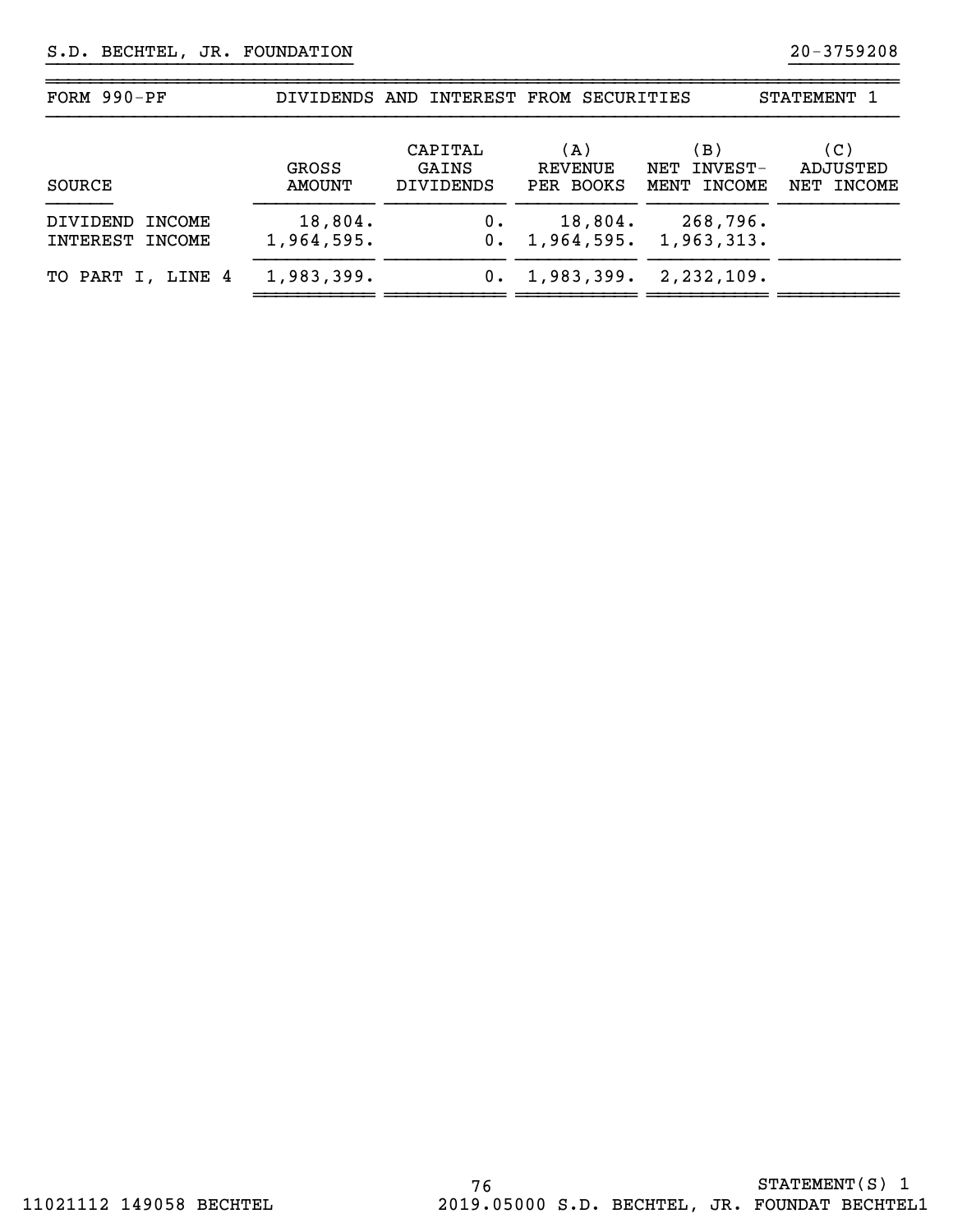| FORM 990-PF                           | OTHER INCOME                       |                                   | STATEMENT 2                   |
|---------------------------------------|------------------------------------|-----------------------------------|-------------------------------|
| DESCRIPTION                           | (A)<br><b>REVENUE</b><br>PER BOOKS | (B)<br>NET INVEST-<br>MENT INCOME | (C)<br>ADJUSTED<br>NET INCOME |
| FROM PARTNERSHIPS                     | 85,712.                            | 23,364.                           |                               |
| TOTAL TO FORM 990-PF, PART I, LINE 11 | 85,712.                            | 23,364.                           |                               |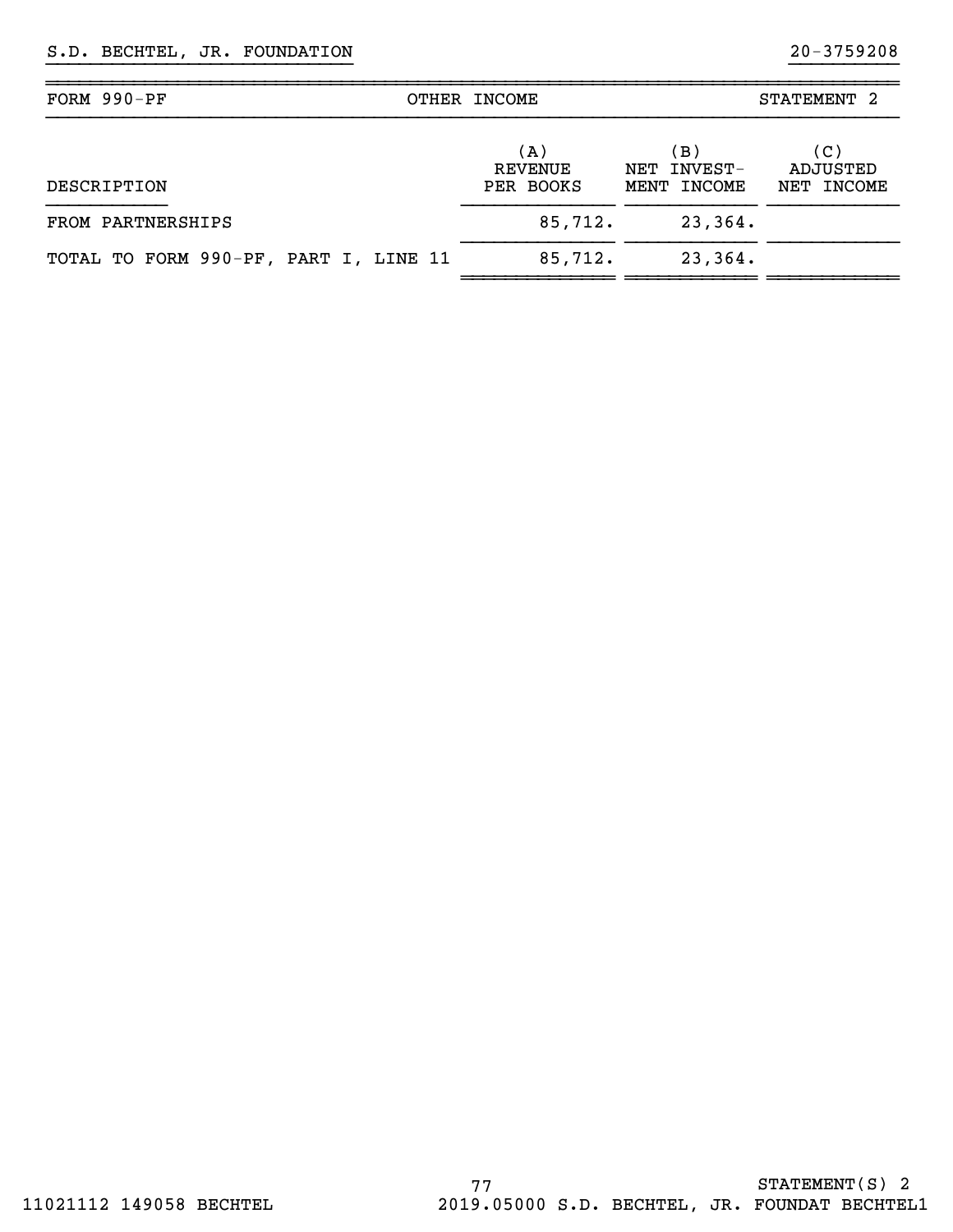| FORM 990-PF                | LEGAL FEES                          |                                   | STATEMENT 3                   |                                      |  |
|----------------------------|-------------------------------------|-----------------------------------|-------------------------------|--------------------------------------|--|
| DESCRIPTION                | (A)<br><b>EXPENSES</b><br>PER BOOKS | (B)<br>NET INVEST-<br>MENT INCOME | (C)<br>ADJUSTED<br>NET INCOME | (D)<br><b>CHARITABLE</b><br>PURPOSES |  |
| LEGAL EXPENSE              | 92,713.                             | 0.                                |                               | 89,456.                              |  |
| TO FM 990-PF, PG 1, LN 16A | 92,713.                             | 0.                                |                               | 89,456.                              |  |

~~~~~~~~~~~~ ~~~~~~~~~~~~ ~~~~~~~~~~~~ ~~~~~~~~~~~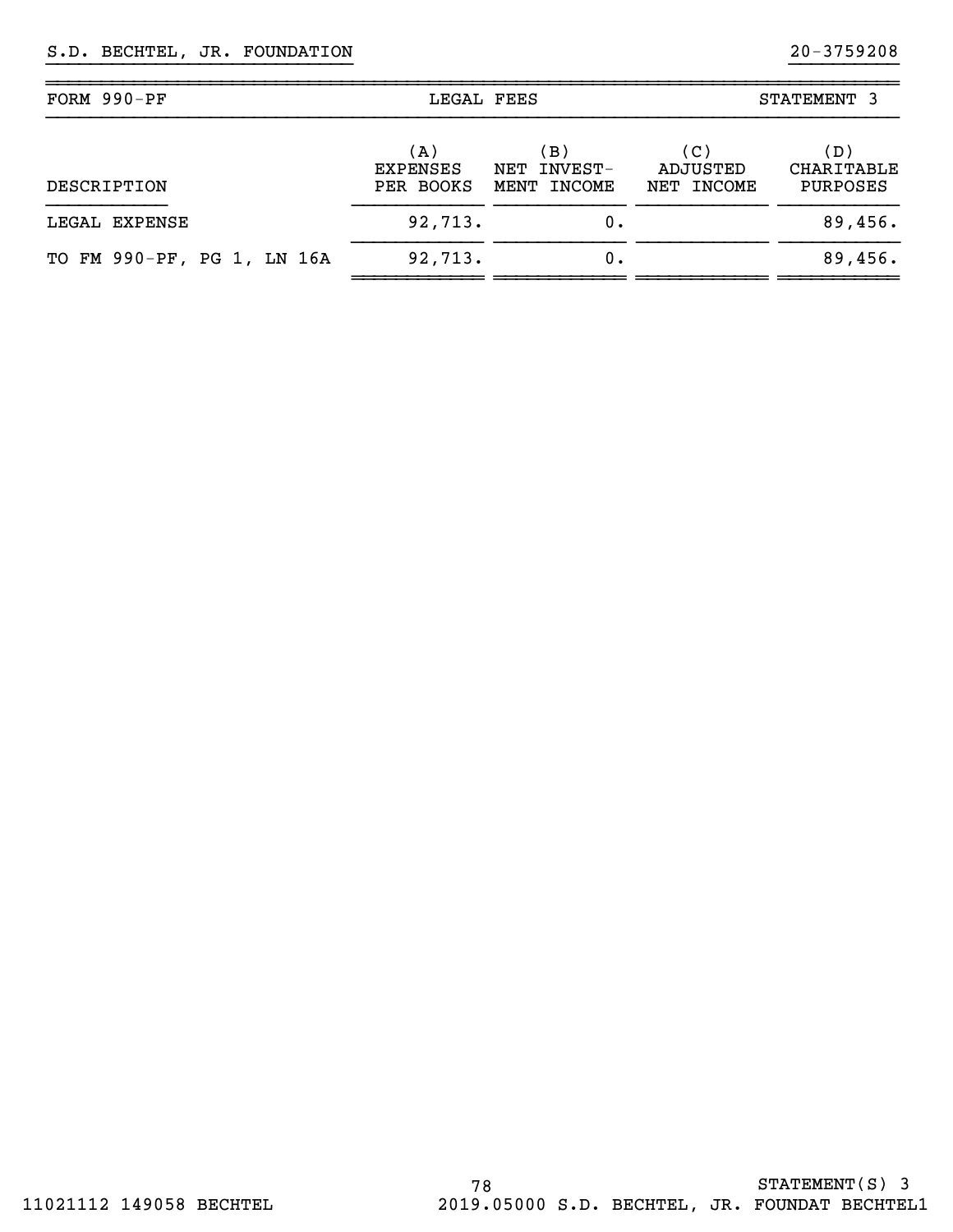| FORM 990-PF                  | <b>ACCOUNTING FEES</b>              | STATEMENT 4                          |                               |                                             |
|------------------------------|-------------------------------------|--------------------------------------|-------------------------------|---------------------------------------------|
| DESCRIPTION                  | (A)<br><b>EXPENSES</b><br>PER BOOKS | (B)<br>INVEST-<br>NET<br>MENT INCOME | (C)<br>ADJUSTED<br>NET INCOME | (D)<br><b>CHARITABLE</b><br><b>PURPOSES</b> |
| <b>ACCOUNTING FEES</b>       | 138,690.                            | 0.                                   |                               |                                             |
| TO FORM 990-PF, PG 1, LN 16B | 138,690.                            | 0.                                   |                               | 138,690.                                    |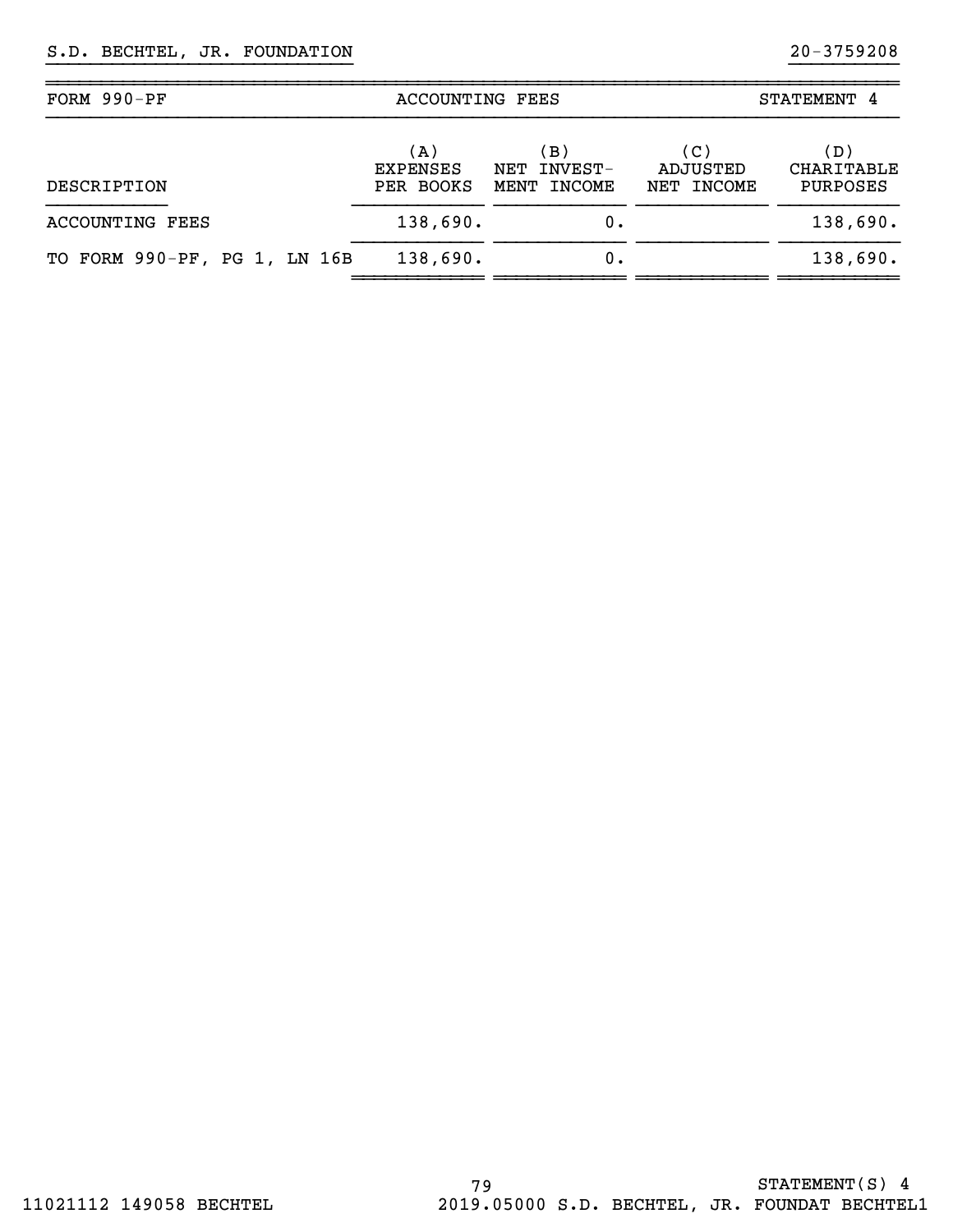| FORM $990-PF$                               | OTHER PROFESSIONAL FEES             |                                         | STATEMENT 5                   |                                      |  |
|---------------------------------------------|-------------------------------------|-----------------------------------------|-------------------------------|--------------------------------------|--|
| DESCRIPTION                                 | (A)<br><b>EXPENSES</b><br>PER BOOKS | (B)<br>INVEST-<br>NET<br>INCOME<br>MENT | (C)<br>ADJUSTED<br>NET INCOME | (D)<br>CHARITABLE<br><b>PURPOSES</b> |  |
| MONTICELLO<br>CONSULTANTS<br>NORTHERN TRUST | 283,499.<br>2,973,115.<br>88,273.   | 283,499.<br>0.<br>88,273.               |                               | 0.<br>3,022,309.                     |  |
| TO FORM 990-PF, PG 1, LN 16C 3,344,887.     |                                     | 371,772.                                |                               | 3,022,309.                           |  |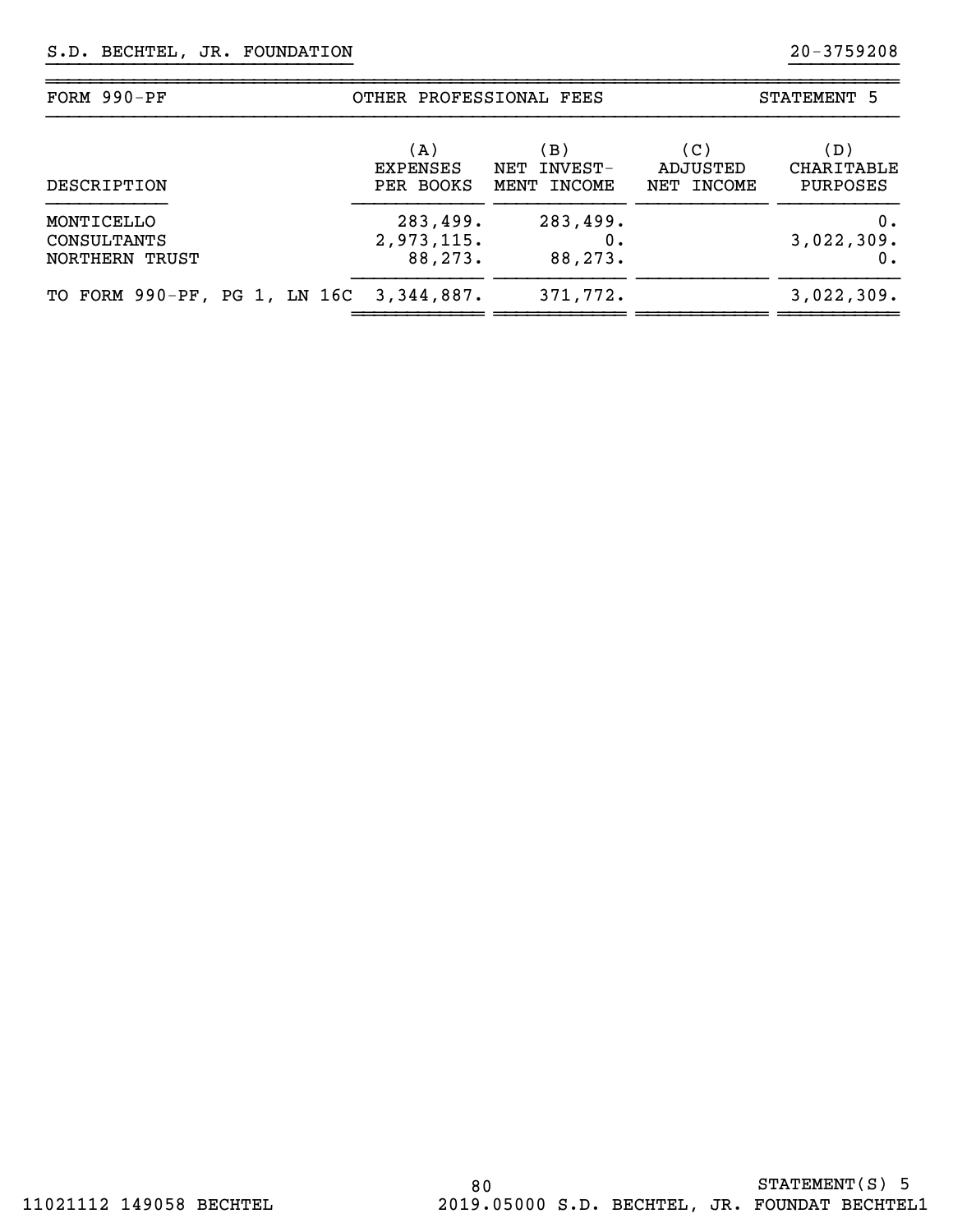| FORM 990-PF                                                                                       | TAXES                                 |                                      |                               | STATEMENT 6                          |  |  |
|---------------------------------------------------------------------------------------------------|---------------------------------------|--------------------------------------|-------------------------------|--------------------------------------|--|--|
| DESCRIPTION                                                                                       | (A)<br><b>EXPENSES</b><br>PER BOOKS   | (B)<br>INVEST-<br>NET<br>MENT INCOME | (C)<br>ADJUSTED<br>NET INCOME | (D)<br><b>CHARITABLE</b><br>PURPOSES |  |  |
| FOREIGN TAX FROM<br>PARTNERSHIPS<br>OTHER STATE TAXES<br><b>FILING FEES</b><br>FEDERAL EXCISE TAX | 1,446.<br>22,006.<br>218.<br>122,747. | 4,273.<br>0.<br>0.<br>0.             |                               | 0.<br>0.<br>218.<br>0.               |  |  |
| TO FORM 990-PF, PG 1, LN 18                                                                       | 146,417.                              | 4,273.                               |                               | 218.                                 |  |  |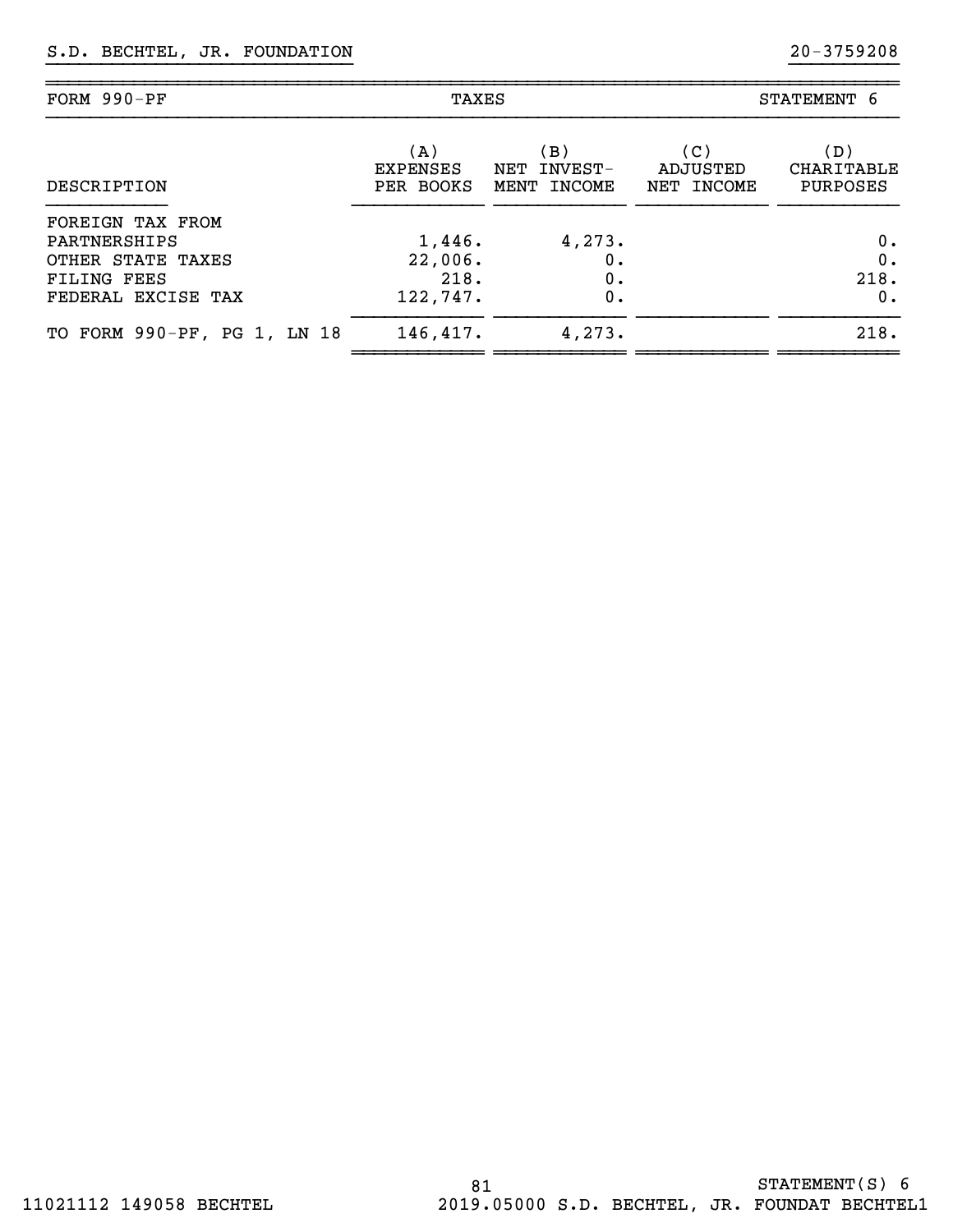| FORM $990-PF$                                                   | OTHER EXPENSES                      |                                      |                               | STATEMENT 7                    |  |  |
|-----------------------------------------------------------------|-------------------------------------|--------------------------------------|-------------------------------|--------------------------------|--|--|
| DESCRIPTION                                                     | (A)<br><b>EXPENSES</b><br>PER BOOKS | (B)<br>NET INVEST-<br>INCOME<br>MENT | (C)<br>ADJUSTED<br>NET INCOME | (D)<br>CHARITABLE<br>PURPOSES  |  |  |
| FROM PARTNERSHIPS<br>SUBSCRIPTION<br>COMPUTER MAINTENANCE AND   | 65, 296.<br>4,335.                  | 105,042.<br>0.                       |                               | 0.<br>4,056.                   |  |  |
| <b>SUPPORT</b><br><b>INSURANCE</b>                              | 87,903.<br>10,096.                  | 0.<br>0.                             |                               | 86,744.<br>9,188.              |  |  |
| INVESTMENT EXPENSES<br>MEMBERSHIP FEES                          | 112,962.<br>16, 149.                | 112,962.<br>0.<br>0.                 |                               | $0$ .<br>16,429.               |  |  |
| MISCELLANEOUS EXPENSE<br>OFFICE SUPPLIES<br>OTHER PROGRAM COSTS | 13, 133.<br>22,526.<br>22,979.      | 0.<br>0.                             |                               | 12,008.<br>23, 260.<br>23,349. |  |  |
| PROFESSIONAL DEVELOPMENT<br>FORM 990-PF, PG 1, LN 23<br>TO      | 86,443.<br>441,822.                 | 0.<br>218,004.                       |                               | 88,948.<br>263,982.            |  |  |
|                                                                 |                                     |                                      |                               |                                |  |  |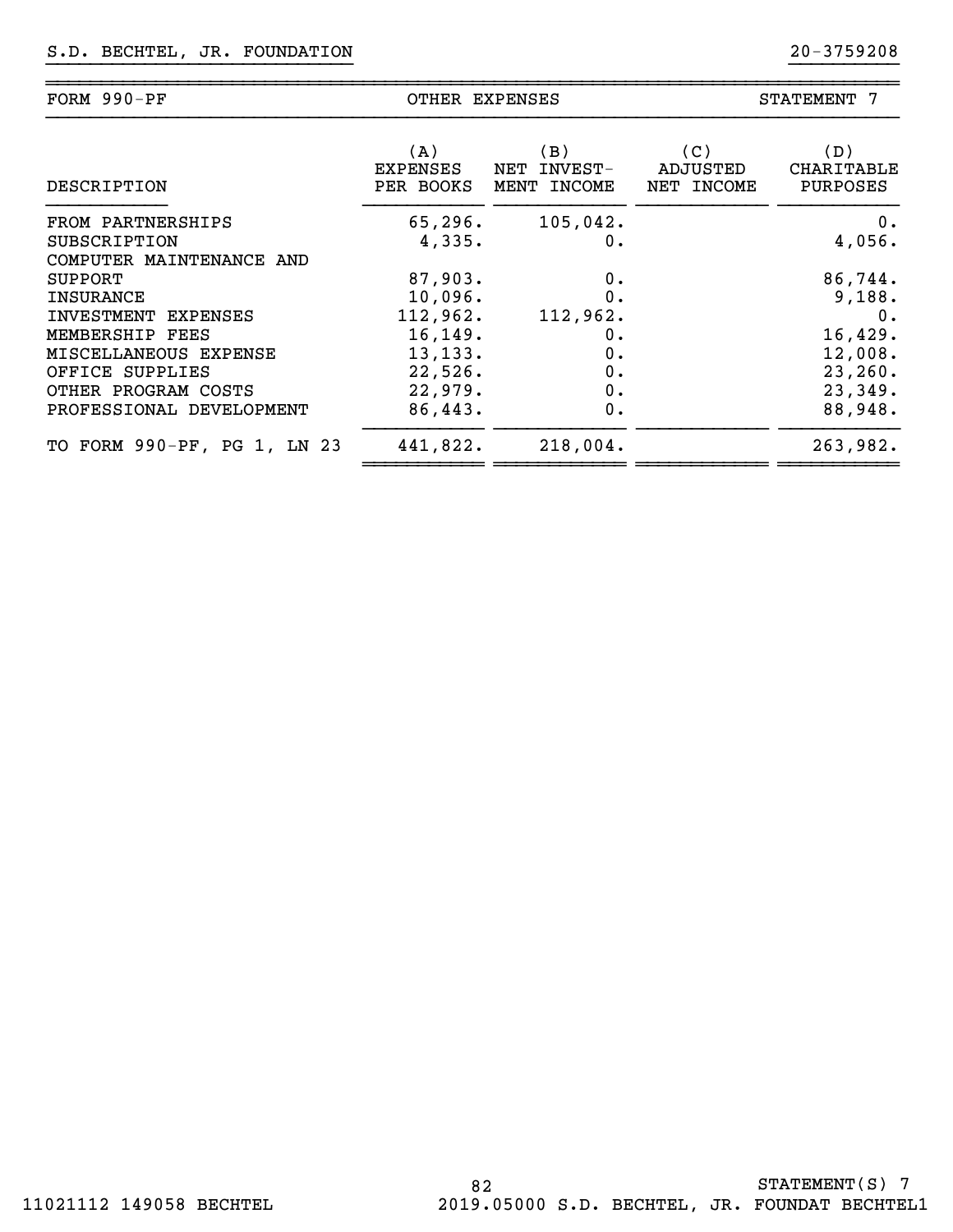| $FORM 990-PF$                                                                        | OTHER DECREASES IN NET ASSETS OR FUND BALANCES |  |  |  |                     | STATEMENT 8   |  |
|--------------------------------------------------------------------------------------|------------------------------------------------|--|--|--|---------------------|---------------|--|
| DESCRIPTION                                                                          |                                                |  |  |  |                     | <b>AMOUNT</b> |  |
| UNREALIZED GAIN/(LOSS) ON INVESTMENTS<br>UNREALIZED GAIN/(LOSS) ON CHARITABLE TRUSTS |                                                |  |  |  | 201,188.<br>95,826. |               |  |
| TOTAL TO FORM 990-PF, PART III, LINE 5                                               |                                                |  |  |  | 297,014.            |               |  |

~~~~~~~~~~~~~~~~~~~~~~~~~~~~~~~~~~~~~~~~~~~~~~~~~~~~~~~~~~~~~~~~~~~~~~~~~~~~~~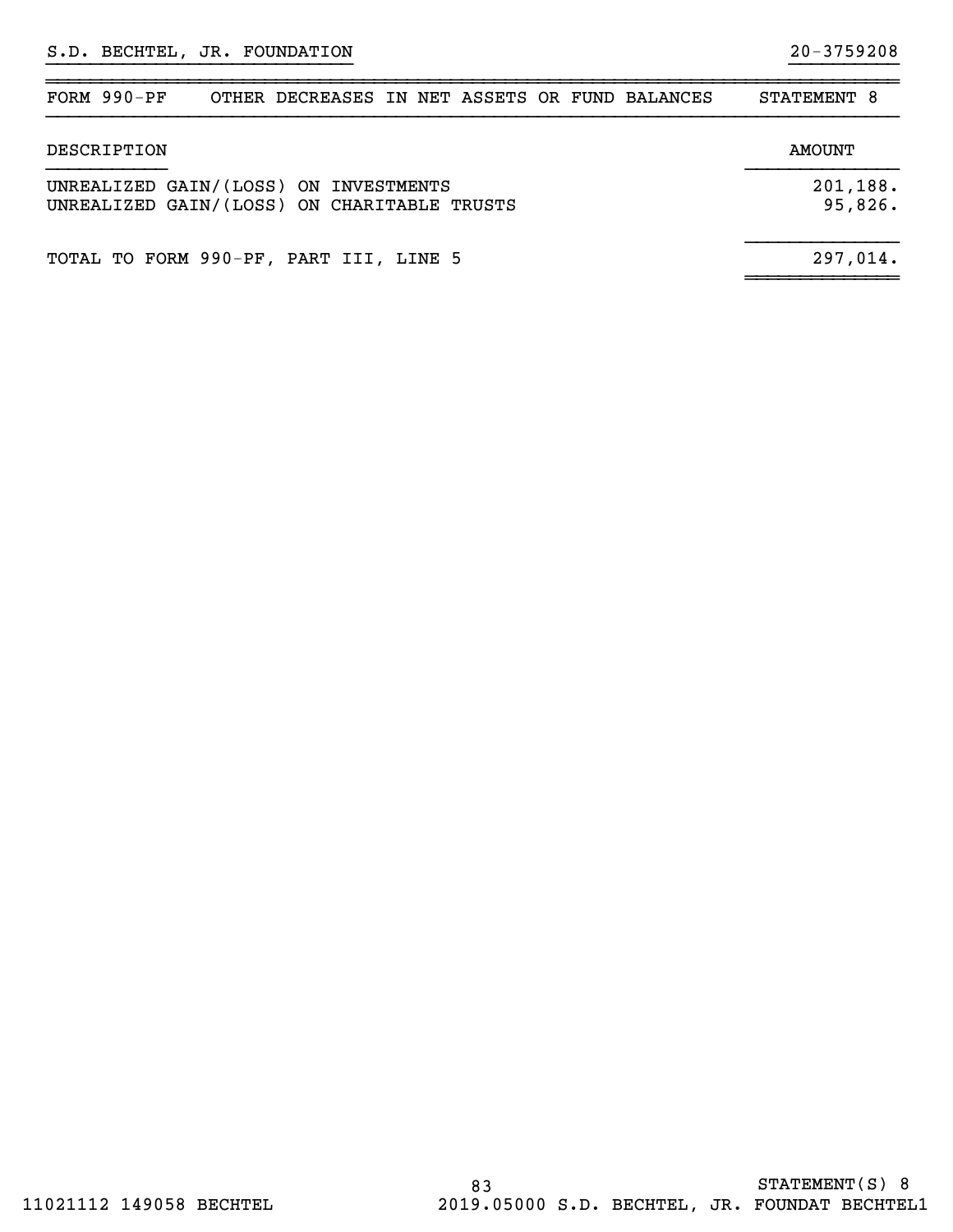| FORM $990-PF$<br>CORPORATE STOCK        |                   | STATEMENT 9                 |  |
|-----------------------------------------|-------------------|-----------------------------|--|
| DESCRIPTION                             | <b>BOOK VALUE</b> | <b>FAIR MARKET</b><br>VALUE |  |
| ETON PARK OVERSEAS FUND                 | 1,498.            | 1,498.                      |  |
| TOTAL TO FORM 990-PF, PART II, LINE 10B | 1,498.            | 1,498.                      |  |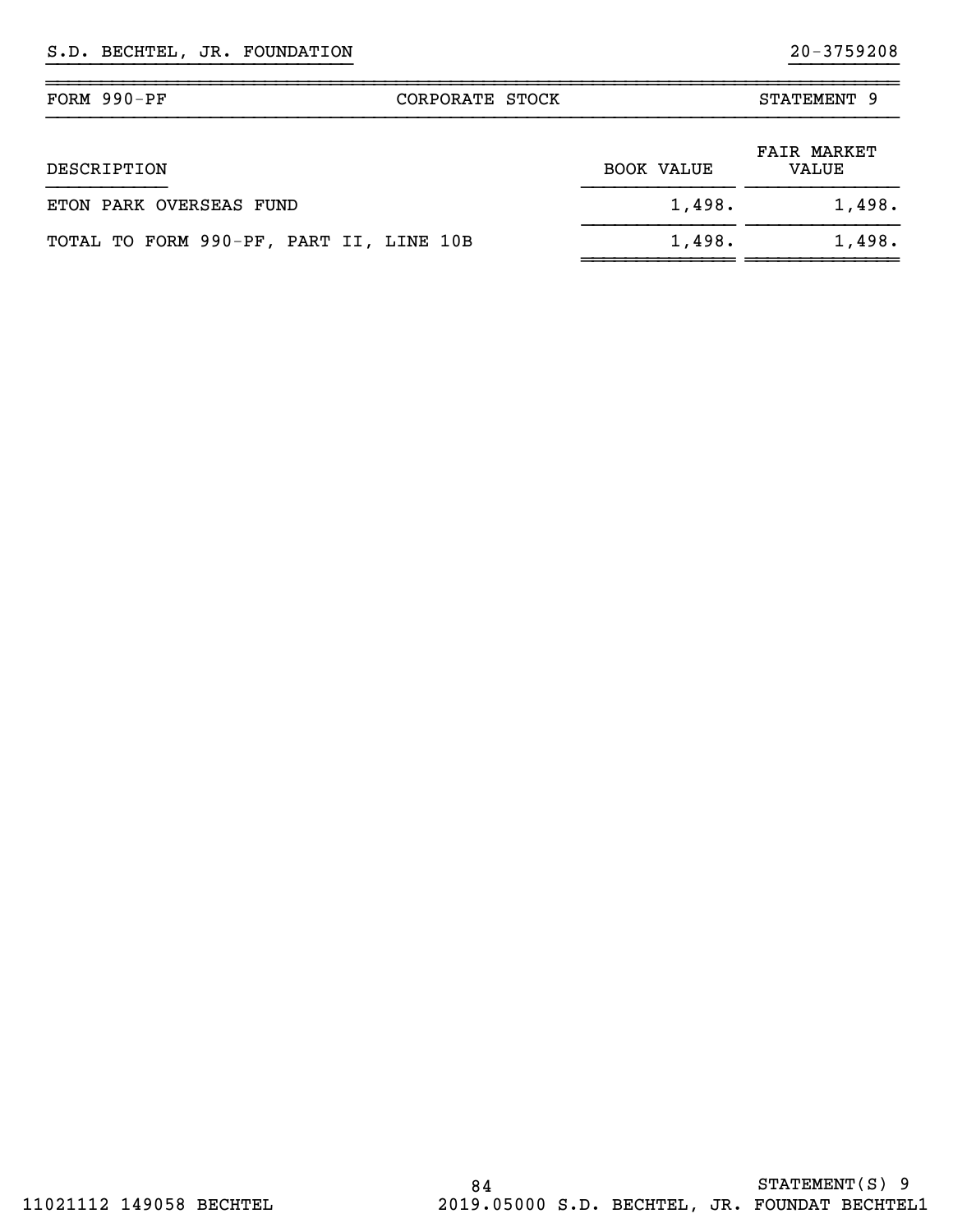| FORM 990-PF                                                                              | OTHER INVESTMENTS        |                                    | STATEMENT 10                       |
|------------------------------------------------------------------------------------------|--------------------------|------------------------------------|------------------------------------|
| DESCRIPTION                                                                              | VALUATION<br>METHOD      | <b>BOOK VALUE</b>                  | <b>FAIR MARKET</b><br><b>VALUE</b> |
| AG SECURITIZED ASSET RECOV HLDGS LP<br>MADISON DEARBORN PARTNERS V-A<br>TIFF PARTNERS IV | FMV<br>FMV<br><b>FMV</b> | 1,312,308.<br>195,966.<br>30, 150. | 1,312,308.<br>195,966.<br>30, 150. |
| TOTAL TO FORM 990-PF, PART II, LINE 13                                                   |                          | 1,538,424.                         | 1,538,424.                         |

~~~~~~~~~~~~~~ ~~~~~~~~~~~~~~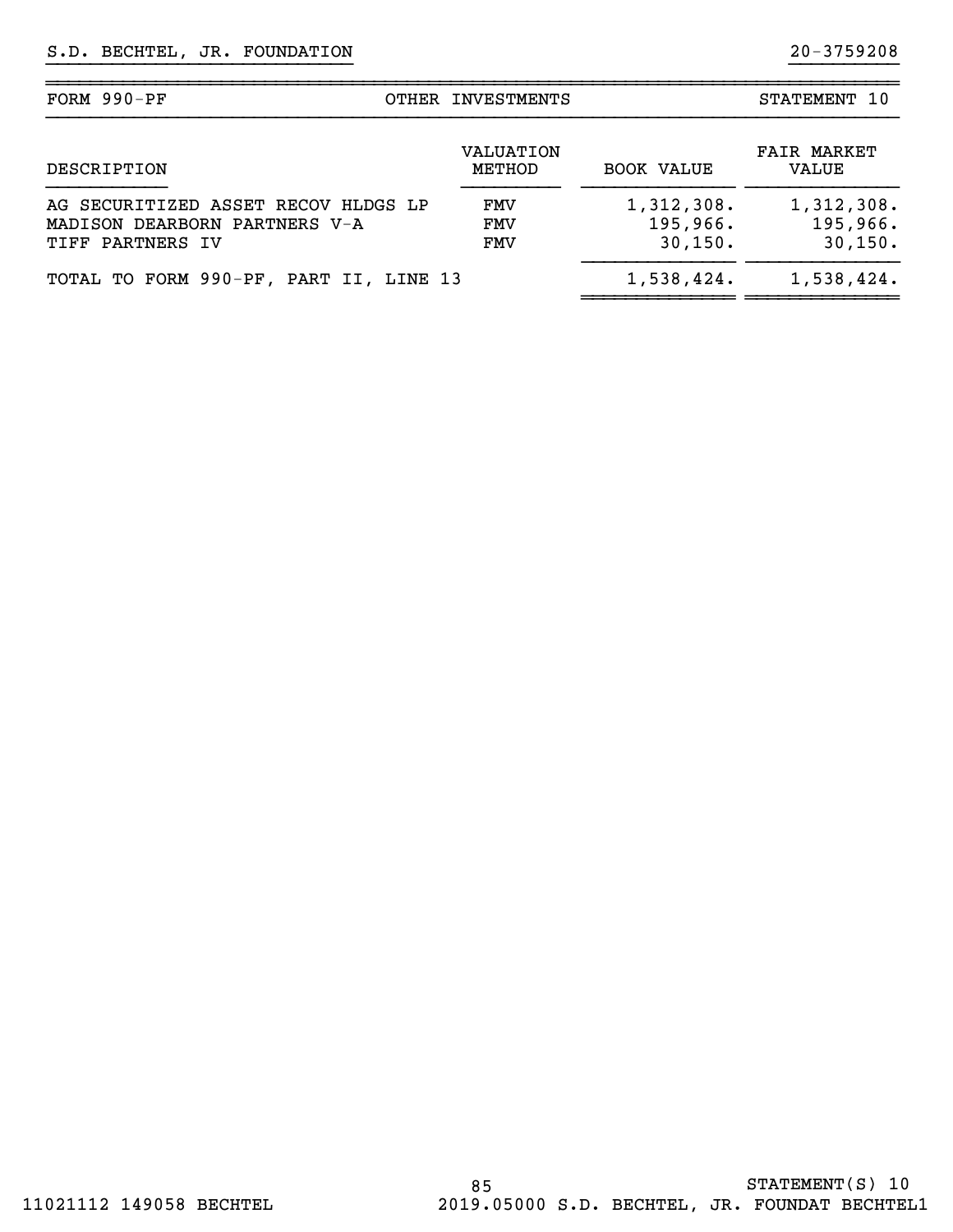| FORM 990-PF                                                           | OTHER ASSETS                         | STATEMENT 11                     |                             |
|-----------------------------------------------------------------------|--------------------------------------|----------------------------------|-----------------------------|
| DESCRIPTION                                                           | <b>BEGINNING OF</b><br>YR BOOK VALUE | END OF YEAR<br><b>BOOK VALUE</b> | <b>FAIR MARKET</b><br>VALUE |
| ART                                                                   | 490,000.                             | 490,000.                         | 490,000.                    |
| BENEFICIAL INTEREST IN CHARITABLE<br>TRUSTS<br>DUE FROM OTHER PARTIES | 665,390.<br>5,398.                   | 569,564.<br>5,451.               | 569,564.<br>5,451.          |
| TO FORM 990-PF, PART II, LINE 15                                      | 1,160,788.                           | 1,065,015.                       | 1,065,015.                  |

~~~~~~~~~~~~~~ ~~~~~~~~~~~~~~ ~~~~~~~~~~~~~~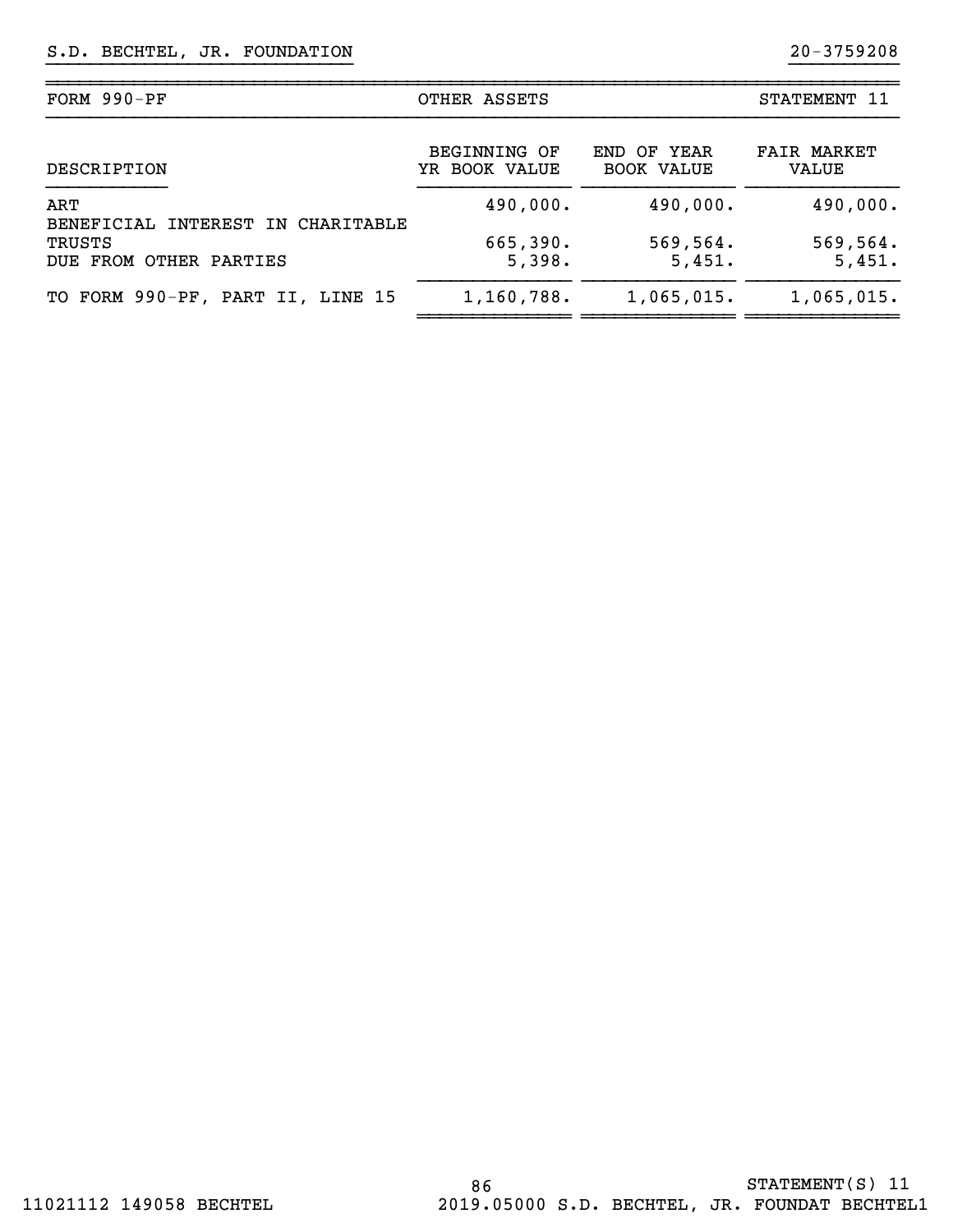| FORM 990-PF |                                        |  | STATEMENT CONCERNING LIQUIDATION, |  |  |
|-------------|----------------------------------------|--|-----------------------------------|--|--|
|             | TERMINATION, ETC. - PART VII-A, LINE 5 |  |                                   |  |  |

STATEMENT 12

#### EXPLANATION

THE S.D. BECHTEL JR. FOUNDATION ("FOUNDATION") HAS INCURRED A SUBSTANTIAL CONTRACTION DURING 2019. THE FOUNDATION IS IN THE PROCESS OF DISSOLUTION AND AS A RESULT HAD A SIGNIFICANT DISPOSITION OF ASSETS IN 2019. THE FOUNDATION IS EXPECTED TO WIND UP OPERATIONS BY DECEMBER 31, 2020.

~~~~~~~~~~~~~~~~~~~~~~~~~~~~~~~~~~~~~~~~~~~~~~~~~~~~~~~~~~~~~~~~~~~~~~~~~~~~~~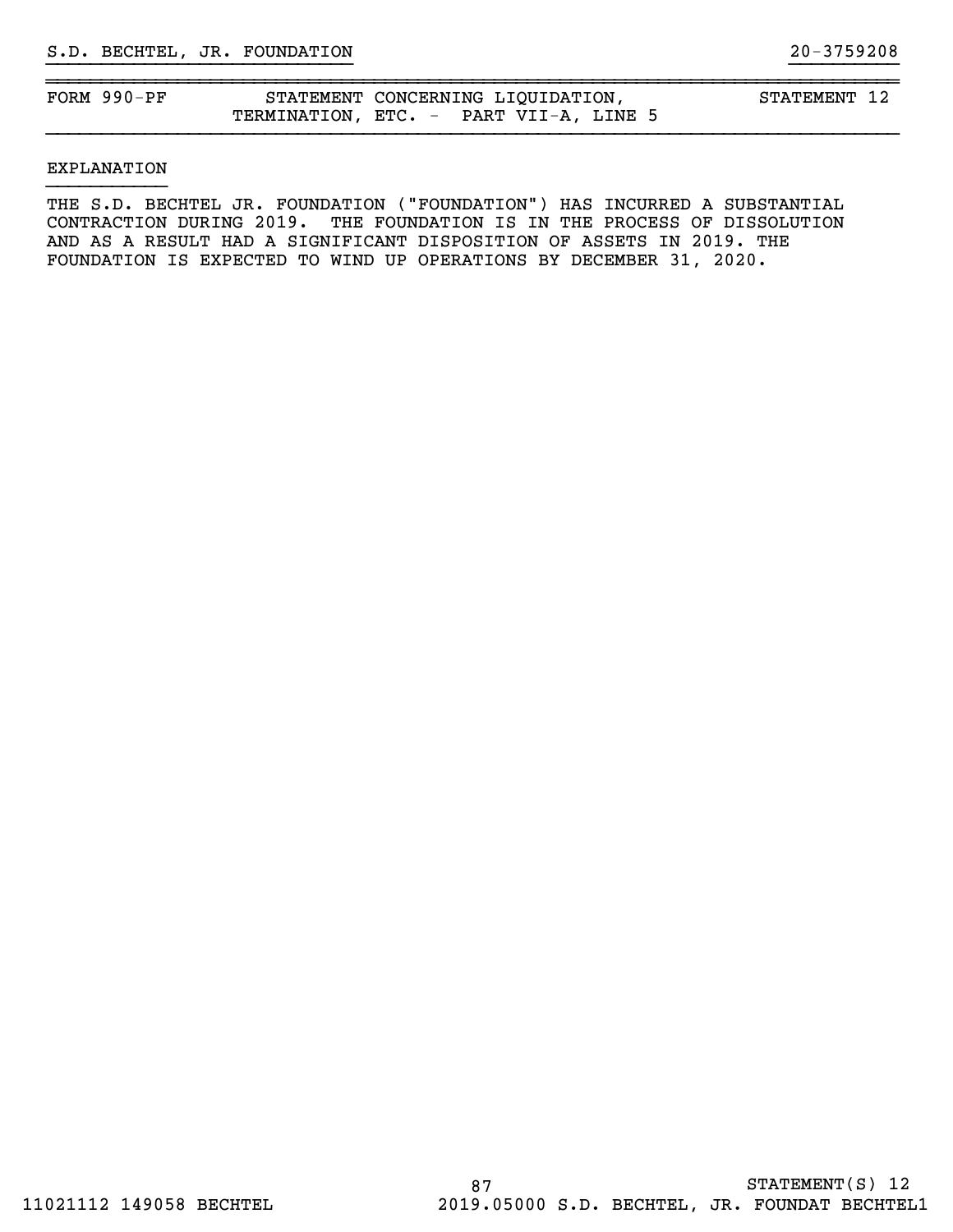#### FORM 990-PF DISSOLUTION STATEMENT STATEMENT 13

~~~~~~~~~~~~~~~~~~~~~~~~~~~~~~~~~~~~~~~~~~~~~~~~~~~~~~~~~~~~~~~~~~~~~~~~~~~~~~

}}}}}}}}}}}}}}}}}}}}}}}}}}}} }}}}}}}}}}

NAME OF RECIPIENT

SEE PART XV OF THIS FORM

ADDRESS OF RECIPIENT **ALL ASSETS** OF ASSETS

FAIR MARKET VALUE

P.O. BOX 193809 88,681,764. SAN FRANCISCO, CA 94119-3809

### EXPLANATION OF DISTRIBUTED ASSETS

 THE ASSETS DISTRIBUTED WERE CASH GRANTS TO QUALIFIED PUBLIC CHARITIES AND THE LIST OF NAMES AND ADDRESSES OF THE RECIPIENTS CAN BE FOUND ON PART XV OF THIS FORM.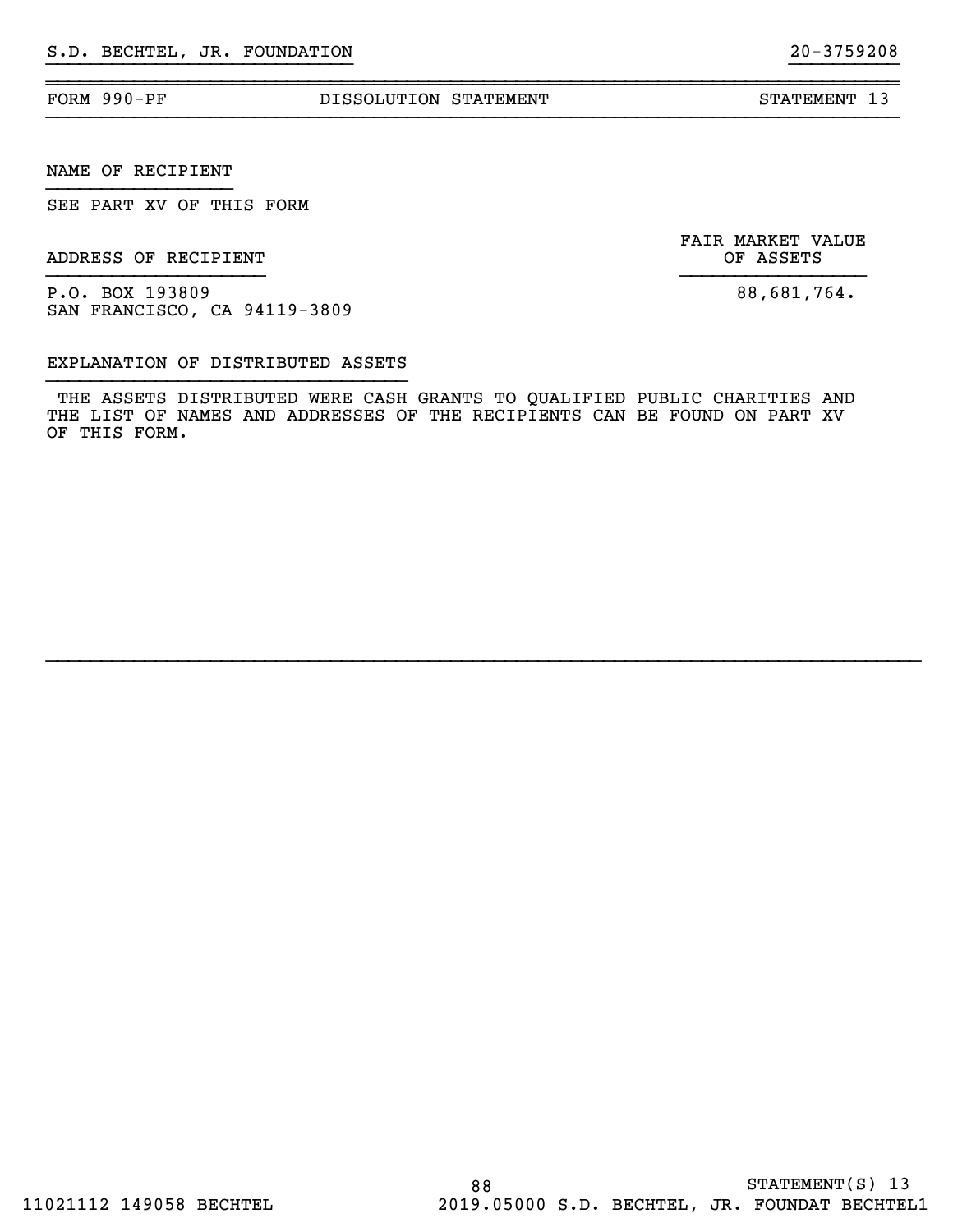| FORM $990-PF$                                                            | PART VIII - LIST OF OFFICERS, DIRECTORS<br>TRUSTEES AND FOUNDATION MANAGERS |                          |          | STATEMENT 14 |
|--------------------------------------------------------------------------|-----------------------------------------------------------------------------|--------------------------|----------|--------------|
| NAME AND ADDRESS                                                         | TITLE AND COMPEN- BEN PLAN EXPENSE<br>AVRG HRS/WK SATION CONTRIB ACCOUNT    |                          | EMPLOYEE |              |
| STEPHEN D. BECHTEL, JR.<br>199 FREMONT STREET<br>SAN FRANCISCO, CA 94105 | CHAIRMAN/DIRECTOR<br>10.00                                                  | 0.                       | 0.       | 0.           |
| LAUREN B. DACHS<br>199 FREMONT STREET<br>SAN FRANCISCO, CA 94105         | PRESIDENT/VICE CHAIR/DIREC                                                  | $40.00$ 334,022. 19,492. |          | 0.           |
| ELIZABETH H. BECHTEL<br>199 FREMONT STREET<br>SAN FRANCISCO, CA 94105    | DIRECTOR<br>5.00                                                            | 0.                       | 0.       | 0.           |
| NONIE B. RAMSAY<br>199 FREMONT STREET<br>SAN FRANCISCO, CA 94105         | DIRECTOR<br>5.00                                                            | 0.                       | 0.       | 0.           |
| ALAN M. DACHS<br>199 FREMONT STREET<br>SAN FRANCISCO, CA 94105           | DIRECTOR<br>5.00                                                            | 0.                       | 0.       | 0.           |
| DEBORAH L. DUNCAN<br>199 FREMONT STREET<br>SAN FRANCISCO, CA 94105       | DIRECTOR<br>5.00                                                            | 0.                       | 0.       | 0.           |
| JUDE L. LASPA<br>199 FREMONT STREET<br>SAN FRANCISCO, CA 94105           | <b>DIRECTOR</b><br>5.00                                                     | $0 \cdot$                | 0.       | $0$ .        |
| BOB PECK<br>199 FREMONT STREET<br>SAN FRANCISCO, CA 94105                | <b>DIRECTOR</b><br>5.00                                                     | 0.                       | 0.       | 0.           |
| JOHN W. WEISER<br>199 FREMONT STREET<br>SAN FRANCISCO, CA 94105          | <b>DIRECTOR</b><br>5.00                                                     | 0.                       | 0.       | 0.           |
| SUSAN M. HARVEY<br>199 FREMONT STREET<br>SAN FRANCISCO, CA 94105         | SECRETARY/PROGRAM DIRECTOR<br>36.00                                         | $321,922.$ $34,368.$     |          | 0.           |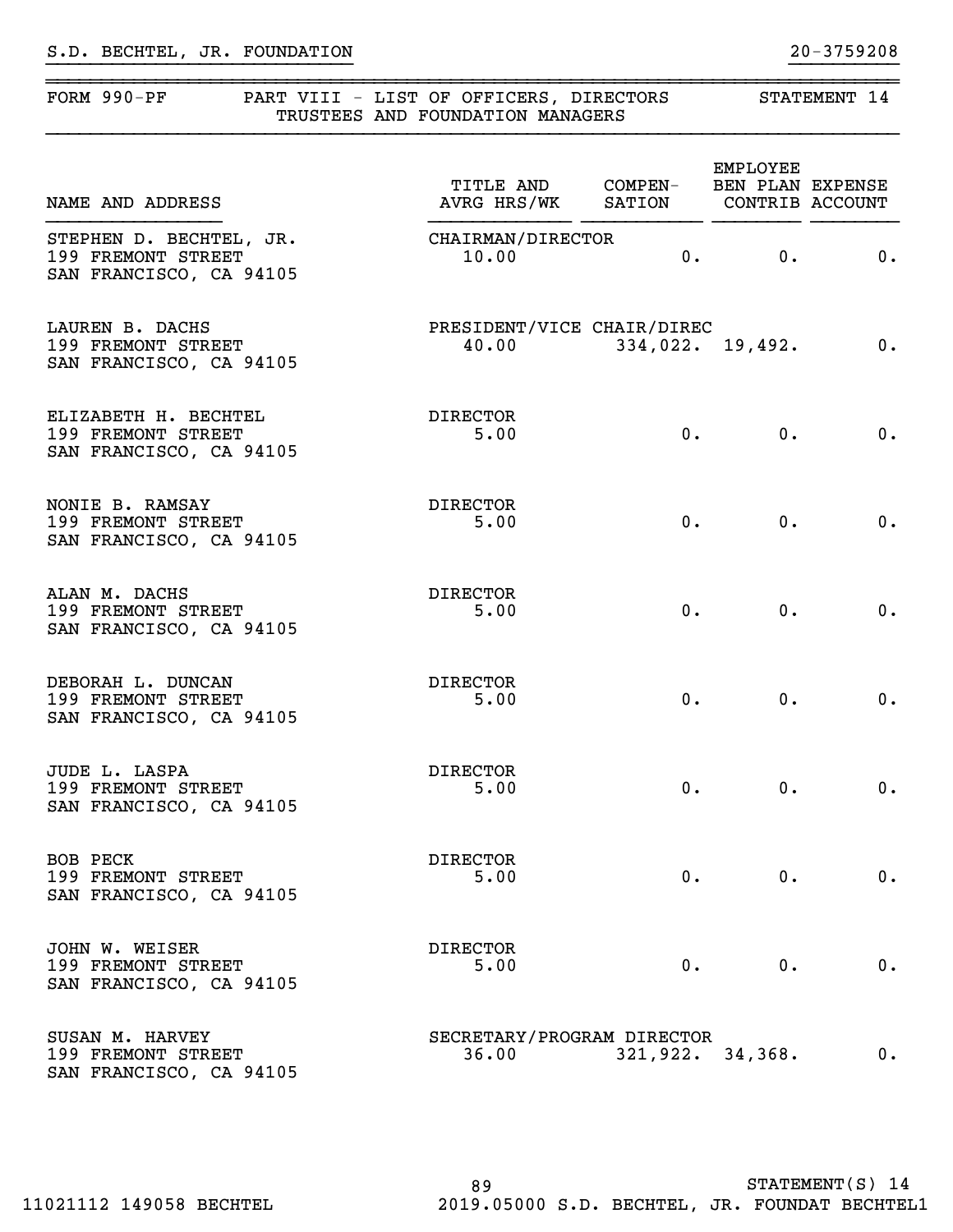| S.D. BECHTEL, JR. FOUNDATION                                         |                               |                  |                   | $20 - 3759208$ |
|----------------------------------------------------------------------|-------------------------------|------------------|-------------------|----------------|
| BARBARA CARTIER<br>199 FREMONT STREET<br>SAN FRANCISCO, CA 94105     | TREASURER/CONTROLLER<br>40.00 | 234,847. 47,649. |                   | $0$ .          |
| S. ALEXANDER RAMSAY<br>199 FREMONT STREET<br>SAN FRANCISCO, CA 94105 | <b>DIRECTOR</b><br>5.00       | 0.               | 0.                | 0.             |
| TOTALS INCLUDED ON 990-PF, PAGE 6, PART VIII                         |                               |                  | 890,791. 101,509. | 0.             |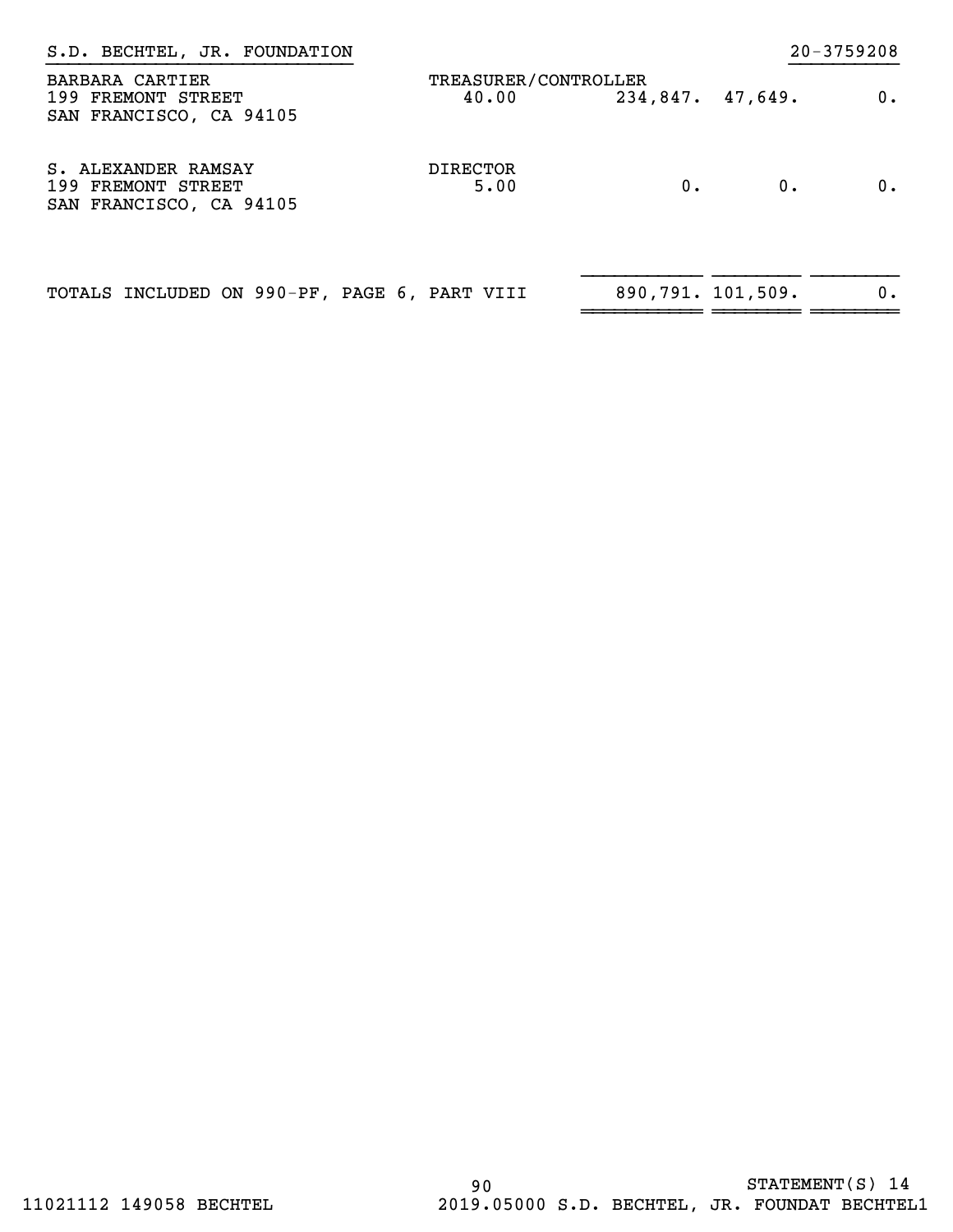# FORM 990-PF OFFICERS, DIRECTORS, TRUSTEES AND STATEMENT 15 FOUNDATION MANAGERS COMPENSATION EXPLANATION PART VIII, LINE 1

~~~~~~~~~~~~~~~~~~~~~~~~~~~~~~~~~~~~~~~~~~~~~~~~~~~~~~~~~~~~~~~~~~~~~~~~~~~~~~

}}}}}}}}}}}}}}}}}}}}}}}}}}}} }}}}}}}}}}

PERSON'S NAME }}}}}}}}}}}}}

SUSAN M. HARVEY AND BARBARA CARTIER

#### COMPENSATION EXPLANATION }}}}}}}}}}}}}}}}}}}}}}}}

COMPENSATION PAID TO SUSAN M. HARVEY AND TO BARBARA CARTIER WERE FOR SERVICES RENDERED AS A PROGRAM DIRECTOR AND CONTROLLER, RESPECTIVELY, AND NOT FOR SERVICES AS OFFICERS OF THE FOUNDATION.